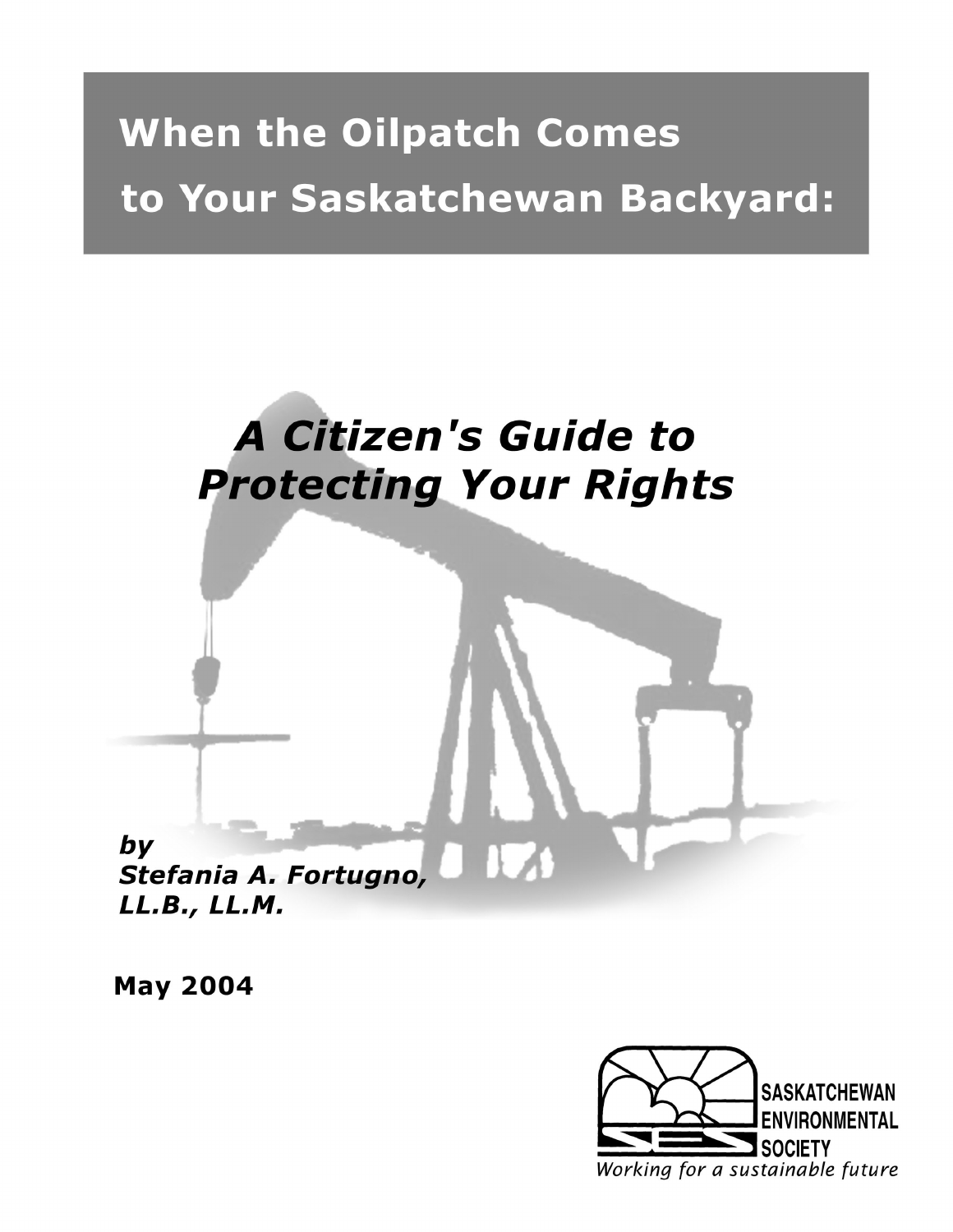### **When the Oilpatch Comes to Your Saskatchewan Backyard:**

### **A Citizen's Guide to Protecting Your Rights**

**by Stefania A. Fortugno, LL.B., LL.M.** 

**May 2004** 

**Saskatchewan Environmental Society**  Box 1372 Saskatoon, Saskatchewan Canada S7K 3N9 Phone: (306) 665-1915 Fax: (306) 665-2128 Email: info@environmentalsociety.ca Website: www.environmentalsociety.ca



Copyright © 2004 by Saskatchewan Environmental Society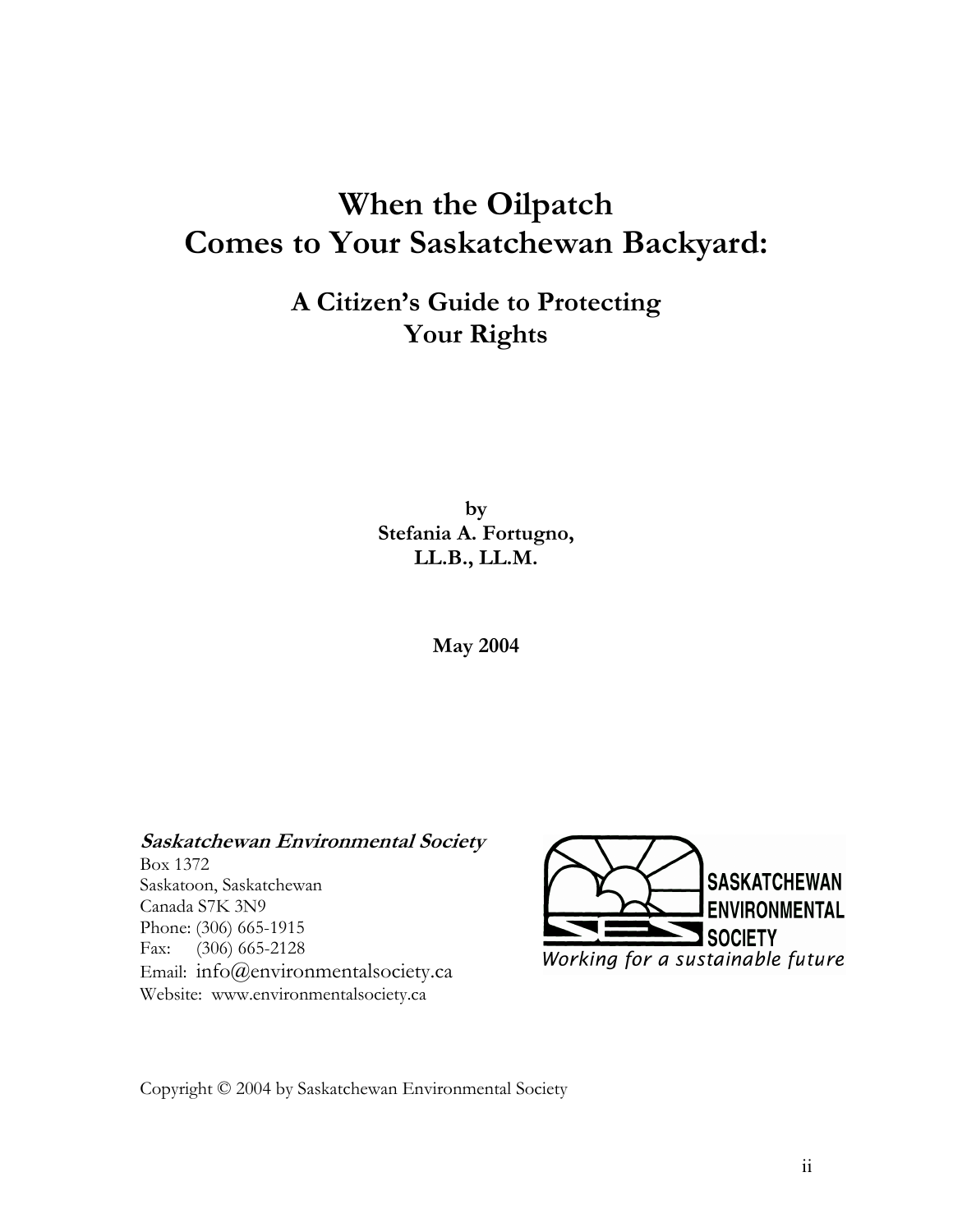#### **Acknowledgements and Disclaimer**

The author would like to thank and acknowledge the persons who have made the publication of this citizens' guide possible. The Pembina Institute for Appropriate Development in Alberta generously supported the effort to create a guide for Saskatchewan citizens based on their own Alberta guide. Pembina is known for innovative and practical ideas – please see their website, www.pembina.org, for other content related to the energy industry. Ann Coxworth, volunteer program coordinator for the Saskatchewan Environmental Society, supplied gracious guidance, encouragement and support for this project. Karin Tate-Penna provided excellent editorial and research assistance. The patience of family and friends permitted the author to complete this work.

The author must also recognize the contribution of those individuals who were asked to review the draft text, including:

Patricia Farnese, Assistant Professor University of Saskatchewan, Senior Law Fellow with Centre for Studies in Agriculture, Law and the Environment (CSALE); Mary Griffiths, Environmental Policy Analyst, Pembina Institute for Appropriate Development; Ralph Leibel, Director of Community Planning, Municipal Relations Division, Saskatchewan Government Relations and Aboriginal Affairs (GRAA); Sharon Mascher, Professor of Natural Resources Law and Environmental Law, University of Saskatchewan; Lorne Veitch, Regional Manager, South Regional office, Saskatchewan Agriculture, Food and Rural Revitalization; and Rick Stilling, Provincial Manager, Oil and Gas Development, Saskatchewan Environment (SE).

The following donors provided funding essential to the publication of this work: Centre for Studies in Agriculture, Law and the Environment (CSALE) at the University of Saskatchewan; Nexen Canada Inc.; and the Saskatchewan Environmental Society. Their support is deeply appreciated.

The contents of this guide are the responsibility of the author and do not necessarily reflect the views and opinions of those who are acknowledged above.

Every effort has been made to ensure the accuracy of the information contained in this guide. However, the author cannot guarantee the information provided is complete or accurate and advises that any persons relying on this publication do so at their own risk.

This guide has been developed to provide general guidance on the legal rights of Saskatchewan citizens living in the oil patch. However, this guide does not provide legal advice and should not be considered a substitute for legal advice from a lawyer.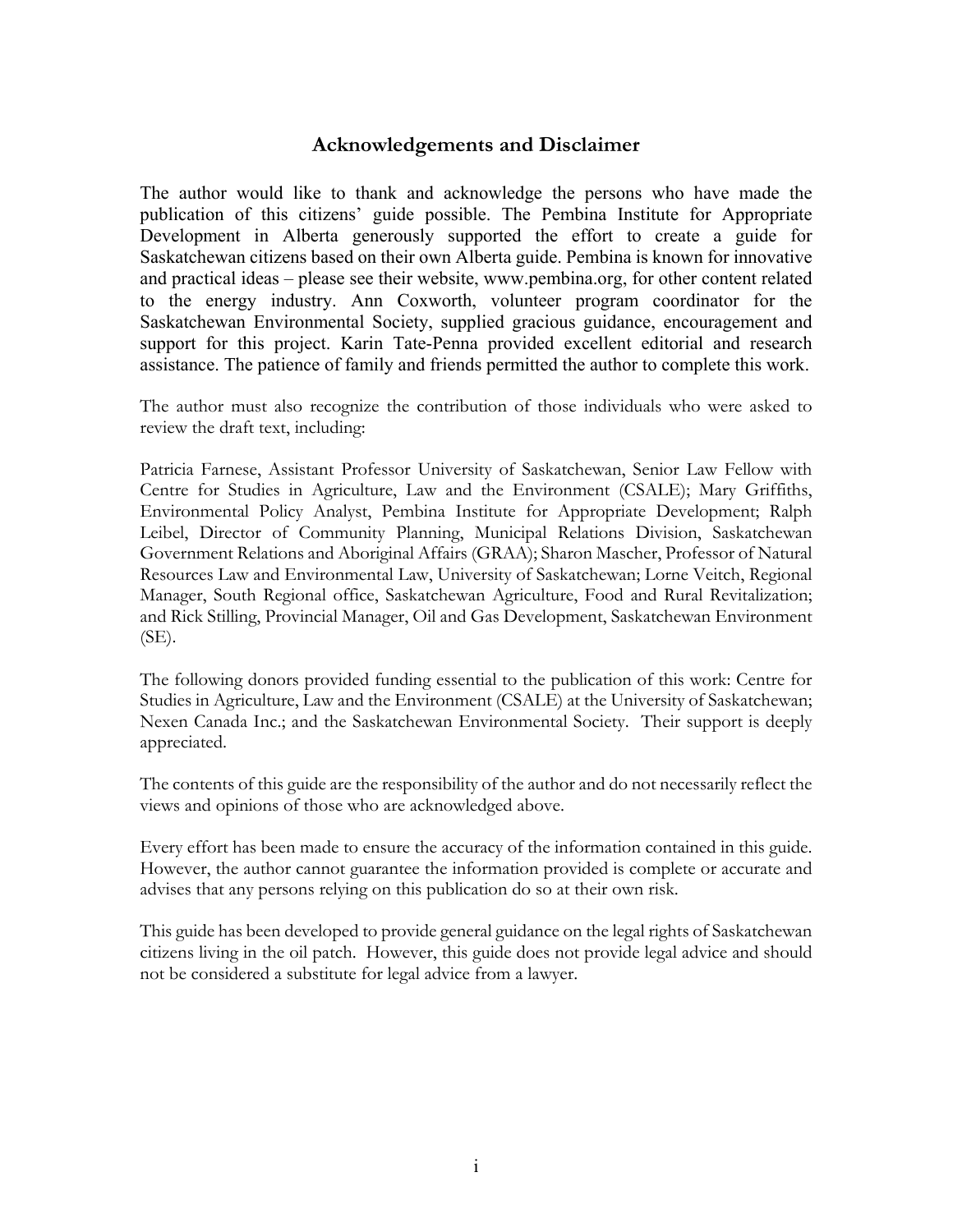#### **TABLE OF CONTENTS**

| <b>Introduction</b>                                                          |                                                                                                            | 1                    |  |
|------------------------------------------------------------------------------|------------------------------------------------------------------------------------------------------------|----------------------|--|
| $\mathbf{3}$<br><b>Chapter One: Legal Rights of Landowners and Occupants</b> |                                                                                                            |                      |  |
| A.                                                                           | Who owns the Oil and Gas? — Crown versus private ownership of mineral rights                               |                      |  |
|                                                                              |                                                                                                            | $\mathbf{3}$         |  |
|                                                                              | 1. Mineral Rights<br><u> 2000 - Jan James James Barnett (f. 1982)</u>                                      | $\boldsymbol{\beta}$ |  |
|                                                                              | a. Royalties and Taxes                                                                                     | $\overline{4}$       |  |
|                                                                              |                                                                                                            |                      |  |
|                                                                              | 2. Surface Rights                                                                                          |                      |  |
|                                                                              | Surface Rights 5<br>a. Negotiating a Surface Rights Lease 6                                                |                      |  |
|                                                                              | (i) Compensation Factors                                                                                   |                      |  |
|                                                                              | $\frac{1}{2}$                                                                                              |                      |  |
|                                                                              |                                                                                                            |                      |  |
|                                                                              | (iii) Surface Rights Lease Checklist 9<br>b. Proceedings before the Surface Rights Board of Arbitration 11 |                      |  |
|                                                                              |                                                                                                            |                      |  |
|                                                                              | (i) Right of Entry/Compensation Orders 11<br>(ii) Limited Damage Claims and Environmental Enforcement 13   |                      |  |
|                                                                              |                                                                                                            |                      |  |
|                                                                              | c. Surface Leases and Crown Owned Agricultural Land<br>14                                                  |                      |  |
| <b>B.</b>                                                                    |                                                                                                            |                      |  |
|                                                                              |                                                                                                            |                      |  |
|                                                                              |                                                                                                            |                      |  |
|                                                                              | a. Consent Requirements                                                                                    | 17                   |  |
|                                                                              |                                                                                                            |                      |  |
|                                                                              | b. Setbacks<br>Minimum Distances to Structures in Seismic Explorations<br>19                               |                      |  |
|                                                                              | c. Damage and Compensation                                                                                 | 19                   |  |
|                                                                              | c. Damage and Compensation<br>d. Abandonment and Clean-Up of Shot Holes                                    | 20                   |  |
|                                                                              |                                                                                                            | 20                   |  |
|                                                                              | e. Refusals by Landowner or Occupant<br>f. Exploration Access Agreement Checklist                          | 21                   |  |
|                                                                              | 3. Drilling and Operation of Oil and Gas Wells__________________________________                           | 23                   |  |
|                                                                              |                                                                                                            | 23                   |  |
|                                                                              |                                                                                                            | 23                   |  |
|                                                                              | b. Blowout Preventer                                                                                       | 24                   |  |
|                                                                              | d. Drilling Equipment and Operations                                                                       | 24                   |  |
|                                                                              |                                                                                                            | 25                   |  |
|                                                                              | 4. Flaring and Venting                                                                                     | <b>26</b>            |  |
|                                                                              | a. Sour Gas and Hydrogen Sulphide $(H_2S)$                                                                 | 26                   |  |
|                                                                              |                                                                                                            |                      |  |
|                                                                              | b. "Sweetening" Sour Gas                                                                                   | 28                   |  |
|                                                                              | c. Flaring Operations $\frac{28}{29}$<br>d. Environmental and Health Effects of Flaring $\frac{28}{29}$    |                      |  |
|                                                                              |                                                                                                            |                      |  |
|                                                                              |                                                                                                            | 30                   |  |
|                                                                              | f. Venting<br><u> 1989 - Johann Barnett, fransk politiker (d. 1989)</u>                                    | 31                   |  |
|                                                                              | g. Flaring Setback and Notification Requirements                                                           | 31                   |  |
|                                                                              | (i) Setbacks<br>(i) Setbacks<br>(ii) Flaring Notification Requirements                                     | 31                   |  |
|                                                                              |                                                                                                            | 32                   |  |
|                                                                              | $\frac{1}{2}$<br>5. Pipelines                                                                              |                      |  |
|                                                                              | a. Pipeline Route Selection and Construction                                                               | 33                   |  |
|                                                                              | $(i)$ Surveys $\overline{\qquad \qquad }$                                                                  | 33                   |  |
|                                                                              |                                                                                                            | 33                   |  |
|                                                                              |                                                                                                            | 34                   |  |
|                                                                              | (iv) Expropriation                                                                                         | 34                   |  |
|                                                                              |                                                                                                            | 35                   |  |
|                                                                              |                                                                                                            | 36                   |  |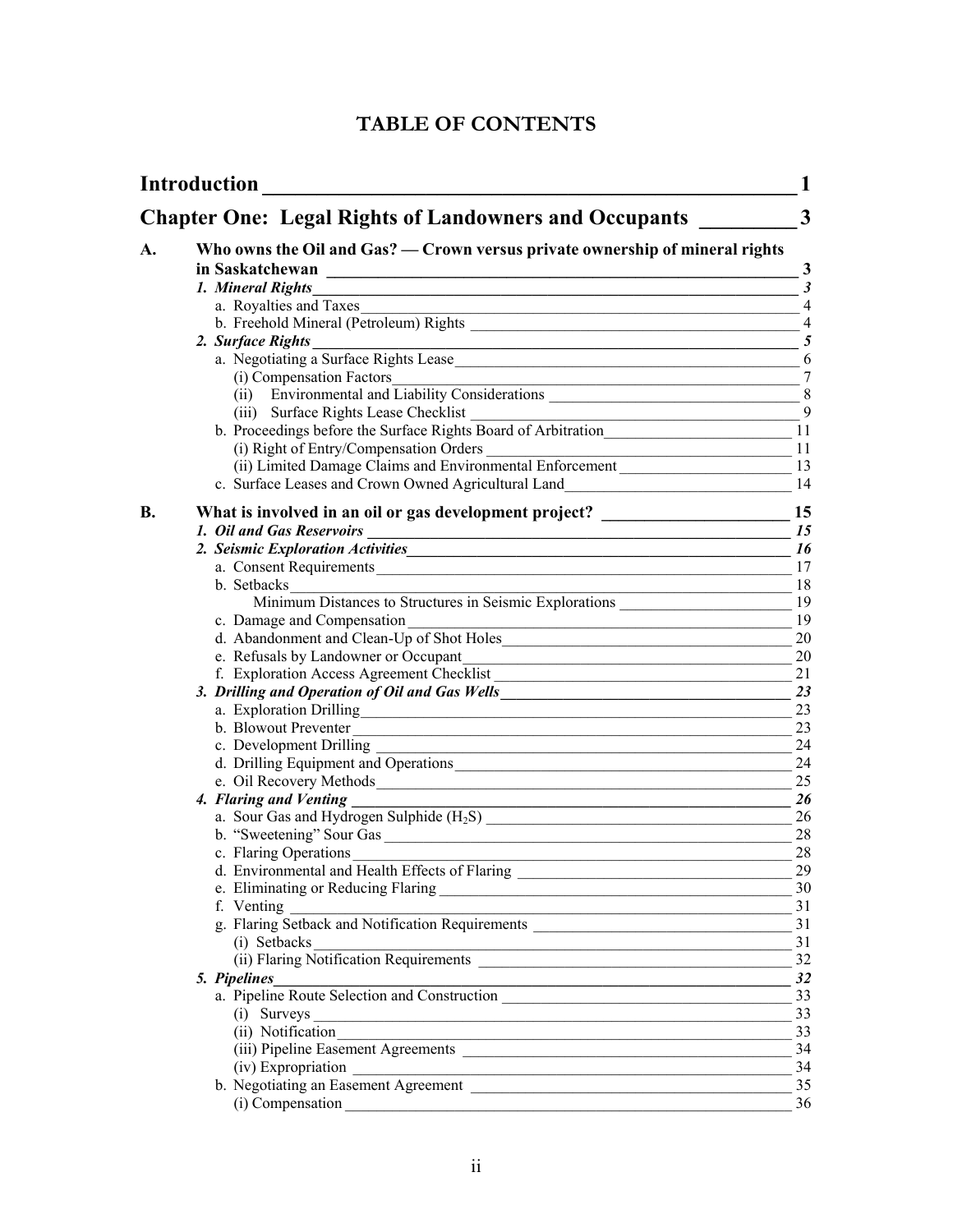|    | (ii) Arbitration<br>the control of the control of the control of the control of the control of the control of the                                                                                                             | 37       |
|----|-------------------------------------------------------------------------------------------------------------------------------------------------------------------------------------------------------------------------------|----------|
|    | (iii) Environmental Matters                                                                                                                                                                                                   | 38       |
|    | c. Adjacent Landowners/Occupants                                                                                                                                                                                              | 39       |
|    | d. Pipeline Easement Negotiation Checklist                                                                                                                                                                                    | 39       |
|    | 6. Batteries and Gas Processing Plants 2008 2014 11 2016 12:00 2016 12:00 2016 12:00 2016 12:00 2016 12:00 201                                                                                                                |          |
|    | a. Batteries<br><u> 1989 - Johann John Stone, markin fan it ferstjer fan it ferstjer fan it ferstjer fan it ferstjer fan it fers</u>                                                                                          | 41       |
|    | b. Gas Processing Plants                                                                                                                                                                                                      | 42       |
|    |                                                                                                                                                                                                                               |          |
|    | a. SPIGEC Waste Management Guidelines 42                                                                                                                                                                                      |          |
|    |                                                                                                                                                                                                                               | 43       |
|    |                                                                                                                                                                                                                               | 44       |
|    |                                                                                                                                                                                                                               | 45       |
|    | (i) Drilling Waste Management Plans<br><u> 1989 - Johann John Stone, mars an deus Amerikaansk kommunister (</u><br>(ii) Temporary Storage/Containment of Drilling Fluids ___________________________ 46                       | 46       |
|    | e. Land Application: Land Spreading, Land Treatment and Land Farming ___________                                                                                                                                              | 47       |
|    | 8. Abandonment and Restoration of Well Sites ___________________________________                                                                                                                                              | 48       |
|    |                                                                                                                                                                                                                               | 49       |
|    | a. Capping or Plugging Wells<br>(i) Dry Hole Abandonment                                                                                                                                                                      | 49       |
|    |                                                                                                                                                                                                                               |          |
|    | (iii) Production Well Abandonment Inside Pools _________________________________                                                                                                                                              | 50       |
|    | b. Restoration of Well Sites                                                                                                                                                                                                  |          |
|    |                                                                                                                                                                                                                               |          |
|    | <b>Chapter Two: Emergencies</b>                                                                                                                                                                                               | 52       |
|    | 1. Oil or Gas Well Emergencies<br>$\frac{1}{2}$ 52                                                                                                                                                                            |          |
|    |                                                                                                                                                                                                                               |          |
|    |                                                                                                                                                                                                                               |          |
|    | (i) Public Notice Requirements                                                                                                                                                                                                | 53       |
|    | (ii) Notice to Government Departments<br><u> 1989 - Johann John Stone, market fan it ferstjer fan it ferstjer fan it ferstjer fan it ferstjer fan it fers</u>                                                                 | 53       |
|    | (iii) Liability for Costs of Clean-up and Harm to Persons or Property________________________54                                                                                                                               |          |
|    | a. Signs of a Gas Leak                                                                                                                                                                                                        | -54      |
|    | <u> 1989 - Paris Alexandri, prima matematika amerikana (h. 1989).</u>                                                                                                                                                         |          |
|    |                                                                                                                                                                                                                               |          |
|    |                                                                                                                                                                                                                               | 56       |
| A. | <b>Nuisance</b>                                                                                                                                                                                                               | 56       |
|    |                                                                                                                                                                                                                               |          |
|    | 2. Noise as a Nuisance 58 and 58 and 58 and 58 and 58 and 58 and 58 and 58 and 58 and 58 and 58 and 58 and 58 and 58 and 58 and 58 and 59 and 59 and 59 and 59 and 59 and 59 and 59 and 59 and 59 and 59 and 59 and 59 and 59 |          |
| B. | <b>Trespass</b>                                                                                                                                                                                                               | 59       |
| C. | <b>Negligence</b>                                                                                                                                                                                                             | 59       |
| D. | Rule in Rylands v. Fletcher: Strict Liability for Non-Natural Land Use                                                                                                                                                        | 60       |
|    |                                                                                                                                                                                                                               |          |
| E. |                                                                                                                                                                                                                               | 62       |
|    | <b>Chapter Four: Differences between Alberta and Saskatchewan in the</b>                                                                                                                                                      |          |
|    | <b>Regulation of the Oil and Gas Industry</b>                                                                                                                                                                                 | 63       |
| A. | <b>Regulatory Oversight Differences</b><br>1. Alberta Energy and Utilities Board (EUB) Compared to Saskatchewan Industry and                                                                                                  | 63       |
|    |                                                                                                                                                                                                                               |          |
|    | <b>Resources (SIR)</b>                                                                                                                                                                                                        | 63       |
|    | 2. Saskatchewan Municipalities more Powerful than Alberta Municipalities in Regulating Oil                                                                                                                                    |          |
|    | and Gas Development<br>a. Great Sand Hills: A Case Study                                                                                                                                                                      | 65<br>65 |
|    |                                                                                                                                                                                                                               |          |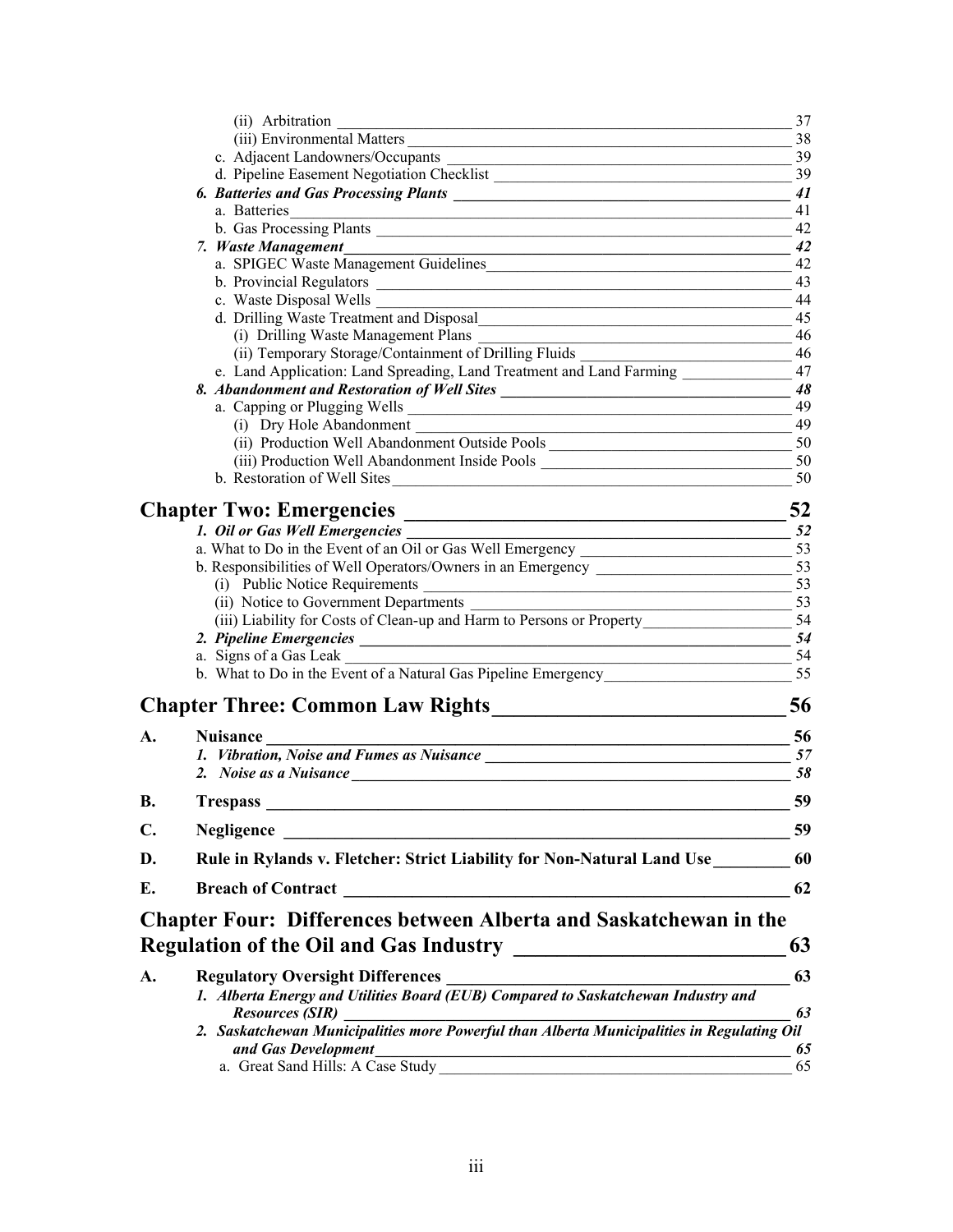| <b>Chapter Five: Contacts and Other Resources</b> |                                                                                                                                                            | 68 |  |
|---------------------------------------------------|------------------------------------------------------------------------------------------------------------------------------------------------------------|----|--|
| A.                                                |                                                                                                                                                            | 68 |  |
|                                                   | 1. Saskatchewan Industry and Resources                                                                                                                     | 68 |  |
|                                                   | 2. Saskatchewan Environment                                                                                                                                | 69 |  |
|                                                   | 3. Saskatchewan Agriculture, Food and Rural Revitalization                                                                                                 | 71 |  |
|                                                   | 4. Heritage Resource Branch – Department of Culture, Youth and Recreation                                                                                  | 72 |  |
|                                                   | 5. Saskatchewan Surface Rights Board of Arbitration                                                                                                        | 73 |  |
|                                                   | <b>6. National Energy Board</b><br><u> 1989 - Jan Samuel Barbara, prima a popular popular popular popular popular popular popular popular popular p</u>    | 73 |  |
| <b>B.</b>                                         | <b>Community and Environmental Groups</b>                                                                                                                  | 74 |  |
|                                                   | 1. Federation of Saskatchewan Surface Rights Association                                                                                                   | 74 |  |
|                                                   |                                                                                                                                                            | 74 |  |
|                                                   | 3. Saskatchewan Eco-Network (SEN)<br><u> 1989 - Johann Stein, marwolaethau a bhannaich an t-Albann an t-Albann an t-Albann an t-Albann an t-Albann an </u> | 75 |  |
|                                                   | 4. Pembina Institute for Appropriate Development (PIAD)_________________________                                                                           | 76 |  |
|                                                   | 5. Canadian Parks and Wilderness Society (CPAWS)                                                                                                           | 77 |  |
| С.                                                | <b>Industry Organizations</b>                                                                                                                              | 78 |  |
|                                                   | 1. Saskatchewan Petroleum Industry/Government Environment Committee (SPIGEC)                                                                               | 78 |  |
|                                                   | 2. Canadian Association of Petroleum Producers                                                                                                             | 79 |  |
|                                                   | 3. Small Explorers and Producers Association of Canada                                                                                                     | 79 |  |
|                                                   | 4. Canadian Association of Petroleum Land Administration (CAPLA)                                                                                           | 80 |  |
| D.                                                | <b>Lawyers, Expert Witnesses or Technical Assistance</b>                                                                                                   | 80 |  |
|                                                   | 1. Centre for Studies in Agriculture, Law and the Environment                                                                                              | 80 |  |
|                                                   | 2. Lawyer Referral Service<br><u> 1980 - Johann Barbara, martxa alemaniar argumento estas políticas en la contrada de la contrada de la contra</u>         | 81 |  |
|                                                   | 3. Technical Consultants and Laboratories                                                                                                                  | 81 |  |
|                                                   | <b>Bibliography</b>                                                                                                                                        |    |  |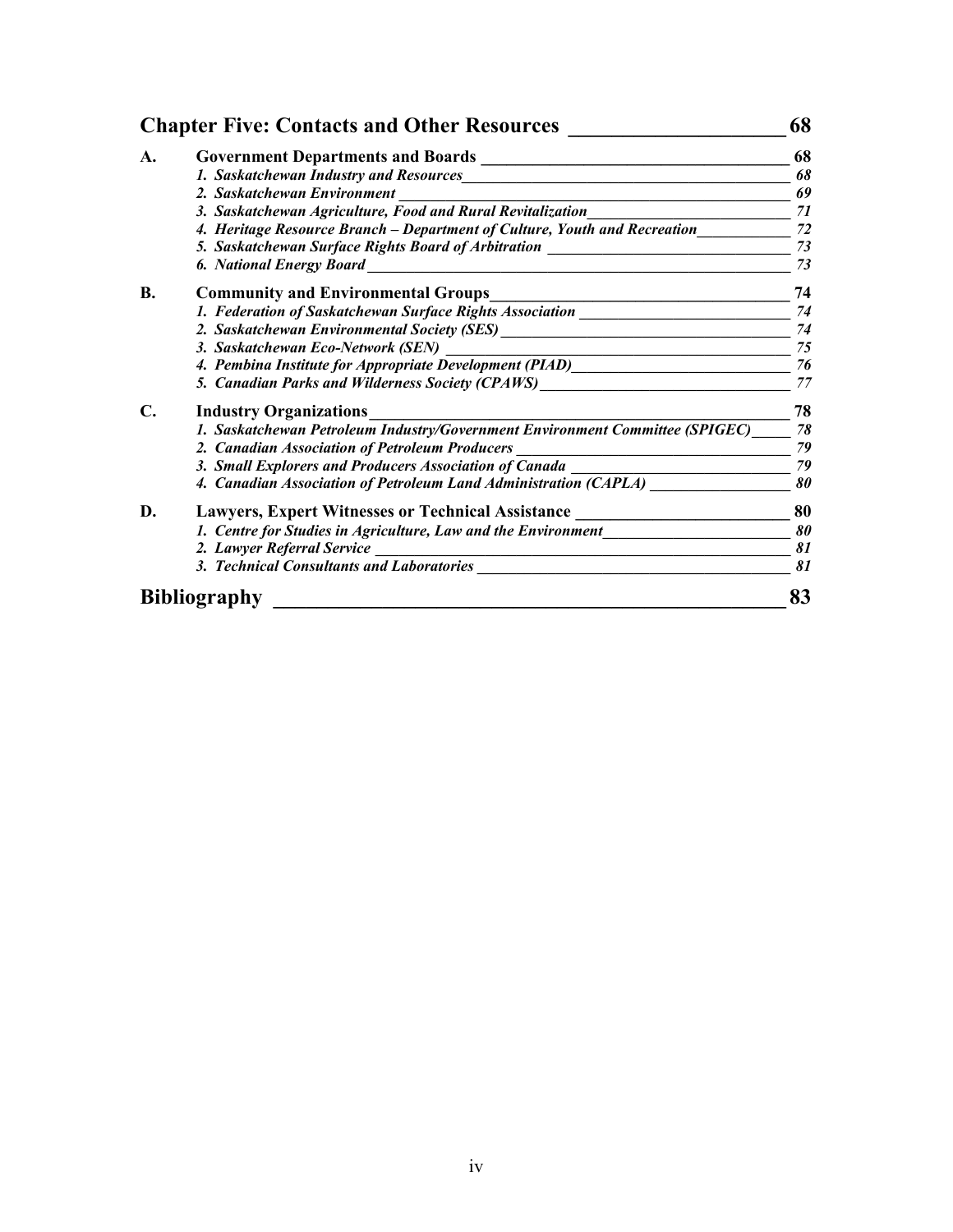#### **When the Oil Patch Comes to your Saskatchewan Backyard: A Citizens' Guide to Protecting Your Rights**

#### **Introduction**

 $\overline{a}$ 

A wide green expanse of pastureland dotted only by cattle and horses, an endless prairie sky untouched by steel monoliths, a quiet and rhythmic existence passed from generation to generation, until an oil or gas exploration company comes knocking at the door. Many Saskatchewan farmers, ranchers and other landowners are only too familiar with the disruption of a pastoral way of life by new industry and development in the oil and gas sector.

Over the last decade Saskatchewan has seen an explosive expansion of the petroleum industry. Tax and investment incentives offered by the province have encouraged record numbers of exploration and production ventures. The latest statistics for the year 2002 boast that Saskatchewan has over 21,400 active oil wells. The province ranks as the second largest petroleum producer in Canada after Alberta, supplying 21% of all oil production. Saskatchewan also has over 10,000 natural gas wells, and is ranked as the nation's third largest natural gas producer.

In 2001 industry revenues were \$5.5 billion from oil, natural gas and their by-products.<sup>1</sup> For the same year royalties, bonuses and fees paid to the province of Saskatchewan by producers totalled \$600 million. For 2002 this amount climbed to \$1.0 billion.<sup>2</sup> This figure represents approximately 18% of total provincial revenues. Clearly this economic clout means that the petroleum industry has a major voice in the province.

What can an individual or family do when faced with a large company that wants to enter their land and blast dynamite underground to conduct seismic exploration or drill a "wildcat" exploration well? How can they protect their health and the health of their livestock? How can they ensure that their land, water and air are not polluted by the development? How can they obtain fair compensation for the loss of use of land and any ill effects suffered? What are the rights of neighbours and communities affected by oil and gas projects?

This Guide is designed to help you understand your legal rights and the rights and responsibilities of oil companies operating in Saskatchewan and in your community. It is a resource guide that seeks to make it easier for you to negotiate to protect your interests when dealing with exploration companies and oil and gas producers.

This Guide is modelled on the Guide developed by the Pembina Institute in Alberta for Alberta citizens and has been adapted to the Saskatchewan context. It also points to some key differences between the laws and regulatory activities in Alberta and Saskatchewan.

<sup>1</sup> Canadian Association of Petroleum Producers (CAPP), *Industry Facts and Information: Saskatchewan* (2001), CAPP website at <u>http://www.capp.ca</u>.<br><sup>2</sup> CAPP, *Industry Facts and Information: Saskatchewan* (2003), CAPP website at http://www.capp.ca.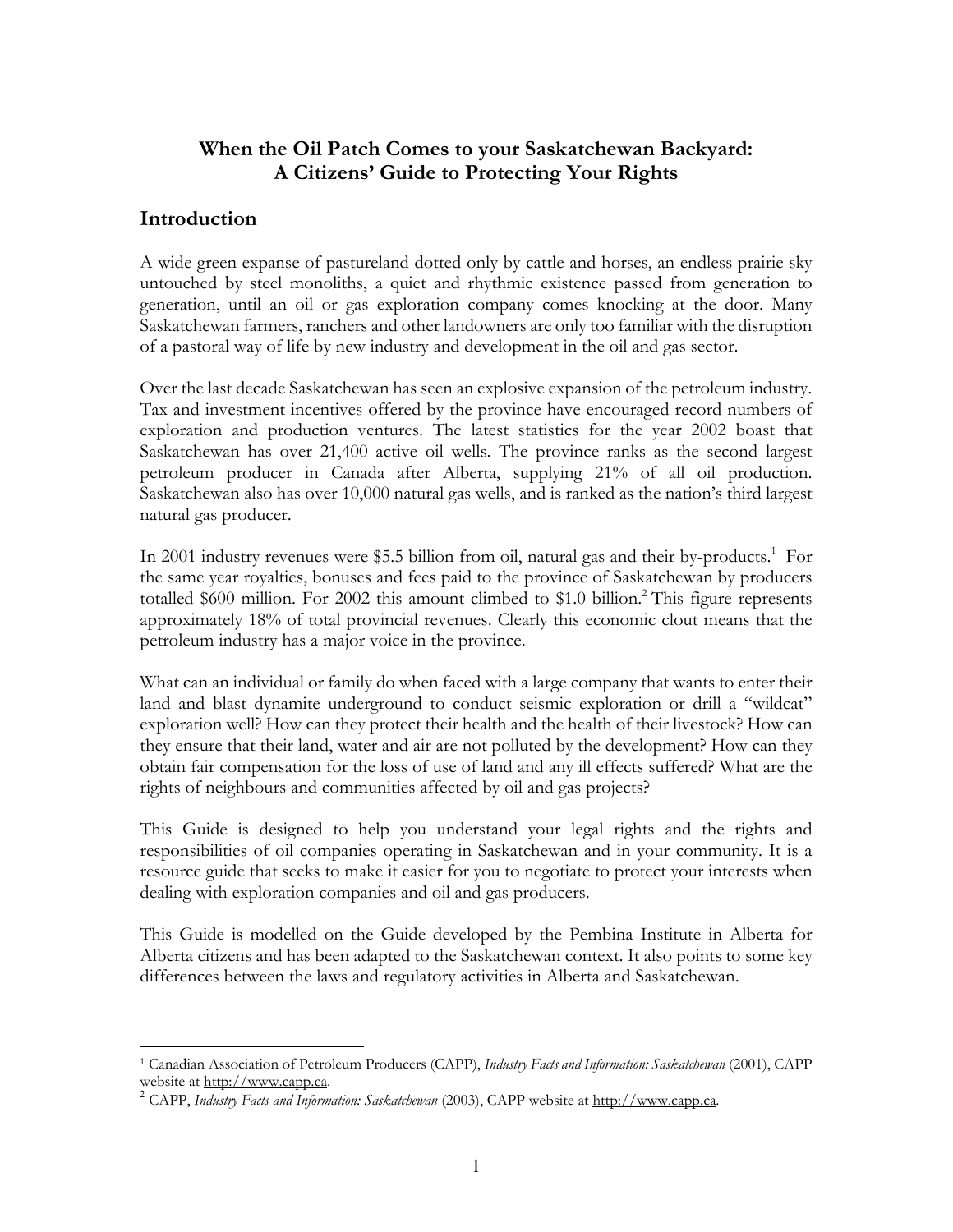Chapter one of this Guide provides an overview of the legal rights of landowners and occupants, both legislated and common law, as they correspond to the different phases of an oil or gas project. It also describes provincial legislation and regulation of the petroleum industry.3 The four provincial ministries and their areas of responsibility are discussed here and elsewhere in the Guide. These Departments include Saskatchewan Industry and Resources, Saskatchewan Environment, Saskatchewan Agriculture Food and Rural Revitalization, and the Heritage Resource Branch of the Department of Culture, Youth and Recreation.

Chapter two examines what to do in the event of an emergency. Chapter three outlines the common law rights of persons affected by the oil and gas industry, including adjacent landowners and others living in the oil patch.

Chapter four highlights some of the key differences between Alberta and Saskatchewan in regulating the petroleum industry. Chapter five provides a list of contacts and other resources.

 $\overline{a}$ 

<sup>&</sup>lt;sup>3</sup> All Saskatchewan legislation (including regulations) can be viewed on the provincial Queen's Printer website at: http://www.qp.gov.sk.ca/.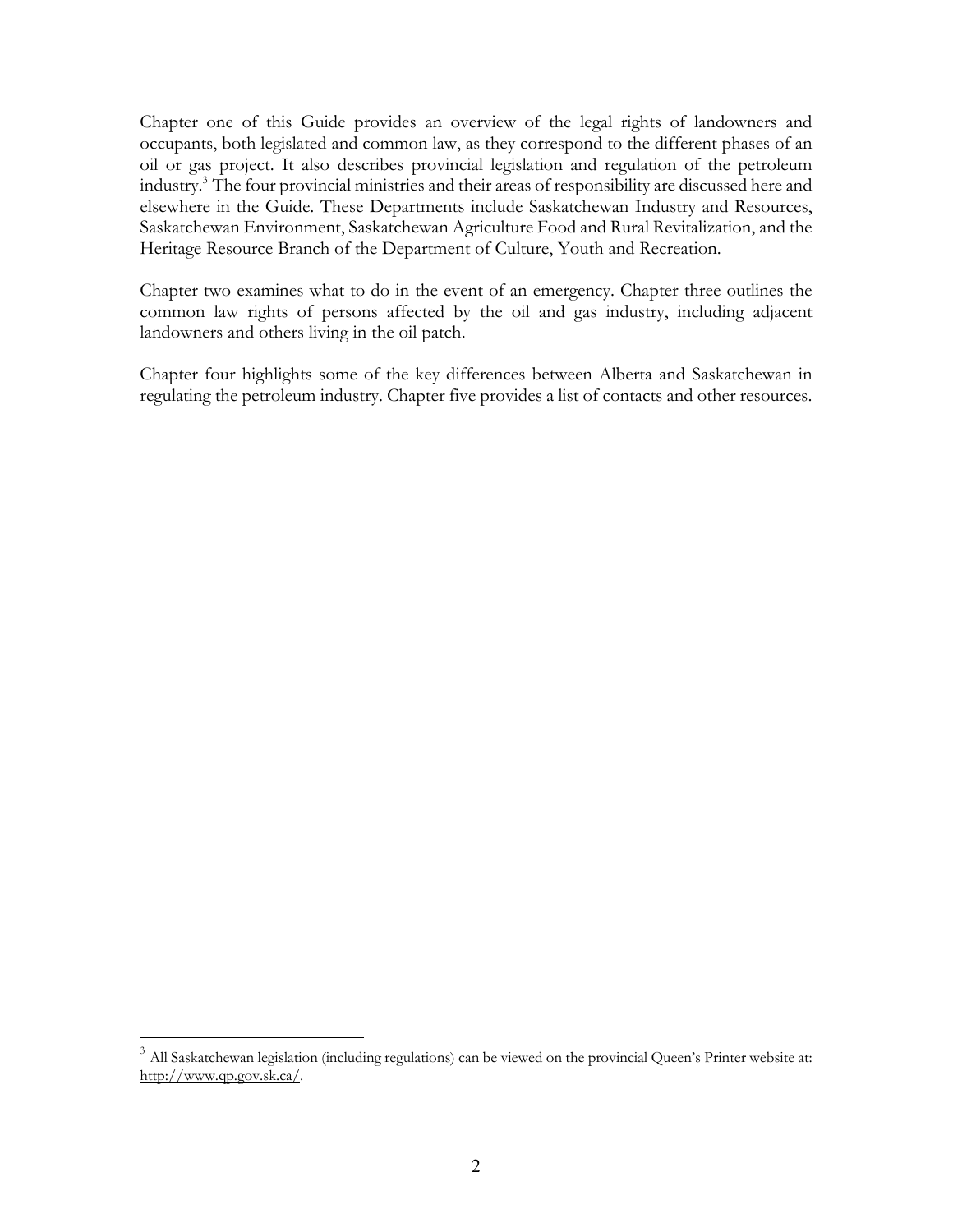#### **A. Who owns the Oil and Gas? — Crown versus private ownership of mineral rights in Saskatchewan**

Many landowners do not realize that the Crown (government of Saskatchewan, or in some cases the government of Canada) may own the minerals found beneath the surface of their land. This is the case because at the turn of the  $20<sup>th</sup>$  Century, when the Dominion of Canada granted prairie land to homesteaders, it reserved the mineral rights for the Crown. In 1930 the federal government transferred ownership of mineral resources to the province. However, the federal Crown retained mineral rights to lands under federal jurisdiction. For example, the federal government owns the mineral rights in national parks and First Nation reserves.

Currently, the provincial Crown holds approximately 78% of the total oil and gas rights in the province. Private individuals, corporations, First Nations bands and the federal Crown own the remaining 22%. An oil or gas company normally acquires these mineral rights by leasing. More rarely mineral rights are purchased through Saskatchewan Industry and Resources (Crown rights) or from the private owner (freehold rights).

To determine who owns the minerals beneath any land, the title must be checked through the provincial Land Titles system.

#### **1. Mineral Rights**

*The Crown Minerals Act* (1985) governs the granting of mineral rights by the province to oil and gas companies. If preliminary geological studies point to a promising oil or gas field in a specific area, the company will approach the Mineral Rights Branch of Saskatchewan Industry and Resources and request that the mineral rights for the land be "posted for disposition" or made available for lease. The mineral rights are sold by public tender and are called "petroleum land sales." These sales take place periodically throughout the year. Although a company may request that mineral rights be posted, this does not guarantee that the company will be the successful bidder. Other companies may also bid on the posted mineral rights.

*The Crown Minerals Act* defines *mineral* as "any non-viable [non-living] substance formed by the processes of nature, irrespective of chemical or physical state and both before and after extraction, but does not include any surface or ground water, agricultural soil or sand or gravel". The term "Crown disposition" refers to the rights granted under a Crown lease or any other instrument under the *Act (section 2(1)(b))*. These rights include the right to explore or prospect for any Crown mineral (oil and gas exploration licence), as well as the right to extract or produce the mineral (Crown lease). Therefore, an oil or gas company will purchase the mineral rights in the form of exploration licences and production leases.

Once a company or individual asks for the posting of mineral rights to oil and gas, the Mineral Rights Branch investigates whether the land has any surface or subsurface restrictions. Possible surface access restrictions would relate to environmental, heritage or Treaty Land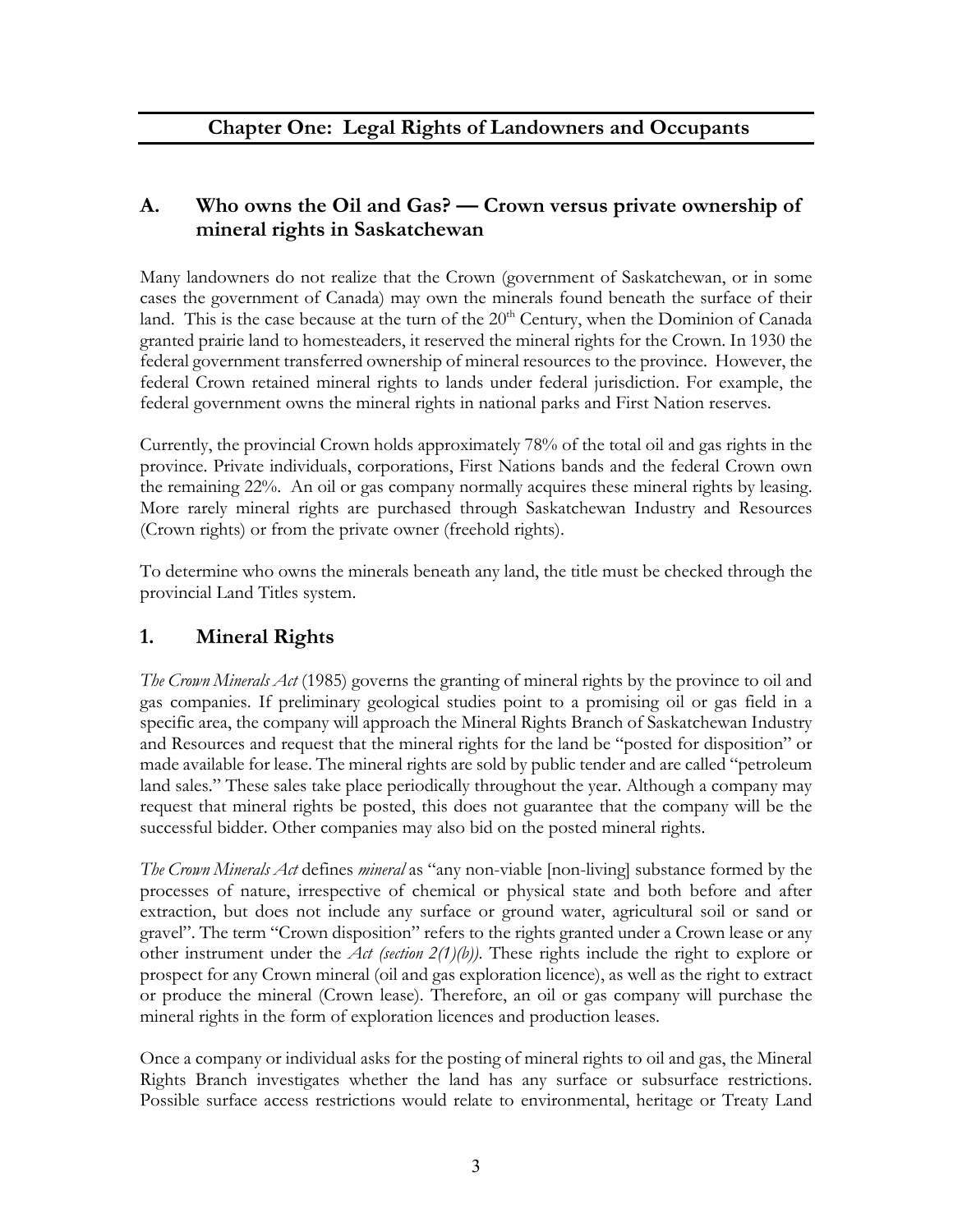Entitlements issues. For example, if the land is designated in *The Wildlife Habitat Protection Act*, it may mean that the amount of exploration or development that can take place on that land is restricted.

If Saskatchewan Industry and Resources decides not to post the oil and gas rights because of such concerns, the company will be advised. Alternatively, the ministry will post the rights with restrictions attached to each posted parcel. Therefore, the companies interested in the mineral rights know up front about any possible surface access restrictions before bidding on the posted parcels. Any inquiries about the restrictions can be made to the Departments listed beside each parcel.<sup>4</sup> Concerned landowners or citizens can inquire to these Departments to understand the rights and responsibilities of the proposed developer where such restrictions exist.

The public notices of the posted mineral rights and any restrictions are found on the Saskatchewan Industry and Resources website by following the links under the heading of "Petroleum and Natural Gas Dispositions: Public Offerings" to the heading "Sale Notice" at: http://www.ir.gov.sk.ca.

#### **a. Royalties and Taxes**

Once companies obtain mineral rights from the Crown through leasing, they must pay royalties to the province. These royalties are calculated based on the price of crude oil and natural gas, and on the amount of production from each wellhead. Where oil and gas rights are leased from private owners (freehold) the companies must pay provincial taxes.

If a landowner or occupant seeks to prevent any oil and gas companies from exploring or developing resources beneath their land by leasing or purchasing the Crown mineral rights themselves, it must be kept in mind that annual royalties, rents or taxes may be payable to the province. For instance, the *Mineral Taxation Act* provides that a mineral tax is to be levied against all owners of mineral rights. However, there is an exemption for individuals for the first five nominal sections of mineral rights owned (3,200 acres). In the case of a farm corporation, a tax exemption applies where certain guidelines are met.

#### **b. Freehold Mineral (Petroleum) Rights**

Where you as a landowner own the mineral rights relating to your property, you may dispose of these rights under any terms and conditions you choose. Freehold petroleum rights are sold or leased through a contract or agreement known as a "petroleum and natural gas lease." Such agreements are usually lengthy and complicated. Therefore it is strongly recommended that you seek the advice of a lawyer experienced in oil and gas law before signing or negotiating a mineral rights agreement with an oil or gas developer.

 $\overline{a}$ <sup>4</sup> Business Services Improvement Branch Economic and Co-operative Development, *The Provincial Regulatory Approval Process in Saskatchewan for Petroleum and Natural Gas Drilling and Seismic Exploration* (Sept. 2001) at p.3.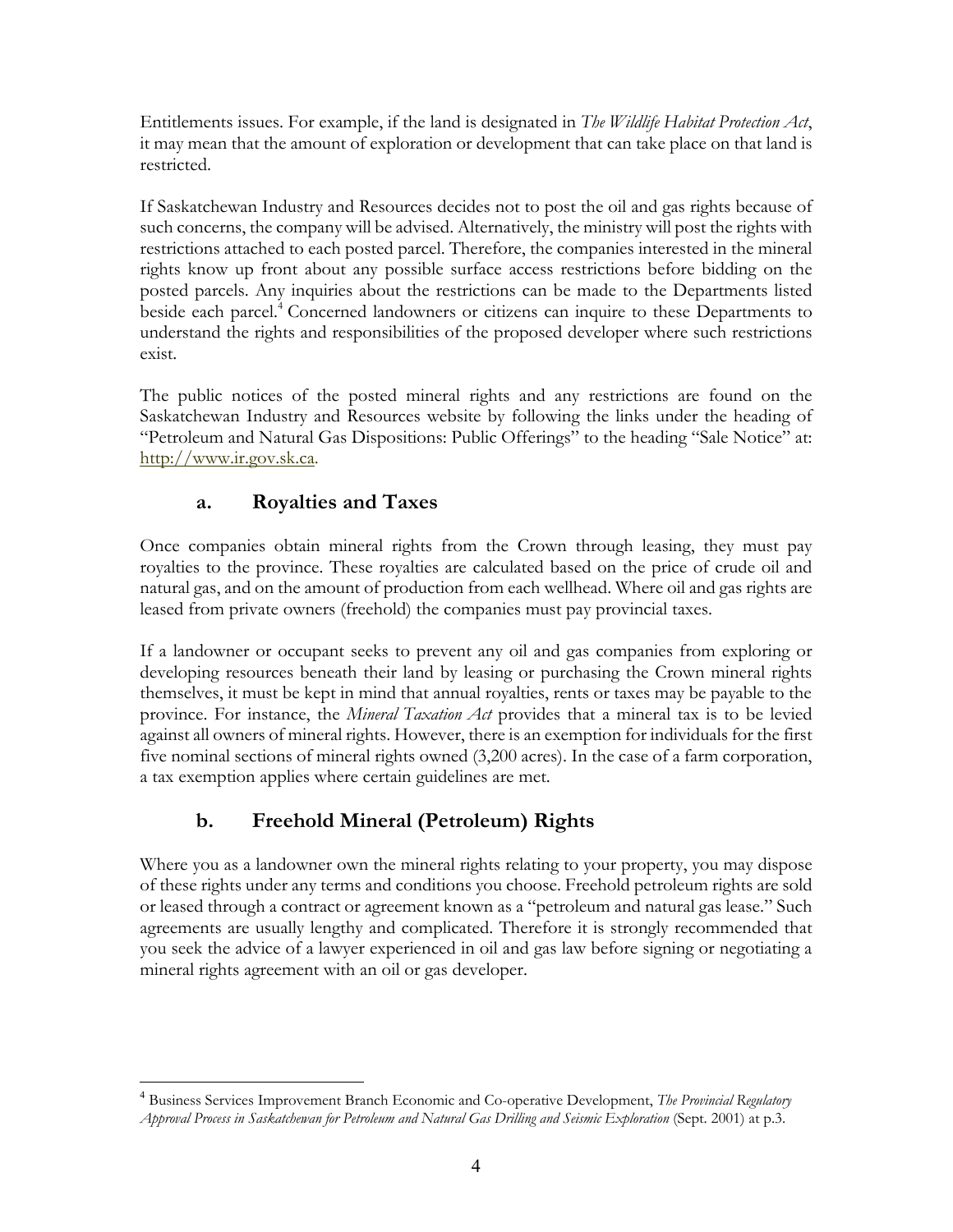#### **2. Surface Rights**

As suggested above, where mineral rights are Crown owned, a landowner or lessee does not have exclusive control of his or her surface property. Under the common law (judge made law), the mineral owner has the right to enter upon the land held by the surface owner or occupant to work or recover the minerals. Therefore a landowner or occupant cannot refuse entry or access to the minerals.

Before legislation was enacted in the province, the right of entry by mineral owners was unrestricted. There was no requirement that the owner of the surface land receive any compensation for entry or disturbance. However, in 1931, one year after the federal transfer of resources to the province, the province enacted the first *Mineral Resources Act*. One of the most important goals of the *Act* was to balance the rights of surface owners with the rights of mineral owners. The *Act* established the right of compensation for surface rights holders and provided for arbitration in the event of disagreement.

Today *The Surface Rights Acquisition and Compensation Act* of 1978 governs the relationship between the surface owner or occupant and the mineral rights owner or lessee. Under this legislation an owner or occupant is entitled to compensation for:

- the initial right of entry for drilling and completion (based on the capital value of the land), and
- the continuing right of entry for production purposes.

Compensation for the initial right of entry usually takes the form of a one-time lump sum payment, whereas compensation for the continuing right of entry is in the form of an annual payment. The compensation is to be "just and equitable" as stated in section 3 of the *Act,*  which reads:

- 3. The purposes of this Act are:
	- (a) to provide for a comprehensive procedure for acquiring surface rights;
	- (b) to provide for the payment of just and equitable compensation for the acquisition of surface rights;
	- (c) to provide for the maintenance and reclamation of the surface of land acquired in connection with surface rights acquired under this Act.

The term "surface rights", used in subsection 3(b), is defined in subsection 2(m) of the *Act* as "the land or any portion thereof or any interest therein, except mines and minerals within the meaning of *The Land Titles Act*," or a right of entry onto the land "required by an operator for the purpose of drilling for, producing or recovering a mineral." The definition also includes the right to condition, reclaim or restore the surface of the land where the land has been held in connection with the drilling for or recovery of a mineral, or the laying, constructing, operating or servicing of a flow line, service line or power line. The right of entry and the right to reclaim or restore the surface of the land are the surface rights which mineral rights owners will seek to acquire/lease from a surface rights owner.

Because a mineral owner has the legal right to develop and extract the minerals (oil and gas), a farmer, rancher or other landowner cannot refuse surface access to the oil and gas. But the landowner's right to compensation for the exercise of the right of entry is clear. Therefore, the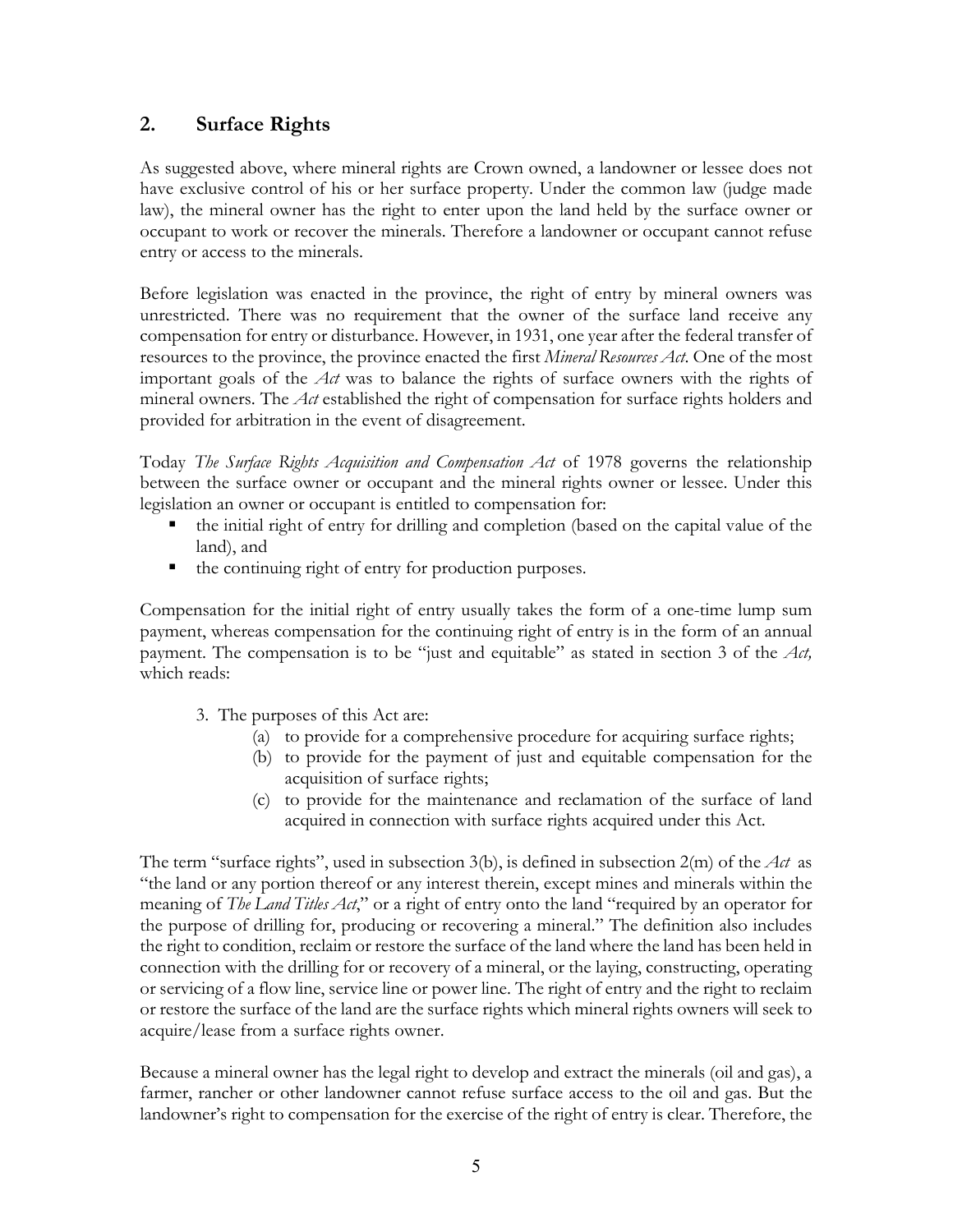formal settling of rights and responsibilities between the surface owner and the oil and gas company is necessary. This can be accomplished either through private negotiation of a written surface lease or through the Surface Rights Arbitration Board process.

In 1998 the University of Saskatchewan, Centre for Studies in Agriculture, Law and the Environment (CSALE) published a detailed booklet outlining various considerations in the negotiation of a surface lease with an oil or gas company. This helpful document entitled, Negotiating Surface Rights, is available for downloading from the internet,<sup>5</sup> from CSALE or from Saskatchewan Agriculture's regional offices. A contact number and address for CSALE have been provided in Chapter Five of this Guide.

The CSALE publication strongly recommends that surface owners and occupiers attempt to reach a voluntary agreement through private negotiations rather than relying on the adversarial arbitration process. This recommendation is made because it is important to establish goodwill and a positive working relationship with the oil and gas company that may be operating on your property for a lengthy period of time. Nonetheless, any terms should be acceptable to you and legal advice sought before signing any agreement.

Even where resort to the arbitration procedure is necessary when a dispute cannot be resolved, it is helpful to establish, in writing, as many points of agreement with the oil and gas company as possible before entering the arbitration process, to reduce both time and costs.

#### **a. Negotiating a Surface Rights Lease**

Often the negotiation of a surface lease or easement agreement begins when a landman acting on behalf of an oil or gas company arrives on the doorstep. The company will have purchased the mineral rights after conducting a successful seismic exploration program on or near your land.<sup>6</sup> The landman will request the right to conduct a survey of the parcel of land where oil or gas development seems promising.<sup>7</sup> Once the survey is complete, the landman will return with the survey, showing the proposed well site and access road locations. Next the landman will request the right to enter upon the land to develop and remove the oil or gas beneath the surface.<sup>8</sup>

To speed up the process of negotiation most companies will present a ready-made form of lease to secure surface rights. However, as each person's situation and concerns are unique, such a lease contract must be carefully reviewed and negotiated before signing. Where you as the landowner or occupant disagree with the terms, or important matters or concerns are not dealt with, these items must be addressed through amendments or additions to the proposed lease form. It must be kept in mind that the landman represents the interests of the lessee oil and gas company, not the interests of the lessor landowner or tenant/occupant.

<u>.</u>

<sup>&</sup>lt;sup>5</sup> See http://www-ag.usask.ca/centres/csale/rightspaper.PDF.<br><sup>6</sup> For a full review of exploration activities refer to section B2 below.

<sup>&</sup>lt;sup>7</sup> Centre for Studies in Agriculture, Law and the Environment (CSALE), *Negotiating Surface Rights* (Saskatoon: University of Saskatchewan, 1998) at p.2.

<sup>8</sup> Ibid.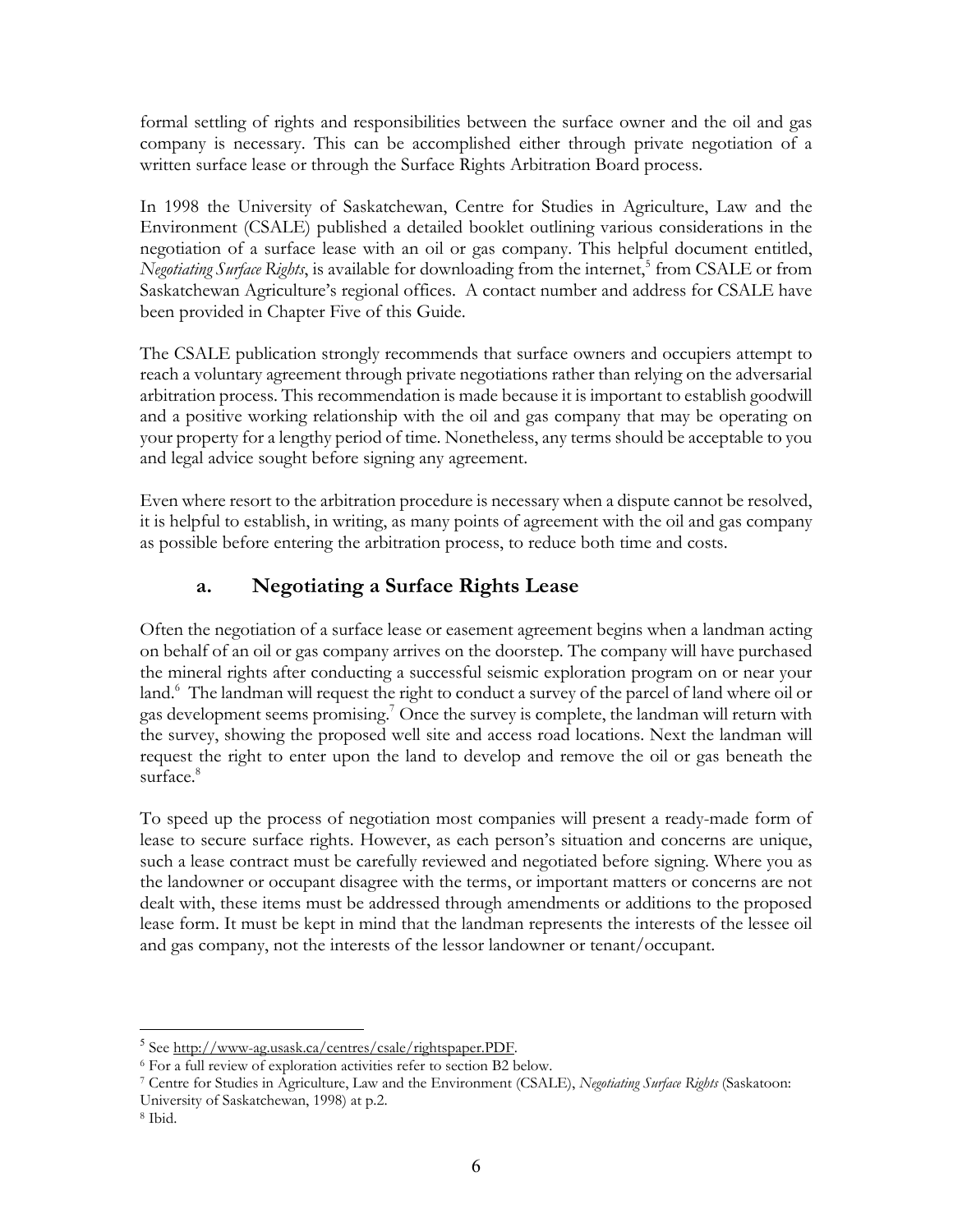The template or backdrop for negotiating a surface lease or easement agreement is the *Surface Rights Acquisition and Compensation Act*. Easement agreements are usually prepared to grant a more limited right of way for pipelines or flowlines.

Section 24 of the *Surface Rights Acquisition Act* provides that an operator (oil or gas company) may acquire from a land owner or occupant the *right to enter upon, use and occupy* specified portions of the surface of the land for one or more of the following: the drilling for, recovery or production of a mineral; establishment of a well site and roadway for drilling or production; installation or operation of any listed equipment on a well site; the establishment of a battery site; and, the construction of a power line.

#### **(i) Compensation Factors**

The details of compensation are covered in the *Act*. Section 28 says that the operator has to pay compensation for any of the surface rights mentioned in section 23 acquired by the company. Further, this compensation must be paid in accordance with section 29. Section 29 sets out the matters that the Board of Arbitration or private individuals must consider in establishing equitable and just compensation. The factors include:

- (a) the value of the land and the loss of the use of the land or interest acquired by the operator;
- (b) the area of land that is or may be permanently or temporarily damaged by the operations;
- (c) the nature, type and quantity of any machinery or equipment to be installed or operated by the operator;
- (d) payment or allowance for severance (that is, severing or separating part of your land from the rest by the placement of access roads or well sites on your property);
- (e) the adverse effect of the right of entry on the remaining land caused by the severance (for example, placing of a well site and access road within cultivated land can severely impede a farming operation and increase the costs of farming the remaining land)<sup>9</sup>;
- (f) payment or allowance for nuisance, inconvenience, disturbance or noise to the owner/occupant or to the remaining land that may be caused or is likely to be caused by the operations;
- (g) any other matter peculiar to each case, including the cumulative effect of surface rights previously acquired by the operator or any other person; and,
- (h) any other relevant factors.

Therefore, a surface owner is entitled to compensation for land value, loss of use, severance and adverse effects, nuisance and general disturbance, damages and other factors. When negotiating the surface lease terms, each of these areas of compensation should be dealt with individually.

Where a farmer or rancher leases the land he or she is occupying, other than Crown land, both the landowner and occupant must provide consent under the  $\text{Art.}^{10}$  Compensation is then divided between the owner and occupant. Although it is up to the parties to decide how the

 $\overline{a}$  $9^9$  CSALE, at p.5.

 $10$  CSALE, at p.7.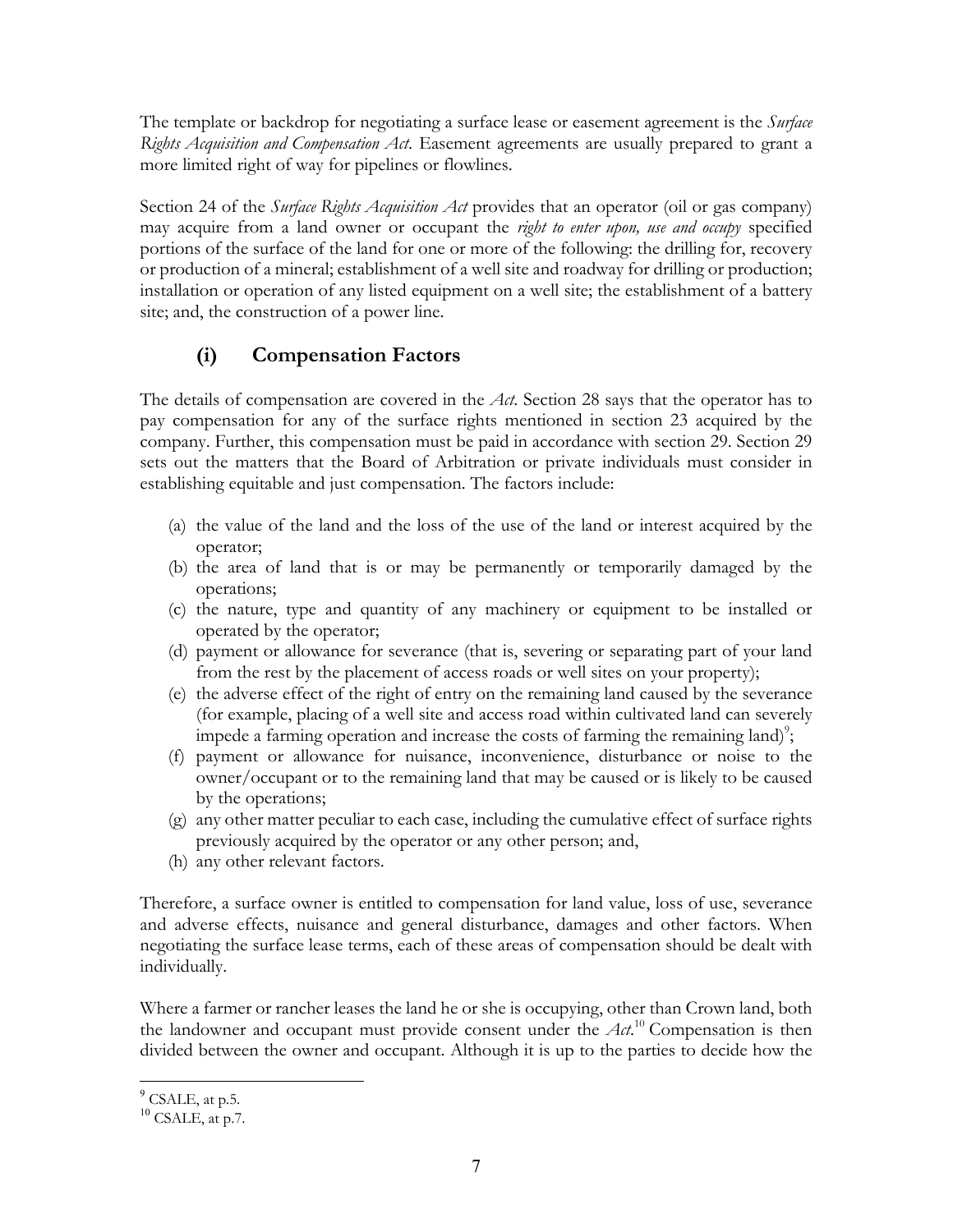compensation will be split, a common approach is for the owner/lessor to receive compensation relating to the value of the land and any damage to the land, while the occupant/tenant receives compensation for the loss of use and severance or adverse effects.<sup>11</sup> Compensation under the category of nuisance and general disturbance is divided according to the specific circumstances.

For a detailed review of these compensation categories or factors, refer to the CSALE publication, *Negotiating Surface Leases*, referred to above under section A2.

A local Surface Rights Association office may also provide valuable insights into the negotiating process, including average compensation amounts for comparable lands in the area. The Federation of Saskatchewan Surface Rights Associations has local offices throughout the Saskatchewan oil patch. Speaking with other landowners who have well sites on their property may also be helpful.

In order to best protect your interests, it is recommended that you seek legal advice when negotiating a surface lease, particularly when dealing with a ready-made surface lease or easement agreement.

#### **(ii) Environmental and Liability Considerations**

When a well site and access roads are installed on or near pastureland or cultivated lands, a series of environmental impacts are possible. The potential impact on crops, livestock, land and water should be understood to ensure the surface lease agreement attempts to minimize them and provides for adequate compensation.

Possible environmental problems include: the transport of noxious weeds; air pollution caused by flaring; water pollution; waste management; loss or disturbance of topsoil; soil compaction from equipment; flooding due to drainage disturbance; loss of shelterbelt; and the use of chemicals on lease lands impacting on neighbouring organic crops. These environmental matters are more fully discussed in section B of this chapter below.

Liability issues are also an important consideration. The surface lease agreement should ensure that the oil and gas company takes full responsibility for any negative impacts or damages suffered by the surface owner, neighbours and downstream/riparian rights owners.

Merely entering into an agreement with an oil or gas company can create liability on the part of the landowner or occupant. Therefore, the surface lease agreement should state the company clearly accepts responsibility for any negative impacts resulting from its operations or activities and "indemnifies the owner/occupier of the land against any and all damage, claims or actions that arise out of the company's undertaking." 12 The agreement should also state that the company has complete control over everything that occurs on the lease premises. This latter provision would help protect against a common law claim for damages caused by the escape of anything relating to non-natural use of land. Under the common law rule, known as "the rule

 $\overline{a}$ <sup>11</sup> *Ibid.*

<sup>12</sup> *Ibid.*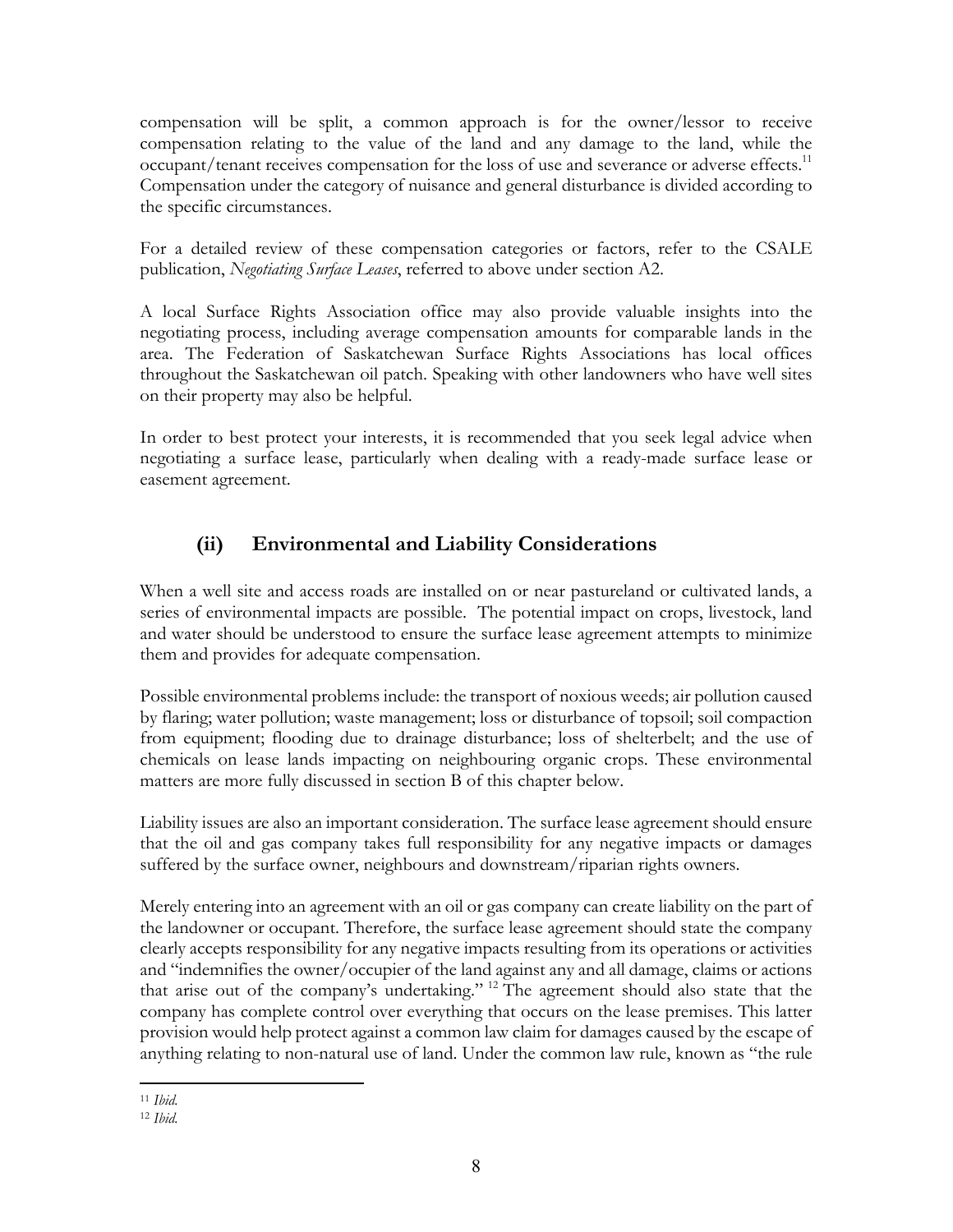in *Rylands v. Fletcher*", any person who has control of a substance that escapes from their property is strictly liable for any damages caused by the substance whether or not there has been any negligence.

Connected to the issue of liability and indemnification is the financial stability and solvency of the operating oil or gas company. A company without funds or assets cannot take responsibility or indemnify the landowner, nor perform certain tasks or make certain payments in the event of harm or operating problems. To address these concerns, the owner or occupant should investigate the financial health of the company with whom they are negotiating, and ask for evidence that the liability clauses will provide meaningful protection.<sup>13</sup>

#### **(iii) Surface Rights Lease Checklist**

Before signing a surface lease agreement with an oil or gas company, consider the following:

- (1) Keep a log of time spent in negotiations and a diary of events, including phone calls. A landowner should expect compensation for time lost in negotiating the agreement, and any expenses incurred, as part of the initial compensation.<sup>14</sup> These items fall under the heading of general disturbance.
- (2) Take photographs of the site before work starts and of any damage that is done as the operations progress.
- (3) Read the CSALE document *Negotiating Surface Rights* (1998).
- (4) Consider whether you wish to add any additional conditions to the lease agreement. One Alberta landowner has drawn up an addendum with 27 conditions.<sup>15</sup> It may be helpful to review this list to determine which conditions are relevant to your situation.
- (5) Consult with local Surface Rights Association and local landowners hosting existing well sites.
- (6) Review the location of the proposed well and access roads. Are they located to minimize inconvenience to you or your neighbours and also to permit the company to protect the environment?
- (7) Discuss the location of any possible flowlines or pipelines if the well is successful.

 $\overline{a}$ 

<sup>&</sup>lt;sup>13</sup> CSALE, at p.7.

<sup>14</sup> Mary Griffiths and Tom Marr-Laing, *When the Oilpatch Comes to Your Backyard* (Drayton Valley, Alberta: Pembina Institute, 2001) at p.16.

<sup>15</sup> See *Surface Lease Special Conditions Addendum* found in Appendix 2 of Griffiths and Marr-Laing, *When the Oilpatch Comes to Your Backyard*. See also the reaction of the Alberta Energy and Utilities Board (EUB) to these conditions, in Decision 2002-020 at http://www.eub.gov.ab.ca/BBS/decisions/energydecisions/2002/E2002-020.htm (at pages 12-15).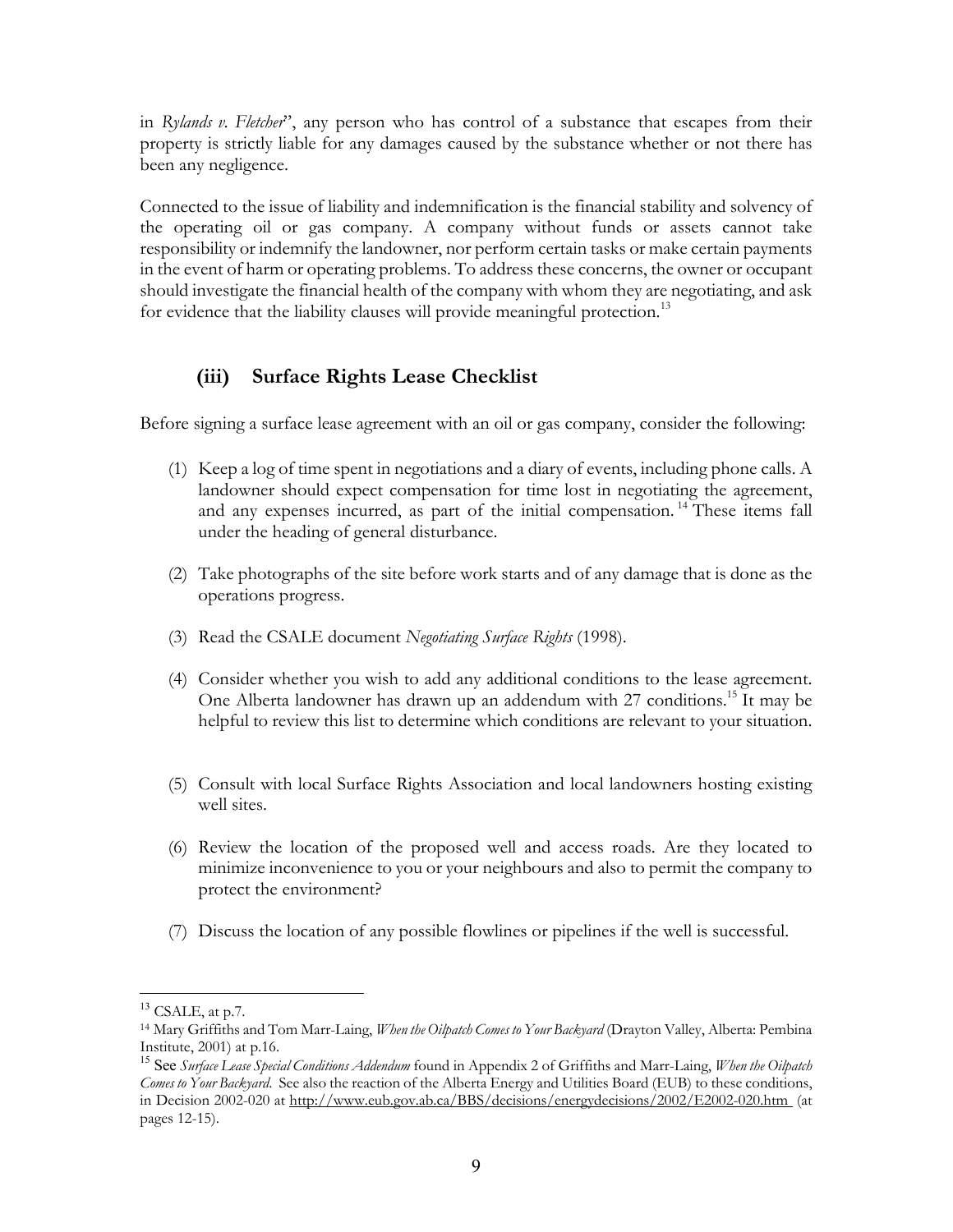- (8) Set out in the agreement how the oil or gas well will be tested. Provide for pre-notification by the company of any test flares if you have health concerns or have sensitive livestock operations, including fear of being startled by the noise of a sudden flare.
- (9) Have your water well tested at the company's expense prior to entry by the company and arrange for the company to test it again after the oil or gas well is drilled.
- (10)Ensure that the proposed well, as set out on the company's survey, is set back at least the minimum distances from buildings, water wells, and other significant features. These distances are found in the *Seismic Exploration Regulations, 1999.* (See section B2b below.)
- (11)Arrange for the company to remove all drilling wastes from your land or to deal with them in a manner that will not cause pollution.
- (12)The agreement should require the company to notify you and promptly deal with any leaks, spills, or accidental releases from its well and pay compensation for any related damage.
- (13)The lease agreement should set out each head of compensation found in the *Surface Rights Acquisition and Compensation Act* and provide a separate calculation amount for each. These heads include: land value, loss of use, severance and adverse effects, nuisance and general disturbance, damages and other factors. For example, is the proposed compensation enough to cover the loss of land and inconvenience that the oil or gas well and access road will cause?
- (14)Set out the amount of compensation the company will pay if your water well is damaged either in terms of water quality or quantity.
- (15)The lease should state that if the company causes any damage to the land or crop outside of the lease area that additional compensation must be provided.
- (16)The agreement must deal with all aspects of conservation and reclamation, ensuring that the company will be held liable if any problems appear after the initial well site reclamation has been completed. The surface lease should require the company to meet your expectations as well as legislated requirements.
- (17)Ensure that everything you have negotiated with the company is included in the written agreement.
- (18)Consult with a lawyer **and** your insurance company before signing the lease agreement, to make certain that there is no liability for you as the landowner/occupant.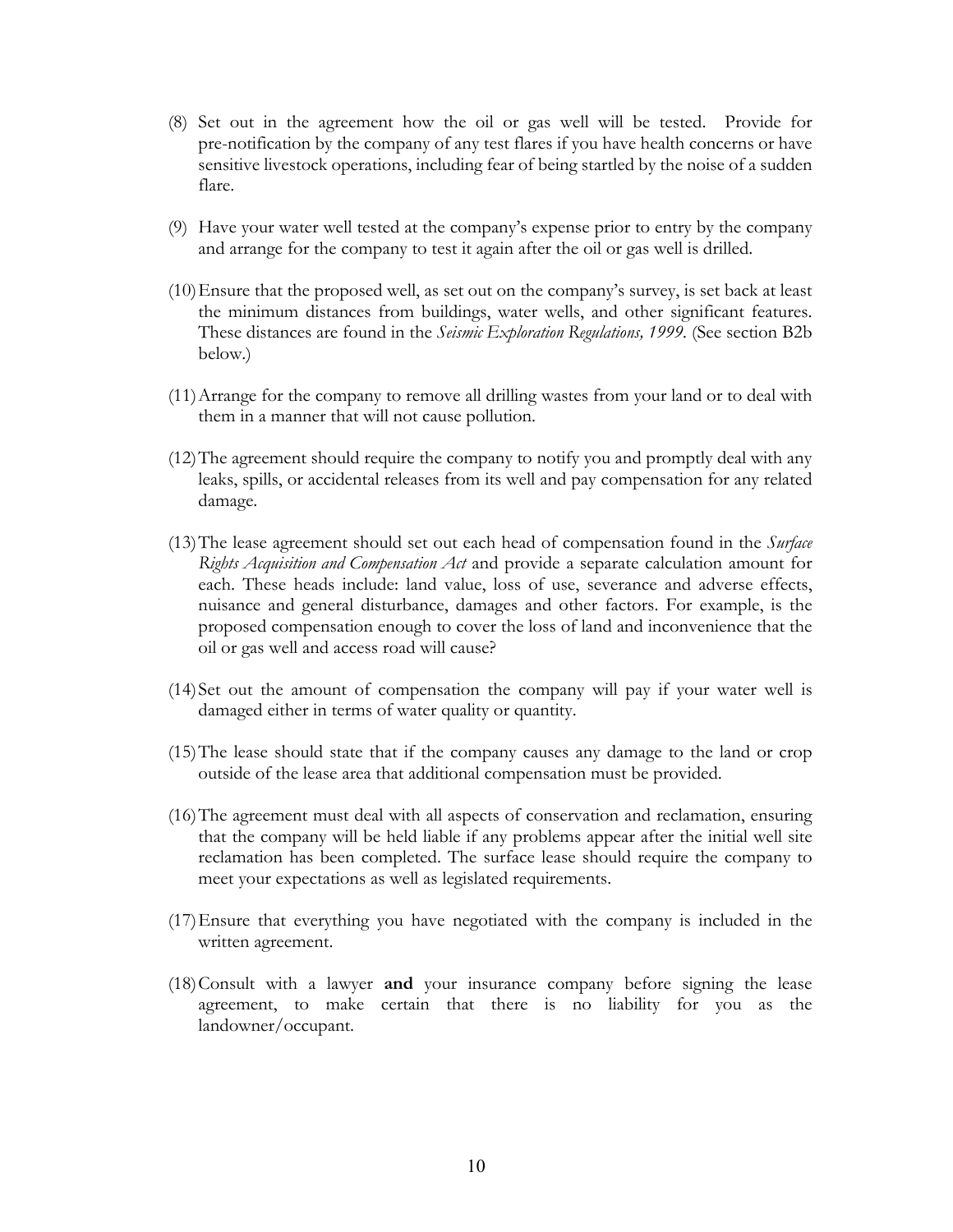#### **b. Proceedings before the Surface Rights Board of Arbitration**

In the event that a surface owner or occupant and a mineral rights holder cannot agree on a mutually acceptable surface lease agreement, either party can apply to the Surface Rights Board of Arbitration to settle the dispute. One of the main goals of the Board process is to speedily and inexpensively resolve such disputes. At the same time the Board seeks to ensure: "that fair compensation is paid, fair latitude is given to the operator to produce its mineral and that the public interest in the environment is protected."<sup>16</sup>

The Board of Arbitration consists of at least three members who are appointed by the province. There is no requirement that land owners and oil and gas operators/companies be equally represented on the Board. Currently the Board is made up of six members, including a Chair and Vice-Chair. The members include practising lawyers with farm-related backgrounds, farmers and former oil company executives.

The Board of Arbitration is headquartered in Kindersley. However, Board hearings may also be held in any of the following oil patch centres: Lloydminster, North Battleford, Regina and Swift Current. For a general overview of the operations of the Board, you can refer to its website at http://www.saskjustice.gov.sk.ca/Surface\_Rights. Additional information is found in the CSALE publication, *Negotiating Surface Rights*.

#### **(i) Right of Entry/Compensation Orders**

Oil and gas companies or "operators" most often apply to the Board of Arbitration for "right of entry" orders or "immediate right of entry" orders, whereas landowners/occupants seek an award of compensation. When a company seeks a right of entry order from the Board, it must provide notice to the landowner/occupant of its application. The landowner or occupant then has seven days from the date of mailing the notice to file a written objection to the right of entry order sought. Once the Surface Rights Arbitration Board receives a written objection it must hold a hearing to determine the rights of each party.

The Board may only grant a right of entry or immediate entry to a company subject to compensation. However, if the amount of compensation is in dispute, the compensation hearing is often held at a later date than the right of entry hearing. In these circumstances the order issued by the Board is called an "immediate right of entry order."

The Board relies on the evidence presented by the landowner/occupant and the company at the hearing to make a decision. Therefore, it is important for a farmer, rancher or other landowner to collect and present strong evidence to support his or her position.

For example, in its 1997 decision of *Hector v. Oxbow*, 17 the Board of Arbitration stated that *as a minimum* the following evidence must be presented by the landowner/occupant:

The municipal assessment of the parcel of land within which the oil installation

<sup>&</sup>lt;u>.</u> <sup>16</sup> Surface Rights Board of Arbitration Website, "Board Hearings" at

http://www.saskjustice.gov.sk.ca/Surface\_Rights/hearings.html.

<sup>17</sup> C.C. 9/97.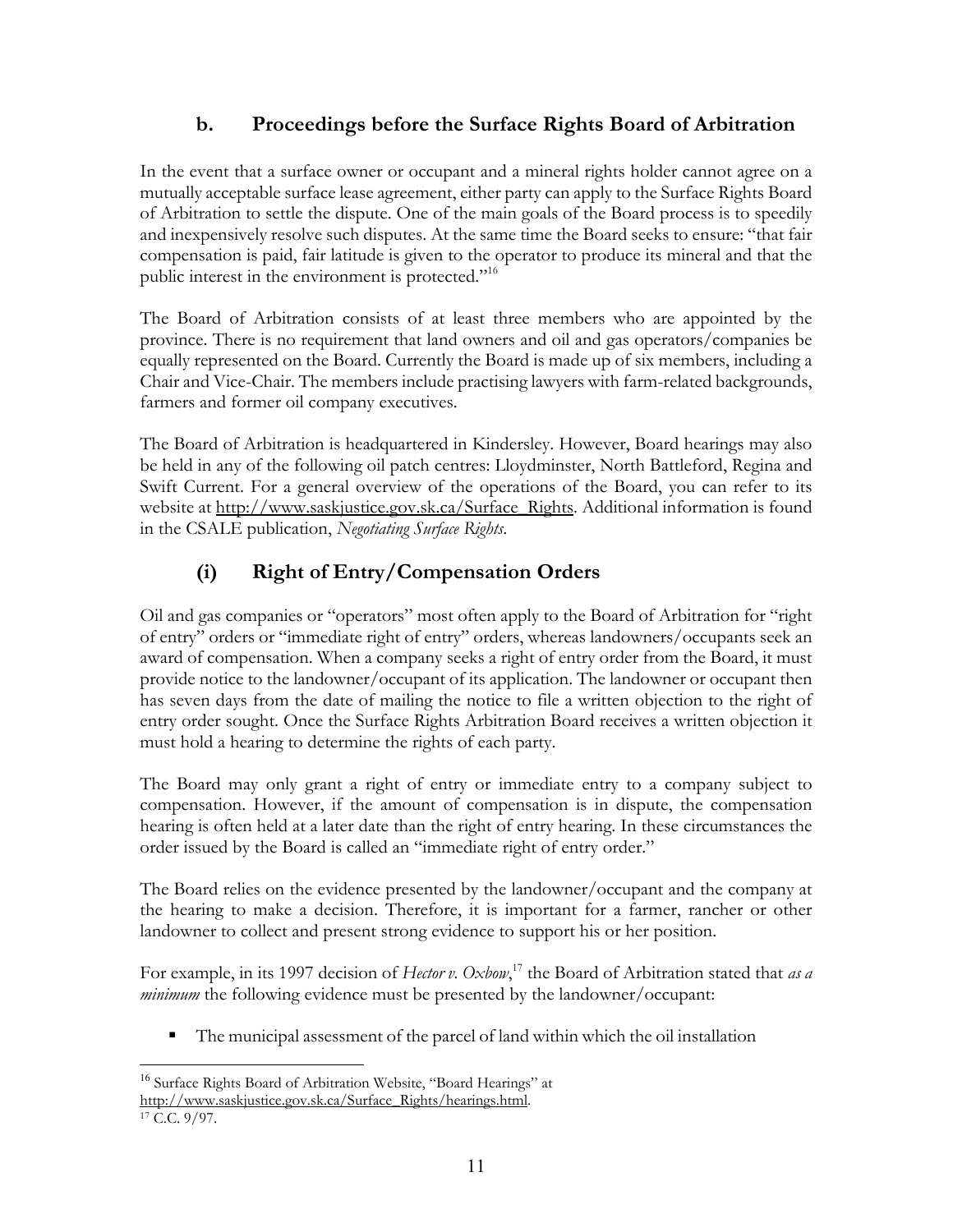is located (old and new assessment);

- The farming practices and farming equipment (if cultivated), including:
	- the soil classification;
	- the crop rotation;
	- the actual yields from at least the last three years, preferably the last five years;
	- **field size and cultivation patterns;**
	- equipment size and habitual use; and
	- $\blacksquare$  any special soil or crop conditions.
- **Proposed farming plans and calculations of the financial effect on the planned** farming by the oil installation;
- Changes in farming practices in the last five years;
- If pasture, the number of livestock and grazing practices;
- Changes in the oil field installation practice (if applicable) since drilled or last reviewed;
- A comprehensive description of oil field equipment on site and any changes in activity.

By contrast, the operator (oil/gas company) is expected to provide evidence to:

- ddress any of the evidence presented by the owner/occupant as set out above;
- address changes in the oil field installation practice (if applicable) since drilled or last reviewed;
- **Perovide a comprehensive description of oil field equipment on site and any changes in** activity; and,
- provide future plans for the site.

It is extremely important to meet the timelines provided in the Surface Rights Board of Arbitration process in order to protect your interests as landowner/occupant. The documents filed by the oil company or by the landowner/occupant to commence the process set out the various time limits. If you have any questions about the timelines or about the process in general you can make inquiries to the Board staff at (306) 463-5447. Additional contact information for the Board is set out in Chapter Five of this Guide.

The decision of the Board of Arbitration is binding on both parties. If a party disputes the Board decision an appeal is available to the Saskatchewan Court of Appeal, but solely on a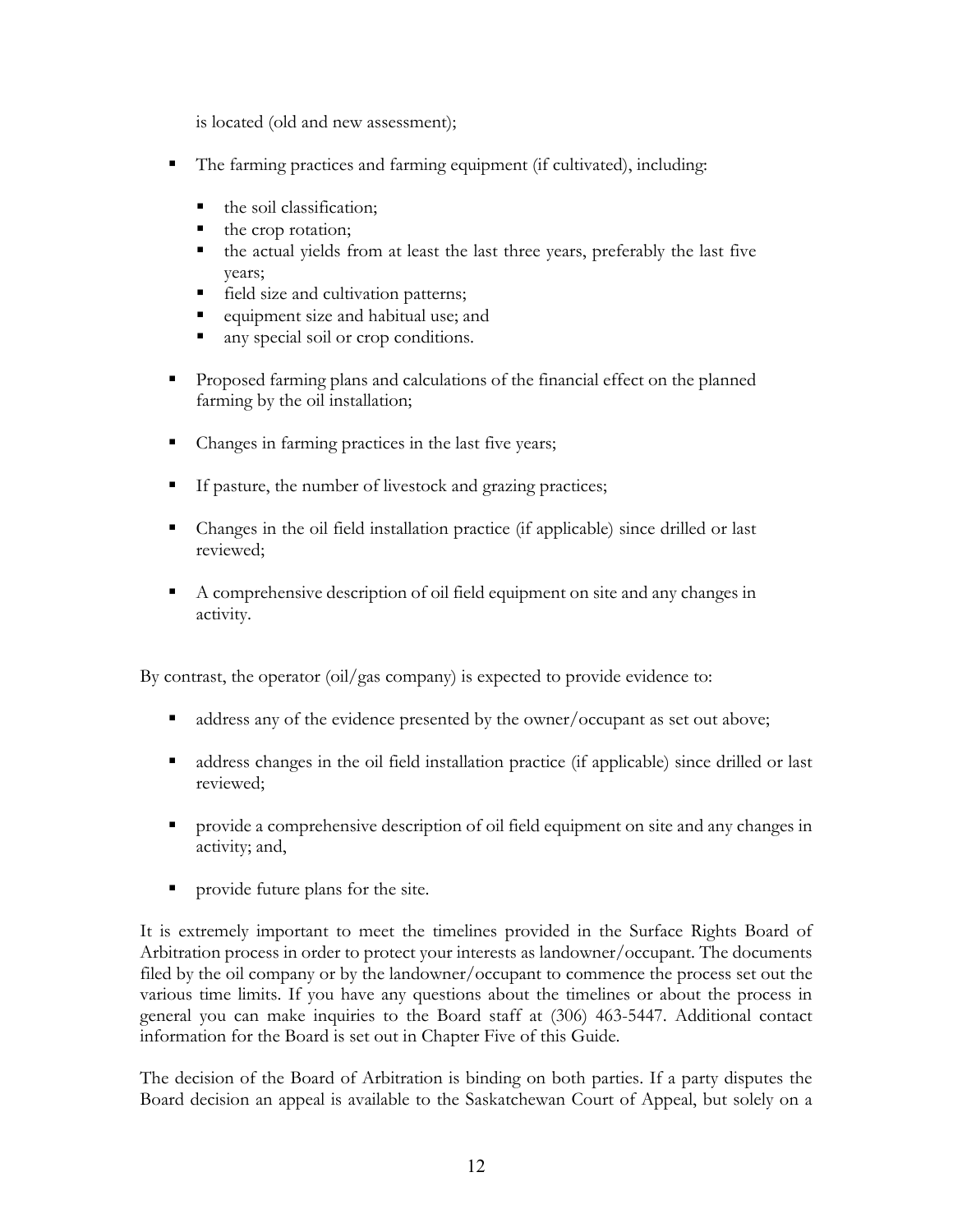question of law. Because of this restriction and the reality that most issues determined by the Board involve questions of fact, fewer than ten appeals from the Board's decisions have been launched to the Court of Appeal in the past decade.

In order to be up to date with the latest surface lease agreement provisions and compensation rates in Saskatchewan, the Board of Arbitration continually reviews new leases, easements and amendments, and requires that such agreements between companies and farmers/ranchers in the province be filed with it.

#### **(ii) Limited Damage Claims and Environmental Enforcement**

The Board also has the jurisdiction to hear claims by owners/occupants for limited damage. These claims must be less than \$1,000 and the damage must relate to off lease property or activities. Certain off lease activities by operators and their contractors or employees can give rise to damages. For example, soil compaction caused by heavy equipment or vehicle traffic can hamper farming operations. This type of damage would come before the Board as a claim in damages for trespass off lease.

Where damage is caused by petroleum and salt water spills off the leased premises, the matter would be considered by the Board as a restoration claim. The Board's literature states that its "ability to monitor and enforce existing environmental standards is limited to acts of the operator creating damage less than \$1,000 and to the reclamation and restoration involved in the abandonment of a well."<sup>18</sup>

A damage claim by an owner must be lodged, in writing, within 30 days of the discovery of loss or damage. The Board will then notify the company of the claim. If the matter is not settled, the owner must apply for a hearing to the board within six months from the date of serving the notice of complaint.

If damages to off lease property exceed \$1,000 legal action must be taken in the Courts unless the surface lease agreement already states that full compensation will be paid for such harm, and the oil/gas company agrees to the amount of compensation or the remedial action sought. If damages occur on the leased property, the surface lease agreement provisions should already state that the owner/occupant receives compensation.

Saskatchewan Industry and Resources (formerly Saskatchewan Energy and Mines) is responsible for monitoring compliance with oil field operating standards during the working life of an oil or gas well. On-site restoration matters are the responsibility of both SIR and Saskatchewan Environment. The Environment Department has jurisdiction once a well site has been abandoned,<sup>19</sup> unless future problems are directly related to the operation of the well. For example, if there is residual hydrocarbon (oil or gas) contamination on the site, SIR retains jurisdiction.

<u>.</u>

<sup>&</sup>lt;sup>18</sup> Surface Rights Board of Arbitration, "Site Supervision", website.

<sup>19</sup> Abandonment is part of the well decommissioning/dismantling process, and involves the capping or plugging of a well. The *Oil and Gas Conservation Regulations, 1985* (sections 35 to 38) list the procedure to be followed when a company abandons a well. For additional information refer to section 8 of this Chapter entitled, "Abandonment and Restoration of Well Sites".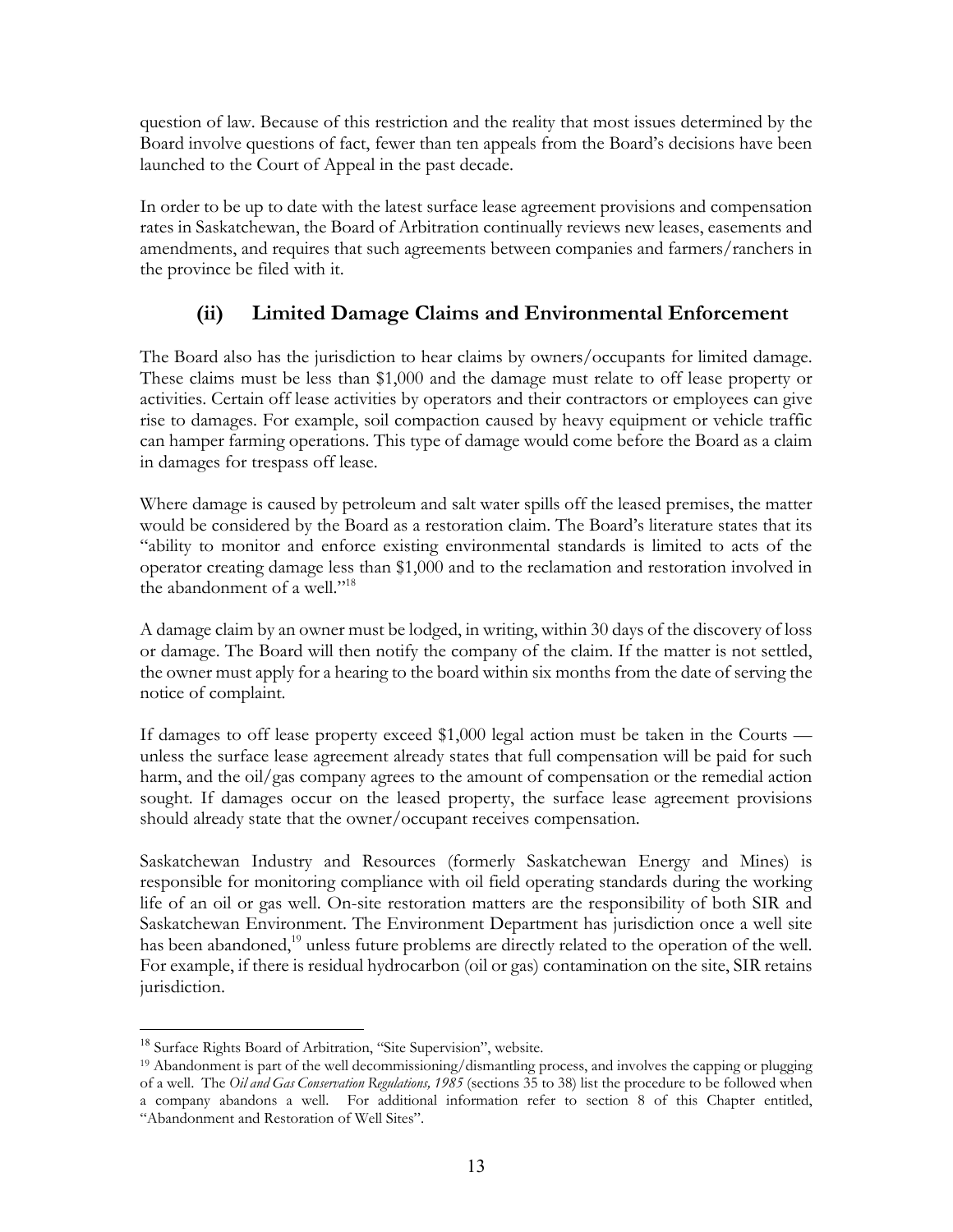#### **c. Surface Leases and Crown Owned Agricultural Land**

Most of Saskatchewan's Crown agricultural land is currently leased to individual farmers or ranchers. Saskatchewan Agriculture, Food and Rural Revitalization (SAFRR) administers this Crown land under *The Provincial Lands Act* (1978) and *The Provincial Lands Regulations*.

If an oil or gas company seeks entry to leased Crown agricultural land it must contact the farmer or rancher (agricultural lessee) to obtain consent to access the land. If the agricultural lessee refuses to provide consent to the company to enter the land, Saskatchewan Agriculture will step in to mediate the dispute to the mutual satisfaction of both parties. If a settlement cannot be reached, the Department may nonetheless grant the company permission to enter. However, in drafting the surface lease agreement ("Petroleum and Natural Gas Surface Lease Agreement") the Department will set out conditions based on the legitimate concerns of the farmer or rancher.

As compensation, Saskatchewan Agriculture provides a small one-time payment to the farmer or rancher for each surface lease on an agricultural lease, and another payment for each additional well drilled on an existing surface lease (*The Provincial Lands Regulations*, Part III, s.3.1). The farmer or rancher also receives an annual rent reduction of \$100 for each well. The maximum annual agricultural lease rental reduction is 30% of the annual rent otherwise payable for the agricultural lease. The annual rent reduction is applied for as long as the surface lease is active. Notably, the farmer or rancher remains liable for the municipal taxes on the land withdrawn from the agricultural lease for a surface lease (s.3.1).

The agricultural lessee is entitled to a one-time compensation payment for any damage to growing crops on cultivated land that will be withdrawn from an agricultural lease. Saskatchewan Agriculture will add the value of any crop damage to the rental and other charges due with the issuance of the surface lease. The amount is collected by the Department from the company and paid directly to the farmer (*Regulations*, Part III, s.3.1(7) and s.4(5)).

The oil or gas company is also responsible for any damages to the facilities and other improvements of the agricultural lessee that arise from the operation of the surface lease. Such damages are payable directly by the company to the agricultural lessee.

If the company requires temporary workspace to facilitate construction, operation or maintenance of the oil or gas project, the company must negotiate directly with the farmer or rancher leasing the agricultural land and compensate for any crop loss suffered as a result. Negotiations are required once the temporary workspace is authorized in a SAFRR surface lease. The amount of compensation is to be negotiated with the farmer or rancher (*Regulations*, Part III,  $s.4(6)$ ).

More detailed information on oil and gas surface leases on Crown agricultural land is found on Saskatchewan Agriculture's website **http://www.agr.gov.sk.ca**. Follow the site category "Crown Lands/Pastures" to the topic "Petroleum and Gas Development on Crown land Documents" and select the heading "Petroleum and Gas Surface Lease Policy".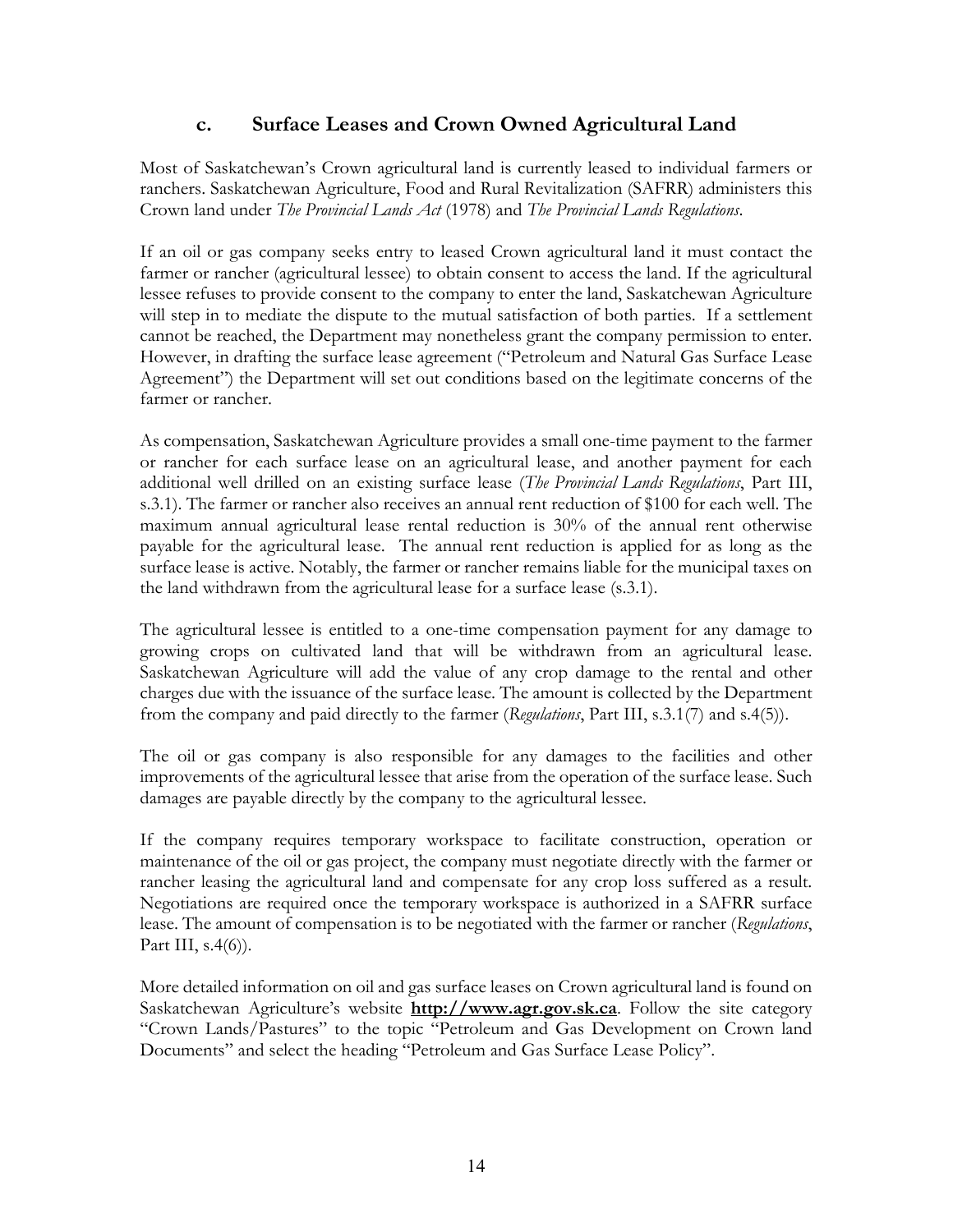#### **B. What is involved in an oil or gas development project?**

An oil or gas development project usually involves four phases:

- (1) exploration,
- (2) development,
- (3) production, and
- (4) decommissioning.

Exploration may include the conducting of seismic operations, land surveys, and the creation of access roads. Next if the exploration results look promising, the oil company sets up an exploratory well, known as a "wildcat well." Wastes in the form of drilling muds, hydrocarbons, and drill cuttings must be stored or disposed of on the lease site or off the lease site. After drilling a successful oil or gas well and establishing a flow to the surface, pumps may be required to keep up the flow of oil or gas. Flowlines are set up to transport the raw oil from the well to battery stations that separate the oil, gas and water found in a typical oil field. Pipelines may also be installed to transport the products to storage tanks or to oil and gas processing plants. Finally, the project ends with abandonment and reclamation (cleaning up) of the well sites and any other operating sites.

#### **1. Oil and Gas Reservoirs**

Ancient seas teeming with life, surrounded by lush vegetation, once dominated what is now Alberta and Saskatchewan. As the vegetation and tiny aquatic organisms died, organic matter was deposited on the sea floor in layers of silt. The seas eventually drained away, succumbing to climactic shifts and geophysical events. The mud, clay and sediments of the former sea beds, acted upon by heat and pressure, became porous sandstone and limestone (sedimentary rock). Bacteria and chemicals also acted on the organic matter over millions of years, creating pockets of oil deep below the earth's surface in the sandstone formations.

Today crude oil and natural gas reservoirs are scattered throughout the southwest and southeast regions of Saskatchewan. The Saskatchewan oil patch extends in a broad swath from the Air Weapons Range (north of Lloydminster) on the western border, south through the Kindersley area and east across the southern part of the province through Swift Current, Weyburn and Estevan to the border with Manitoba.

The makeup of each oil or gas reservoir may vary due to the differing organisms and conditions that formed each one.<sup>20</sup> For example, a typical oil field may contain a mixture of oil, gas and water in varying proportions. The oil normally floats on top of the water in the oil zone. Above the oil, the lighter gaseous hydrocarbons (including natural gas) create what is called a "gas cap."

Each area of the province may also have different types of crude oil ranging from heavy sour crude to light sweet crude. Heavy crude oil is dark, thick and sticky, similar to molasses. It also contains more asphalt and sulphur. This type of oil is found in the Lloydminster and Kindersley areas. Heavy crude requires enhanced recovery methods to extract and more

 $\overline{a}$ 20 Stuart King, unpublished research paper (available through the Saskatchewan Environmental Society) at p.4.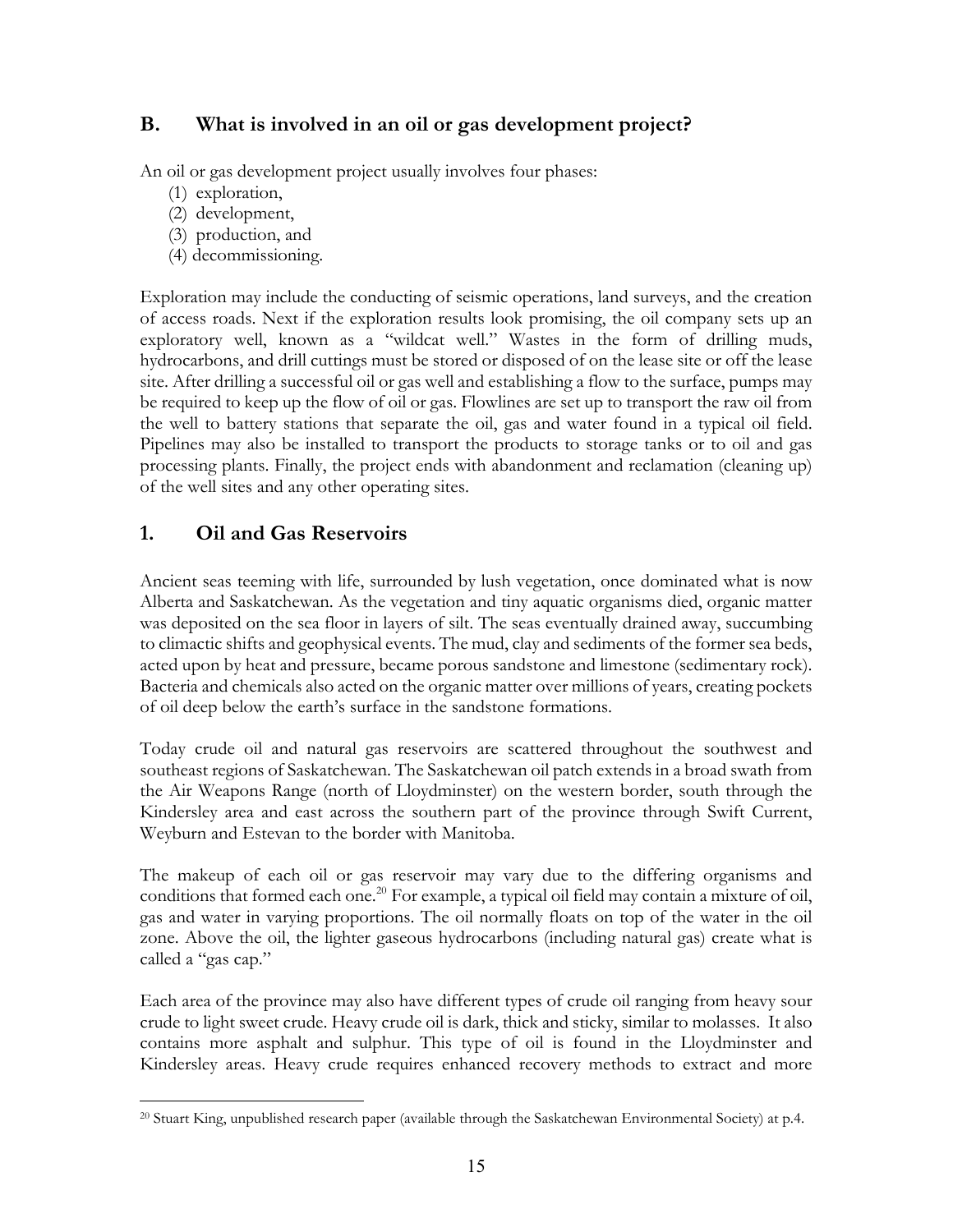intensive treatment to refine. By contrast, light crude oil is light golden brown in colour and flows easily. It is considered "sweet" when it has low sulphur content. Light crude is found in the Weyburn, Estevan and Kindersley regions. Medium crude, with qualities in between heavy and light crude, may be found throughout southeast and southwest Saskatchewan.

The first commercial oil strike in Saskatchewan occurred in 1944, about 9 kms south of Lloydminster. However, the largest pools in the province were discovered in the mid-1950s and early 1960s near Kindersley and Estevan. Between 1944 and the end of 2002, Saskatchewan produced 622.1 million cubic metres (3.9 billion barrels) of crude oil. In the year 2001 alone crude oil production was a record 24.8 million cubic metres (155.7 million barrels). This figure declined slightly in 2002 to 24.4 million cubic metres (153.6 million barrels). At December 31, 2000 remaining recoverable oil reserves in the province were estimated at 182 million cubic metres (1.1 billion barrels). At December 31, 2002 remaining reserves were estimated at 1.15 billion barrels. Recoverable reserves are based on the total established reserves as of a particular date. As exploration continues, new reserves are added to the total reserves figure, minus the amount of crude oil produced in the same year.

The industry views the estimated 25 billion barrels of heavy oil-in-place in the west-central area of the province as the greatest potential for future production. However, heavy oil recovery is very resource intensive, requiring an enormous quantity of water and energy to extract.

Saskatchewan's first commercial natural gas well was drilled near Lloydminster in 1934. Today the principal natural gas reserves are along the province's western border in the Beacon Hill, Kindersley and Hatton areas. Most of the natural gas produced in Saskatchewan is dry (low in liquid hydrocarbons) and sweet (low in sulphur) and requires limited processing.

In Saskatchewan, most natural gas is produced from gas wells. These wells usually tap into shallow natural gas reservoirs, ranging from 275 to 760 metres (900 to 2,500 feet) deep. However, natural gas is also found in oil reservoirs. It is therefore produced from oil wells along with crude oil. This type of natural gas is called associated or solution gas. Sour gas (high in sulphur), although more rare in the province, is also found in sour crude oil reservoirs and is produced as sour solution gas.

Saskatchewan's natural gas production peaked in 1995 at 8.7 billion cubic metres (309 billion cubic feet). In 2002 gas production was at 8.4 billion cubic metres (300 billion cubic feet). Estimated remaining recoverable reserves at December 31, 2002 were 76.8 billion cubic metres (2.731 trillion cubic feet). This amount would provide about ten more years of natural gas production. However, the National Energy Board estimates that Saskatchewan's ultimate natural gas potential is just over three times that amount at 253.6 billion cubic metres (9 trillion cubic feet).

#### **2. Seismic Exploration Activities**

The lands that exploration companies select for seismic surveys are based on the studies and maps developed by earth scientists in the petroleum industry. Geologists, geophysicists, geochemists and paleontologists study rock formations and geological events to identify potential oil and gas fields and traps. Traps are zones where oil and gas have accumulated within rock formations. A trap must have three features: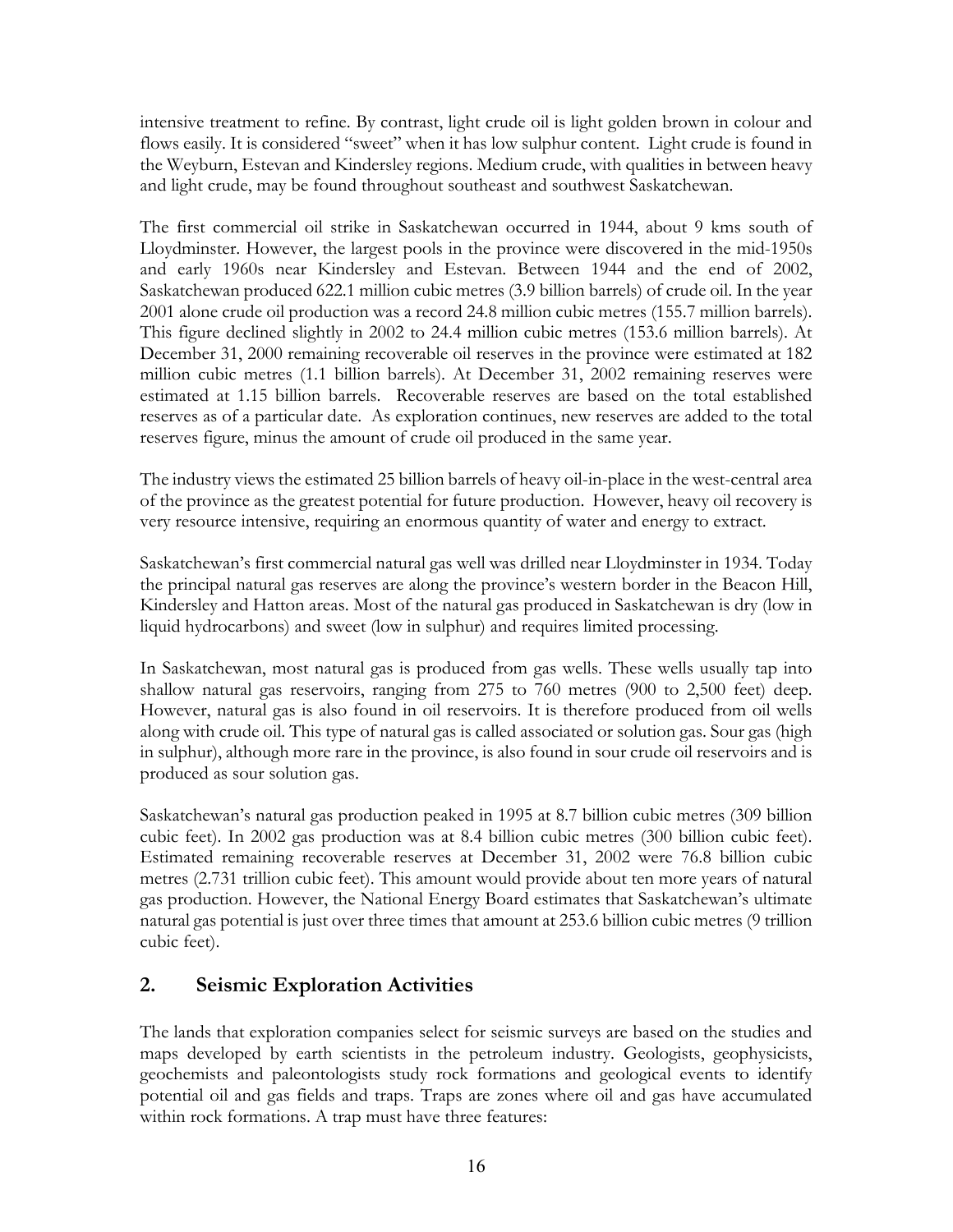- (1) A porous reservoir rock that acts somewhat like a sponge to accumulate oil and gas. This rock is usually sandstone, limestone or dolomite.
- (2) An overlying impermeable rock that prevents the oil and gas from escaping; and,
- (3) A source for the oil and gas, normally black waxy shales.

Exploration companies can use a variety of methods to locate the province's oil and natural gas reservoirs. The most common method used is seismic. Others include gravimetric, magnetic, electrical, geo-chemical, radiometric, structure test hole, and well logging.

In a seismic survey, the exploration crew (geophysical contractors) sets out a line or several lines of sensitive receivers (geophones or jugs) on the ground. 21 Then explosions or mechanical vibrations are created on or below the surface. The vibrations are like small earthquakes. The geophones record the seismic waves reflected back from rock layers at varying depths. The time it takes for shock waves to travel down to the different rock layers and back indicates how deep the formations are. The strength of the returning wave also points to the type of rock reflecting the wave: strong wave, hard rock; weak wave, soft rock. As each geophone receives the reflected shock waves an electric current is relayed to the seismograph. The seismograph makes a record of the waves. With a number of seismic records, a geophysicist can map the depth and shape of underground rock formations, pinpointing potential oil and gas traps.

To reduce environmental impacts, many contractors use mechanical vibroseis to send energy waves from a heavy vibrating vehicle into the earth. In forested areas, seismic crews can further reduce environmental impacts by using narrower cut lines and improved clearing methods.

In the province, seismic activities by exploration companies are regulated under the *Seismic Exploration Regulations, 1999*. These regulations fall under *The Mineral Resources Act, 1985*, and are administered by Saskatchewan Industry and Resources (SIR). The regulations replace *The Sedimentary Basin Geophysical Exploration Regulations, 1985*, reviewed by CSALE in the publication *Negotiating Surface Rights* (see section A2 above).

Under the *Seismic Exploration Regulations* a company must apply to SIR to obtain an exploration licence. The application fee for a licence is \$250. A licence is issued for a term of 5 years.

#### **a. Consent Requirements**

Before SIR will approve an exploration program, the exploration company must obtain the consent of the owner or occupant of any land (*Seismic Exploration Regulations*, s.30). Unlike a mineral rights owner, the exploration company does not have an automatic right of entry to conduct its operations. Therefore, you as the owner or occupant can refuse access. If you are renting land, you should consult the landowner before granting permission as seismic activity could cause damage that lasts far beyond the lease period.

Notably, exploration companies can shoot seismic or other tests across road allowances

 $\overline{a}$ 21 CAPP, *Finding Oil and Natural Gas,* CAPP website at http://www.capp.ca.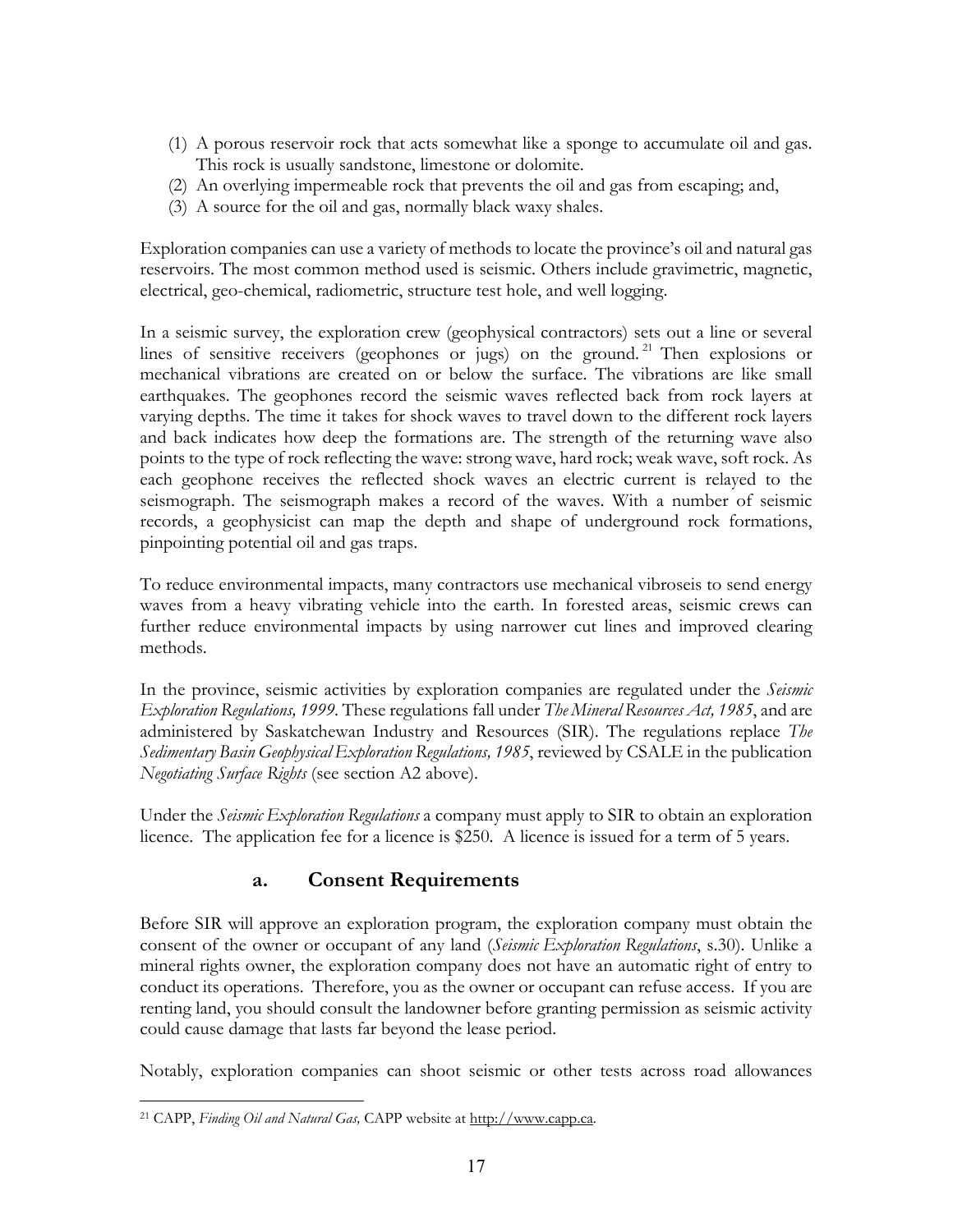without consent. The company can even conduct tests on a road allowance that is being farmed without consent. The only exception is where the road allowance is located on reserve land, in that case the consent of the First Nations band is needed.

Before providing consent to an exploration company, ask the company to show you, on a map and on an aerial photo of your land, exactly where they want to carry out their seismic operations.

The consent must be in writing and should describe exactly where and when seismic activity is to occur and the amount of compensation to be paid by the company. If you have any concerns about damage that may be caused by the seismic work, you should discuss them with the company before giving permission. Record any restrictions you wish to impose on the company in the written access agreement before signing.

For example, the company should not be permitted to cut fences or trees on your property. The agreement may also set out the type of equipment to be used and the width of the shot lines to be cut. It should also ensure that the company would fill all shot holes. Shot holes are holes drilled for the purpose of detonating explosive charges. Any shot holes that strike water (flowing holes) must be plugged from bottom to top with bentonite clay, not just at the surface. Landowners have experienced problems with flowing holes that have made the land so wet that it was impossible to cut hay. In some cases it may be helpful to have a flowing hole completed as a water well. If this is a desirable option, it should be set out in the access agreement.

#### **b. Setbacks**

The *Seismic Exploration Regulations* also provide minimum distance requirements for shot holes and test holes. Test holes are any holes, other than shot holes, drilled for exploration purposes. The setbacks are intended to prevent damage to buildings, water wells, or other sensitive structures. However, for added security you may wish to provide for greater setbacks in the access agreement. The following table outlines some of the minimum setback distances found in the *Regulations* (Appendix, Part I, Table I):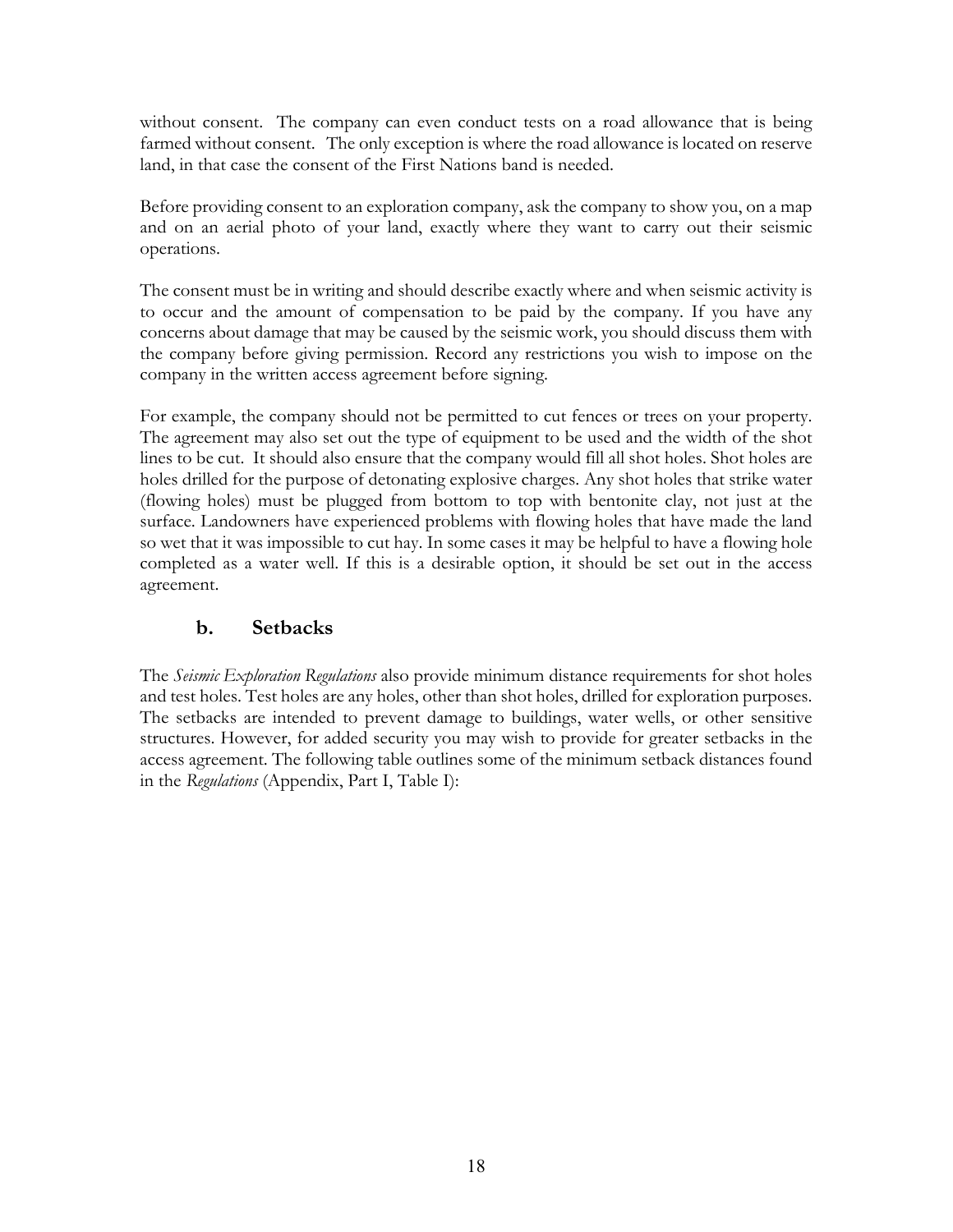#### **Minimum Distances to Structures in Seismic Explorations**

| <b>Type of Structure</b>   | <b>Shot Hole</b> | Vibrator        | <b>Surface Explosives</b> |
|----------------------------|------------------|-----------------|---------------------------|
| Residence, barn,           |                  |                 |                           |
| irrigation headworks,      |                  |                 |                           |
| or any building with       | $180 \text{ m}$  | 50 <sub>m</sub> | $180 \text{ m}$           |
| concrete base              |                  |                 |                           |
| Water well                 | $180 \text{ m}$  | $100 \text{ m}$ | $180 \text{ m}$           |
| Residential driveway,      |                  |                 |                           |
| gateway or buried water    | $10 \text{ m}$   | $10 \text{ m}$  | $12 \text{ m}$            |
| pipeline                   |                  |                 |                           |
| Survey monument,           |                  |                 |                           |
| buried telephone line      | 2 <sub>m</sub>   | 2 <sub>m</sub>  | 2 <sub>m</sub>            |
| High pressure oil or gas   |                  |                 |                           |
| pipeline, or an oil or gas | 32 <sub>m</sub>  | $15 \text{ m}$  | 32 <sub>m</sub>           |
| well                       |                  |                 |                           |
| Irrigation canal more      |                  |                 |                           |
| than four metres wide      | $10 \text{ m}$   | 10 <sub>m</sub> | $10 \text{ m}$            |

In spite of the setback requirements, the *Regulations* allow an exploration company to drill shot holes or use a mechanical vibrator or surface explosives within the minimum distance from a structure, where the owner of the structure gives prior written approval (see s.34(1) and s.42(3)). Also, an exploration company cannot drill any shot holes or use surface explosives within 180 metres of a water spring without the prior written approval of the owner of the land through whose property the spring flows (s.34(3) and s.42(4)). Similarly, the use of vibrator equipment is not permitted within 100 metres of a water spring without prior written approval.

However, for your own protection it is recommended that you do not permit a company to operate its equipment or detonate explosives within minimum setback distances.

Although septic tanks are not listed in the *Regulations*, seismic operations should be located as far as possible from them. Septic systems are highly sensitive to disturbance and are costly to repair or replace.

#### **c. Damage and Compensation**

Any damage caused by the seismic operations to any land or structure must be repaired at the expense of the company holding the exploration licence (*Seismic Exploration Regulations*, s.45). The company must also take immediate action to prevent further damage and notify the owner of the property of the location, nature and extent of damage.

When blasting is conducted in the vicinity of any building, other structure or inhabited area the holder of the explosives permit must take adequate precautions to prevent harm to persons or property (s.57). The company must limit the explosive charge to an absolute minimum, use protective mats over the shot hole, close the approaches and thoroughfares to the shot-point,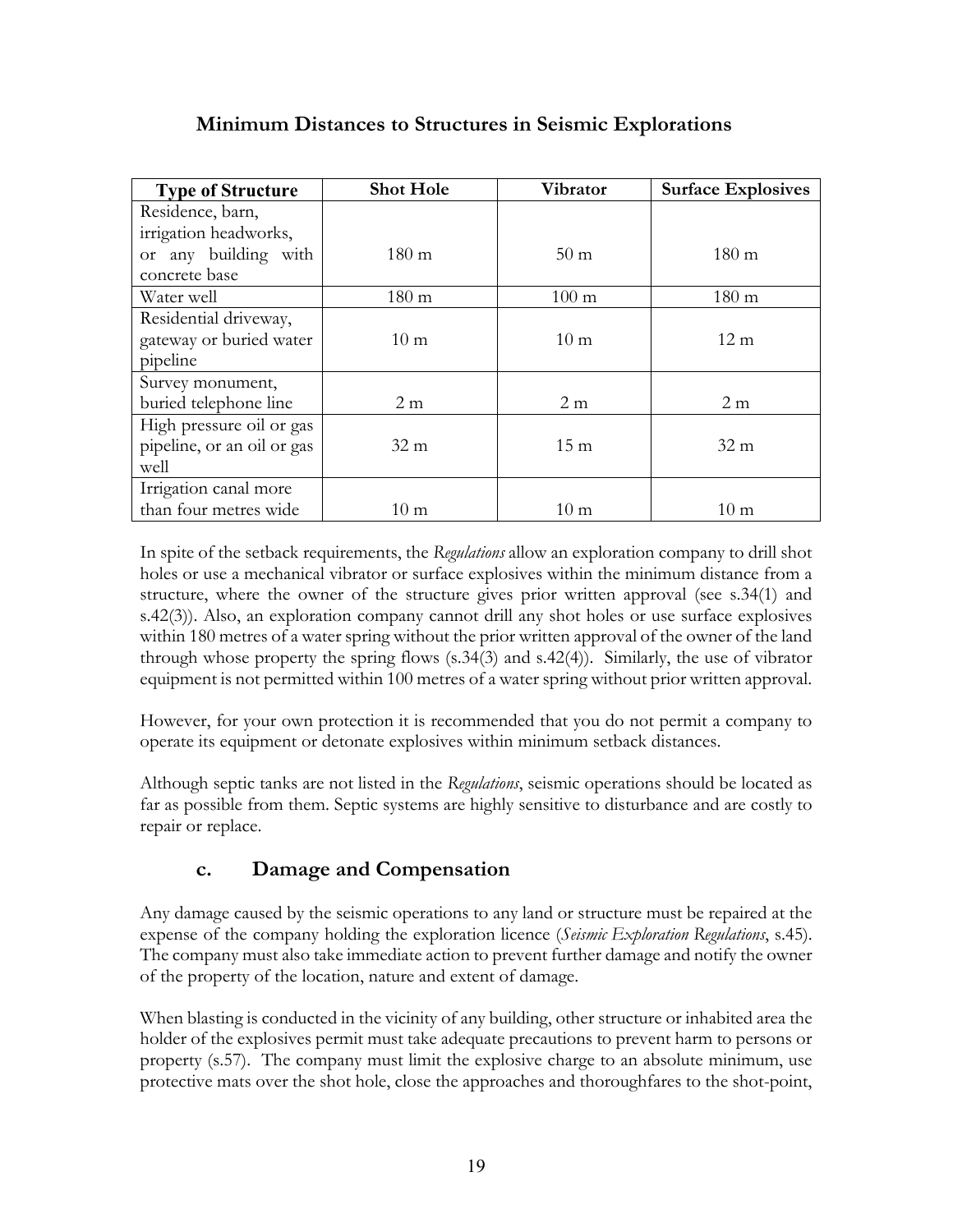and take other reasonable precautions that are required at the time. It must also ensure that all persons are protected from the danger of falling or flying rocks and other debris.

#### **d. Abandonment and Clean-Up of Shot Holes**

The *Regulations* require that all shot holes drilled must be abandoned as soon as possible and no more than 20 days after they are drilled (s.39(1)), unless the company has the written approval of SIR (s.39(2)). Subsection 39(3) of the *Regulations* specifies how a shot hole must be abandoned. The company must:

- (1) fill the shot hole with drilling mud and material removed from the hole to a depth of 1.5 metres below the surface;
- (2) insert above the drilling mud, to a depth of 50 cm below the surface, an approved metal or plastic cap, or a wooden or cement plug one metre long;
- (3) pull detonator wires tight and cut the wires off below ground level;
- (4) fill the hole from the wooden or cement plug to the surface and tamp or compact the fill material; and,
- (5) spread any excess drilling mud and material obtained from the hole over the surrounding ground.

The company may also follow any other method of abandonment approved by the minister or SIR. Finally, the ground surrounding the abandoned shot hole must be restored as nearly as possible to its original condition.

It must be noted that the spreading of excess drilling mud over the ground surrounding the shot hole can cause pollution and harm to crops or livestock if the drilling muds are contaminated with hydrocarbons such as diesel or other chemicals. Therefore you should not agree to the disposal of any contaminated drilling muds on your property.

In the event that water or gas is released during the drilling of a shot hole, the company must immediately stop drilling and plug the hole (s.38). Again it is strongly recommended that you require the company to plug the hole from the bottom to the top with bentonite clay. The company must also notify the Department of Industry and Resources within 72 hours of completing the seismic operations of the location, elevation and depth of the hole, the depth of the flowing horizon, and the action taken to control the flow.

#### **e. Refusals by Landowner or Occupant**

If you as owner or occupant have concerns about the exploration program and refuse to grant permission to the company, the company has no right of entry or appeal. If a company breaches the *Seismic Exploration Regulations* by entering your land without authorization, it can be fined up to \$1,000. If you have refused consent and the company enters your land, you should treat it as an act of trespass and call the police.

If you occupy Crown owned land, the Crown has the right to permit or refuse entry to the land.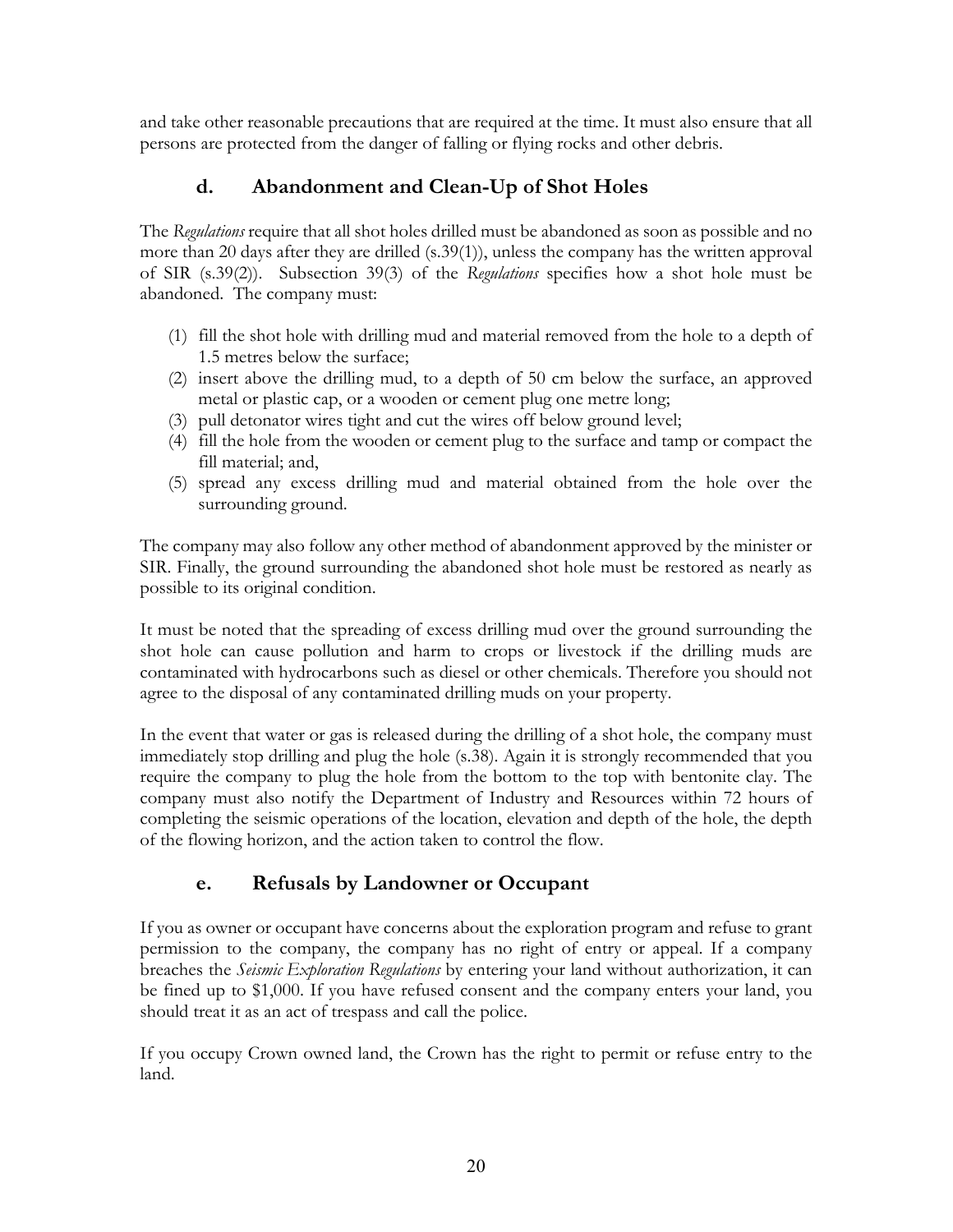Even if you have refused access to an exploration company, there is still a chance that an oil and gas company will return in the future wanting to drill a well on your land. It can still survey the geological structure under your land from adjacent land or road allowances. It can also undertake aerial surveys of your land.

#### **f. Exploration Access Agreement Checklist**

- (1) Your right to refuse permission for entry to an exploration company should be exercised until adequate guarantees are given by the company in writing to prevent or address any potential problems.
- (2) Ensure the exploration plan presented by the company is acceptable and review it on-site with the company. Ask for a copy of a valid exploration licence, and a valid explosives permit where explosives and shot holes are planned.
- (3) Both on site and in the access agreement set out the point of entry, width and location of the right-of-way, location of all hole sites and the route the company will be using for the seismic lines.
- (4) Point out in person and in writing any special features or structures of concern, such as fences, gates, livestock, wells, flowable holes, etc.
- (5) Be sure the routes for the seismic lines or mechanical vibrator are setback the minimum distances found in the *Regulations* or greater from water wells, buildings, septic tanks and other structures.
- (6) Have the company test your water well before and after seismic work and provide you with the results.
- (7) The access agreement should state that the company must clean up all wastes and remove excess drill cuttings from the site. Drill cuttings can contaminate the soil with unwanted salts and hydrocarbons. Livestock can die from eating ribbons or flags left behind.
- (8) Require the company to use wooden survey stakes and not wire pin flags to mark their shot holes and operations. Farming activities such as making hay can shred pin flags and kill livestock that eat the feed.
- (9) Set out a penalty clause for any infractions. For instance, the company should be required to complete their field-work within a specified time and to pay a fine for each infringement of the agreement. In Alberta one landowner imposed penalties of \$1,000 for cutting a fence and \$100 for each piece of garbage or debris left behind. You may also wish to include a penalty for any trespass on land outside the agreed limits of entry.
- (10)Agree on the time and dates for the exploration work to be done on the property.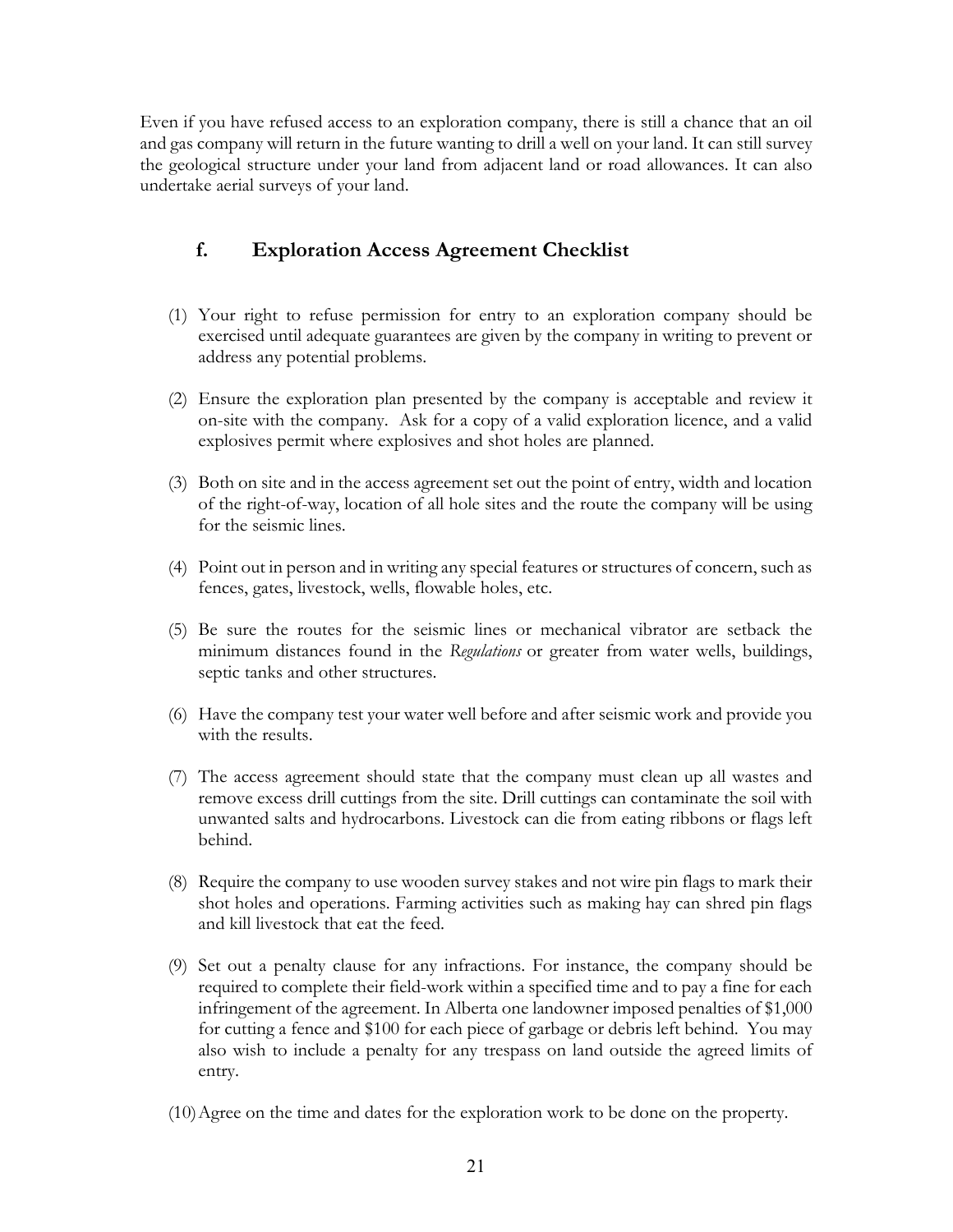- (11)Agree on an adequate amount of compensation for granting a right of entry to the company.
- (12)Do not agree to a future options clause, granting future rights to the company, unless you fully understand such rights and find them acceptable.
- (13)Ensure that everything that you negotiated with the company is in writing.
- (14)Check up on the operations afterwards. When the shot holes are complete, ask if the holes have been properly filled from bottom to top with bentonite clay, inspect the site for tags or other wastes that could harm livestock, and check that water is not flowing into or from any holes.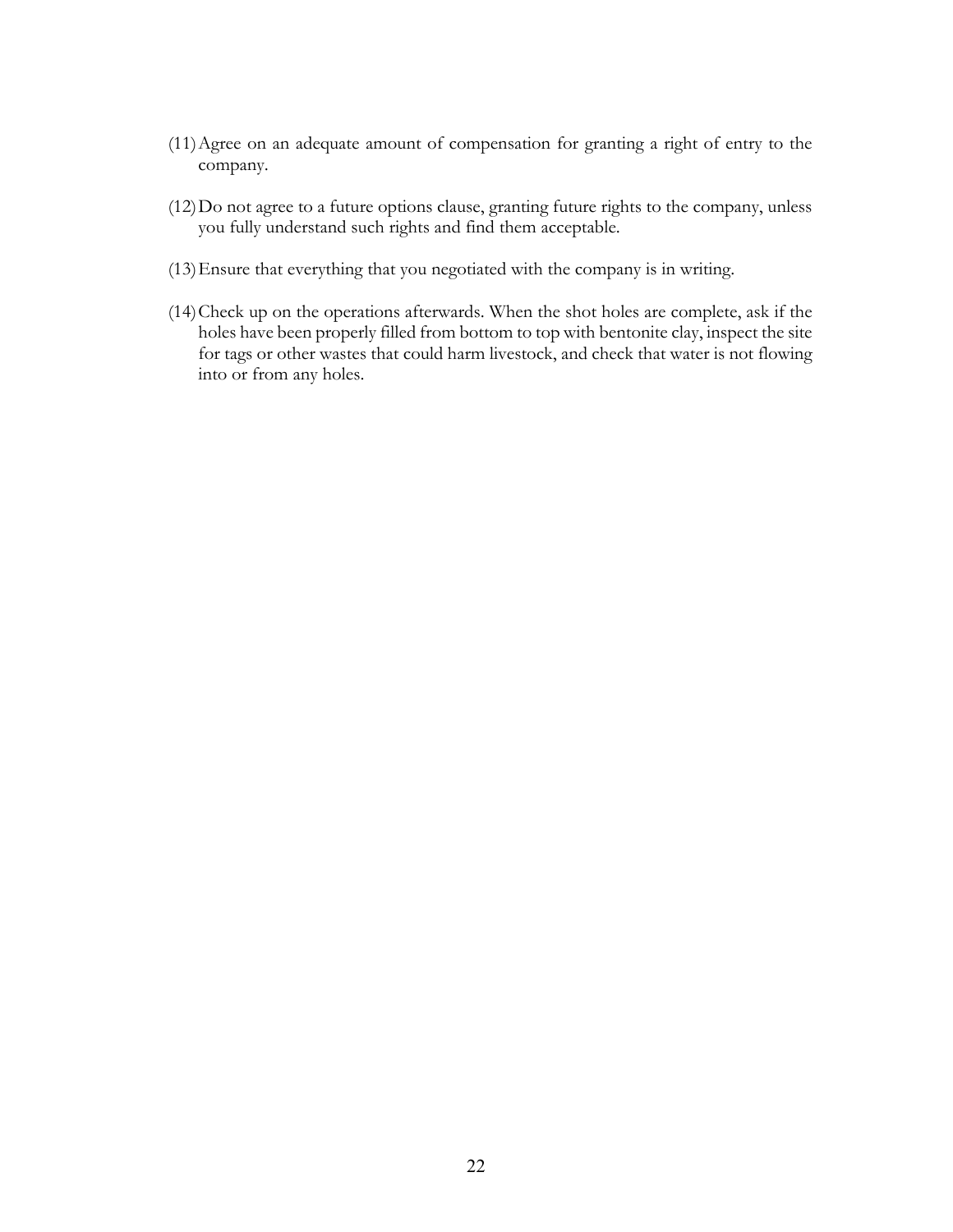#### 3. Drilling and Operation of Oil and Gas Wells<sup>22</sup>

*The Oil and Gas Conservation Act* (1978) regulates the drilling and production of oil and gas in Saskatchewan. The purposes of the *Act* include preventing waste, developing and conserving the province's oil and gas resources, maximizing recovery of the resources by prudent and proper operations and practices, and the protection of the environment (section 3). Saskatchewan Industry and Resources is responsible for administering the *Act.* Therefore, any inquiries or complaints about operations and practices by oil and gas companies in the province should be directed to the Department.

#### **a. Exploration Drilling**

Once seismic exploration has been completed in an area, wildcat or exploration wells are drilled to test the newly found reservoirs of oil or gas in an unproven area. Exploratory drilling is very risky and expensive. The chances of finding oil and gas in a previously untouched area are low; often only 20 to 30% of wildcat wells drilled actually find oil or gas. The chances of finding commercial quantities of oil or gas are even lower. Thus, companies often drill the first exploratory well in a new area strictly as a test. The well is not expected to produce commercial quantities of oil or gas, but to provide information upon which the drilling of future wells can be based.

As a landowner or tenant in the oil patch it is important to know that if the first wildcat well finds oil or gas, more development wells will surely follow.

One of the first testing objectives of an oil company is to determine the flow potential of the well. At this stage safety is a major concern, because the flow behaviour and the make-up of the reservoir fluids are unknown. Precautions must be taken to prevent blowout conditions during the well test. A blowout is the "uncontrolled escape of fluid from a well" (*The Oil and Gas Conservation Regulations, 1985*, s.2(e)). The uncontrolled flow of gas, oil or other well fluids during drilling occurs when the formation pressure exceeds the pressure exerted by the column of drilling mud. Sand production, for example, can contribute to a blowout, as can corrosion causing compounds in the hydrocarbons, or other unexpected events.

#### **b. Blowout Preventer**

Special equipment, known as a blowout preventer, can be used by a company to decrease the chances of a blowout, such as a special casing head used in rotary drilling and well completion. Hydraulically or mechanically operated high-pressure valves are installed at the wellhead to control pressure within the well. If unexpected high pressure is encountered, the blowout preventer system can quickly and effectively seal off and shut in the well.

*The Oil and Gas Conservation Regulations* require the operator of a well being drilled to install and maintain blowout prevention equipment at all times (s.60).

 $\overline{a}$ <sup>22</sup> The technical information for this section is largely drawn from The Petroleum Resources Communication Foundation, *Our Petroleum Challenge: The New Era* (3rd ed.) (Calgary, 1985).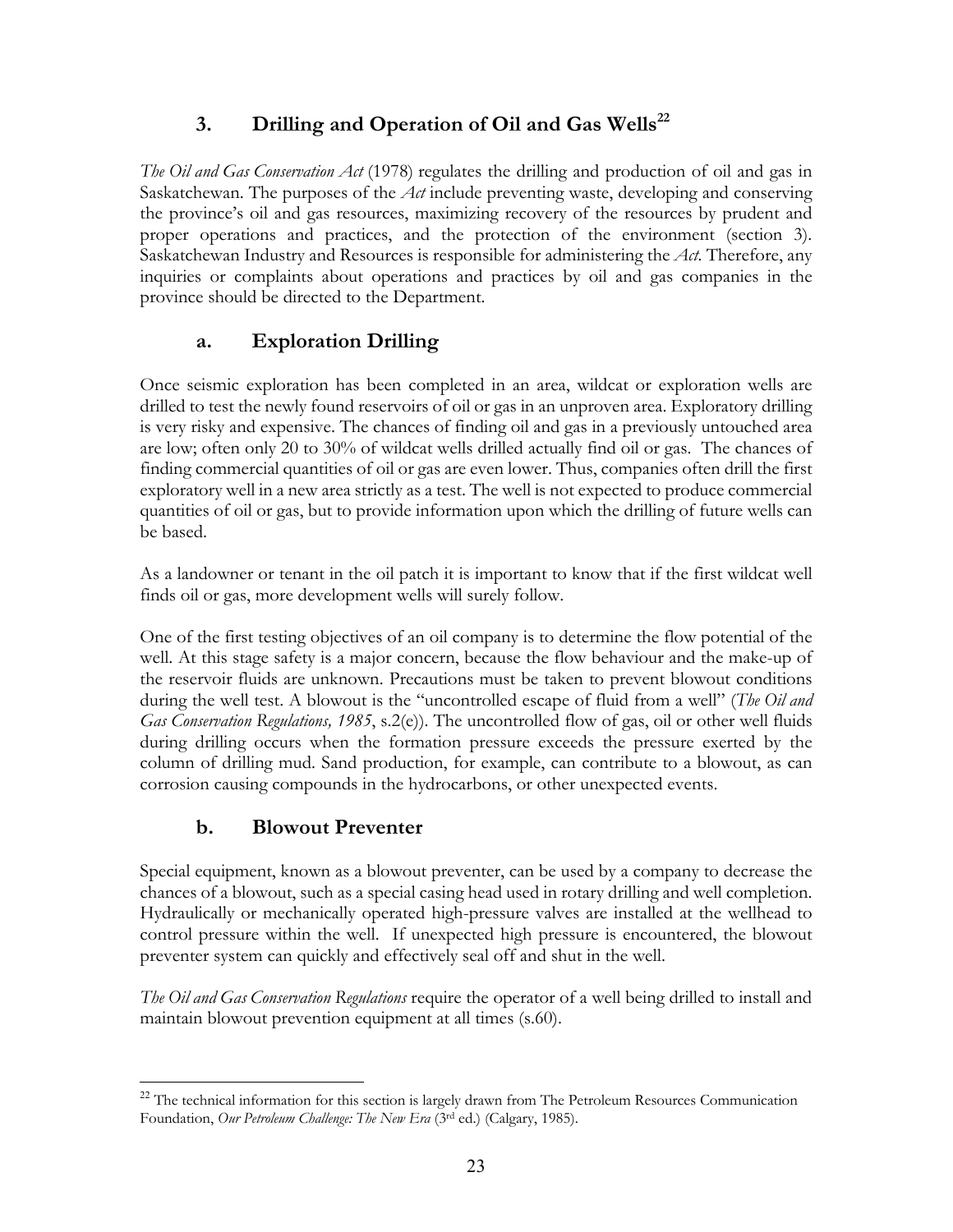#### **c. Development Drilling**

If an exploratory well establishes the presence of producible quantities of oil or gas, development wells will be drilled in order to define the size of the oil or gas field. In development drilling the chances of success are higher. Seven or eight commercially producing wells for every ten drilled is common. Newer technologies and enhanced recovery methods also mean that a once "dry hole" can become a productive well.

A typical productive well in western Canada produces oil for twenty years.

In 2002, Saskatchewan Industry and Resources reports that 1,641 new oil wells were drilled in the province. This number includes both exploratory and development wells. Similarly a total of 1,872 natural gas wells were drilled in 2002. This record number of gas wells is a result of higher prices and an expanded pipeline system.

#### **d. Drilling Equipment and Operations**

Drilling rigs can take different shapes and sizes. The size of the rig is directly related to its depth capacity. The larger the steel derrick, the deeper it can drill. Smaller derricks mounted on trucks and flatbed trailers are used to drill shallow wells. Most land operations use rigs made up of several units, which are dismantled for transportation from site to site. Commonly used rigs have cantilever or jack-knife masts.

No matter the planned depth of the well, drilling involves the penetration of rock by a bit attached to lengths of steel pipe. The most common length of drilling pipe is 9 metres or 30 feet. Sections of this steel pipe threaded together are called a drilling string. The pieces of pipe are added one length at a time, as the bit moves deeper. The bit is located at the bottom of the drill string. In rotary drilling the bit is turned by a rotating platform at the surface.

Before a rig can begin normal drilling, the well must be "spudded" or started. Surface casing, made up of lengths of steel pipe, is cemented into place to keep the wall of the well bore from caving in and to control the return of the drilling fluid or mud. The length of surface casing varies from site to site, from 60 metres to 1,200 metres, and is dependent on soil and rock conditions near the surface. The surface casing also helps prevent contamination of fresh groundwater with substances found in the well.

The rotating bit grinds and cuts its way through rock formations; different types are used to drill through different formations. For instance, a bit studded with rows of industrial diamonds is used to cut through hard rock formations. The bit is changed as different types of rock formations are encountered or as the bit is worn down.

Every time the bit is changed, the entire length of pipe in the hole must be brought up (most often three lengths at a time), disconnected and stacked upright inside the derrick. This procedure is called "making a trip." After the bit has been changed, the drill pipe is threaded back on, section-by-section, and drilling resumes.

Drilling fluid or mud is usually made of water or oil mixed with clay or chemicals and serves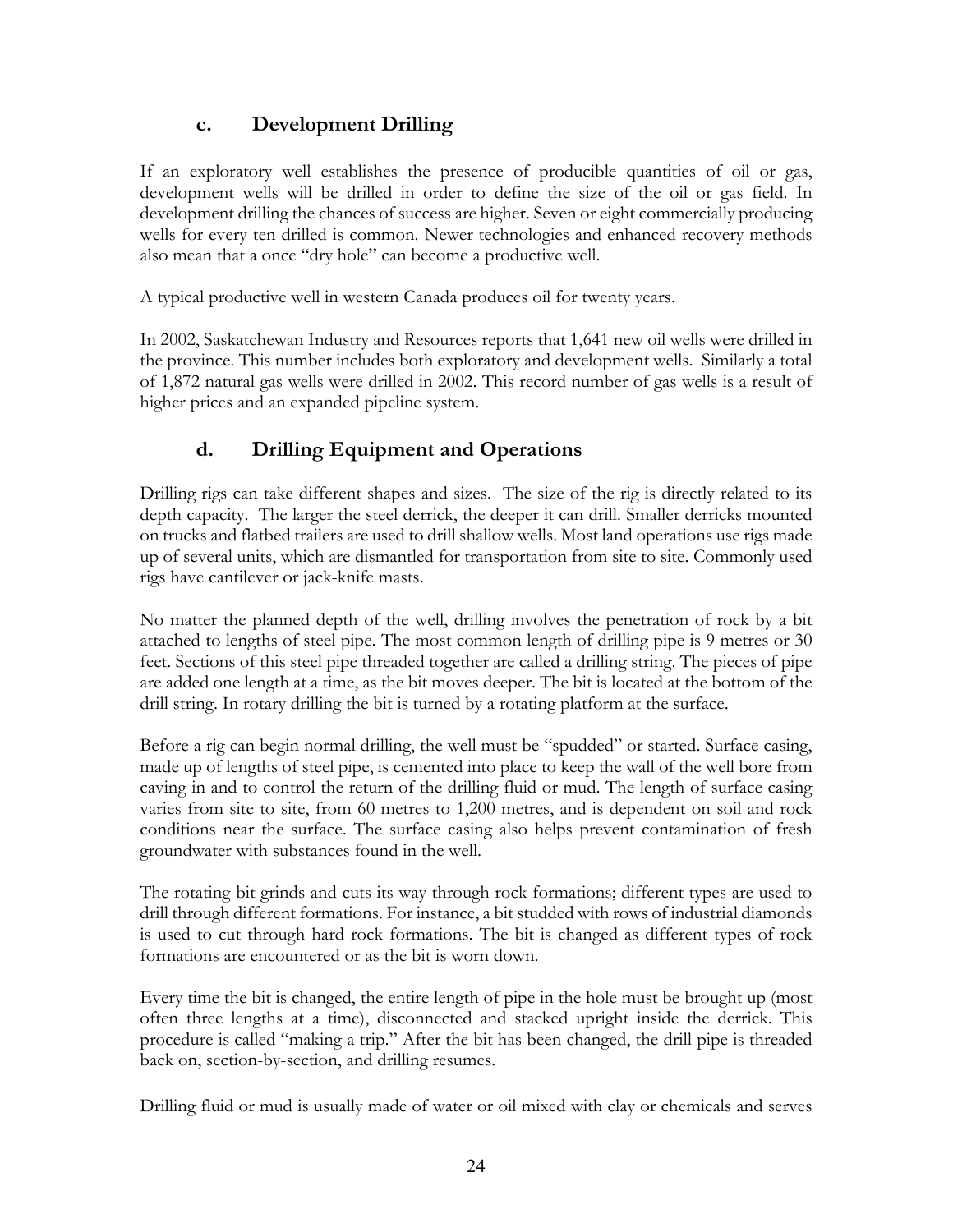several functions. Its primary use is to lubricate and cool the bit. Drilling mud is also circulated under pressure down the drill string's pipe and through the bit to the bottom of the well bore. The mud then returns to the surface by travelling up between the outside of the pipe and the inside wall of the well bore. By this method the drilling fluid carries the rock cuttings and fossils from the bottom of the hole to the surface, where they can be examined and identified. The weight and composition of the drilling mud also counterbalances the formation pressures in the hole. This helps to keep a well under control when high-pressure hydrocarbon or water zones are entered. The mud also reduces friction on the drill string, and its composition is changed to suit the formation being drilled.

If the drilling mud contains traces of oil, the drill crew knows that the bit is nearing an oil-producing zone. Once the bit strikes oil, the drill string is pulled from the hole. Only the casing remains. Next the drill crew installs an additional casing, known as an oil string or production string, to protect the oil-producing zone from sand and other materials exposed during drilling. If the oil string ends above the production zone, a long piece of pipe called a liner may be installed. The liner runs from the bottom of the casing to the production zone. The liner is perforated with many holes. As a final step, a smaller pipe called the tubing is lowered into the well. The tubing extends all the way from the liner to the surface of the ground above. Oil travels through the holes in the liner, up the tubing to the surface.

#### **e. Oil Recovery Methods**

1

Crude oil is recovered from underground reservoirs in the province using three recovery methods known as primary, secondary and tertiary.<sup>23</sup>

**Primary recovery** is the simple pumping of oil from the reservoir to the surface through the wellbore drilled into a reservoir. Almost 95% of all oil wells in North America use an artificial lift (pump) to assist oil production. Most wells use the familiar beam type sucker-rod pumping unit. Primary recovery typically produces 12-15% of the original oil found in a reservoir.

**Secondary recovery** involves the injection of fluids into a neighbouring well to force out more oil than can be produced by primary pumping. The use of water is referred to as "waterflooding." Secondary recovery can produce an additional 15-20% of the original oil in place.

**Tertiary recovery** methods are usually referred to as "enhanced oil recovery"<sup>24</sup> methods, although waterflooding is also an enhanced oil recovery method. Tertiary recovery involves the injection of steam, gases or chemicals into reservoirs to flush out oil that cannot be recovered by primary or secondary methods. Nearby injection wells may be drilled to deliver the steam or chemicals. Tertiary recovery produces a further 20% of the original oil in place. Thermal recovery methods are normally used to recover heavy oil or bitumen (tar sands). Two current thermal systems include cyclical steam stimulation and steam-assisted gravity drainage. The application of heat makes the heavy oil or butimen less viscous, allowing it to flow more

<sup>23</sup> Saskatchewan Industry and Resources, *Crude Oil in Saskatchewan* (2003)*,* SIR website at http://www.ir.gov.sk.ca. <sup>24</sup> Enhanced oil recovery is defined as "the increased recovery from a pool achieved by artificial means, including injection of fluids, chemicals or heat" (Petroleum Communication Foundation, *Our Petroleum Challenge: Exploring Canada's Oil and Gas Industry,* p.93*).*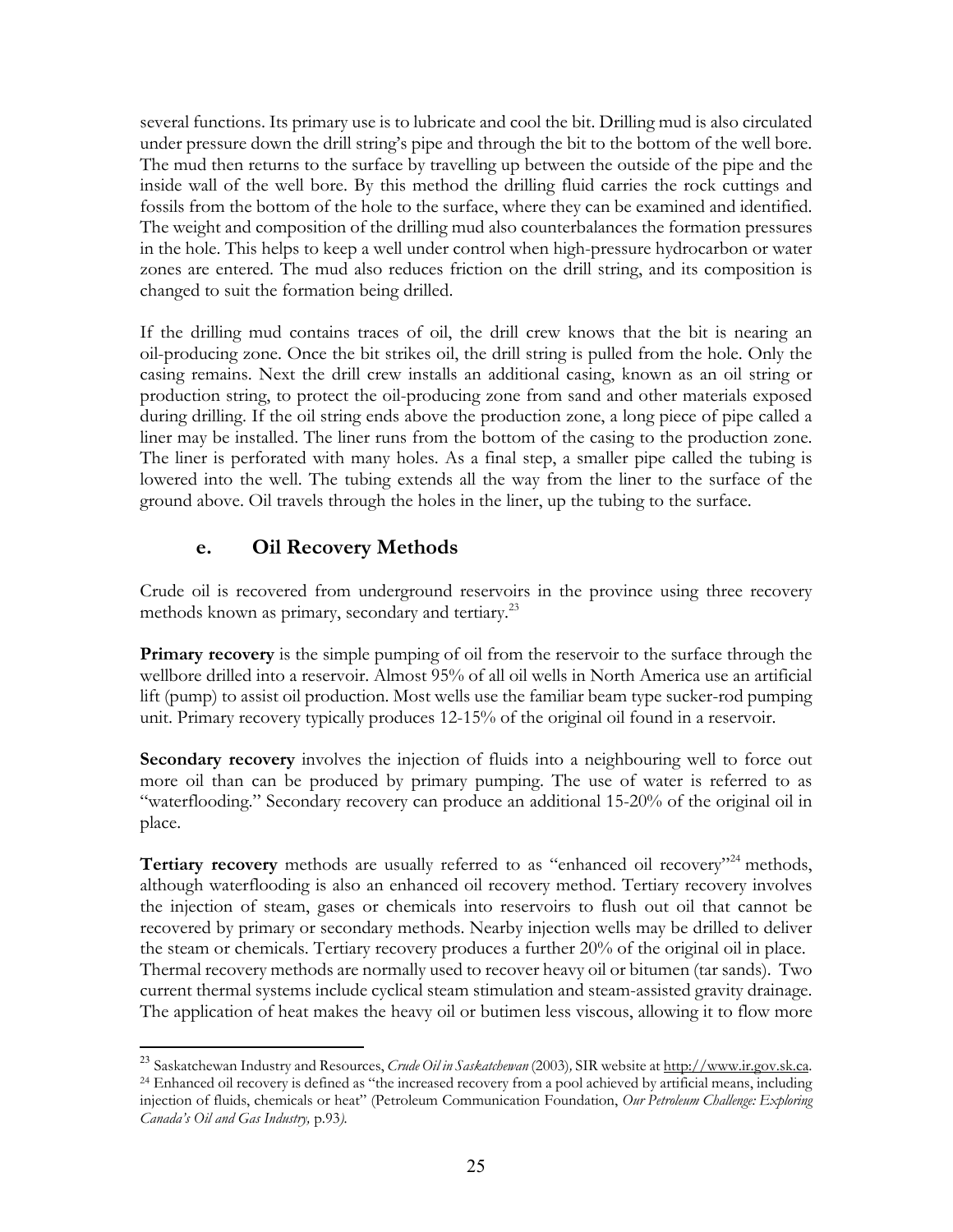easily towards the production well. Another thermal method being proposed is THAI (toe-to heal air injection). This method uses air to stimulate underground combustion of some of the bitumen to warm nearby areas for extraction. Research is also being conducted into the use of solvents for in-situ bitumen recovery (the VAPEX process).

Out of the approximately 21,400 operating oil wells in Saskatchewan, SIR statistics for 2002 show that 250 producing wells involve waterflood projects (secondary recovery), 8 involve steam injection, 2 involve solvent injection, and one involves carbon dioxide injection. The latter three are tertiary recovery methods.

#### **4. Flaring and Venting**

#### a. Sour Gas and Hydrogen Sulphide (H<sub>2</sub>S)

In a natural gas reservoir usually most of the gas present is methane.<sup>25</sup> Methane is an odourless and colourless hydrocarbon made up of four hydrogen and one-carbon atoms. A reservoir's gas mixture can also include other hydrocarbon gases, carbon dioxide, nitrogen and water vapour. Unfortunately, natural gas reservoirs can also contain hydrogen sulphide, H2S. Natural gas that contains hydrogen sulphide is called "sour gas". It is sour gas that creates the rotten egg smell when test wells are flared. Apart from its noxious smell, sour gas is a corrosive and very toxic gas. Hydrogen sulphide is also found in sour crude oil, mineral hot springs, manure, sewage, marshes and rotting plants.

When people are exposed to sour gas or other sources of hydrogen sulphide, they can suffer effects ranging from mild discomfort to death. The amount or concentration of hydrogen sulphide will determine the effects on people and animals. In lower concentrations exposure can cause eye irritation, a sore throat and cough, shortness of breath, and fluid in the lungs. These symptoms normally go away in a few weeks. Long-term, low-level exposure may lead to fatigue, loss of appetite, headaches, irritability, poor memory and dizziness. In high concentrations (400-700 parts per million), hydrogen sulphide can seriously harm or kill in minutes.

Hydrogen sulphide is dangerous because it interferes with cell respiration, just like carbon monoxide or hydrogen cyanide. It combines with haemoglobin (the protein found in red blood cells used to transport oxygen) and with cytochromes (enzymes), thus rapidly stopping oxygen from accessing cellular metabolism. Hydrogen sulphide is also an irritant of the mucous membranes such as the eyes and respiratory tract. Although it is very foul smelling, H2S can very quickly paralyse the sense of smell. As a result it can go on to overcome the victim and eventually cause death. The following chart shows the effects of hydrogen sulphide on people.<sup>26</sup>

 $\overline{a}$ 25 Stuart King, unpublished research paper at p.4.

<sup>26</sup> Sources: Saskatchewan Labour, Occupational Health & Safety, *Transferring and Transporting Liquid Manure* (October 2001) at p.4; Petroleum Communication Foundation, *Flaring: Questions + Answers* (Calgary, 2000)*.*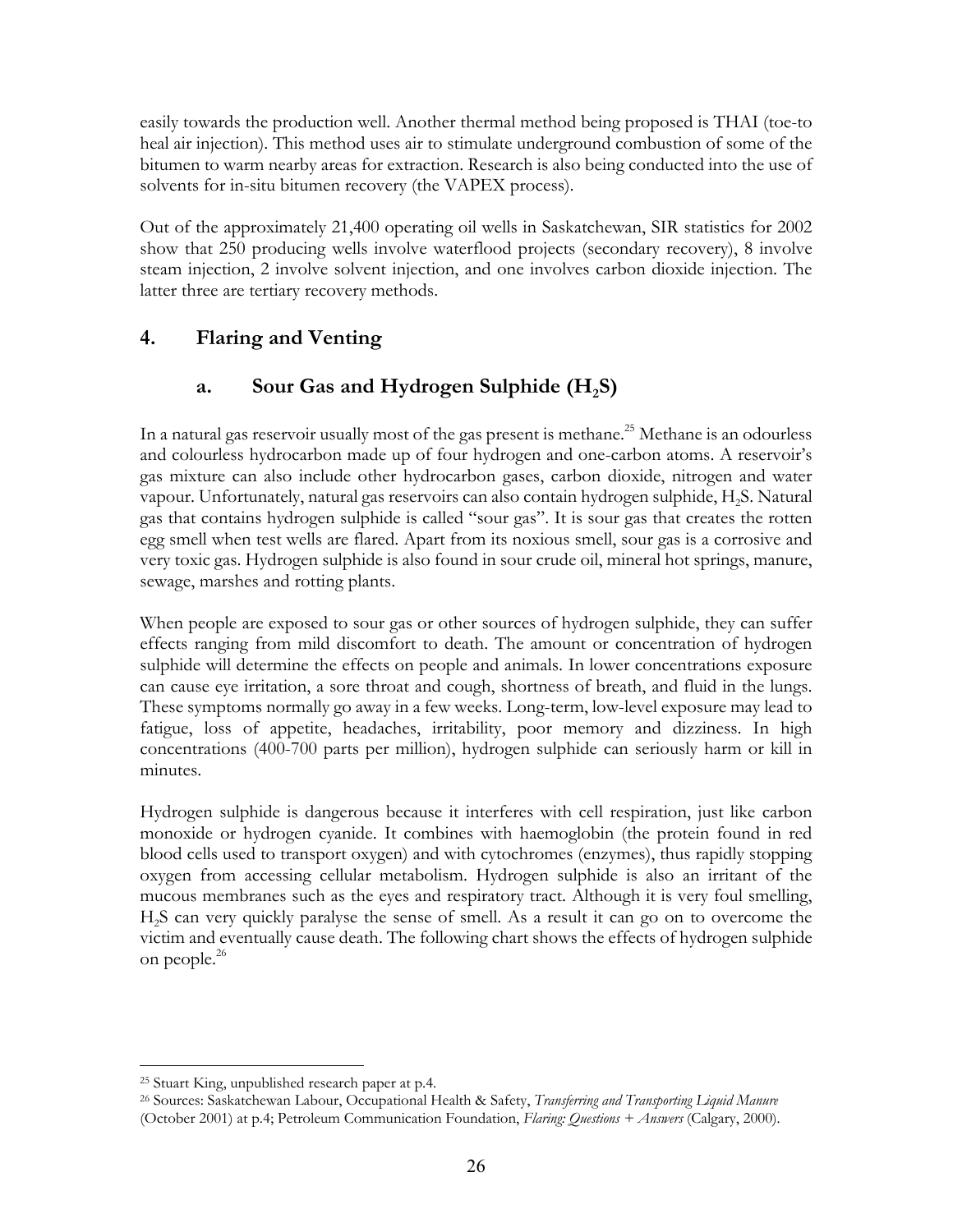| <b>Exposure Level</b>           | <b>Expected Health Effect or Symptom</b>                                                                                                                                                                                                                                                                                                                                                                            |
|---------------------------------|---------------------------------------------------------------------------------------------------------------------------------------------------------------------------------------------------------------------------------------------------------------------------------------------------------------------------------------------------------------------------------------------------------------------|
| $1-10$ ppm                      | Moderate to strong odour. Eye irritation,<br>nausea, headaches or loss of sleep following<br>prolonged exposure. Effects are reversible<br>and not considered serious for the general<br>population. More susceptible individuals may<br>have a more severe reaction.                                                                                                                                               |
| $10$ ppm                        | This is the workplace 8 hour contamination<br>limit found in the provincial Occupational<br>Health and Safety Regulations, 1996.                                                                                                                                                                                                                                                                                    |
| 20 ppm for more than 20 minutes | Eye, nose, throat and lung irritation. Loss of<br>appetite after prolonged exposure.                                                                                                                                                                                                                                                                                                                                |
| 50 to 100 ppm                   | Burning sensation in the eyes and throat,<br>headaches. Vomiting nausea and diarrhea.<br>Some may temporarily lose sense of smell.                                                                                                                                                                                                                                                                                  |
| $100$ ppm                       | This is the Immediately Dangerous to Life or Health<br>(IDLH) concentration level as found in the<br>Occupational Health and Safety Regulations (s.2(ii)).<br>At this level the atmosphere is so dangerous<br>that anyone not wearing an approved<br>respirator will not be able to escape, or will<br>suffer irreversible health effects if they do not<br>leave the contaminated atmosphere within 30<br>minutes. |
| $200$ ppm                       | depression,<br>Dizziness,<br>system<br>nervous<br>increased susceptibility to pneumonia. Fluid<br>may accumulate in the lungs with prolonged<br>exposure.                                                                                                                                                                                                                                                           |
| $500$ ppm                       | Nausea, excitement, unconsciousness.<br>If<br>breathing stops and no immediate rescue<br>death will result.                                                                                                                                                                                                                                                                                                         |
| 600 ppm and above               | Paralysis of respiratory system and rapid<br>death.                                                                                                                                                                                                                                                                                                                                                                 |

#### **Hydrogen Sulphide Exposure Levels and Health Effects**

**Note:** 1 part per million (ppm) of hydrogen sulphide is the same as 1.42 milligrams of hydrogen sulphide per cubic metre of air  $(mg/m<sup>3</sup>)$ .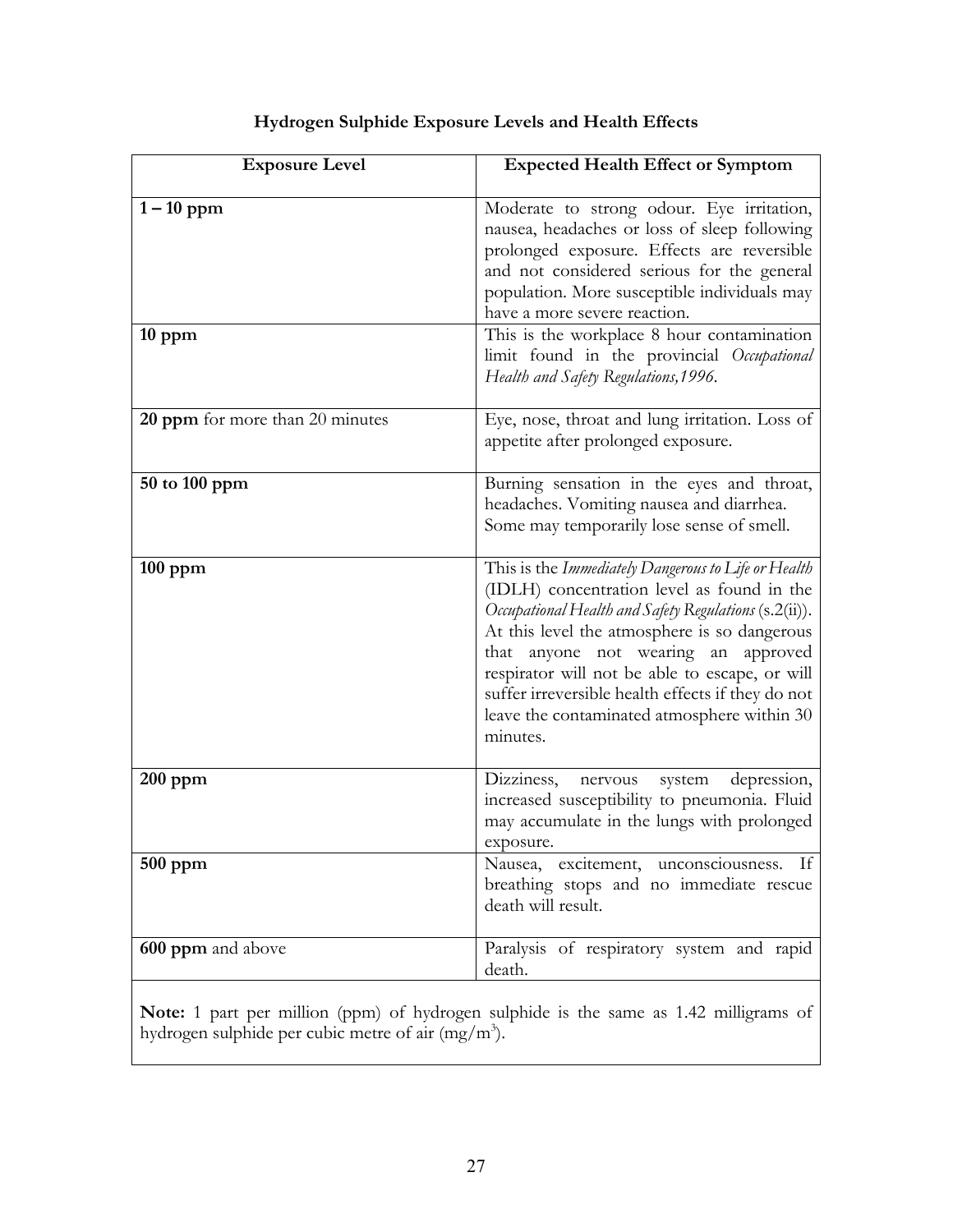Approximately one-third of the natural gas produced in Alberta and British Columbia is sour. Most of Saskatchewan's natural gas is "sweet", containing little or no hydrogen sulphide. However, some sour solution gas is produced with sour crude oil in the province.

#### **b. "Sweetening" Sour Gas**

Sour gas must be "sweetened" to remove hydrogen sulphide and other impurities before it can be used commercially. Sweetening is done at gas processing plants located near natural gas fields. First the hydrogen sulphide is removed with "sulphur recovery" technology, and then the remaining natural gas mixture is separated into different components such as methane, propane and butane. The sweetening process produces methane (natural gas fuel used to heat homes) and elemental sulphur. Methane is also used as a raw material to produce petrochemicals. In turn petrochemicals are used to make plastics and other products. Sulphur is used to make fertilizers, drugs, pulp and paper, matches and plastics.

Gas processing plants convert on average more than 97% of the hydrogen sulphide in sour gas into sulphur. The remaining or excess hydrogen sulphide is burned off or flared. When hydrogen sulphide is incinerated or flared, the heating process produces sulphur dioxide, which is a major cause of acid rain. Acid rain is formed when sulphur dioxide reacts with moisture in the air, producing sulphuric acid. High levels of sulphuric acid can harm crops and trees, eat away buildings and metal, and pollute water bodies.

#### **c. Flaring Operations**

Flaring is the burning of unwanted gases from a well or processing facility. It disposes of the unwanted gas and releases emissions into the atmosphere. For example, a gas processing plant, where water, hydrogen sulphide, carbon dioxide and natural gas liquids are separated before the gas is shipped to market, will flare or incinerate excess H2S. A flare system usually includes a "flare stack", a nozzle and an igniter. The flare stack is a metal pipe that carries gas to the top of the stack. The nozzle or "burner tip" is found at the top of the stack. A pilot light or automatic igniter ignites the gas.

Flaring may be routine or occur as a safety measure when there is an emergency, power failure, equipment failure or other upsets in processing.

The most common types of flaring are solution gas flaring and well test flaring. In Alberta routine solution gas flaring accounts for more than 75% of the total volume flared.<sup>27</sup> Other types of flaring include gas plant flaring and pipeline flaring.

**Solution gas<sup>28</sup> flaring** is used to dispose of natural gas produced along with crude oil and bitumen. It occurs at facilities called "batteries" where production from one or more oil wells is processed, separated and stored. While the oil is underground, the pressure of the reservoir holds the gas in the oil. When the oil is pumped to the surface the pressure is reduced and the

<sup>1</sup> 27 See e.g., Energy and Utilities Board, *Upstream Petroleum Industry Flaring and Venting Report: Industry Performance for Year Ending December 31, 2002* (2003) found at http://www.eub.gov.ab.ca/bbs/products/STs/st60B-2003.pdf. 28 "Solution gas" is any natural gas found in crude oil.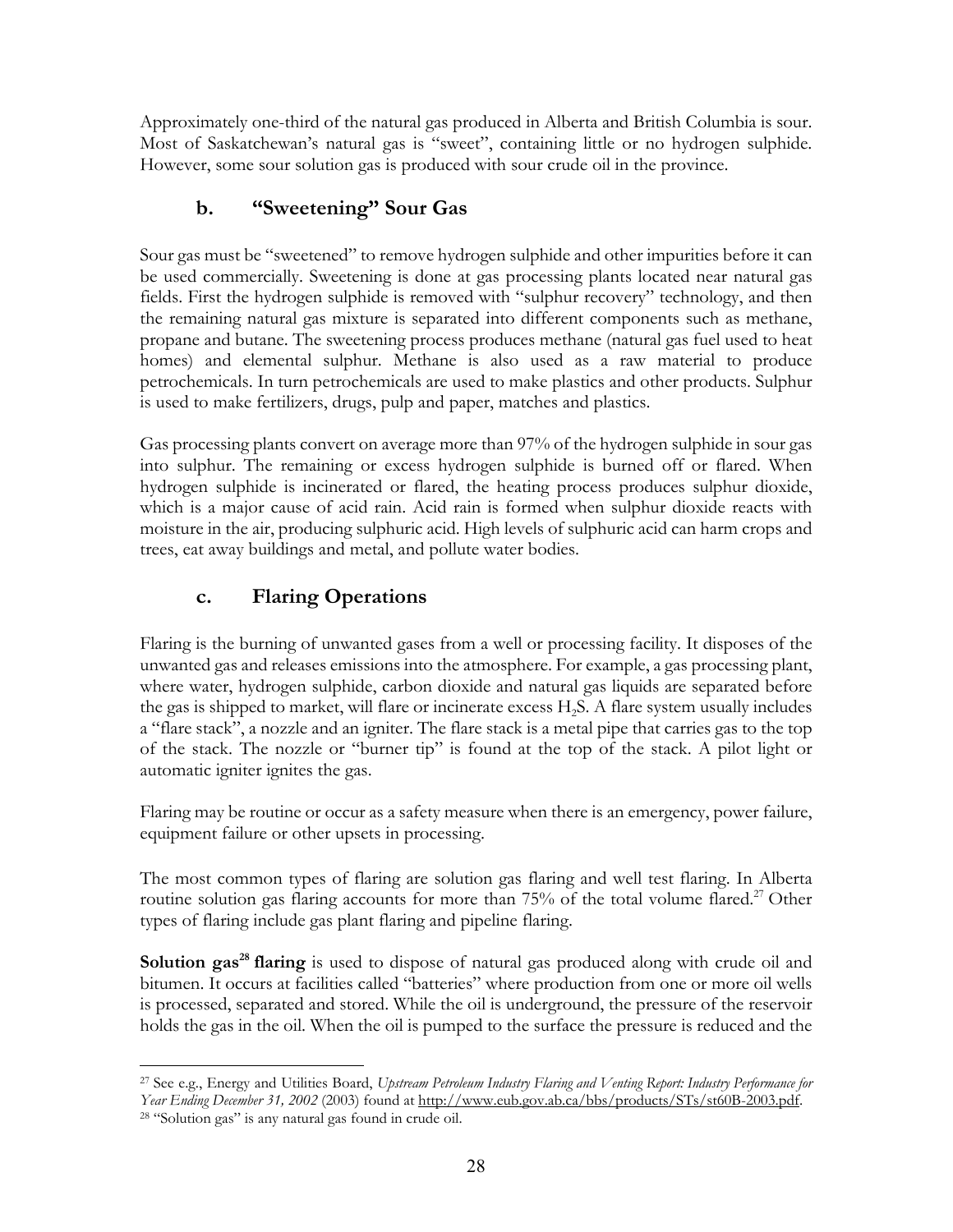gas bubbles out of the oil. This is like the release of carbon dioxide bubbles in a soda when the lid is removed. If the volumes of natural gas processed in a battery are small or the facility is in a remote area, the natural gas not consumed as fuel is flared. Solution gas flares burn constantly, accounting for the high volume of gas flared.

**Gas plant flaring** is used to dispose of unmarketable gases or as a safety measure. All gas plants have flares to burn off gas safely during emergencies, power failures or equipment failures. Some smaller plants are licensed to flare hydrogen-sulphide-rich gas after it is removed from the natural gas.

**Well test flaring** occurs during drilling and testing of new wells. It is considered standard practice in the oil and gas industry. The flare is used to determine the types of fluids the well can produce, the pressure and flow rates, and other characteristics of the reservoir. A new type of drilling known as "underbalanced drilling" has required increased flaring. Underbalanced drilling speeds up drilling and thus reduces damage to producing formations caused by drilling fluids. This type of drilling increases the amount of gas that is brought to the surface. The average duration of well-test flares is 2.5 days, although some may burn longer.

**Pipeline flaring** is most often temporary flaring used during maintenance operations or when internal pressures reach unsafe levels.

Since 1996 efforts have been made to reduce the amount of natural gas flared in Canada. Targets have been set by industry and government to reduce flaring. Less flaring means more natural gas is recovered and sold, and fewer emissions are released into the environment.

#### **d. Environmental and Health Effects of Flaring**

Flaring of waste gases is one of the major concerns among people living in the oil patch. Flares can release over 250 hazardous air pollutants, including cancer-causing agents such as benzene and other poisonous gases. Where there is incomplete combustion, $^{29}$  shown by tell-tale black smoke, products may include BTEX aromatics, polycyclic aromatic hydrocarbon compounds, carbon monoxide, methane and, where the gas is sour, hydrogen sulphide. BTEX aromatics include benzene, toluene, ethyl benzene and xylenes. All are potentially harmful to the health of humans and livestock. The effects depend on the level, duration and frequency of exposure. Some of these harmful substances are known to cause cancer, affect reproduction or cause respiratory and cardiovascular disease.

In the past, it was assumed that flares burned at close to 99% efficiency. Complete combustion of methane and other hydrocarbons would in theory produce only water vapour and carbon dioxide. Sour gas flares would similarly convert hydrogen sulphide into water vapour and sulphur dioxide. However, recent research at two sites in Alberta has shown that efficiency levels under actual operating conditions are much lower than expected. At one site, a sweet solution gas well, efficiency varied between 62 per cent and 71 per cent. At the second site, a sour solution gas site, efficency was estimated at 82 to 84 per cent.<sup>30</sup> These low efficiency rates

 $\overline{a}$ <sup>29</sup> Incomplete combustion can be caused by wind, water, impurities in the fuel, or poor mixing with the air. 30M. Strosher, *Investigation of Flare Gas Emissions in Alberta* (Calgary: Alberta Research Council, 1996) at p.4. See http://www.eub.gov.ab.ca/bbs/documents/reports/StrosherInvestigationOfFlareGasEmissions-1996.pdf.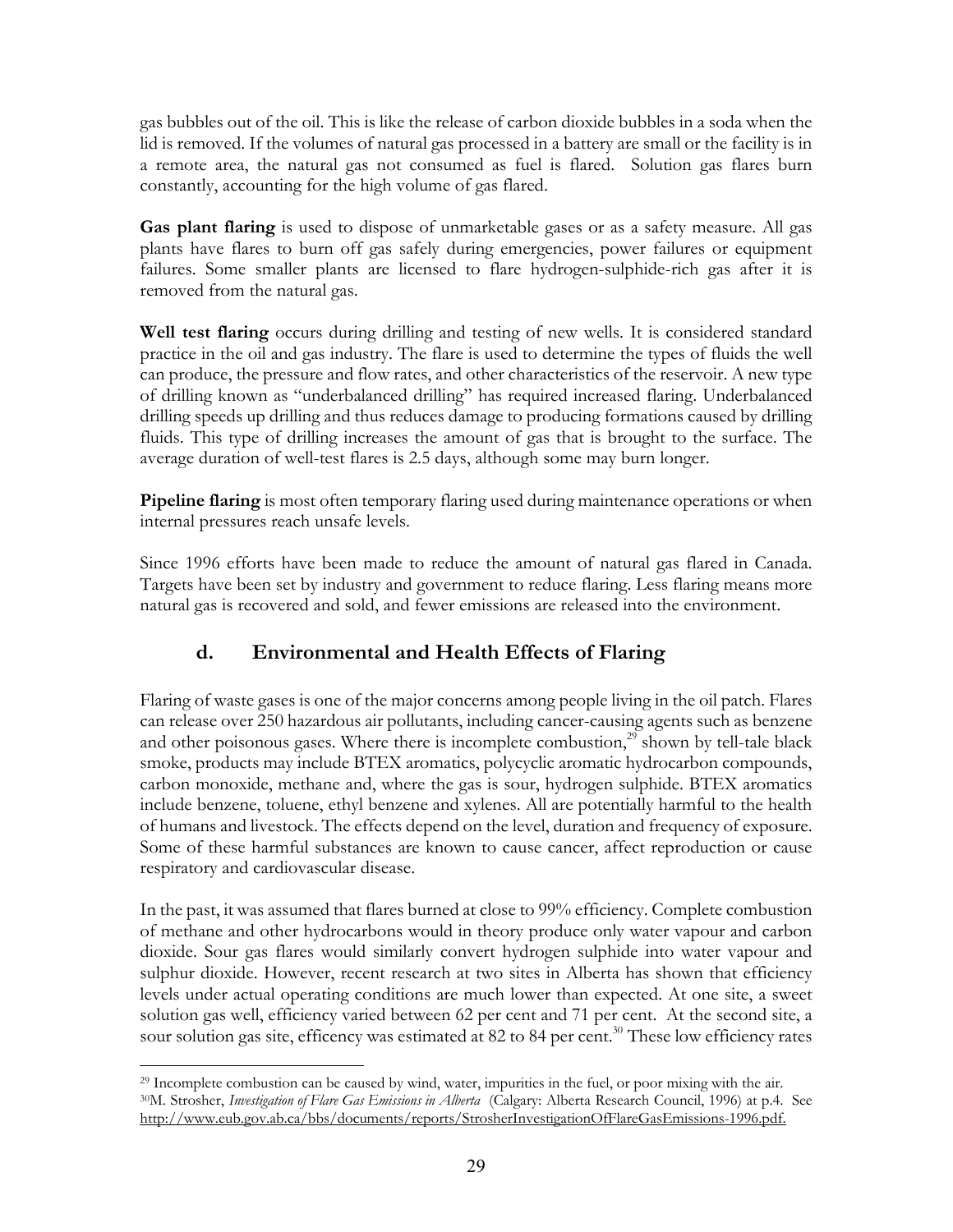mean that there are numerous products of incomplete combustion being released into the air with any flaring.

Apart from the harmful by-products of flaring, nearby residents and livestock may be disturbed by the odours, smoke, bright light and noise from flares.

In Saskatchewan, a recent study of oil and gas wells by the Department of Industry and Resources found alarming air pollutant emission levels.<sup>31</sup> A large number of wells in the province produced hydrogen sulphide  $(H<sub>2</sub>S)$  at levels of 30,000 parts per million (ppm). Some clusters produced levels in excess of 100,000 ppm. Hydrogen sulphide may be lethal after a 30-minute exposure to concentrations of only 100 ppm. Some areas such as Halbrite exceed the hydrogen sulphide ambient level on a 24-hour basis. According to the Manager of Ecological Monitoring for Saskatchewan Environment this particular finding means that: "in some circumstances, such as low-lying topography and venting of solution gas, the levels could become toxic."<sup>32</sup>

#### **e. Eliminating or Reducing Flaring**

Flaring can be eliminated or reduced by different methods. For example, solution gas can be collected and piped to natural gas facilities rather than being flared. In some cases solution gas is re-injected underground to maintain reservoir pressure. A third option is the use of new gas-fired mini-turbine generators to produce electricity from waste gas. Well test flaring can also be reduced by the use of improved well-logging instruments and the use of existing reservoir data from previous well tests to greatly reduce the period of testing.

In Saskatchewan, a pilot project was started in 2002 partnering the Crown utilities, SaskPower and SaskEnergy, with an oil company to develop flare gas microturbine technology.<sup>33</sup> Low-grade natural gas produced as a by-product of oil drilling (solution gas) is being used in the turbines to produce electricity.

The pilot project is located at an oil treatment and processing site near Carlyle. Flare gas is being used to run two micro-turbines that will generate approximately 60 kilowatts of electricity (enough electricity to power 20 households over a one-year period).<sup>34</sup> The electricity will be fed into the provincial utility grid. The micro-turbines burn the flare gas at a temperature of 800 degrees Celsius, so that most flare gas pollutants are burned off rather than being released into the atmosphere. The turbines are also able to combust gas containing up to 7% hydrogen sulphide. Gas with a content of  $1\%$  or greater  $H<sub>2</sub>S$  is considered sour gas. As well, the turbines may be able to use methane from other sources such as hog-barns, forestry operations, and hospitals.

In future, regulations developed to implement the Kyoto Protocol may prohibit gas flaring altogether. Therefore, the micro-turbine technology is considered a more environmentally

 $\overline{a}$ <sup>31</sup> Tod Han of Saskatchewan Industry and Resources conducted the study.

<sup>&</sup>lt;sup>32</sup> Terry Hanley as quoted in "Association of Professional Engineers and Geoscientists of Saskatchewan Annual<br>Meeting Seminar: Air Issues in Saskatchewan", *The Professional Edge* (June/July 2003) at p.15.

<sup>&</sup>lt;sup>33</sup> Charlton Communications, "Technology With a Flare", *The Professional Edge* (February/March 2003) at p.6.<br><sup>34</sup> Ibid.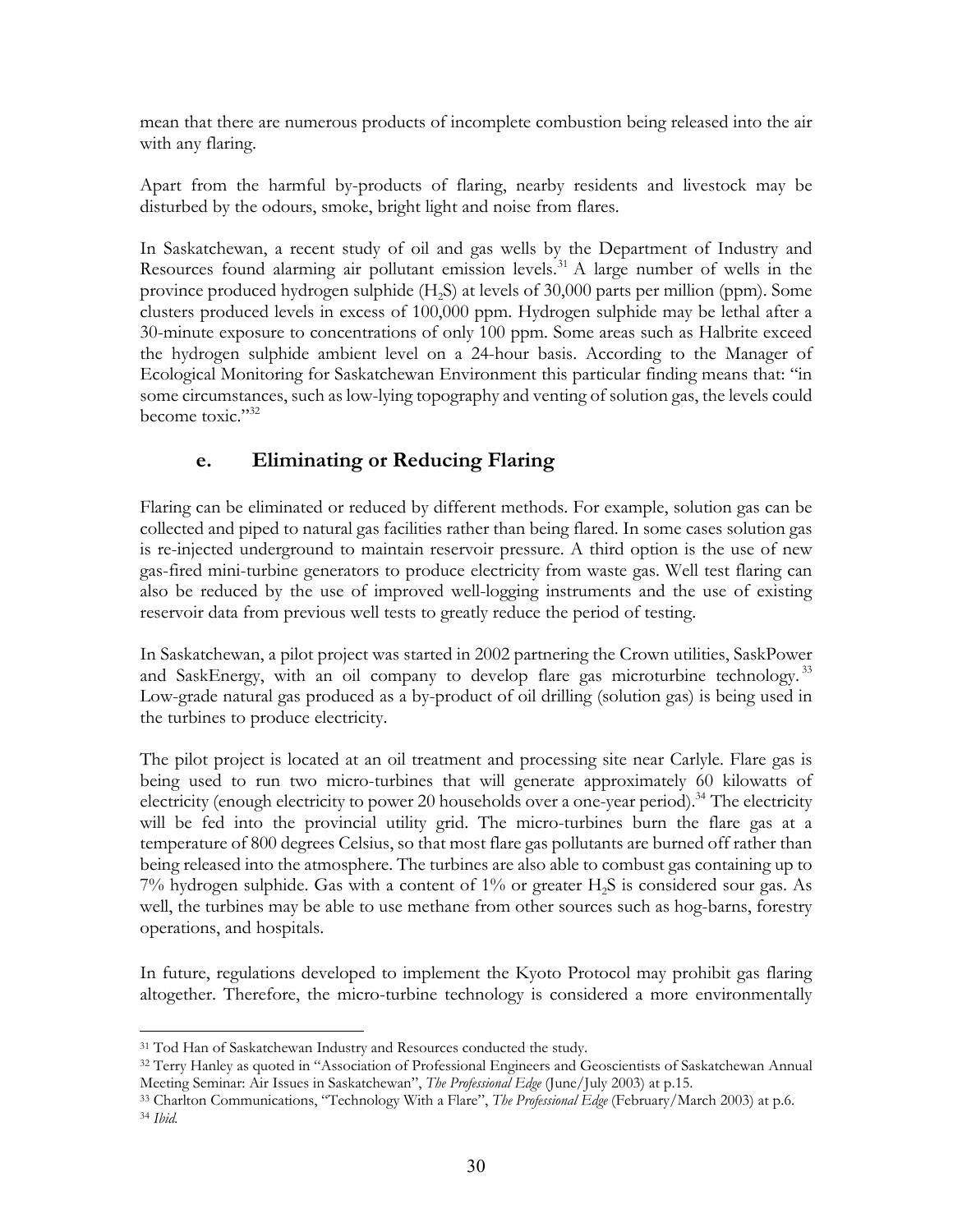sound option, particularly for smaller oil and gas companies.<sup>35</sup>

## **f. Venting**

Venting is the direct release of solution gases into the atmosphere without burning or flaring. Venting may occur from oil wells, batteries, tanks, compressor vents, instrument gas stations, pneumatic devices, dehydrators and storage tanks. When pipelines are being serviced, the gases in the line may first be purged and then flared or vented. Vented gases are a source of concern and complaints among nearby residents because they present odours, the exposure to potentially harmful air pollutants (including hydrogen sulphide and benzene), and a risk of explosion. Venting solution gases is also a waste of non-renewable resources.

In Saskatchewan *The Oil and Gas Conservation Regulations, 1985* require an operator of an oil well to burn or flare any "significant volume of gas" that is vented to the atmosphere (section 72). What amount of gas is a "significant volume" is not spelled out in the regulations. This requirement is aimed at reducing the amount of solution or waste gas that is directly vented to the atmosphere.

# **g. Flaring Setback and Notification Requirements**

In Alberta, the Energy and Utilities Board (EUB) has established a series of detailed rules to regulate flaring operations in that province, including notification requirements for landowners and adjacent communities when an oil well will be tested or sour gas flared.<sup>36</sup>

In July 1999 the EUB issued *Guide 60: Upstream Petroleum Industry Flaring Requirements* and a follow-up to the Guide called, *Guide 60: Updates and Clarifications* (December 1999)*.* For example, section 3 of Guide 60 requires that a company notify the local EUB field centre, the local municipality, and all rural residents within a particular radius of the well before testing an oil well or using a sour gas well flare for more than four hours in a 24-hour period.

By contrast, Saskatchewan does not have a detailed set of rules and regulations for flaring operations. Instead there are a few minimal requirements scattered in *The Oil and Gas Conservation Regulations* and in an Environmental Guideline issued by Saskatchewan Energy and Mines (now SIR) in 2002 called, *Minimum Standards for Flare Tanks during Drilling and Servicing Operation.* 

# **(i) Setbacks**

The *Oil and Gas Conservation Regulations* require that flares in the province be setback a minimum of 75 metres from any structures, unless the Department of Industry and Resources otherwise approves. Subsection 72(2) reads:

 $\overline{a}$ <sup>35</sup> *Ibid*. at pp. 6 and 8.

<sup>&</sup>lt;sup>36</sup> The EUB is the main regulatory body for the oil and gas industry in Alberta. It reports to the Minister of Resource Development, but works at "arm's length" from the provincial government.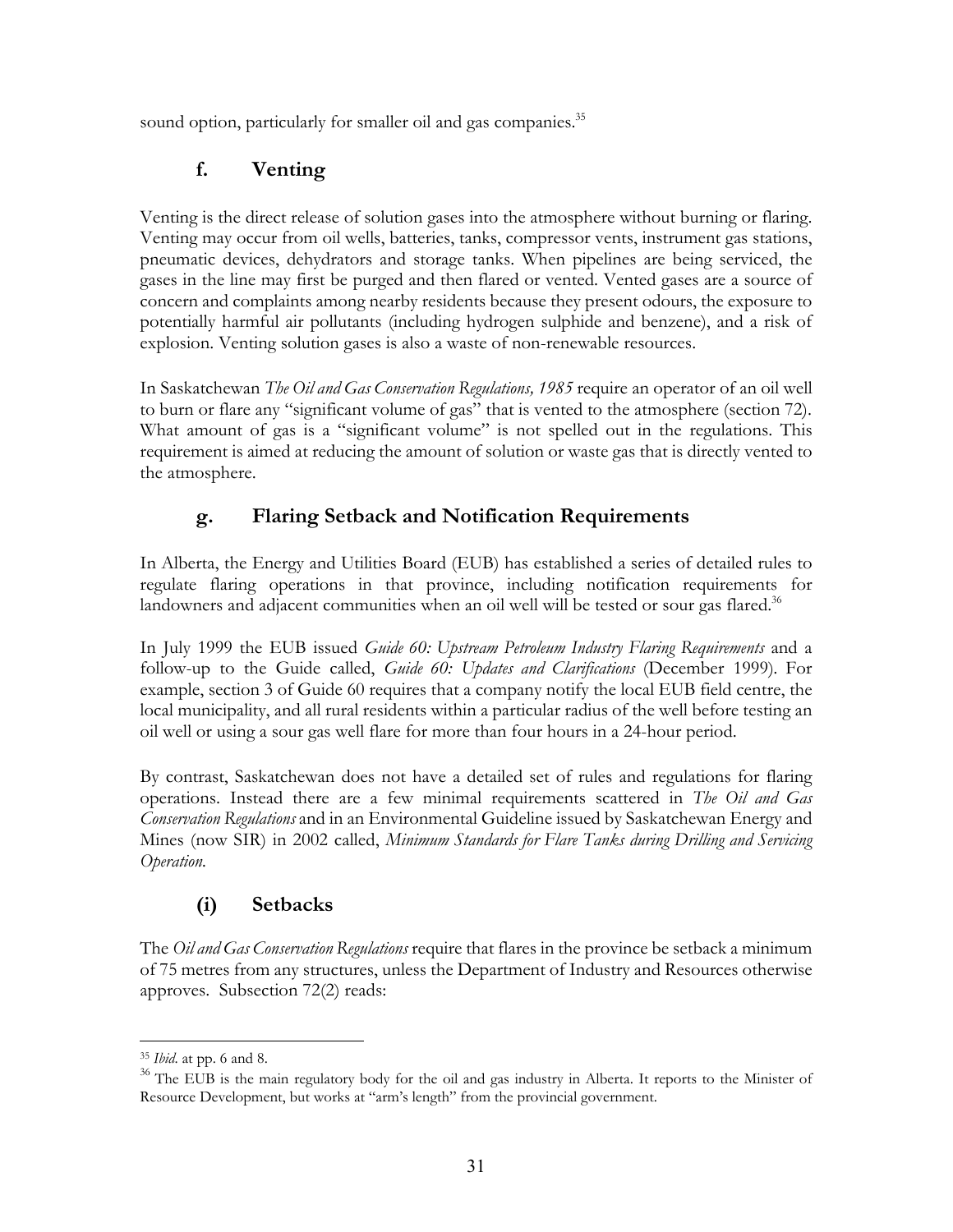- 72 (2) No flare or end of flare line is to be located closer than 75 metres to any:
	- (a) road allowance, surveyed road, railway, pipeline, power line or other right of way;
	- (b) aircraft runway or taxiway; or
	- (c) dwelling, industrial plant, military building, permanent farm building, school or church;

unless otherwise approved.

Similarly, no flare pit or open end of a flare line is to be located within 45 metres of a well or oil storage tank, or within 23 metres of any oil or gas processing equipment, unless SIR otherwise approves (s.72(3)).

### **(ii) Flaring Notification Requirements**

Oil and gas companies are not legally required to notify neighbouring residents or communities prior to starting flaring operations. They are, however, required to provide the local SIR field office with 24 hours notice of a planned gas well test, so that the minister's representative may witness the test (*Oil and Gas Conservation Regulations*, s. 73(4)).

If you would like notification of any planned flaring on your land, it must be spelled out in the surface lease agreement you reach with the oil and gas company. If you do not have a surface lease agreement or you live or work on land neighbouring the well site, you can contact the local field office of SIR and ask that they provide you with notice of any planned flaring (see Chapter Five for contact information). Another option is to approach the oil and gas company and ask them to provide you with reasonable notice of any planned flaring, including the duration of the flaring operations. If the oil and gas company is holding any public meetings or information sessions prior to starting drilling in your area, it is important to attend and raise any concerns you may have and request details about the planned operations.

#### **5. Pipelines**

According to the petroleum industry pipelines are the safest and most economical way of transporting oil or gas to processing facilities or customers. A number of underground pipeline systems for oil and natural gas begin in and cross through the province. These pipelines deliver crude oil, natural gas, natural gas liquids and refined petroleum products. Provincial pipelines that begin and end in the province are regulated under the provincial *Pipelines Act,1998*. Inter-provincial or international pipelines fall under the federal government's jurisdiction and are regulated by the National Energy Board.

TransGas Limited, a subsidiary of SaskEnergy, transports most of the natural gas produced by provincial oil and gas companies from the producing fields. It collects and transports the gas to SaskEnergy's distribution system for distribution to Saskatchewan consumers or to inter-provincial or international pipeline systems run by TransCanada Pipelines Ltd., Foothills Pipe Lines Ltd., and Williston Basin Interstate Pipeline.<sup>37</sup>

 $\overline{a}$ 37 Saskatchewan Industry and Resources, *Fact Sheet – Gas in Saskatchewan* (2003) at p.3, SIR website http://www.ir.gov.sk.ca.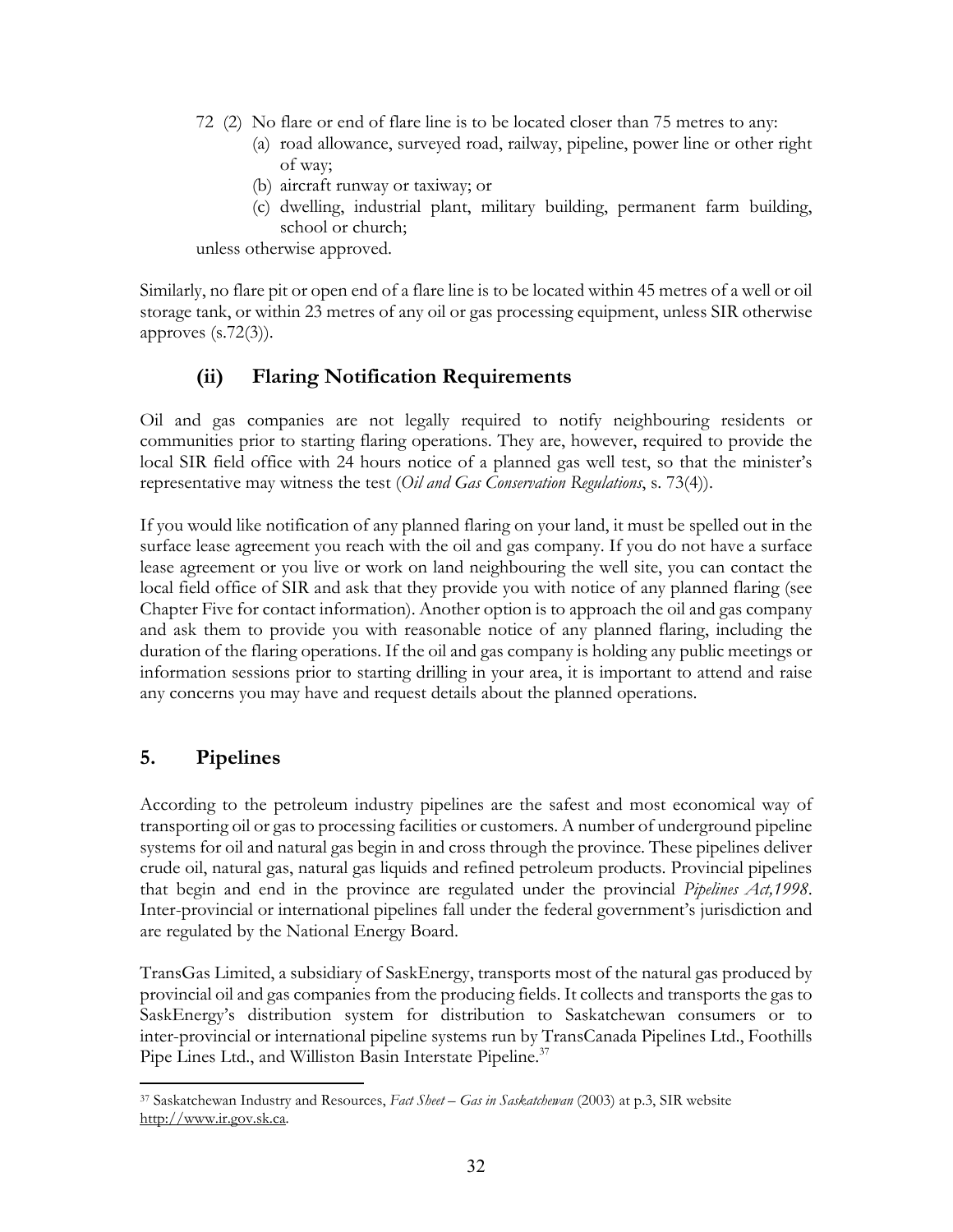The Enbridge Pipline system transports most of the crude oil in the province. The Enbridge system begins in Edmonton and stretches across Saskatchewan en route to the eastern provinces and the United States.<sup>38</sup>

## **a. Pipeline Route Selection and Construction**

### **(i) Surveys**

The pipeline company must survey the proposed route prior to construction of a licensed pipeline. Under *The Pipelines Act, 1998* a pipeline company has the right to enter any land on the intended route of the pipeline in order to conduct its survey (section 13). Thus, even if you disagree with the intended route and refuse to provide consent, the company may enter your land. The company, however, must first obtain the consent of the Minister of Industry and Resources to enter the land and prove that it has made a reasonable effort to obtain the consent of the owner and/or occupant (section 13(2)).

## **(ii) Notification**

Before breaking the ground to begin construction of the pipeline, the company must apply for a licence from the Department of Industry and Resources. Certain conditions must be met before a licence will be issued, including contacting and obtaining easement agreements from surface owners along the route. An easement agreement must be written for each parcel of land the pipeline route crosses.

Section 4 of *The Pipelines Regulations, 2000* lists the individuals and government bodies that must be notified of the planned pipeline:

- all municipalities that the pipeline crosses or is located within;
- the Department of Environment (Environmental Assessment Branch);
- the Department of Government Relations and Aboriginal Affairs (Community Planning Branch) if the pipeline is located within 1.5 kilometres of the boundaries of an urban municipality;
- the Heritage Branch of the Department of Government Relations and Aboriginal Affairs if there are any archaeological sites along the pipeline right of way;
- the Saskatchewan Water Corporation if the pipeline is for fresh water transportation;
- the operator of any utility or pipeline located within 30 metres of the proposed pipeline;
- all surface landowners whose property the pipeline crosses or is located within; and
- all Indian bands whose reserve the pipeline crosses or is located within.

 $\overline{a}$ 38 Saskatchewan Industry and Resources, *Fact Sheet – Oil in Saskatchewan* (2003) at p.3, SIR website.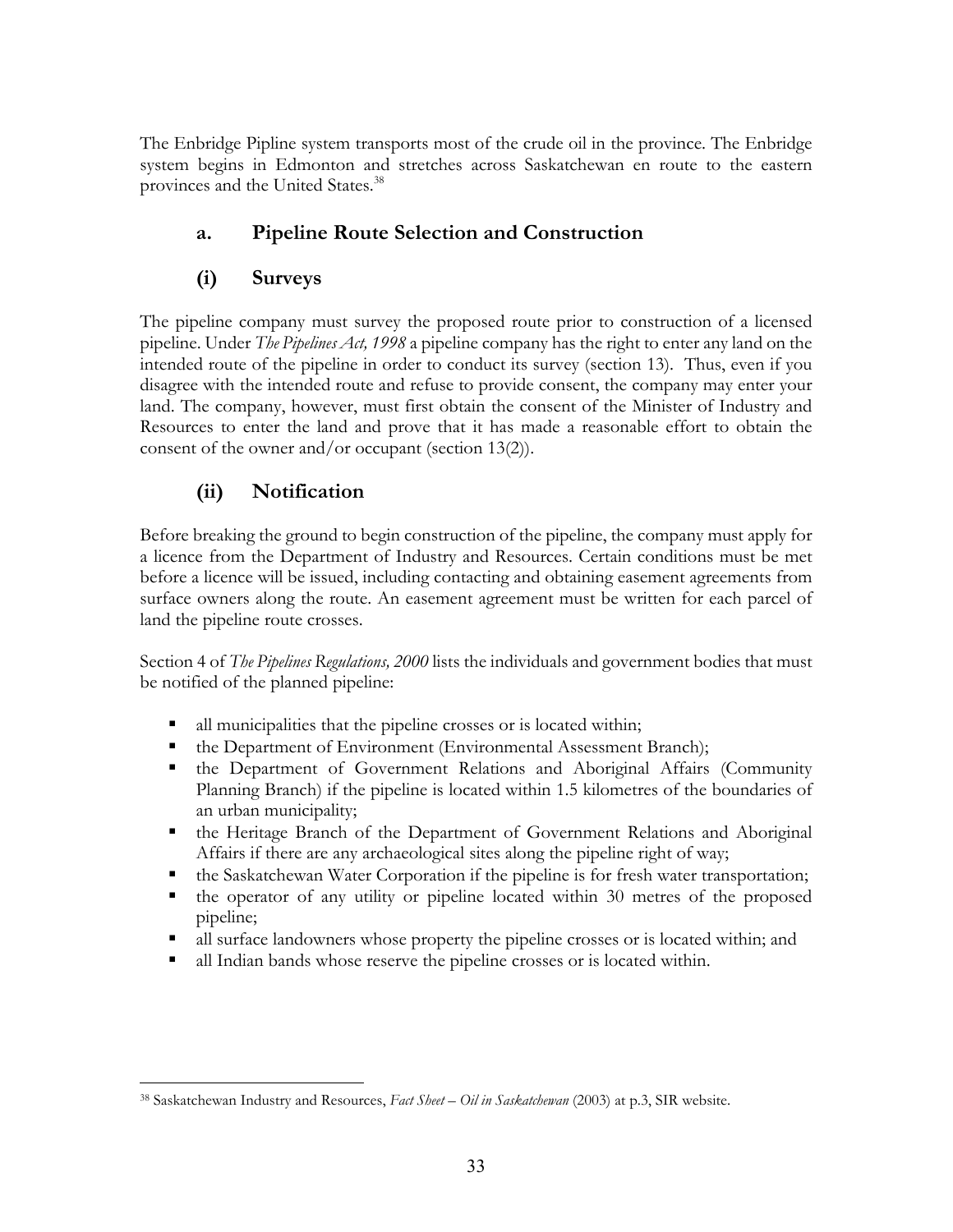### **(iii) Pipeline Easement Agreements**

A pipeline easement is a right of way granted by the landowner to a pipeline company. The right of way is the strip of land in which the pipeline is buried. The width of the right of way usually ranges from 15 to 30 metres (m) for the full length of the pipeline.

The easement agreement is a written contract that sets out the rights and responsibilities of the landowner and pipeline company, including the amount of compensation to be paid the landowner and/or occupant. According to section 2 of the *Public Utilities Easements Act* (1978) a registered owner of a parcel of land may grant a pipeline company the following rights or easements:

- right to construct its pipes through, under or across the land;
- right of access to and egress from its pipes; and,
- any other rights with respect to the land that may be required.

Once an easement agreement has been finalized, the pipeline company can register the easement as an interest in land with the Land Titles Registry. Therefore the easement attaches to the parcel of land and binds the current owner and any and all future owners of the land. The land remains subject to the easement agreement until the company removes the easement from the Land Titles Registry.

## **(iv) Expropriation**

Unfortunately if you do not want a pipeline to cross over or through your land and refuse to provide your consent to grant an easement, the pipeline company can expropriate the easement. In other words, the pipeline company can without your consent enter your land and do anything necessary to construct and operate the pipeline. Section 15 of *The Pipelines Act, 1998* allows a licenced pipeline company to expropriate the pipeline easement.

The expropriation procedure the pipeline company must follow is spelled out in *The Expropriation Procedure Act* (1978)*.* This legislation requires the company to compensate the owner for the easement.

To begin the process, the expropriating authority (the pipeline company) must serve the registered owner of the land and any other interested person with a "notice of compulsory acquisition" (section  $20(1)$ ). The notice must include:

- a description of the land;
- the interest in land (easement) and purpose for which it is required;
- $\blacksquare$  the day on which possession was taken or is required;
- the address to which claims may be forwarded; and
- $\blacksquare$  the time within which an action for compensation must be commenced.

Within four months of entry on the land, the pipeline company must serve the owner with an offer in writing stating the amount of compensation offered for the easement (section 20(2)). At any time after the service of an offer of compensation the landowner may demand an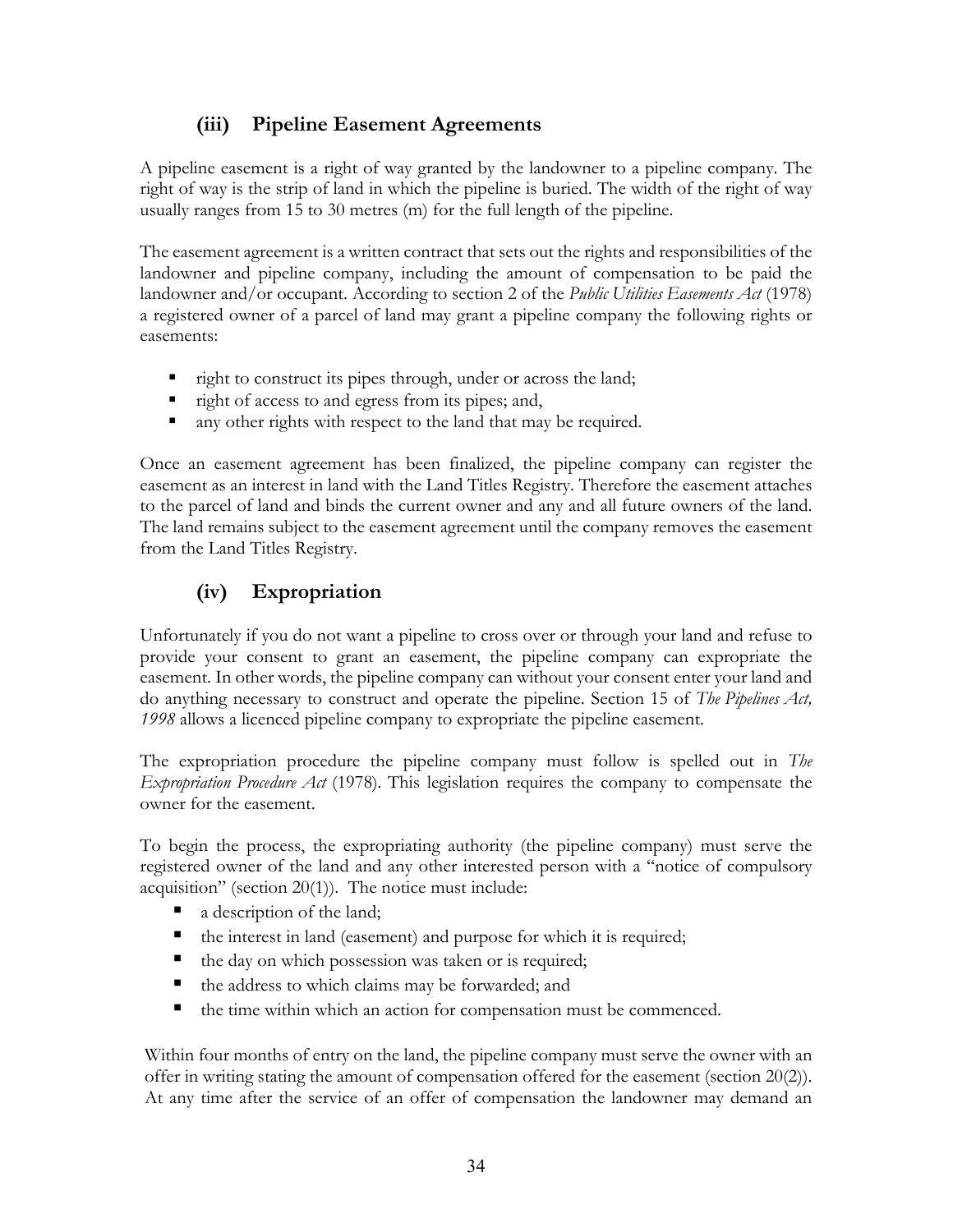*evaluation report* from the pipeline company by notice in writing (section 22(1)). The evaluation report must show all the facts taken into account by the expropriating authority (pipeline company) in arriving at the amount of compensation.

If the landowner does not bring a court action for compensation within two years from the day on which notice of compulsory acquisition (expropriation) was served, the amount offered in compensation by the pipeline company is deemed accepted (section 28).

There is always a possibility that the judge hearing an action for compensation can decide to award compensation that is less than the amount originally offered by the pipeline company. To avoid the expense and uncertainties of the court process and the inconvenience of the expropriation procedure, it is recommended that you negotiate an easement agreement with the pipeline company. A negotiated agreement will allow you to protect your interests more readily.

# **b. Negotiating an Easement Agreement**

The easement agreement should list all the things the company must do when constructing, operating and eventually abandoning the pipeline.

An easement agreement will usually cover matters such as: $39$ 

- the land that will be subject to the easement;
- $\blacksquare$  the size and location of the right of way;
- indemnity (protection from liabilities, damages, etc. caused by the company);
- how the land will be used:
- terms of compensation payment (lump sum or periodic payments);
- the legal responsibilities of the pipeline company and the landowner; and
- any restrictions placed on the use of the land.

When negotiating you may wish to ask about the type, size and flow pressure of the planned pipeline. For instance, pipelines with a small diameter have the highest failure rate. You will also want to know where shut-off valves will be located. If there is an emergency and the shut-off valve is far away, it will take longer to stop the flow.

If you disagree with the planned location of the pipeline, you can suggest an alternative route. If, for example, you have future plans for the land such as a new building or subdivision, you will need to alert the pipeline company and have them locate the pipeline far enough from the planned building sites to meet your needs and ensure safe setback distances. Keep in mind that the company will always need access to its line for inspection and maintenance purposes.

Helpful information on pipelines is found in the following National Energy Board documents online at www.neb.gc.ca/safety/index\_e.htm under the heading "Safety Publications":

 $\overline{a}$ <sup>39</sup> National Energy Board, *Pipeline Regulation in Canada: A Guide for Landowners and the Public* (Calgary: National Energy Board, 2003) p.15.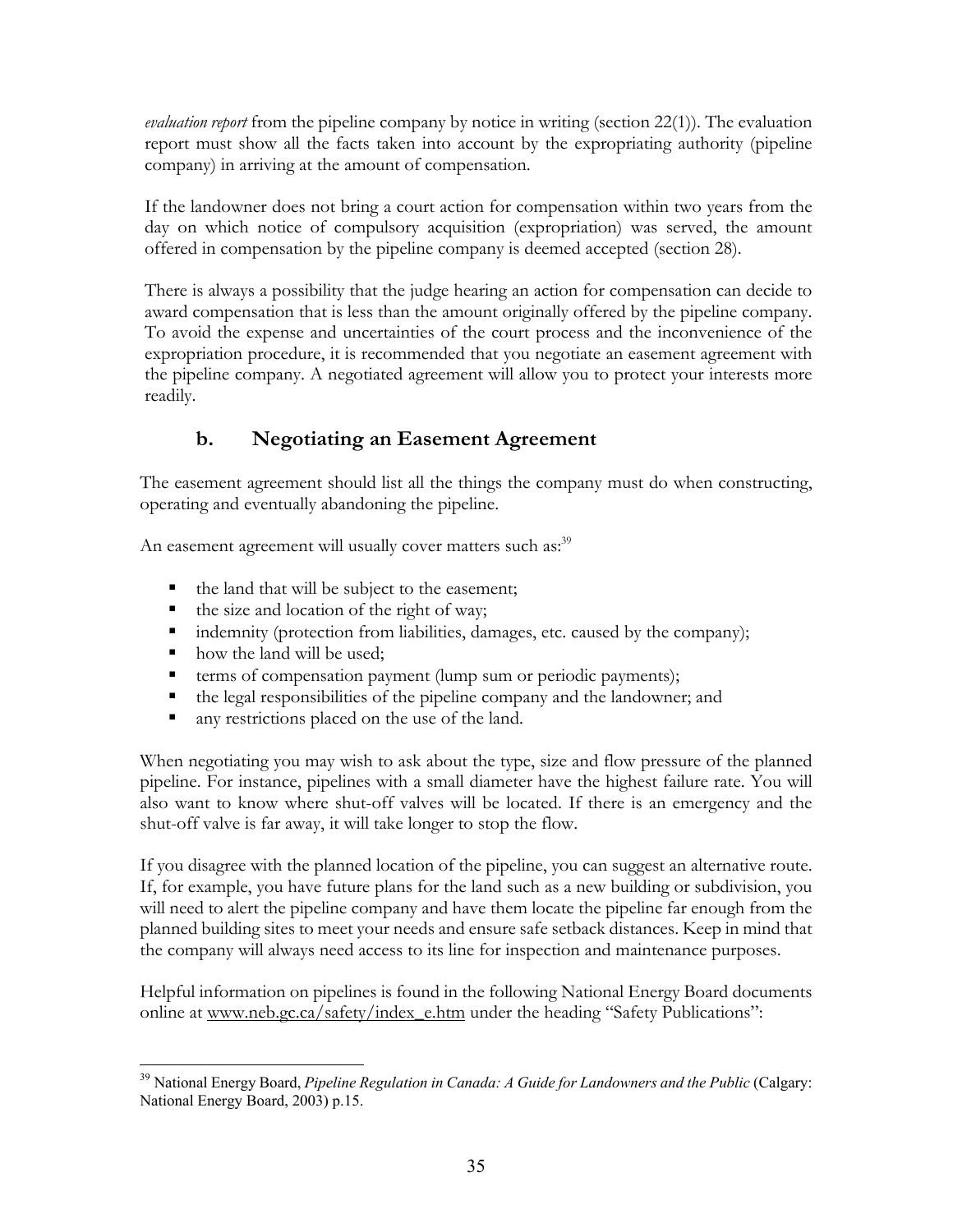- 1. *Pipeline Regulation in Canada: A Guide for Landowners and the Public* (June 2003);
- 2. *Report of the Inquiry Safety-Stress Corrosion Cracking on Canadian Oil and Gas Pipelines Summary and Recommendations – MH-2-95* (November 1996); and,
- 3. *Pipeline Abandonment: A Discussion Paper on Technical and Environmental Issues* (November 1996).

## **(i) Compensation**

The amount of compensation for an easement is negotiated between the company and the landowner/occupant. Many companies hire qualified appraisers to determine the market value of the land. The market value provides a basis for calculating the amount of compensation to be paid for the use of the land. Compensation is also payable for:

- an entry fee;
- the use of any temporary work space;
- any inconvenience or nuisance caused by the construction of the pipeline, including time spent in negotiating the agreement;
- **let** loss of use of the land (based on market value of the land and number of acres affected by the construction disturbance); and,
- adverse effects and damages caused by construction, maintenance or operation of the pipeline.

Before installation of the pipeline begins, the company should pay in advance an amount for the entry fee and loss of use (based on the market value of the land). Once the pipeline is complete, you should be paid compensation for such items as adverse effects and inconvenience. Adverse effects can include loss of crops and loss of land use during operations and while vegetation is being re-established above the buried pipeline. The cost of moving livestock to another site during construction would be an example of inconvenience. You may also wish to wait to finalize compensation until a crop has been grown near the disturbed land so that the full extent of any damage can be assessed.

Once the pipeline is operating and a spill, leak or accident occurs, you should claim compensation for any losses or damage to property. A clause setting out the pipeline company's obligation to compensate you for any loss or damage caused by an accident, leak or spill should be included in the easement agreement. There should also be an arbitration clause in the agreement, so that if there are any outstanding claims relating to damages caused during pipeline construction or operation they can be dealt with by arbitration rather than having to go to court.

Compensation for a pipeline easement is often a one-time payment. In certain cases, however, you may wish to ask for annual or periodic payments. For example, where there may be long-term damage, the company should be required to make annual payments until the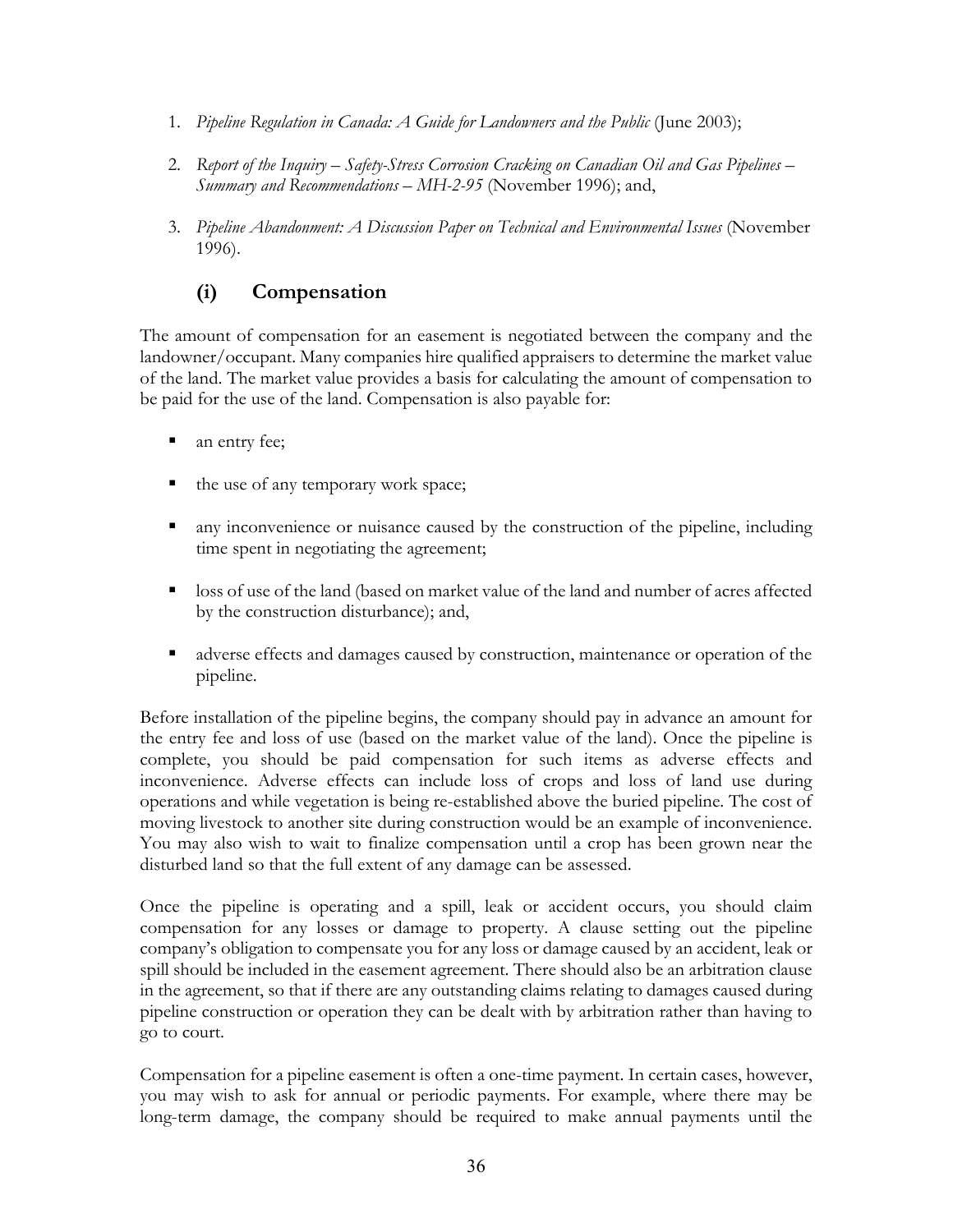damage is rectified. Another situation may be where above ground facilities, such as compressors, will be installed on the right-of-way. In this case, an annual rent for loss of use and adverse effects is fitting.

## **(ii) Arbitration**

If the surface owner and the pipeline company cannot agree on the amount of compensation for the proposed easement, the pipeline company can submit the matter to arbitration (*Public Utilities Easements Act*, s.7). Under the *Public Utilities Easements Act*, the arbitrator is a judge of the Court of Queen's Bench. The arbitration proceeds after all persons who have an interest in the land are notified of the arbitration. After hearing the submissions of all the parties, the arbitrator decides the amount to be paid as compensation for the proposed easement. There is no right of appeal from the arbitrator's award.

Where the pipeline falls under the jurisdiction of the National Energy Board (inter-provincial or international pipeline), and you cannot agree on the amount of compensation you should receive for the easement, either you or the company can ask the federal Minister of Natural Resources for help in settling the dispute. You can send a letter to the Minister and ask to have the matter settled either by negotiation or arbitration. You must also send a copy of the request to the company as well. If the company writes to the Minister, they must send you a copy. Requests can be forwarded to:

**Minister of Natural Resources**  580 Booth Street Ottawa, Ontario K1A 0A6 Phone: (613) 996-2007; Fax: (613) 996-4516

If you request negotiation, the Minister will appoint a negotiator to meet with you and the company in an informal manner in your area. However, neither party is bound by the negotiation process. Either you or the company can end the negotiation process at any time and ask to have the issue settled by arbitration instead.

If you or the company requests arbitration, the Minister will appoint an arbitration committee made up of three people. The committee will set a time and place for the hearing and notify you and the company. At the arbitration hearing the committee members can take into account any or all of the following factors: $40$ 

- $\blacksquare$  the market value of the land taken by the company;
- where payments are made annually or at regular intervals, any changes in the market value of the land since the easement agreement was signed, or since the last time the payments were reviewed or adjusted;
- vour loss of use of the land;
- the adverse effect on the rest of your land;

 $\overline{a}$ 40 NEB, *Pipeline Regulation in Canada: A Guide for Landowners and the Public* at p.58.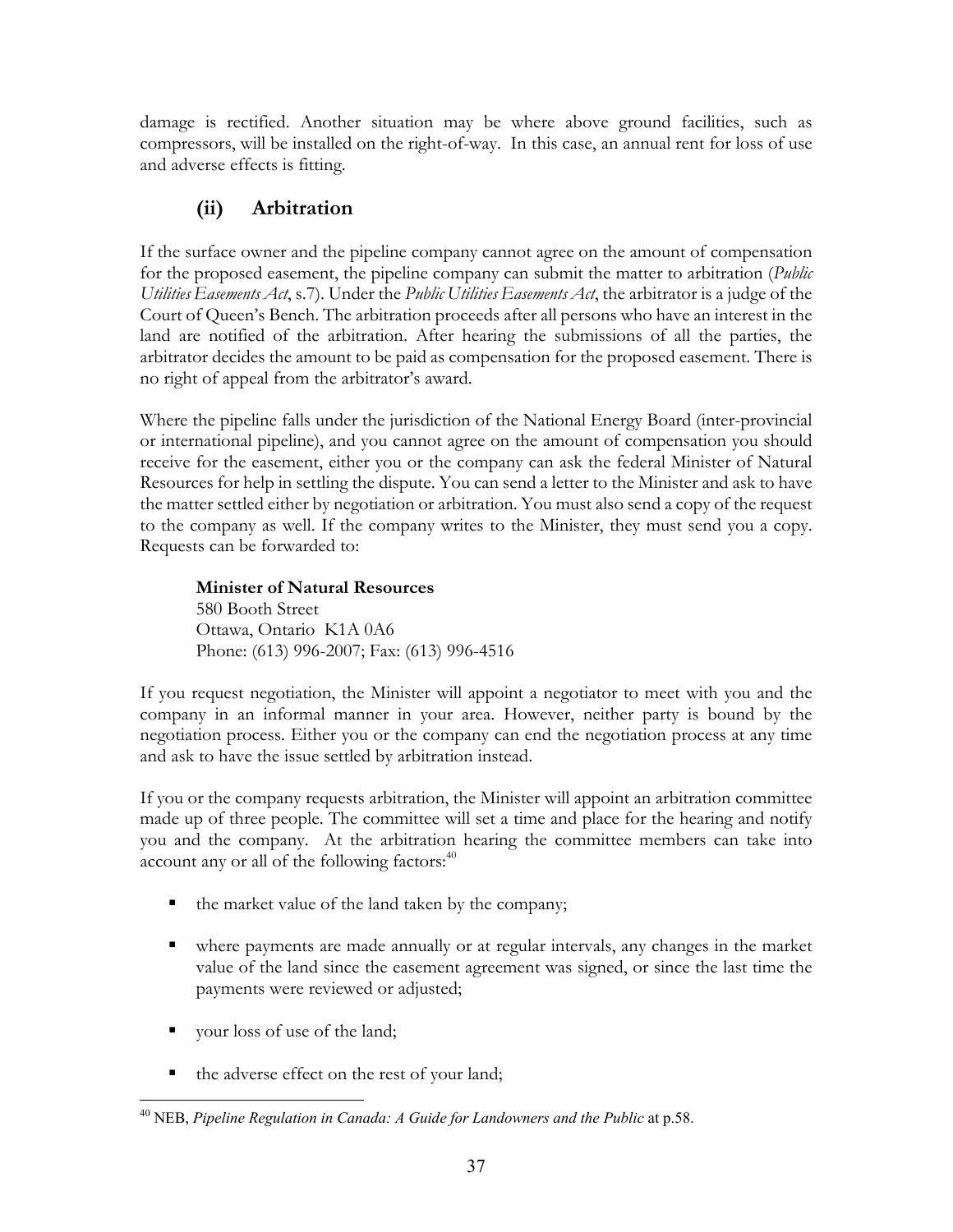- the nuisance, inconvenience and noise caused by the company;
- damage to lands in the area of the pipeline that might be reasonably caused by the company's operations;
- **leap is a loss of, or damage to livestock or other personal property that has been caused by the** operations of the company;
- any special difficulties in relocating your property or yourself; and/or
- any other factors the arbitration committee consider appropriate.

### **(iii) Environmental Matters**

The pipeline company should identify possible environmental concerns when assessing the site prior to construction and take precautions to minimize the amount of remedial work needed after construction.

When negotiating the easement agreement with the company, a number of environmental issues should be taken into account. These include:

- (1) Protecting water supplies. Locating the pipeline at a greater distance from a water well or surface water will reduce the chance of contamination if there is a leak.
- (2) Safeguarding surface drainage. Ask the company to locate the pipeline where it will not disturb surface drainage. If you later find that natural drainage is affected ask the company to solve the problem.
- (3) Protecting topsoil. The agreement should state how the topsoil will be removed and later replaced when the land is to be restored to its original state. Ask what the company will do to minimize soil compaction along the right of way and anywhere that heavy vehicles will be travelling during construction.
- (4) Selecting pipeline installation methods that reduce environmental harm. Will the company be using the trenchless plow method, rather than excavation with a backhoe or chain trenchers? The trenchless plow method uses a plow tractor to install the pipeline. Advantages include: minimal clean-up because the pipe is installed and backfilled as the plow equipment moves along; shallow wet areas can be plowed through by winching the plow tractor across, possibly causing less disturbance; and installation rates are faster (for example, installation rates depend on pipe size and average between 3,000 and 6,000 metres per day with the plow tractor method).
- (5) Protecting shelterbelts or environmentally sensitive areas. Ask the company to use directional bore drilling to avoid destroying shelterbelts or ecologically important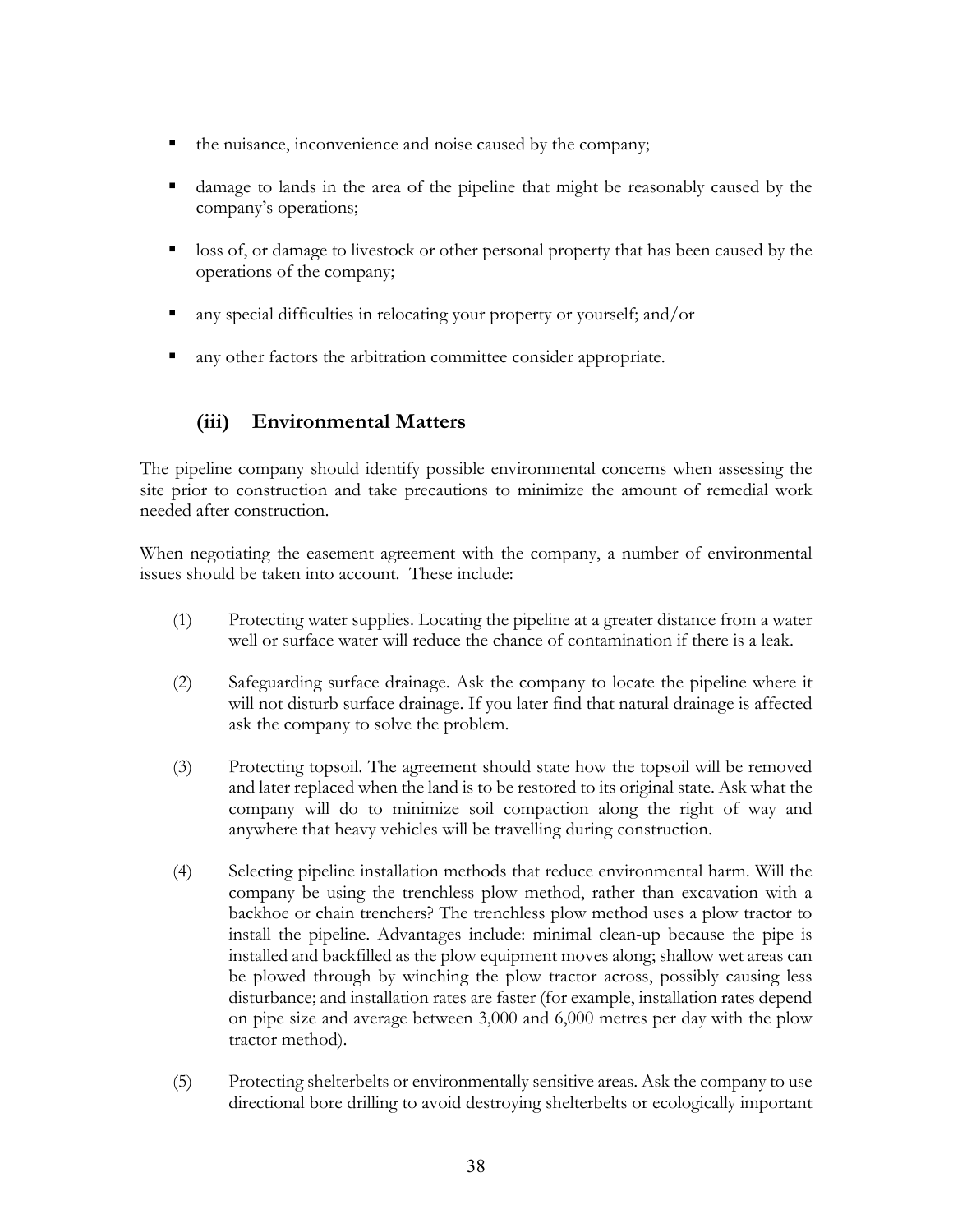or sensitive areas in the proposed right of way. Ask the company to avoid these areas entirely if possible.

- (6) Preventing weeds. How will the company prevent the spread of weeds? Require the company to wash track equipment before moving it to a new parcel.
- (7) Site clean up after pipeline installation. The agreement should state the company will remove construction material, spread and level the topsoil, cultivate to deal with compaction, prepare a seedbed and reseed the land where desired. If this is not done to your satisfaction, ask the company to deal with any problems.
- (8) Leaks. Find out what to do if there is a leak and how the company will deal with it.
- (9) Monitoring for leaks and corrosion, which could lead to pipeline failure. Ask how the pipeline will be monitored. Will there be external inspections, including by plane? How often will internal checks be done? Pipelines must meet Canadian Standards Association (CSA) operating standards. These standards are enforceable by Saskatchewan Industry and Resources (provincial pipelines) and the National Energy Board (international or inter-provincial pipelines).
- (10) Ask if the pipeline will be cathodically protected and if there is a corrosion mitigation program in place. A cathodically protected pipeline has a low voltage current running through it to reduce the risk of corrosion.
- (11) Heat. Pipelines transporting hot substances can cause nearby crops to ripen early, which can make harvesting more difficult.

### **c. Adjacent Landowners/Occupants**

Owners or occupants of adjacent lands can request compensation from the pipeline company if they can show that they have incurred costs due to damages caused by the pipeline construction.

### **d. Pipeline Easement Negotiation Checklist**

When negotiating the easement agreement with the pipeline company consider:

- (1) Is the pipeline setback far enough from any dwellings? Would you have time to escape if there is a leak or emergency? Will the location of the pipeline affect your future plans such as new buildings, expansion or subdivision?
- (2) Is the pipeline in the best possible location when you consider surface water drainage, water wells, and other environmental concerns?
- (3) If the pipeline is close to a water well, have the company test it before and after the pipeline is installed.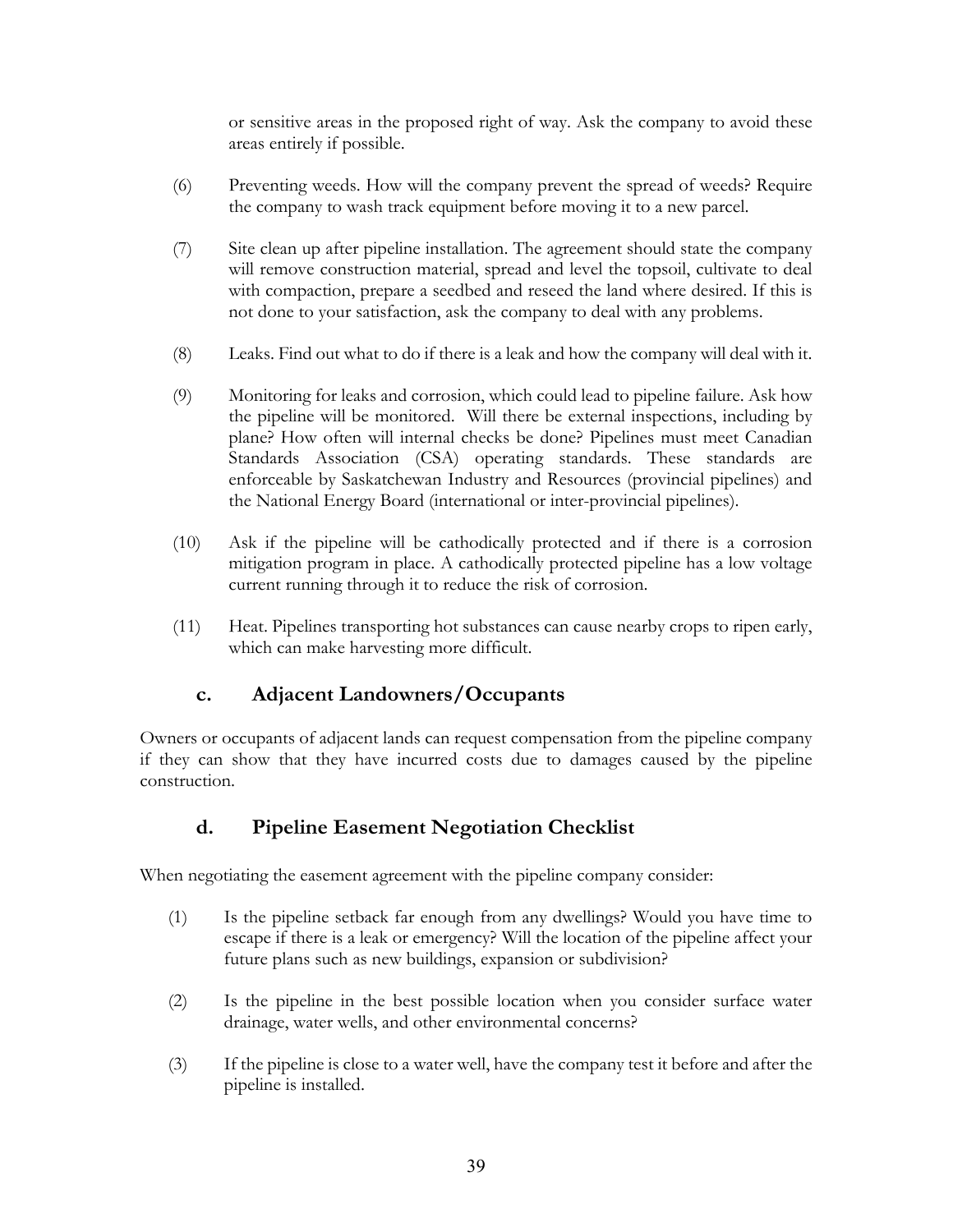- (4) If the company needs any temporary work space while it builds the pipeline have this put into writing and ask for additional payment including payment for any damage to your property. Temporary work space is needed when the pipeline crosses under a road or stream, or where extra space is needed to store topsoil or subsoil.
- (5) Include a clause that protects you from all liabilities, claims or suits caused by the company's operations.
- (6) Include a clause that you will be compensated for all damages caused by the company.
- (7) The easement agreement should state that the company will quickly clean up the right of way and deal with any problems that arise later such as damage to surface drainage, a sinking trench, compaction of the right of way, or an exposed pipeline.
- (8) Require the company to immediately notify you if there is a leak or spill and to inform you about how the leak or spill is being contained and cleaned up.
- (9) How will the pipeline be decommissioned and abandoned in the future? Will the pipe be left in the ground after abandonment? The agreement should set out how the pipeline will be abandoned and the land reclaimed once the line is no longer in use.
- (10) If you do not want additional pipelines to be constructed along the right of way in the future, you can ask for a clause limiting the right of way agreement to one pipeline.
- (11) Is the amount of compensation enough to cover the costs, damage, and inconvenience that will occur while the pipeline is being installed? Compensation should include the time you have spent negotiating and the time you will spend working around the construction activities. You can also ask for reasonable costs to review the easement agreement before signing.
- (12) Include an arbitration clause to allow any disputes to be settled under the provincial *Arbitration Act* (1992) rather than going to court.
- (13) Read the National Energy Board document, *Pipeline Regulation in Canada: A Guide for Landowners and the Public* (June 2003), before negotiating an easement agreement for the planned construction of an inter-provincial or international pipeline. The NEB requires a hearing before the Board if the proposed pipeline is longer than 40 kms or the Board considers a hearing necessary for any other reason. As a landowner or occupant you have an opportunity to participate in the hearing by making a submission in person or in writing.
- (14) Ensure that everything that you have negotiated with the company is included in the written agreement.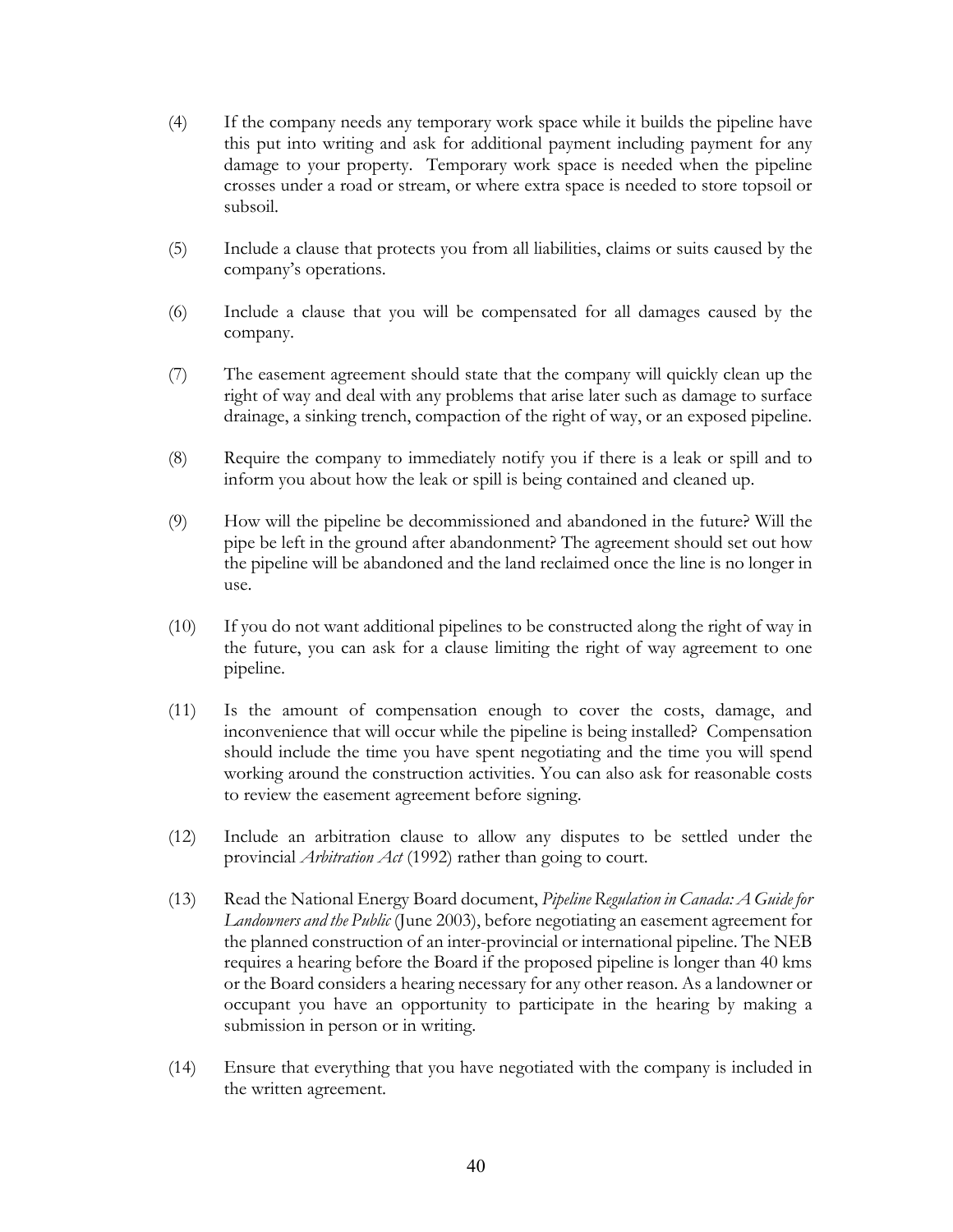#### **6. Batteries and Gas Processing Plants**

#### **a. Batteries**

Batteries are facilities where oil and gas are collected from one or more wells and separated into oil, gas, water and impurities before further transport. A battery may consist of a number of tanks and separators and a dike or dikes to collect any run-off fluids. Battery sites are located near producing wells and connected to the wells by flowlines or pipelines.

Potential problems associated with batteries are emissions, spills, containment dike failures, and flaring operation difficulties. These problems can impact nearby residents or communities.

Saskatchewan Industry and Resources (SIR) regulates batteries under the *Oil and Gas Conservation Regulations, 1985*. The *Regulations* define a battery as "common storage facilities receiving production from a well or wells and includes equipment for separating the fluid into oil, gas and water and for measurement" (subsection 2(d)).

Batteries must be setback a minimum of 75 metres from any:

- (a) road allowance, surveyed road, railway, pipeline, power line or other right of way;
- (b) aircraft runway or taxiway; or
- (c) dwelling, industrial plant, military building, permanent farm building, school or church;

*unless* the Minister of Industry and Resources considers a shorter distance is justified by special circumstances (*Regulations*, s. 51(1)). Similarly, the minimum distance a battery can be located from a well-site is  $45$  metres  $(s.51(2))$ .

Section 52 of the *Oil and Gas Conservation Regulations* sets out the maintenance and housekeeping requirements for battery sites. The operator of a battery cannot allow salt water, waste oil or refuse to flow over the surface land (s.52(2)). To prevent such escapes, a dike must be installed around the entire battery site (s.50(2)). If liquid escapes from a battery storage tank, a dike is needed to provide secondary containment. The dike surrounding the tank or battery of tanks must have a capacity greater than that of the largest tank or as required by SIR (s.50(2)). The dike must also be maintained in good condition and kept free from tall grass, weeds or combustible material.

Any rubbish or debris must be removed from the battery site (s.52(3)). All waste oil and refuse is to be drained into approved containers or receptacles and immediately removed from the battery site (s.52(4)). The receiving containers must be located no less than 45 metres from any battery site or tank.

When an oil spill or salt water spill occurs at a battery site (or at a well site) the operator must take immediate steps to contain and clean up the spill. The operator must also ensure that the spilled material and any contaminated soil or water is processed in the operator's own facility,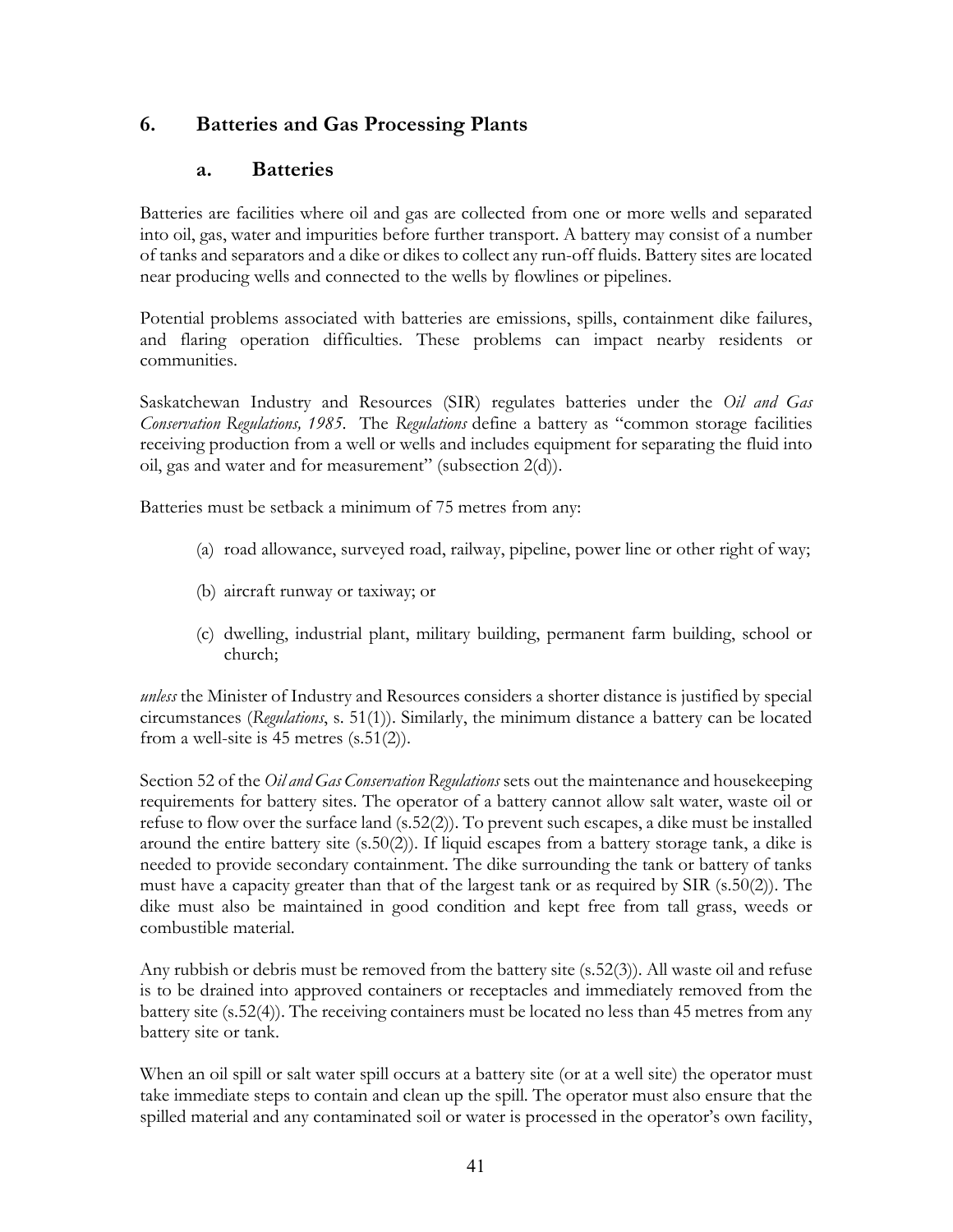or sent to an approved waste processing facility, or disposed of in another manner that is acceptable to the department (s.52(6)).

To minimize fire hazards, all battery piping is to be laid out properly and equipped with control valves to shut off oil or gas flows in the event of fire (s.53(7)).

Because battery facilities can pose hazards equal to or greater than oil or gas wells, special provisions should be included in a surface lease agreement to address such facilities and their risks. Additional compensation should be paid for the installation and operation of a battery site on your land.

#### **b. Gas Processing Plants**

Gas processing plants remove impurities from the gas before it is piped to market. The natural gas purchased by consumers for home heating or cooking is methane. In a gas reservoir, methane is typically found in a mixture with heavier hydrocarbons such as ethane, propane, butane and pentane, as well as water vapour, hydrogen sulphide  $(H<sub>2</sub>S)$  if the gas is sour, carbon dioxide, nitrogen and other gases. Most of these substances are removed from the gas at processing plants located near production areas. As with batteries, potential problems that can affect neighbouring residents are emissions, spills and flaring operations.

#### **7. Waste Management**

Waste management involves the storage, treatment and disposal of oil patch wastes. Under provincial waste management guidelines oil patch wastes are referred to as "upstream petroleum wastes". The word "upstream" means that the wastes have been generated by the exploration, development or production phase of oil and gas projects. Midstream oil and gas projects are those involving the processing, storage or transport of oil and gas. Downstream oil projects involve the refining of crude oil into various chemicals and products such as gasoline, asphalt or plastics.

Oil patch wastes include wastes from wellsites, batteries, gas plants, compressor stations, crude oil terminals, pipelines, gas gathering systems, drilling and service rigs.

### **a. SPIGEC Waste Management Guidelines**

The 1996 *Waste Management Guidelines for the Saskatchewan Upstream Oil and Gas Industry* provide detailed waste management guidelines for the oil and gas sector. These guidelines were the first set of guidelines developed by the Saskatchewan Petroleum Industry/ Government Environmental Committee (SPIGEC).<sup>41</sup> SPIGEC was formed in 1992 to bring industry and government together to address provincial environmental management concerns.

Although the *Waste Management Guidelines* are not legally binding, if a company follows the guidelines they will meet or exceed provincial regulatory requirements (which are legally

 $\overline{a}$ 41 See Chapter Five for additional information on SPIGEC.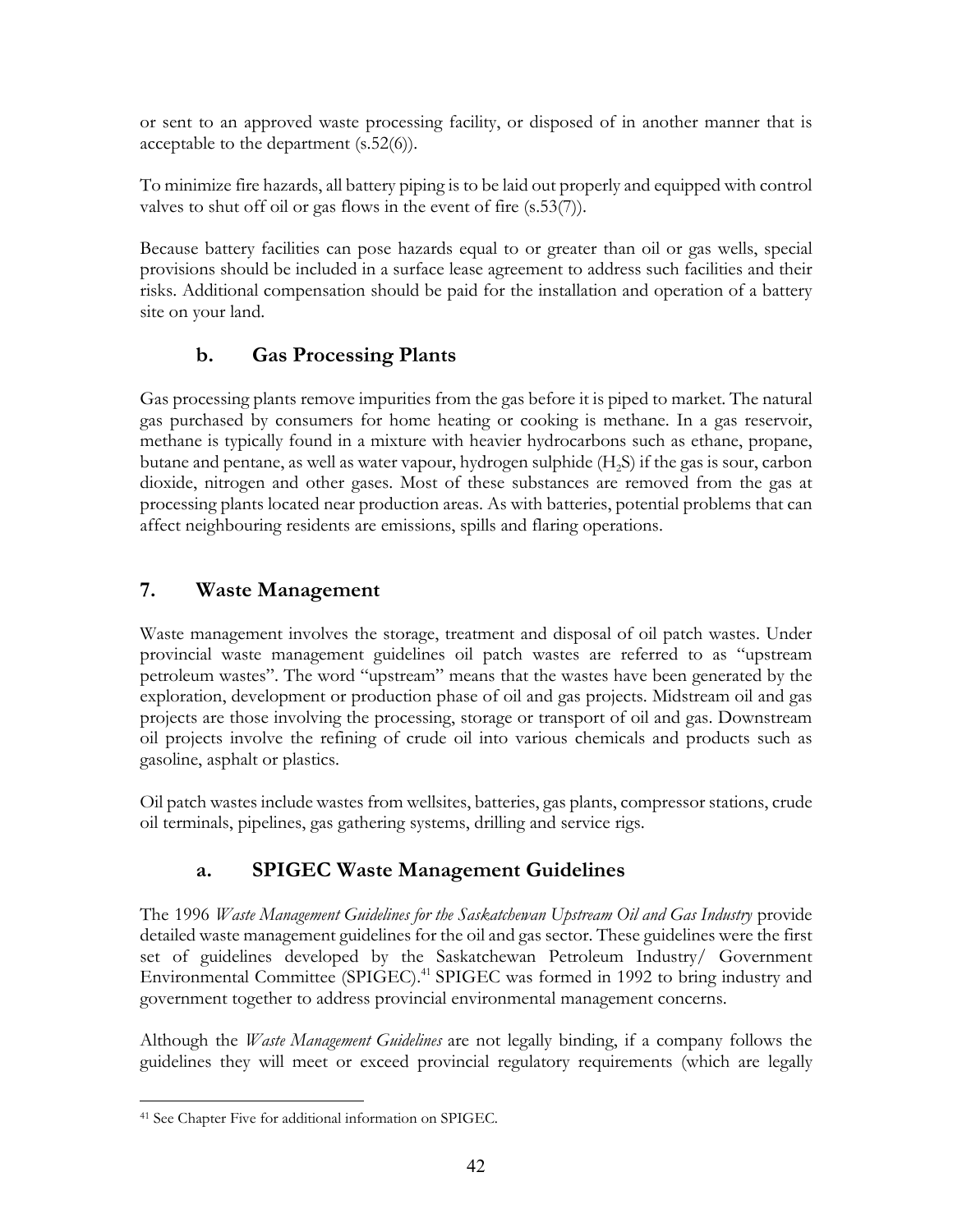binding). The guidelines attempt to synthesize in one document the principles and practices oil and gas companies should follow. Failure to follow the guidelines means a company has fallen below accepted industry standards and is at high risk for legal liability if sued.

The SPIGEC *Waste Management Guidelines* can be downloaded from the Saskatchewan Industry and Resources website at http://www.ir.gov.sk.ca. Follow the links starting with "Saskatchewan's Oil & Gas Resources" to "Guidelines and Miscellaneous Information" to "Environmental Guidelines."42

### **b. Provincial Regulators**

Both Saskatchewan Industry and Resources (SIR) and Saskatchewan Environment (SE) are responsible for regulating oil patch wastes. Jurisdiction is divided between the two departments, but in certain cases there is an overlap of jurisdiction or responsibility. Both regulators have an administrative and enforcement role in their areas of responsibility.

SIR is the primary regulator of oil patch wastes. The department has exclusive jurisdiction over any wastes or waste management facilities specifically listed in the *Oil and Gas Conservation Act* or *Regulations* and the *Pipelines Act*. Thus the wastes or facilities regulated under this legislation are exempt from other environmental protection legislation. For example, upstream wastes generated and stored on-site at wells or at oil or gas processing facilties, are regulated by SIR. These would include crude oil, natural gas, produced water and associated oily wastes.

In general, once upstream wastes are removed from site to more permanent facilities, such as hazardous waste management facilities, landfills or commercial landfarms, the wastes are regulated by Saskatchewan Environment. If wastes or chemicals are spilled on-site both SIR and SE may have jurisdiction.

Saskatchewan Environment regulates oil patch wastes under the following pieces of legislation:

- 1) *Environmental Assessment Act* certain waste treatment and storage schemes require approval under the *Act*.
- 2) *Environmental Management and Protection Act*, *2002* and *Regulations*  industrial effluent permits are issued under the Act. The following *Regulations* created under the *Act* provide for the management of specific categories of wastes or facilities:
	- (a) *Environmental Spill Control Regulations* outline required spill reporting and response actions by persons responsible for releases (upstream oil and gas spills are exempt from these regulations).
	- (b) *Hazardous Substances and Waste Dangerous Goods Regulations* regulate waste storage facilities and sites.
	- (c) *PCB Waste Storage Regulations*  require PCB wastes to be managed and stored in an environmentally safe manner.

 $\overline{a}$ 42 The SPIGEC Guidelines are referred to by the abbreviated title *SPIGEC 1 Upstream Waste Management Guidelines*  on the SIR website.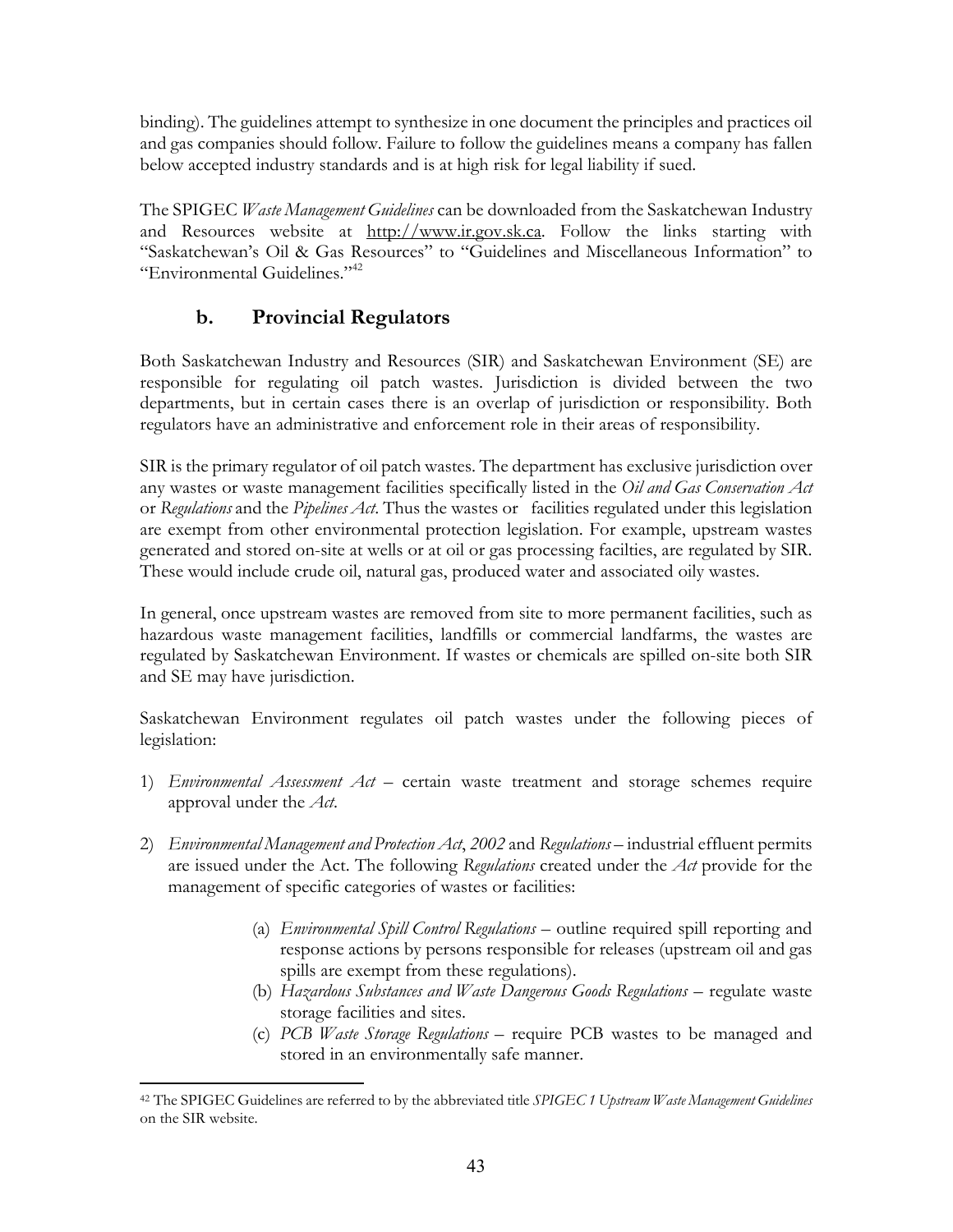The following table outlines the division of responsibility between SIR and SE for the regulation of oil patch wastes.<sup>43</sup>

| <b>Saskatchewan Industry and Resources</b>                                                                                                                                                                                                                                                                                                                           | Saskatchewan Environment                                                                                                                                                                                                                       |
|----------------------------------------------------------------------------------------------------------------------------------------------------------------------------------------------------------------------------------------------------------------------------------------------------------------------------------------------------------------------|------------------------------------------------------------------------------------------------------------------------------------------------------------------------------------------------------------------------------------------------|
| on-site storage of produced water and<br>crude oil (tanks and batteries)<br>drilling fluid waste management<br>$\blacksquare$<br>oily byproducts storage and disposal<br>п<br>land treatment and land farming<br>٠<br>oilfield waste processing facilities<br>п<br>waste disposal wells<br>on and off lease spills of produced<br>ш<br>water, emulsion and crude oil | storage of hazardous substances and<br>waste dangerous goods<br>landfills<br>hazardous waste management<br>facilities<br>commercial land farms<br>commercial waste contractors<br>hazardous waste disposal wells<br>spills of refined products |

#### **c. Waste Disposal Wells**

Section 76 of the *Oil and Gas Conservation Regulations, 1985* regulates the planned on-site disposal of oil and gas wastes, salt water and other wastes.

If a company wishes to dispose of wastes below the ground in subsurface formations (waste disposal well) it must obtain the written consent of all owners, including private mineral rights owners (freehold), who may be adversely affected by the disposal  $(s.76(1)(a))$ . The company's disposal plan must be submitted to Saskatchewan Industry and Resources for approval. The written disposal plan must be accompanied by the land and mineral owners' consents.

Once every two years a disposal well requires inspection by SIR to ensure there are no production casing, tubing or packer failures, and that the casing annulus is sufficiently protected by a corrosion inhibiting fluid (s.76(4)).

Wastes placed in a disposal well cannot constitute a public health or safety hazard or contaminate fresh water or arable lands. The company operating a disposal well is required to prevent such problems (s.76(3)). Compliance with an approved written disposal plan does not relieve a company from its obligation to protect the public and the environment.

Any plans to dispose of oil and gas wastes other than by subsurface disposal requires prior written approval from SIR (s.76(2)).

 $\overline{a}$ 43 SPIGEC, *Waste Management Guidelines for the Saskatchewan Upstream Oil and Gas Industry* (1996), s.3.2, at p.9.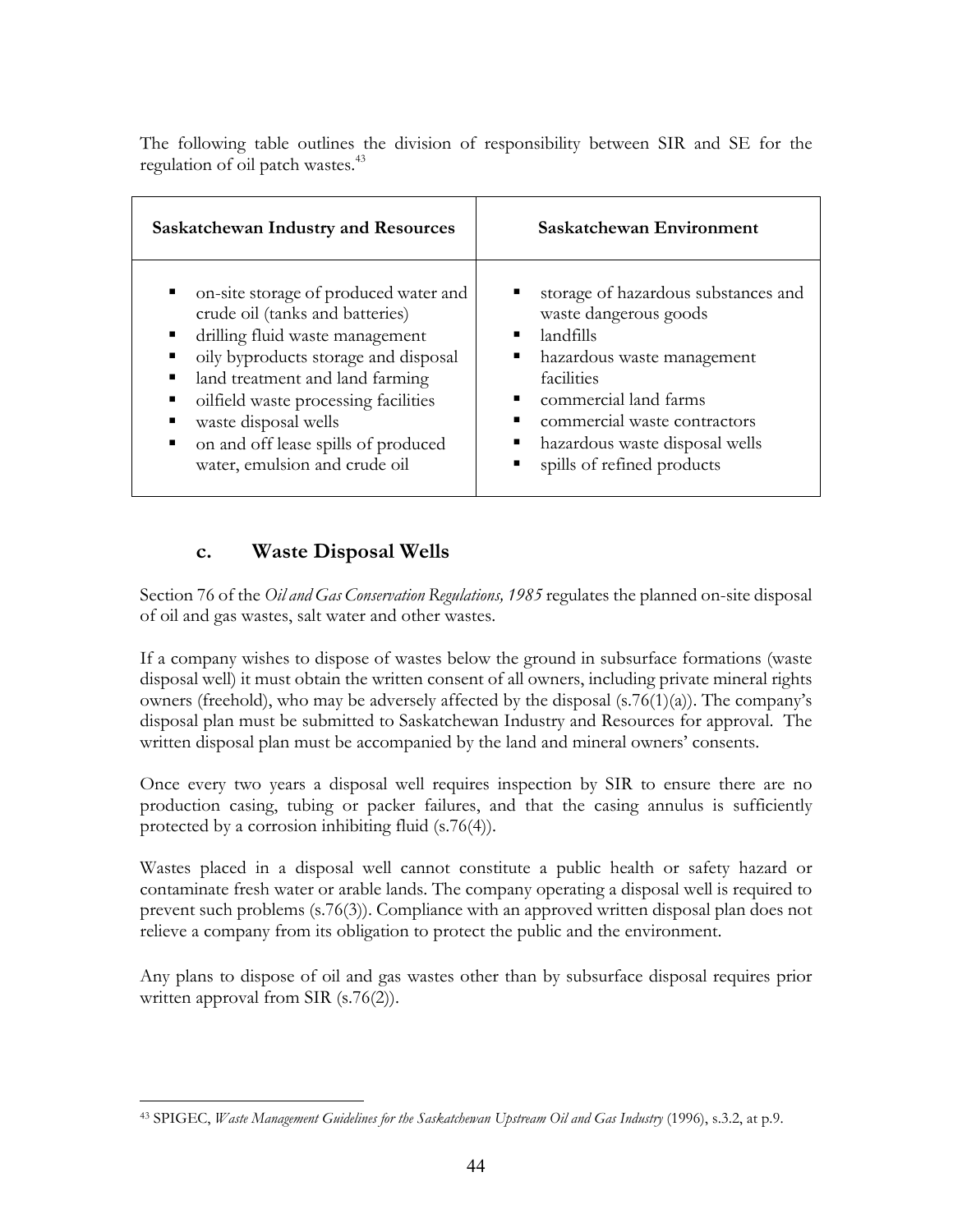### **d. Drilling Waste Treatment and Disposal**

Often, the largest volume of wastes created by oil and gas companies are drilling wastes, including drilling fluids or muds and drill cuttings. Drilling fluids are liquids used in drilling to manage the wellbore. Drilling mud is usually made of water or oil mixed with clay or chemicals. Drilling muds lubricate and cool the bit and counterbalance underground formation pressures. The muds become contaminated with formation material and the result is a large volume of liquid and solid waste that need disposal. Spills and leaks of drilling fluid, hydrocarbons and formation water can also contaminate soil and water and create waste.

In some cases, the drilling mud can be reused or recycled, but most often it is disposed of on the lease site or on nearby agricultural land such as stubble fields and cultivated lands. SIR prohibits off-lease disposal on vegetated land (pasture, native grass or forested land), except in very rare cases.

In 1999 Saskatchewan Energy and Mines (now SIR) issued the *Saskatchewan Drilling Waste Management Guidelines*. 44 The *Guidelines* replace and consolidate previous guidelines dealing with drilling wastes. They also outline comprehensive methods and criteria for the handling and disposal of drilling wastes. If a company uses disposal methods other than those found in the guidelines, it does so at its own risk. Ultimately, a company is responsible for the proper disposal of its own wastes.

The type of drilling mud system determines what treatment and disposal options may be used by a company. SIR identifies three categories of drilling mud systems and their wastes: freshwater based, salt water based, and hydrocarbon based.

**Freshwater based** drilling mud systems use fresh water as the base and include fresh water gel, gypsum water, nitrate gypsum water, or fresh water polymer systems.

**Hydrocarbon based** drilling mud systems include oil only systems, or fresh or saline water emulsified in the oil. The oil used includes crude oil, diesel oil (invert mud) and mineral oil. Canola oil or mineral oil systems are slightly more costly, but less toxic than diesel oil.

**Salt water based** drilling mud systems use salt water and saline inhibitive muds. The salts commonly used in the muds are potassium chloride, potassium sulphate, or diammonium sulphate.

Four types of disposal methods for drilling wastes are accepted in the province:

- (1) *On Lease Disposal* including landspreading and residual solids disposal;
- (2) *Off Lease Disposal* including landspraying while drilling and landspraying disposal after completion of drilling;
- (3) *Land Treatment Disposal*; and,

<sup>1</sup> 44 The *Saskatchewan Drilling Waste Management Guidelines* are numbered Information Guideline GL 99-01. The *Guidelines* are available on the SIR website.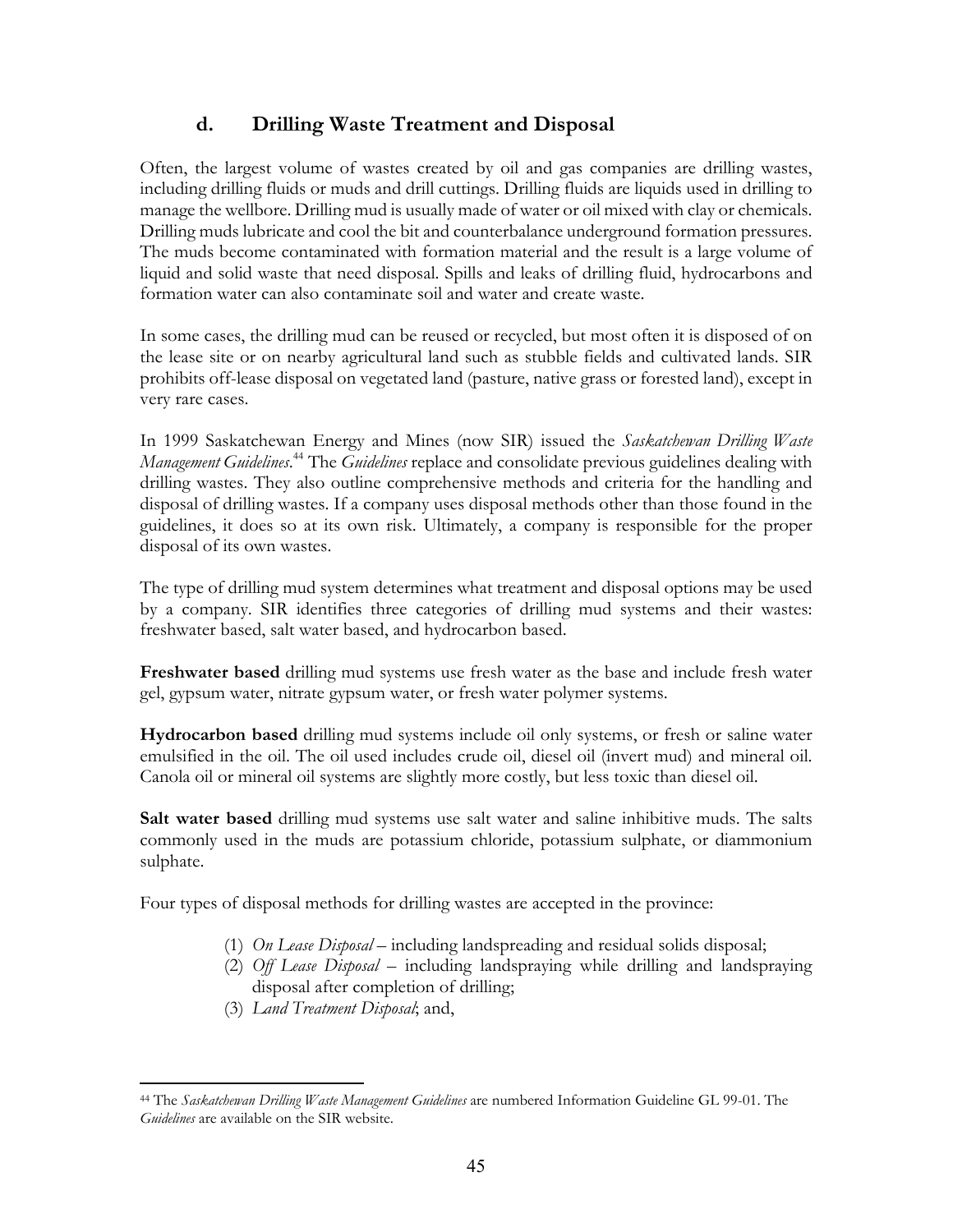(4) *Alternative Disposal Options* – including roadbed incorporation, encapsulation or mixing with a solidifying agent, solids washing to pre-treat wastes, and treatment and disposal at waste processing facilities.

For additional information on these disposal methods, including technical details, refer to the 1999 *Saskatchewan Drilling Waste Management Guidelines*.

# **(i) Drilling Waste Management Plans**

A drilling waste management plan must be submitted to the appropriate SIR field office when applying for a well licence and 3 days prior to spudding or starting a well. A waste management plan must address storage, processing, handling, treatment and disposal of drilling wastes. A waste management plan is not required where freshwater mud systems are proposed. However, a plan is required when the mud system is salt based or hydrocarbon based, or where a company proposes *underbalanced drilling*.

Underbalanced drilling is drilling an oil well with a lighter drilling mud. For example, high-pressure nitrogen provides a low density drilling fluid that allows a lower downhole hydrostatic pressure. The lighter hydrostatic pressure of the drilling fluid results in a wellbore pressure that is less than the formation pressure at all times. The lower pressure in the wellbore encourages oil and gas flow out of the formation and into the well, and virtually eliminates the flow of drilling fluids into the formation (preventing formation damage). Lighter drilling fluids mean faster drilling time.45 As a result, underbalanced drilling increases the amount of oil and gas that can be recovered in a shorter period.

# **(ii) Temporary Storage/Containment of Drilling Fluids**

During the period of drilling, drilling fluids or muds must be contained in a safe manner. Various storage or containment methods are possible depending on the types of muds or fluids involved and other site-specific conditions or circumstances. However, upon completion of drilling, all drilling fluids must be disposed of in a timely manner (*Saskatchewan Drilling Waste Management Guidelines*, s.1.2). Sump closure must be completed within 12 months of drilling rig release, unless permission is otherwise obtained from the appropriate SIR field office. Placing hazardous wastes, waste dangerous goods or garbage in drilling sumps/tanks is prohibited. Additional details on drilling fluid storage and management are found in the 1996 *Waste Management Guidelines for the Upstream Oil and Gas Industry*.

Possible containment methods for drilling fluids include: earthen sumps, synthetically lined earthen sumps, mud tanks, closed drilling fluid handling systems, and remote sumps.

**Earthen sumps** or pits may only be used for the storage of freshwater drilling fluids. The bottom of the pit must also be separated from the groundwater table by at least one metre of

 $\overline{a}$ 45 For instance, in Venezuela a well was drilled underbalanced in 17 days, whereas the estimated drilling time for the same well using conventional methods was 43 days. See John E. Boyle, *Underbalance Drilling Service – Think Value, Not Cost*, Weatherford International website at http://www.weatherford.com.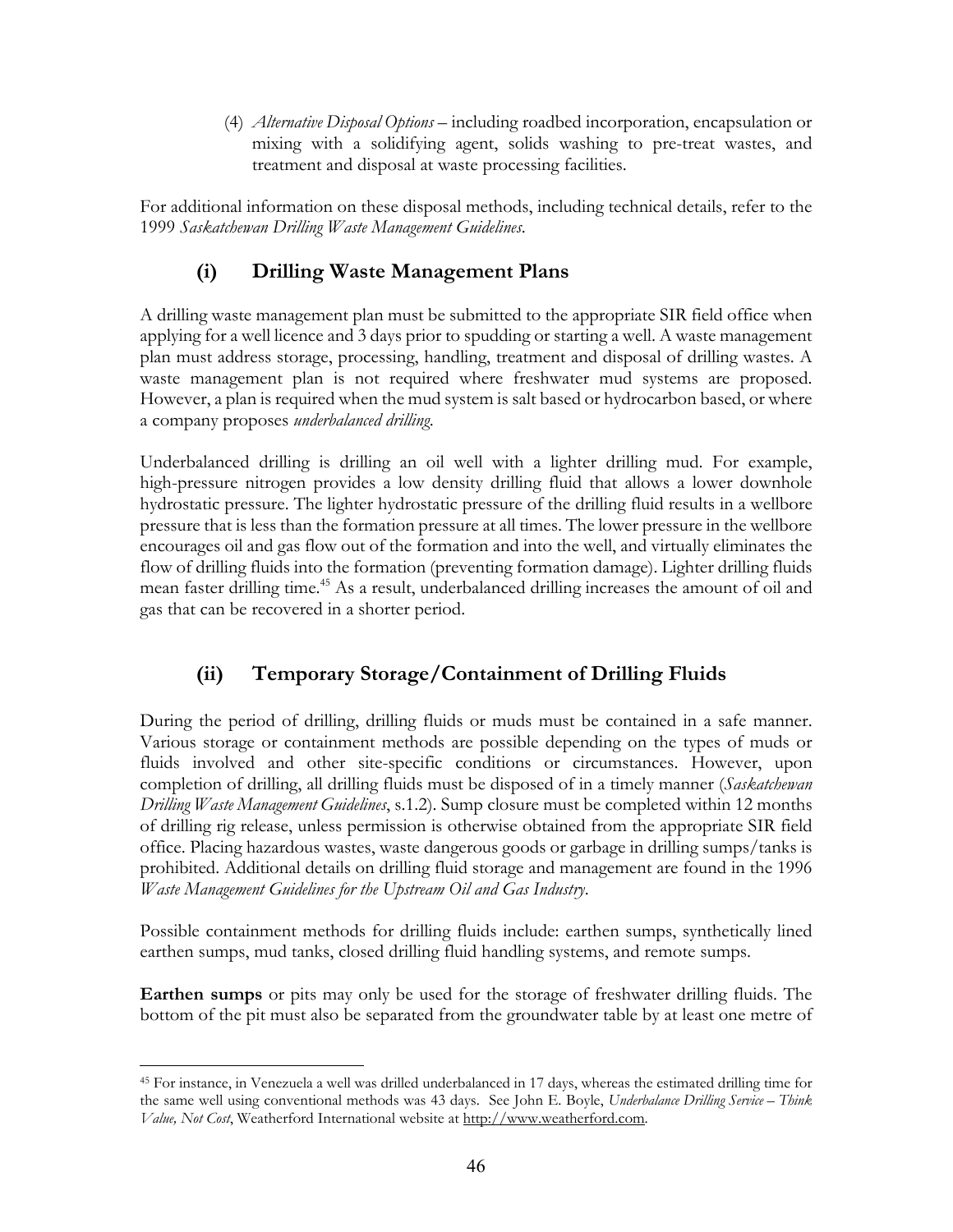continuous, impermeable subsoil. Earthen pits may be used for the storage of salt water only in an emergency.

**Synthetically lined earthen sumps** may be used to hold freshwater drilling fluids where containment using native soils is not feasible. The liner must be compatible with the fluid being stored, and must be strong and durable.

**Mud tanks** must be used for salt or hydrocarbon based mud systems, or where soil conditions are unsuitable or a high groundwater table exists.

**Closed drilling fluid handling systems** are required where there is an explosion hazard and/or dangerous gases may be emitted as a result of drilling activities. For example, when drilling underbalanced, drilling through a sour oil or gas formation, or drilling with petroleum distillates or diesel drilling mud, a closed system may be required by SIR. A closed drilling fluid handling system normally includes a rotating blow-out preventer, a mud-gas separator, and enclosed tanks, connected to a gas flaring unit.

**Remote sumps** may be used where drilling fluids cannot be contained on lease or where multiple wells are planned. A remote sump requires prior approval from SIR. To obtain approval a company must provide to SIR: a letter of application describing the type of drilling wastes to be stored in the sump; the length of time the sump is to be used; a survey plan showing the location of the remote sump; and a written consent from the landowner. The approval from SIR may contain a number of site-specific conditions.

## **e. Land Application: Land Spreading, Land Treatment and Land Farming**

As a landowner or occupant you may be asked by an oil or gas company to permit the use of your land for waste treatment or disposal. It is recommended that you exercise caution in agreeing to any land application schemes such as land spreading/ spraying, land treatment or land farming. The land application of drilling wastes can pollute soils and surface waters.

Drilling mud wastes may contain potentially toxic additives such as bactericides, emulsifiers, de-emulsifiers, corrosion inhibitors, foaming agents, lubricants, polymer stabilizers, polymer breakers, shale control inhibitors and surfactants. Heavy metals found in these substances can accumulate in the soil and in the food chain.

Land application is a form of waste bio-remediation where wastes are spread or mixed into or onto the soil surface. Bio-remediation uses the activity of micro-organisms to break down contaminants found in water, soil or waste constituents. Bio-degradable wastes such as hydrocarbon contaminated soils can be treated with bio-remediation.

Land application uses the soil or vegetation system to degrade, transform and assimilate waste. The method may be used as a treatment or final disposal method.

**Land Spreading/ Spraying** is a one-time application of drilling waste to soil. This practice is based on maximum loading to the soil or application rates. Land spreading or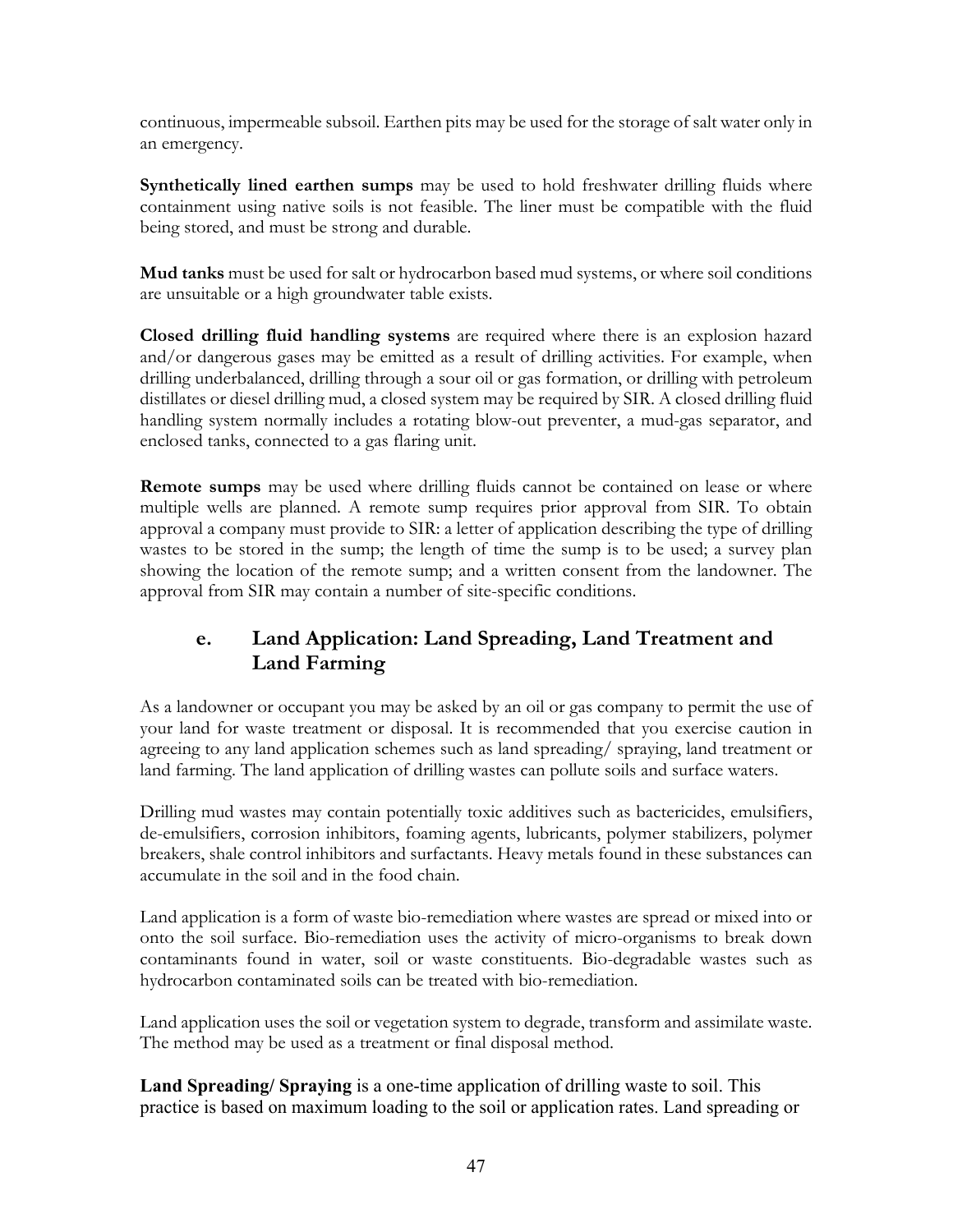spraying relies on dilution of contaminants in the environment rather than actual treatment of wastes. Waste contaminants added to the soil can be transported from the disposal site into ground and surface waters.

Land Treatment is a one-time application of waste to soil and periodic reworking with organic amendments. This method of disposal is used for hydrocarbon based mud wastes. If the wastes have a high salt content, management practices must deal with both the salt and the hydrocarbon. Safer alternatives to land treatment for wastes with high salt content include composting, leachate bed reactors and bioreactors.

Land treatment requires frequent tillage and application of nutrients to break down the hydrocarbons. Organic amendments such as manure or straw are added to increase biological activity and soil aeration. Periodic soil sampling and analysis are needed to monitor the progress of remediation. Several years of active remediation may be needed to achieve closure.

**Land Farming** involves the repeated application of waste material at a dedicated site or facility. Land farms are larger, longer-term land spreading operations. They typically receive petroleum-contaminated wastes such as gasoline, diesel, used oil and solvents. Land farming operations require environmental review by Saskatchewan Environment under the *Environmental Assessment Act*.

One of the problems or risks associated with all three types of land application is the presence of soluble salts, metals and soil sterilants in the wastes. These contaminants can damage soil, contaminate groundwater, and harm livestock or wildlife.

Environmentally safer methods of treating and disposing of drilling wastes exist. For invert and hydrocarbon-contaminated muds, options include oilfield waste treatment facilities, thermal destruction and disposal in licenced hazardous waste landfills.

### **8. Abandonment and Restoration of Well Sites**

The construction and management practises used during the life of a well or other upstream facility can impact greatly on the level of clean up and remediation needed at the time of abandonment. A pre-site assessment is recommended to record the site conditions for comparison after restoration.

Abandonment is part of the well decommissioning/dismantling process, and involves the capping or plugging of a well. The term remediation refers to the decontamination of the soil or water. Decontamination is needed if there have been spills or leaks of drilling fluids, hydrocarbons or wastes. Restoration refers to the physical reclamation process and involves re-contouring, replacing topsoil and re-vegetating to restore the surface of the land to as close to original conditions as possible.

When a company plans to abandon a well site it must serve the landowner and any occupant with a notice of its intention under section 54 of the *Surface Rights Acquisition and Compensation*  Act. A copy of the notice of intention to abandon must also be filed with the Surface Rights Compensation Board. Proof of service of the notice on the owner and occupant must also be filed with the Board within 30 days of filing the notice (s.54(2)).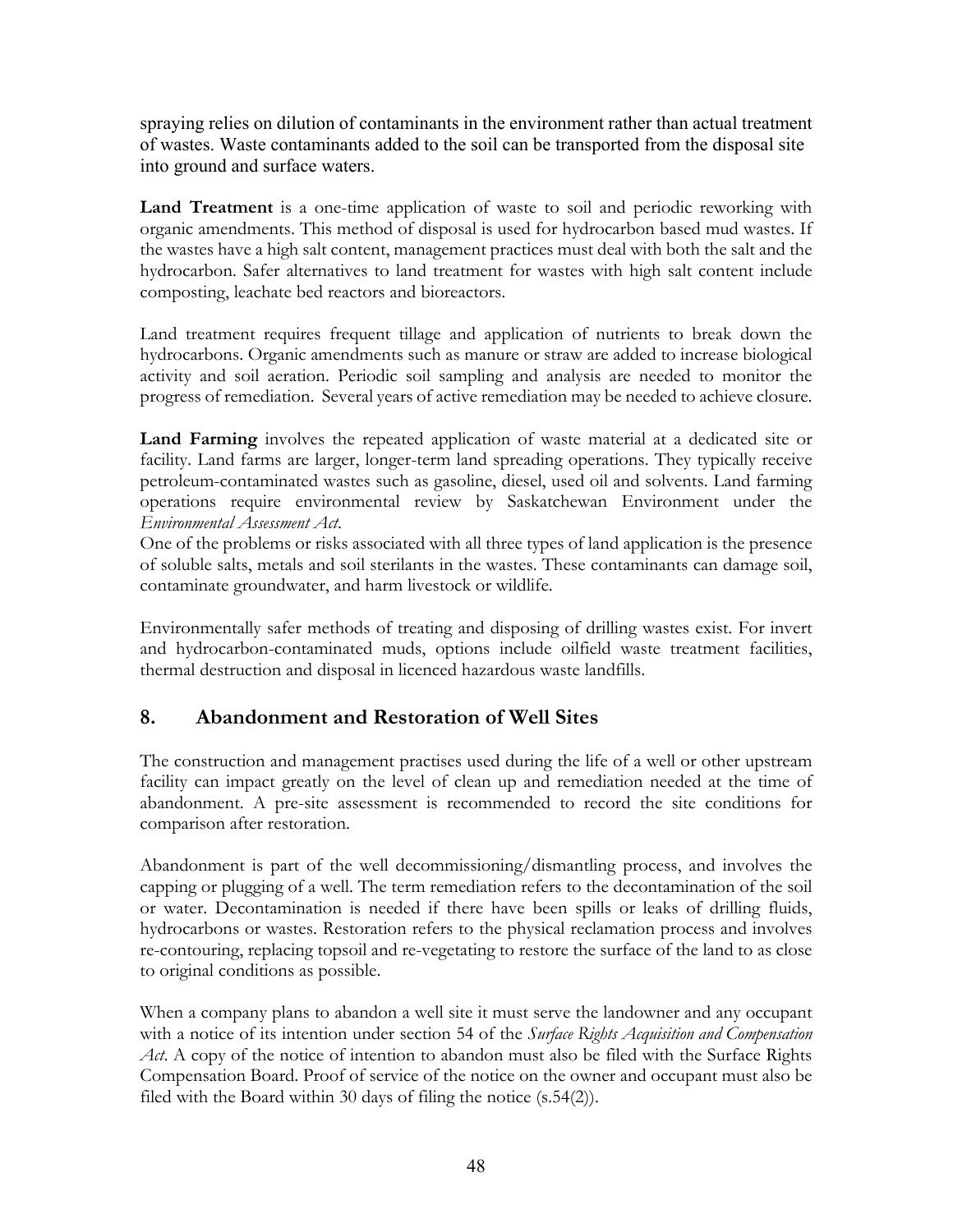## **a. Capping or Plugging Wells**

Specific requirements must be met when an oil or gas company plans to shut down and cap a dry well or a completed well that is no longer productive. The *Oil and Gas Conservation Regulations, 1985* list the procedure to be followed when a company abandons a well.

Section 35 of the *Regulations* requires that a well be plugged after it is no longer used for its original purpose. If the operations at a well have been discontinued or delayed for an unreasonable period of time, SIR can provide the owner with 30 days notice to abandon the well (s.35(2)). The well owner can dispute the notice, if it can show cause why the well should not be abandoned. If the well is not abandoned or the notice disputed after 30 days, the Minister of Industry and Resources can instruct the department to abandon the well at the owner's expense (s.35(3)).

Three types of abandonment procedure are set out in the *Regulations*:

- (1) dry hole abandonment;
- (2) production well abandonment outside pools; and,
- (3) production well abandonment inside pools.

## **(i) Dry Hole Abandonment**

Dry holes are non-productive wells in which only the surface casing has been set. Dry holes require fewer steps to abandon than producing or completed wells. Before any work to abandon a dry hole begins, SIR must be notified of the intention to abandon the well and the details of the abandonment program (s.36(1)). Under subsection 36(2) of the *Regulations*, a dry hole is to be abandoned by:

- (1) isolating each porous or water-bearing zone with a 15 metre cement plug;
- (2) filling the interval between the plugs with an approved, heavy, mud-laden fluid;
- (3) placing cement in the hole by pumping through tubing, pump and plug, or any other approved method;
- (4) placing a cement plug of a minimum of 30 metres across the surface casing shoe;
- (5) cutting off the surface casing one metre below ground level; and,
- (6) welding a steel plate over the end of the casing at the surface to completely plug the open end.

Once the cement plugs have hardened for a certain number of hours, the company abandoning the well must test the strength of the plugs. The plugs must be able to withstand 18 kilonewtons of force  $(s.36(2)(g))$ . If the plugs fail this test, they must be reset. Any plugs that have been displaced and fail to seal off porous zones must also be reset  $(s.36(2)(i)).$ 

The goal of the abandonment procedure is to ensure that there is no flow of oil or gas to water zones. Thus, the cement plugs must be of sufficient number and length to protect groundwater. Downhole plugs are also designed to prevent the flow of any substance between the zones.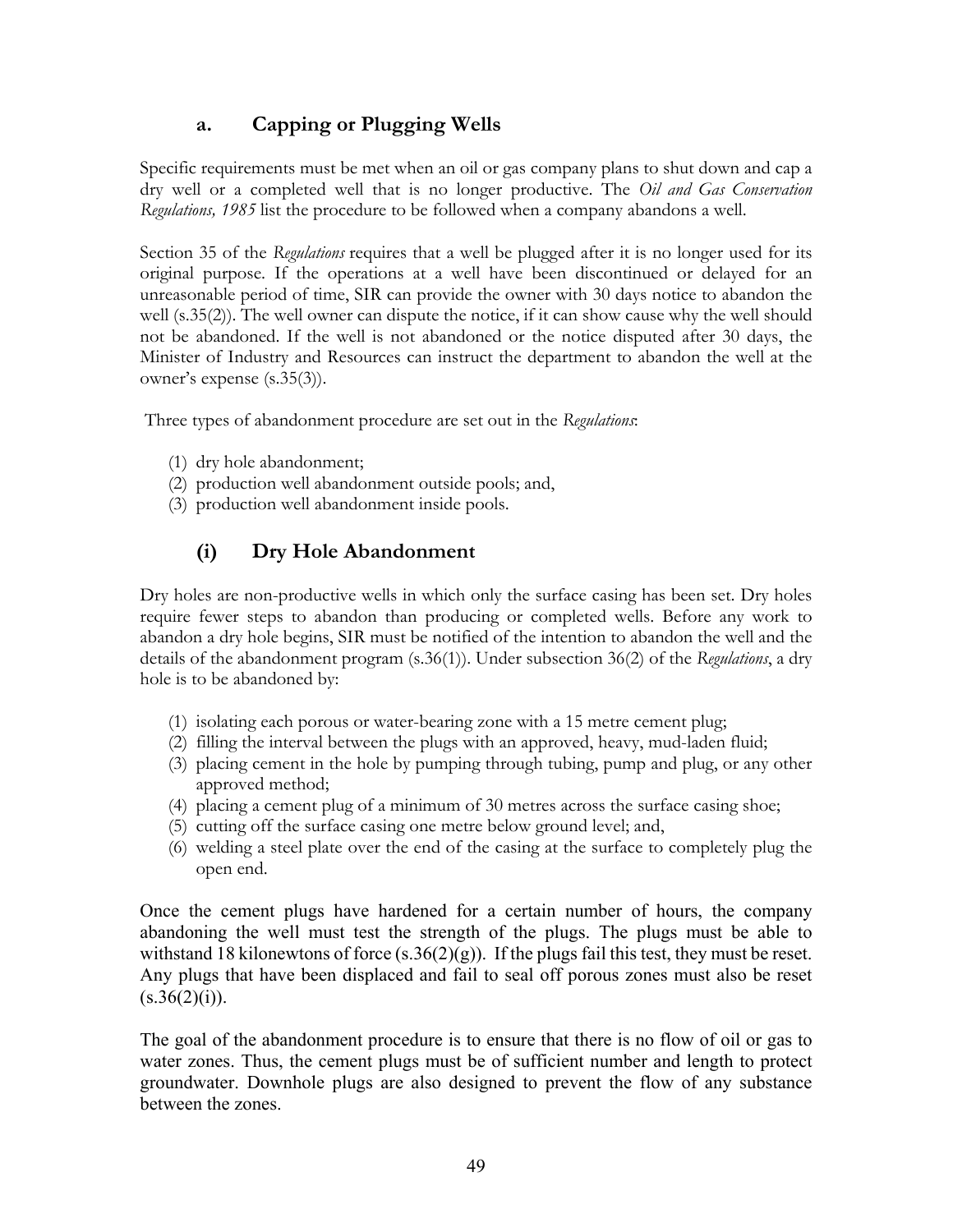### **(ii) Production Well Abandonment Outside Pools**

A production well or completed well has production casing set in place in the wellbore. The abandonment procedure for a production well located outside an oil or gas pool is found in section 37 of the *Oil and Gas Conservation Regulations*. The operator must:

- (1) set a mechanical bridging plug immediately above the perforations or open hole (deep in the wellbore) and place a 3 metre long cement plug on top of the bridging plug; *or*, set a cement plug extending at least 15 metres above the perforations or the casing shoe from the bottom of the hole;
- (2) allow the cement to harden for 8 hours and test it to withstand a force of 18 kilonewtons;
- (3) test the bottom plug for proper shut-off;
- (4) fill the casing to the surface with an approved fluid;
- (5) cut off the surface casing and the production string one metre below ground level;
- (6) weld a steel plate to completely close off the annulus between the surface casing and production casing; and,
- (7) weld a steel plate to completely close off the end of the production casing.

### **(iii) Production Well Abandonment Inside Pools**

If the production well is located inside a pool or the well has been producing enough gas to be classified a gas well, an additional step is required to abandon the well. Section 38 of the *Regulations* sets out the abandonment procedure. A cast iron retainer must be set immediately above the highest perforated interval or open hole, then cement is squeezed into the pool or fluid bearing formation until a satisfactory pressure is obtained indicating proper shut off. Section 38 also requires the well operator to follow the same abandonment procedure found in section 37 for production wells outside a pool.

If a production well is located in a *depleted* pool the department of Industry and Resources can approve a modified abandonment program on application (s.38(2)).

#### **b. Restoration of Well Sites**

After final abandonment and plugging of a well, the operator of a well site and access road must clean up and restore the surface of the site (*Oil and Gas Conservation Regulations*, s.44).

As noted above, surface restoration involves recontouring, replacing topsoil and re-vegetating. The end result of a successful restoration will be a suitable depth of topsoil or rooting zone, soil texture similar to that found off-site, no restriction to rooting or movement of water through the re-established soil profile, and soil capable of supporting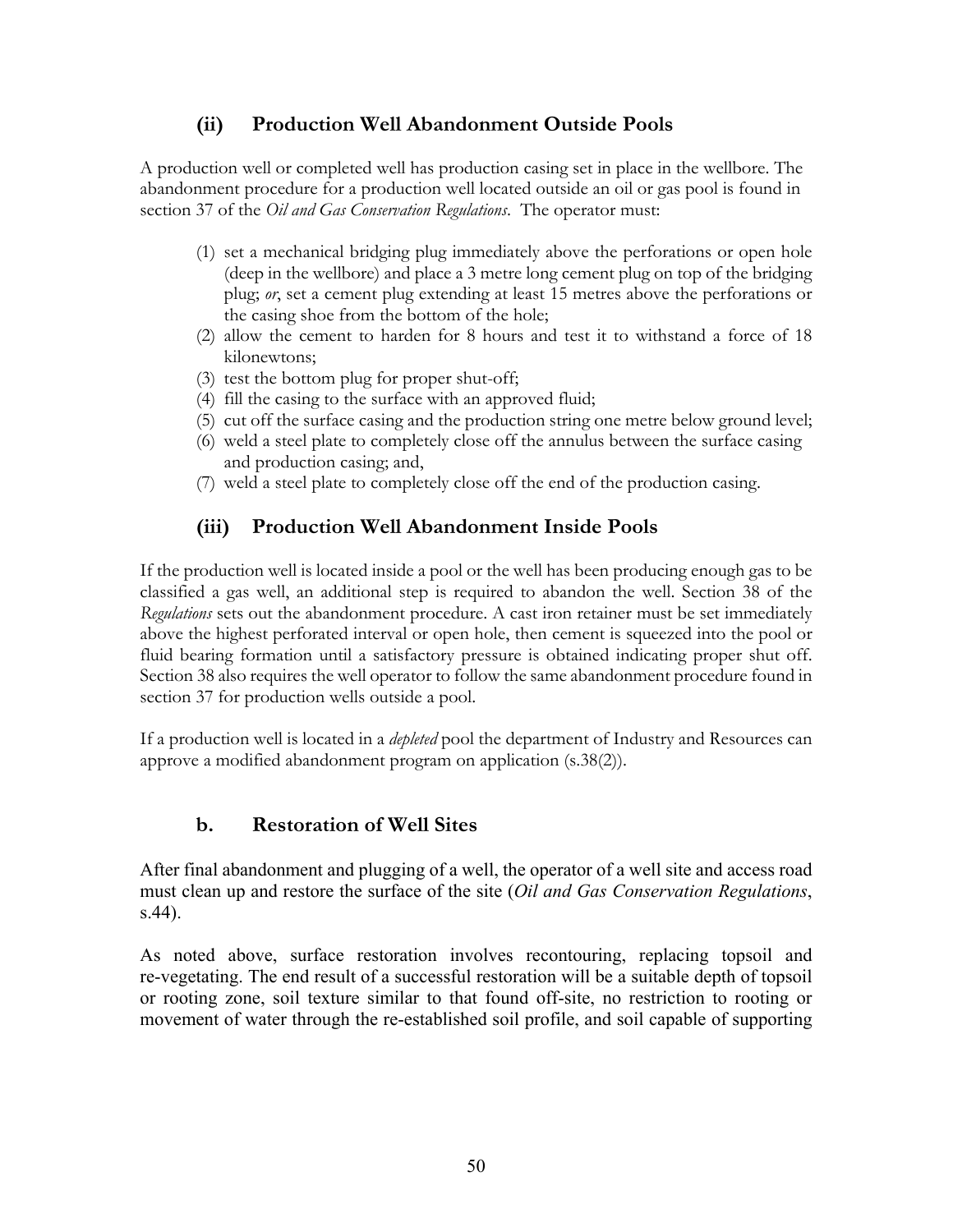vegetation.<sup>46</sup> Revegetation may be carried out by the operator or left to the landowner or occupant.

Under section 44 of the *Regulations* the oil or gas company must:

- (1) remove all refuse from the well site and access road;
- (2) drain and fill all excavations or holes;
- (3) remove concrete bases, machinery and materials;
- (4) level the surface; and,
- (5) restore the land as close to its original condition as possible.

The company must also submit to SIR a written release from the landowner stating that the operator has restored the surface to his/her satisfaction (s.44(e)). If the landowner refuses to provide such a release to the company, the company must submit a certificate from the Surface Rights Compensation Board issued pursuant to subsection 56(2) of *The Surface Rights Acquisition and Compensation Act*. SIR will not refund any deposits paid by the company until it receives the written release or a Board certificate.

Where a company has served a landowner and occupant with a notice of intention to abandon a well site under s.54 of the *Surface Rights Act*, the company must "forthwith restore the surface of the land involved as nearly as possible to its original condition" (s.55).

If you as a landowner or occupant are dissatisfied with the state or condition of the restoration, you have five years from the date of service of notice of abandonment to apply to the Board for an order compelling the company to restore the surface of the land in compliance with section 55. If no such application has been made within the five-year period, the company will receive a certificate from the Board under subsection 56(2).

Alternatively, you may agree to a cash payment by the company in lieu of restoration (s.55). Thus you would undertake your own restoration of the land surface. The cash payment operates as a complete release of the company from its obligations under section 55 of the *Surface Rights Acquisition and Compensation Act* to restore the surface of the land. This option is not recommended. Accepting a cash payment in lieu of restoration is not an environmentally-friendly practice and could leave you as landowner with legal liability for any contamination problems arising in the future. Oil or gas companies should not be relieved of their restoration responsibilities.

For additional information on surface restoration refer to SPIGEC Guideline No.2, *Restoration of Well Sites and Associated Facilities on Cultivated Lands in Saskatchewan* (1999) and SPIGEC Guideline No.3, *Restoration of Spill Sites on Saskatchewan Agriculture and Pasture Lands* (1999). All SPIGEC guidelines can be viewed and downloaded from the Saskatchewan Industry and Resources website at:

#### http//www.ir.gov.sk.ca/Default.aspx?DN=3891,3620,3384,2936, Documents.

<sup>1</sup> <sup>46</sup> SPIGEC Guideline No. 2: *Restoration of Well Sites and Associated Facilities on Cultivated Lands in Saskatchewan* (1999) at page 2.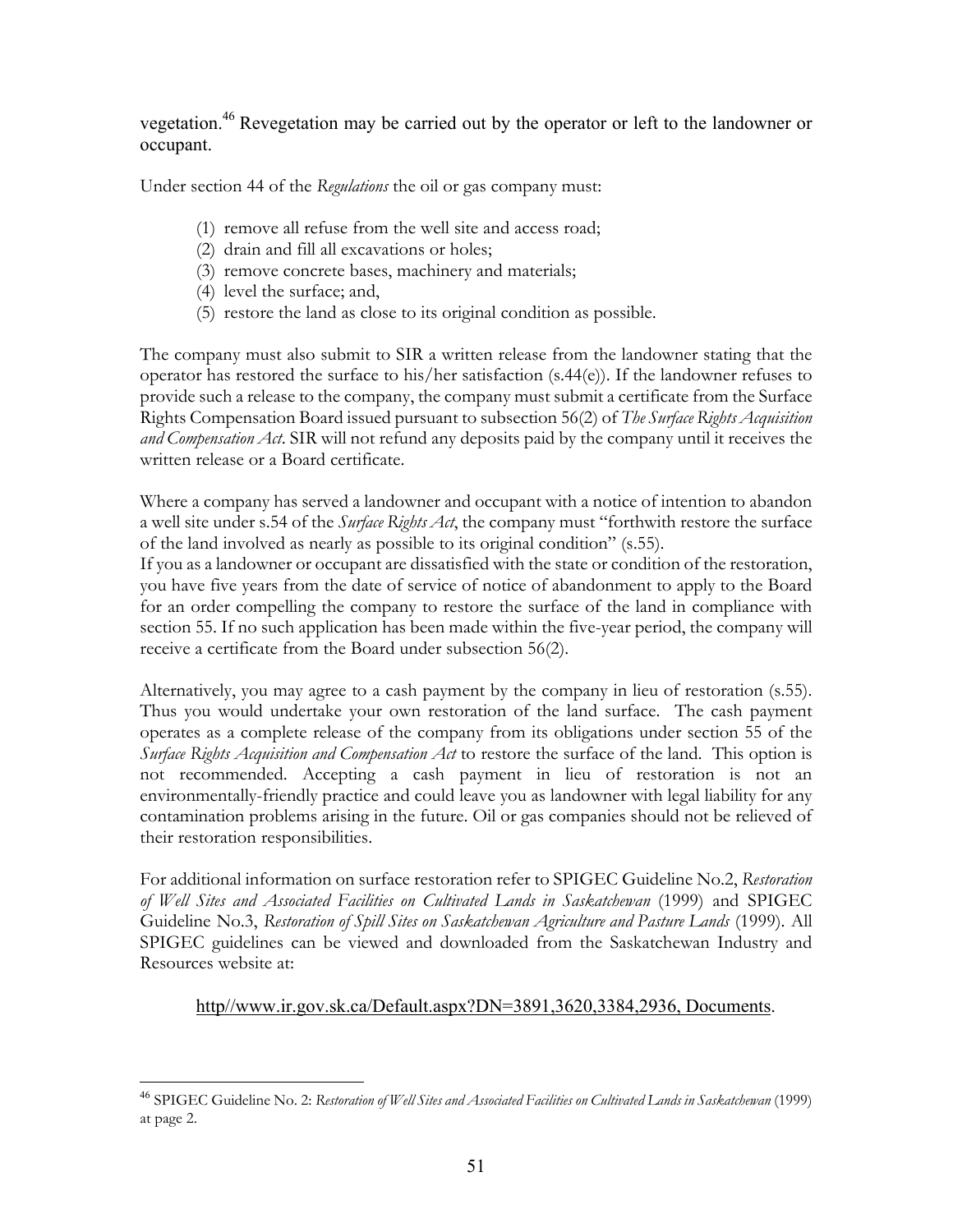### **Chapter Two: Emergencies**

Emergencies in the oil patch can include well blowouts, oil or gas spills, pipeline leaks, fires or explosions, and uncontrolled sour gas (hydrogen sulphide) release. Any of these emergencies can pose a threat to humans, livestock and the environment.

In Alberta oil and gas companies must prepare an emergency response plan for each critical sour gas project and submit it to the Alberta Energy and Utilities Board, the petroleum industry regulator. By contrast, in Saskatchewan written emergency response plans are not mandatory. However, the larger oil and gas companies operating in the province normally have a written emergency response plan that they file with the Department of Industry and Resources (SIR). Smaller companies usually do not have their own individual plans but they will join an Emergency Response Cooperative or Unit where a joint emergency response plan is created. The companies in the Unit pool their money to buy proper equipment and provide specialized training for their employees.

#### **1. Oil or Gas Well Emergencies**

Before being granted a drilling licence by the province, each oil or gas well operator must join an Emergency Response Unit or show that they have the trained personnel and equipment necessary to respond in the case of an emergency. Saskatchewan companies operating oil or gas wells in the province contract with specialized firms to deal with any emergencies.

For example, Western Canada Spill Services (WCSS) holds annual oil spill response training exercises in each Cooperative area in the oil patch. These annual training exercises are considered an important part of a preventative maintenance program. The exercises help build and maintain response team skill levels. The goal of spill response is to minimize risk to the public, employees, property and the environment by ensuring rapid and effective response to any emergency. All personnel who may be involved in spill response are trained in containment and recovery methods and equipment use.

A well blowout is the uncontrolled escape of gas, oil, water or other fluids. Blowouts happen when the underground formation pressure is greater than the pressure exerted by the column of drilling mud placed in the well. Oil gushing into the sky from a drilling rig was once considered normal industry practice. Today conservation legislation in Saskatchewan and elsewhere makes blowout prevention equipment mandatory. Nevertheless blowouts can still occur as a result of accident or equipment failure. When a blowout does occur the well operator will contact a company such as Safety Boss Inc., an Alberta specialist in responding to fires, blowouts and pipeline ruptures.

Following the first Gulf War in 1991, Canadian emergency specialists, including Safety Boss, were called in to respond to the series of devastating oil well fires set by Saddam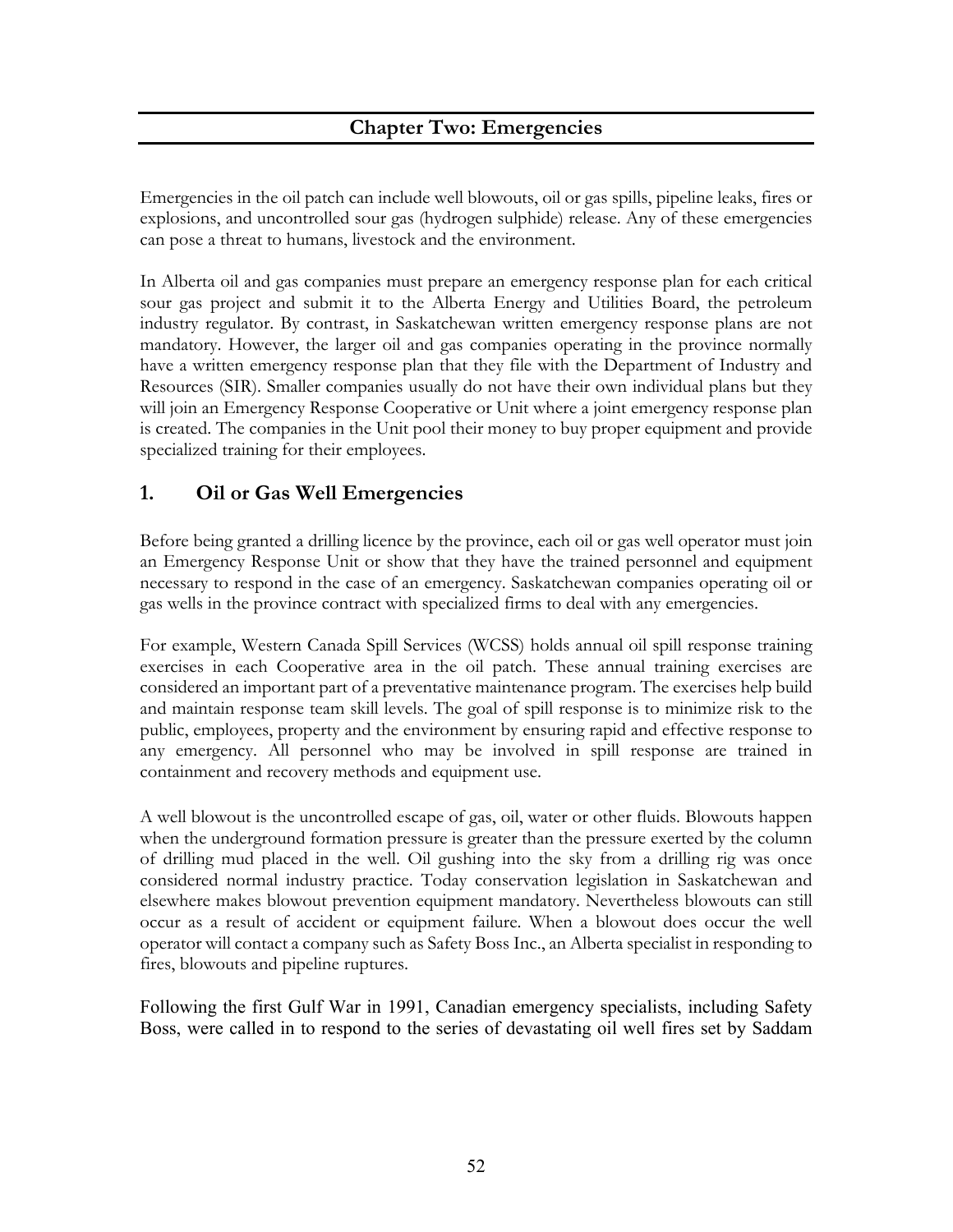Hussein's Iraqi forces as they retreated from Kuwait.<sup>47</sup> These same companies may be called on to respond to emergencies in Saskatchewan.

### **a. What to Do in the Event of an Oil or Gas Well Emergency**

If you notice any serious problem with an oil or gas well, including a blowout, an oil or gas leak, or water flow, you should immediately call the company field office. If you are unable to contact the company, call your local emergency services such as the RCMP or 911.

In a typical emergency response situation the company field office will contact the local Emergency Response Unit to deal with the emergency. As part of their response the company or the Response Unit will contact the RCMP and emergency measures organizations. Government offices are also contacted, including Saskatchewan Industry and Resources, Saskatchewan Environment, and if the impacted land is Crown owned pasture, Saskatchewan Agriculture and Food.

# **b. Responsibilities of Well Operators/Owners in an Emergency**

# **(i)** Public Notice Requirements<sup>48</sup>

Oil and gas companies are expected to hold public information sessions on a regular basis to keep the public informed about their operations, their emergency response plans, and where emergency response equipment is stored. When there is an emergency the company whose well or pipeline is affected is responsible for notifying area residents and evacuating them if necessary. The public has a right to be notified and should be notified if emergency response procedures are followed.

# **(ii) Notice to Government Departments**

*The Oil and Gas Conservation Regulations,1985* state that in the event of a fire, blowout, break or leak involving an oil or gas well, pipeline or storage tank the operator must notify the Department of Industry and Resources immediately (section 106). If the emergency involves a blowout, leak or equipment malfunction, this notification requirement only arises where oil, salt water, condensate or product escapes *beyond* the operator's property or lease area, or the escape exceeds a volume of 1.6 cubic metres *within* the property or lease area (section  $106(1)(d)$ . Where gas escapes as the result of an emergency the Department must be notified only where the loss exceeds 28,000 cubic metres of gas (s.106(1)(f)).

Within thirty days of notifying the Department of such an emergency or accident, the operator must submit a written report to the Department setting out:

- the exact location of the spill;
- the details of any remedial clean up steps taken or proposed;

 $\overline{a}$ <sup>47</sup> In a 7-month period crews from Safety Boss safely extinguished and capped 180 wells out of the total of 727 wells set ablaze in Kuwait, gaining worldwide recognition for their achievement.

<sup>&</sup>lt;sup>48</sup> These public notice requirements were garnered from personal communication with SIR staff.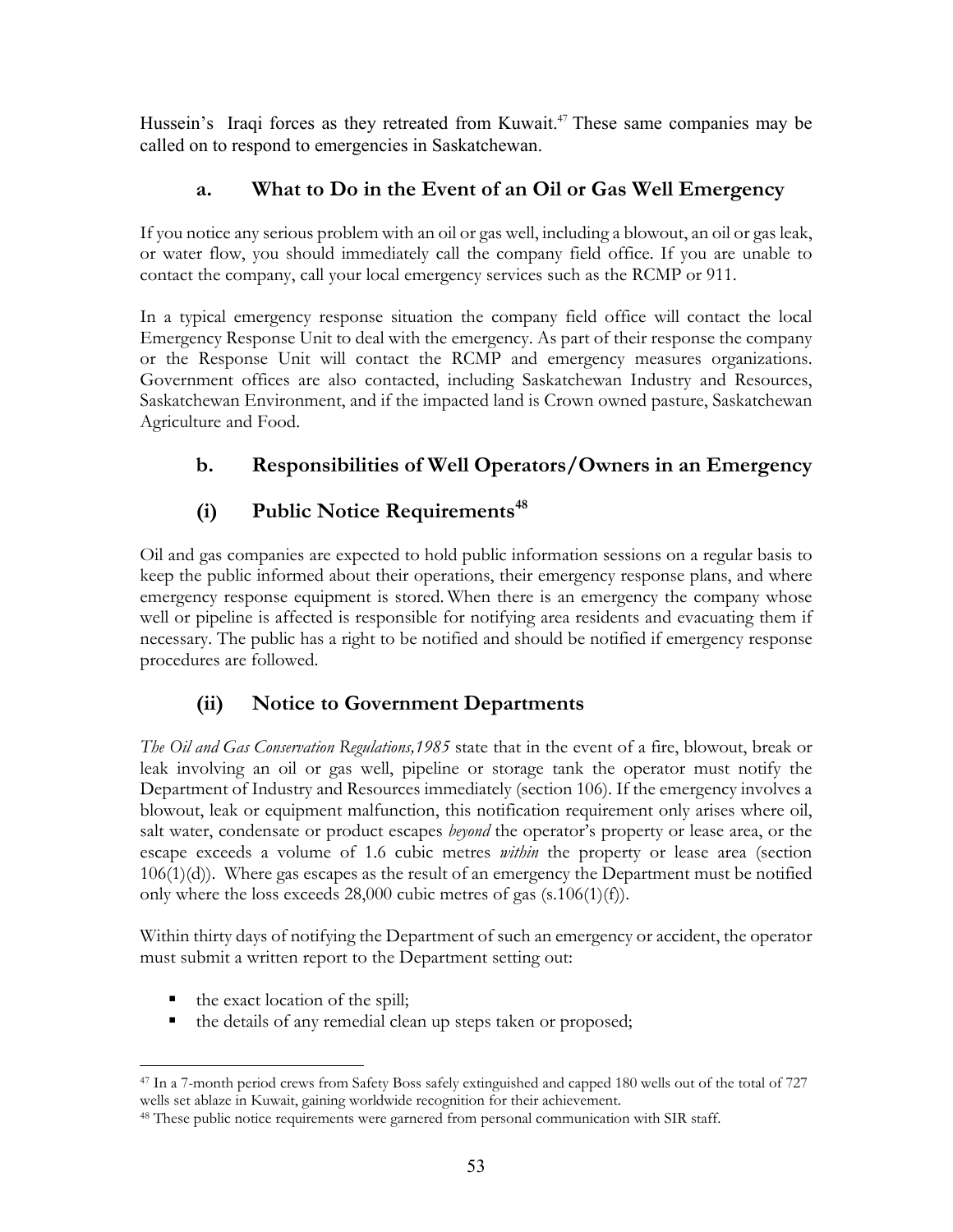- an estimate of the initial amount of oil, salt water, condensate, product or gas lost and an estimate of any recovery; and,
- an estimate of the extent of the pollution to the air, land, underground water and any water-covered area (section 106(2)).

## **(iii) Liability for Costs of Clean-up and Harm to Persons or Property**

Where the owner of a well does not take action to deal with an emergency, accident, or other risk to life or property posed by the well, the Department of Industry and Resources can, at the expense of the owner, take any remedial measures necessary, including hiring persons and equipment (*Oil and Gas Conservation Regulations*, section 81(1)).

Ultimately the operator and owner of the well, pipeline or storage facility are legally responsible for the costs of clean-up and remediation, and for any loss or harm to people, property or the environment caused by an emergency or accident. However, in order to collect damages for any health effects or losses to your business or livestock as a result of an emergency or accident, you may have to file a civil law suit.

### **2. Pipeline Emergencies**

A pipeline emergency is any uncontrolled or unplanned release of natural gas (leak) that may or may not catch fire or explode.

#### **a. Signs of a Gas Leak**

Methane, the natural gas used to heat homes is naturally odourless and colourless. To alert homeowners to any leaks, natural gas is pre-treated with a strong-smelling additive. For example, when cooking with a natural gas stove you may notice a distinctive smell. However, natural gas that is piped through transmission pipelines is often sweet and odourless. If there is a leak, there may be no smell. But if you notice any of the following signs, there may be a pipeline leak.

What you may **see**:

- Discoloured or dead plants in an area;
- Frost on the ground but the ambient temperature is above zero; or
- Bubbles in freestanding water such as sloughs.

What you may **hear**:

A loud whistling sound.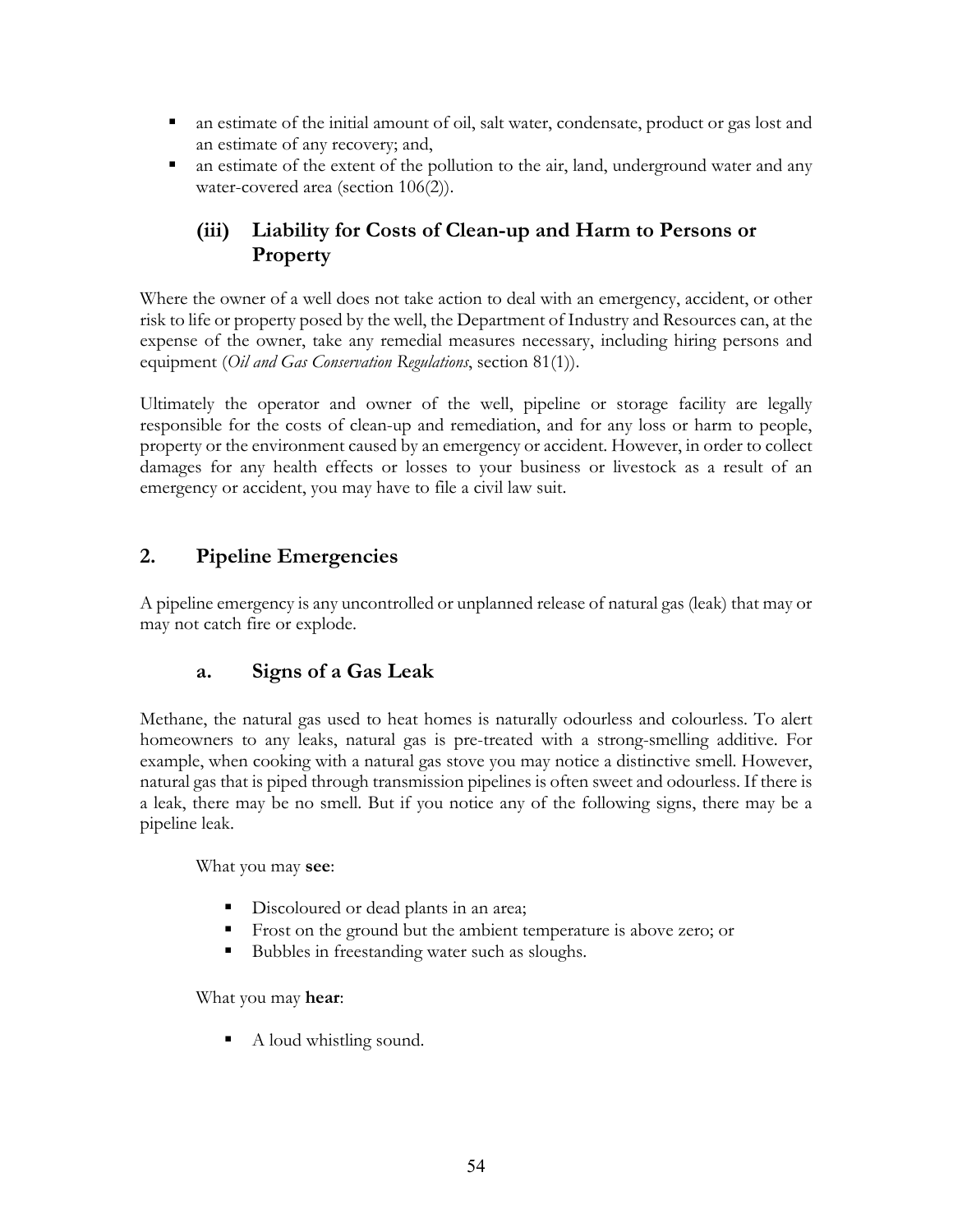### **b. What to Do in the Event of a Natural Gas Pipeline Emergency**

Natural gas is flammable and can be explosive if exposed to a source of ignition. If you come across a damaged pipeline or damage one accidentally, you should:

- **(1)** Shut off any power equipment and motors and leave the area immediately. Do not use your car or any equipment that could be a possible ignition source — not even your cell phone.
- **(2)** Extinguish all flares, lanterns, fires, cigarettes, etc. in the area.
- **(3)** Keep people and livestock away from the area.
- **(4)** If it is a TransGas pipeline (the company will have posted signs in the area) immediately contact TransGas' 24-hour emergency telephone number at:

#### **1-306-777-9800 collect.**

If it is a TransCanada pipeline call the TransCanada Emergency Number at:

#### **1-888-982-7222.**

**(5)** Call 911 or your local emergency number.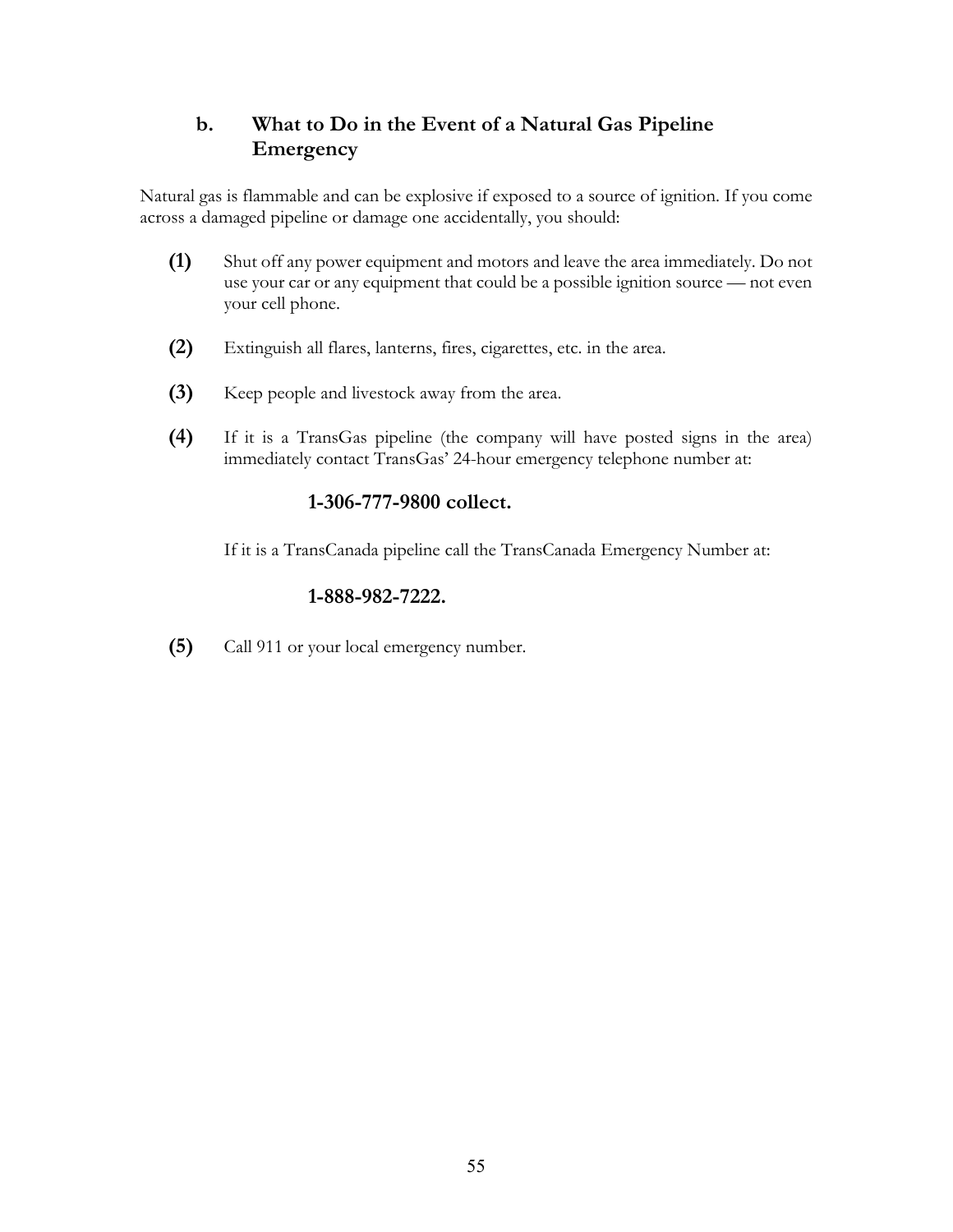# **Chapter Three: Common Law Rights**

In many cases, if you are a person living or working in the oil patch the only legal rights you may have to deal with problems caused by oil and gas development are your rights under the common law. Common law rights are those rights that have evolved over time through cases brought before the courts. The common law is sometimes called judge-made law, as opposed to statute law made by Parliament or the provincial Legislature.

For example, if you live next to an oil or gas well, but the well is not on your land, you will not be able to negotiate a surface rights agreement with the oil company. Therefore, to address any problems or complaints you may have, or if the company refuses to compensate you or settle the matter amicably, you may have to rely on your common law rights in court. Even if you have a surface rights or easement agreement with a company, you may have to go to court to enforce your rights under the contract if the company breaches a term of the agreement.

Depending on the facts you are dealing with, you may be able to rely on one or more of the following common law actions in court to be compensated for any harm you suffer:

- Nuisance;
- **Trespass**;
- Negligence;
- Rule in Rylands v. Fletcher (strict liability for non-natural land use); or
- Breach of Contract.

The first four legal actions listed are called "torts". Torts are private or civil wrongs or injury. If a tort has been committed the court will provide a remedy in damages (money award) to the injured party (plaintiff). Either a wrongful act or an omission can result in a tort action.

Normally, three elements must be present in a tort action: a legal duty from the defendant (person being sued) to plaintiff, a breach of that duty; and damage as a result.

The role of tort law is to allow an injured person to obtain compensation from the person who caused the injury. Tort law also serves as a deterrent by holding persons (including companies) responsible for their actions, and educating the community as to what is unacceptable conduct.

An action for breach of contract is different from a tort and is subject to a different set of rules. The law of contract governs compensation sought for a breach of a duty owed to you as a result of a private agreement between you and the oil or gas company.

The following sections briefly outline these five possible court actions.

#### **A. Nuisance**

Each landowner, tenant or lessee has the right to "quiet enjoyment" of his or her land. By law a nuisance occurs when any industrial or other activity interferes with the quiet enjoyment of property. For example, in the oil patch a nuisance can occur as a result of water or air pollution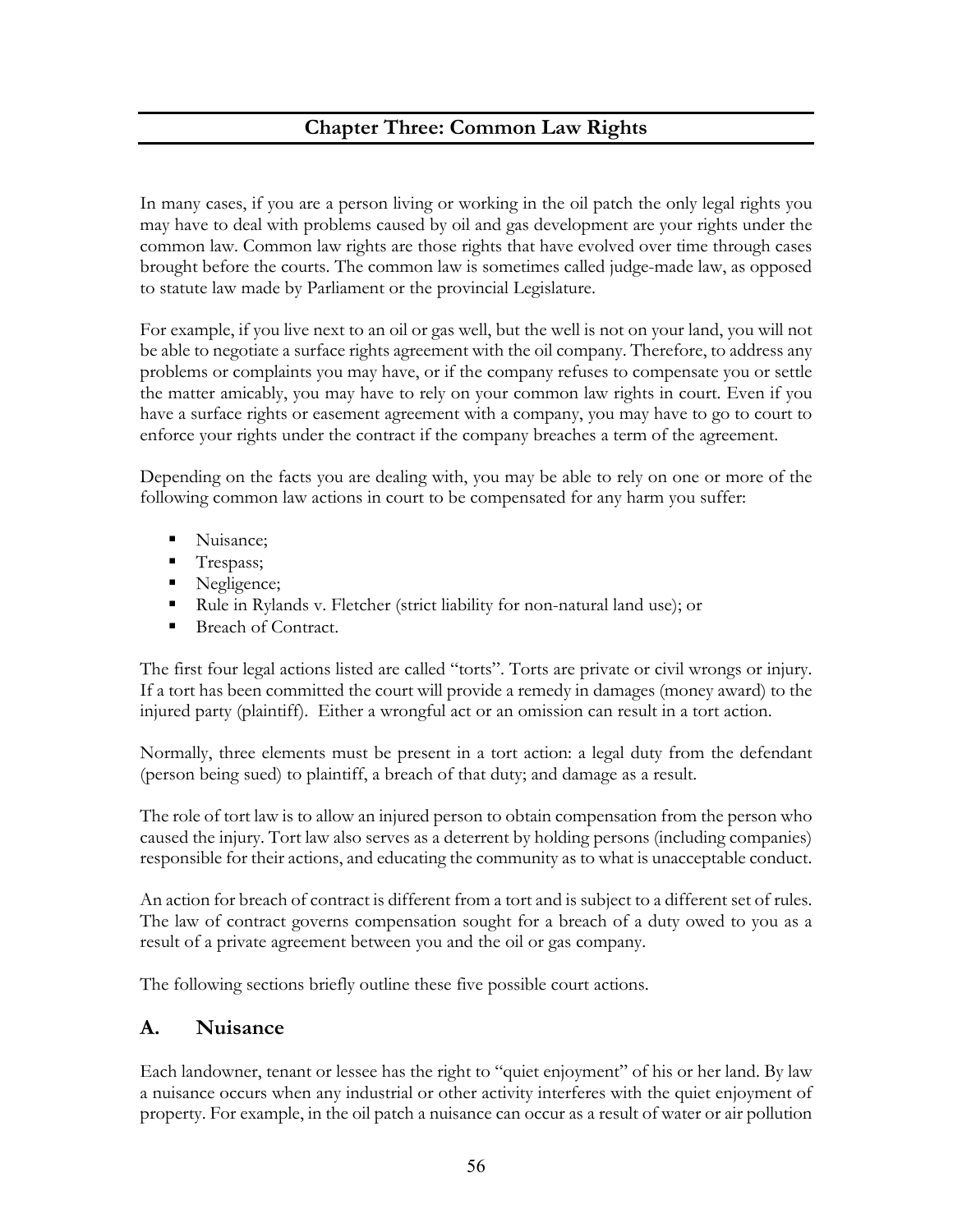from a spill or accident, or from routine well test flaring, or from excessive noise and vibrations that affect nearby residents.

In a *private nuisance* lawsuit, one individual with a proprietary right to land sues a company or neighbouring landowner for loss of "quiet enjoyment" or interference with ordinary use and enjoyment of land. In these cases the remedy for nuisance is often the payment of damages. If the nuisance is ongoing and very disruptive, then the person bringing the action in court (plaintiff) will also ask for an injunction to stop the activity or nuisance.

If the nuisance affects many people, the nuisance may be a public nuisance and the government can bring an action for *public nuisance*. The company or landowner would then be ordered to stop the operation to bring an end to the public nuisance. However, because the government has licensed the oil or gas operations it is not likely that the government will bring a public nuisance suit unless the public applies strong pressure. The government may also seek other avenues for dealing with the public nuisance including issuing an order for the company to modify its operations to reduce or eliminate the nuisance. A class of people specifically affected by a nuisance may also bring a public nuisance action and they need not have a proprietary right in any property or land to do so.

When a nuisance action is brought to court, the judge will normally consider the following factors:<sup>49</sup>

- $\blacksquare$  the type and reasonableness of an activity;
- the nature, frequency, duration and intensity of the interference with quiet enjoyment;
- $\blacksquare$  the seriousness of the harm;
- any unusual sensitivity of the plaintiff (person bringing the action);
- the utility or need for the defendant's conduct or operations;
- the character of the neighbourhood;
- the choice of location of the activity; and,
- $\blacksquare$  the effect of issuing an injunction against the defendant.

#### **1. Vibration, Noise and Fumes as Nuisance**

One of the early nuisance cases in Saskatchewan was the 1938 decision by the Court of King's Bench in *Cubbon v. White*.<sup>50</sup> In that case the plaintiff, a woman living near an electrical plant, brought an action in nuisance for an injunction and damages. She had been a resident of her home in the village of Manor since 1918. An electrical plant was later built on lots adjoining her home. After a period of closure the plant was re-opened by the defendant White in March 1937 and operated continuously. The plant provided electricity for the entire village.

The plaintiff and her family suffered as a result of the constant vibrations, noise and fumes emanating from the electrical plant. The operation of the plant produced a constant vibration in the dwelling house that caused damage to the home. The noise from the plant's exhaust pipe could be heard up to one mile away and disturbed the family, located less than 100 feet away, in

 $\overline{a}$ 49 Centre for Studies in Agriculture, Law and the Environment, *Environmental Law and the Farmer* (Saskatoon: Public Legal Education Association of Saskatchewan, 2000) p.10.

<sup>50 [1938] 2</sup> W.W.R. 257.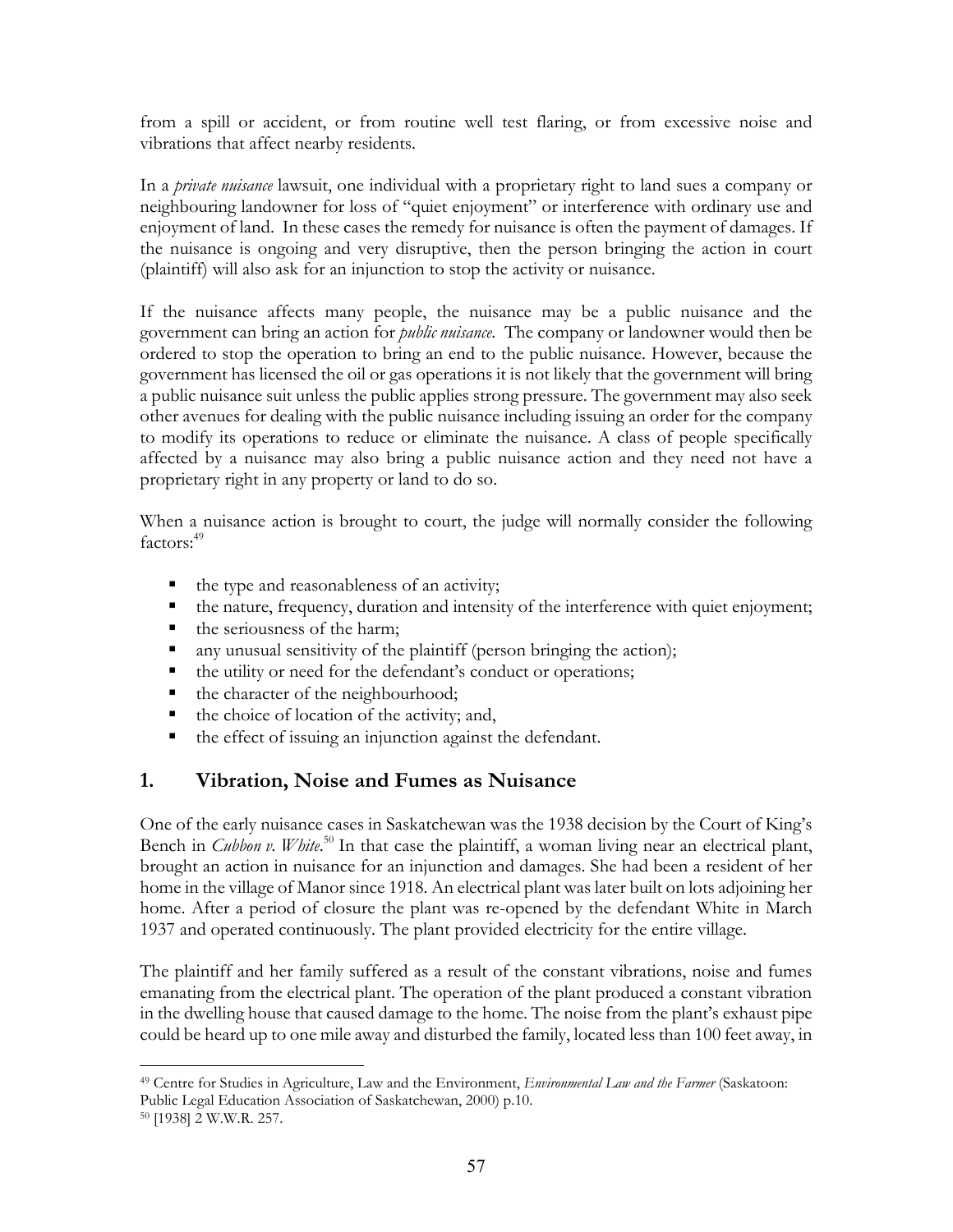their sleep. There was no stack or chimney on the plant, and the smoke and fumes from the burnt fuel oil were discharged into the air at ground level. As a result fumes from the plant blew into the plaintiff's home and saturated her curtains with oil. The family also suffered from lung and bronchial problems attributed to the fumes. The Court rejected the defence argument that the discharge was only carbon dioxide and harmless.

The plaintiff argued that the operation of the plant was a nuisance and interfered with the health, comfort and convenience of the plaintiff and her family. The Court decided that the facts established "a substantial interference with the ordinary comfort and enjoyment of the plaintiff's dwelling house" and depreciation in its saleable value. Thus the plaintiff was entitled to an injunction and damages. Damages were awarded in the amount of \$100.

The Court also ruled that it could not restrain the defendant from operating an electrical generating plant because that was a lawful use of the premises. However, the Court restrained the defendant from operating the plant in a manner that caused the land and dwelling of the plaintiff to vibrate, that resulted in exhaust smoke at the level of the home, and created noise that disturbed anyone occupying the home in their ordinary enjoyment at any time. Therefore, the Court granted the defendant thirty days to build a chimney stack and muffler to eliminate the fumes and noise, and to hire an engineer to control the vibration in the soil.

### **2. Noise as a Nuisance**

In the 1992 decision of *Joyce v. Yorkton Gun Club Inc.*<sup>51</sup> the Saskatchewan Court of Appeal reviewed the lower court's decision to grant a permanent injunction to restrain the defendant Yorkton Gun Club from operating its shooting range. The Court of Appeal upheld the permanent injunction awarded for nuisance caused by noise and vibration.

The plaintiffs lived in a farm house located across the road from the Gun Club's property. They brought an action seeking to stop the nuisance caused by the use of the premises as a shooting range. The noise level was the plaintiffs' main concern.

The Court of Appeal stated that the primary role of the trial judge was to make the finding of fact "as to whether the noise in question in this case was of such a character, frequency and intensity as to constitute a nuisance." The Court of Appeal could not intervene unless it was obvious that the trial judge's conclusion was based on an error in law or that he made a palpable or overriding error of fact.

After reviewing the evidence, the Court of Appeal found that the trial judge properly took into account the frequency, spasmodic nature and startling effect of the sound created by the gunfire. The evidence also supported the trial judge's conclusion that a nuisance was created by the gunfire at the range. One compelling piece of evidence was a tape recording of the operating shooting range.

The Court also commented on the possibility of amending the injunction to impose certain conditions on the Gun Club that would allow for the range to be operated again. However, the lack of evidence and the all or nothing nature of the trial meant that the Court of Appeal

 $\overline{a}$ 51 (1992) 97 Sask. R. 243.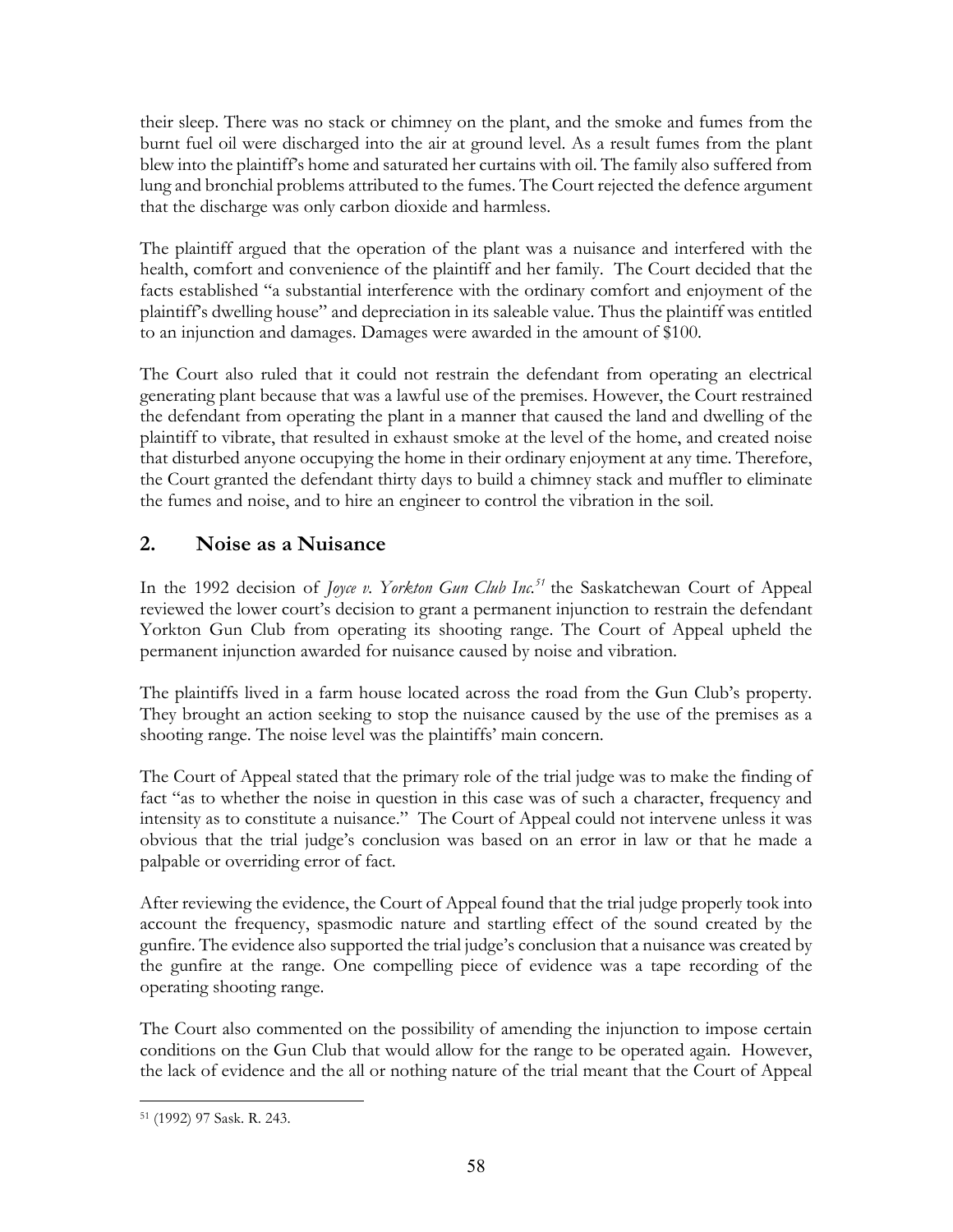could not identify reasonable terms for such an amendment. As a result, the appeal by the Yorkton Gun Club was dismissed and the permanent injunction was upheld.

## **B. Trespass**

Trespass is the unlawful interference with another's person, property or rights. Under the common law anyone who enters another's property without consent or lawful authority will be liable in trespass. Similarly, anyone who permits the escape of a substance under his control onto another's property may be liable in trespass, whether or not any damage results. For example, if a pipeline bursts and oil spills across the right of way onto neighbouring farmland, the pipeline company could be liable in trespass for the spill. The Court will award damages for lost crops, clean-up costs or any other direct losses suffered by the landowner or occupant. If the spill does not cause any damage to the land or other harm, the award of damages for the trespass would be nominal (small).

A flagrant case of trespass would be where a seismic exploration company enters your land when you have refused to grant them access. By contrast, if you have refused access to an oil or gas company to drill a well they can enter your land without your consent, but only after they have obtained a right of entry order from the Surface Rights Arbitration Board. Any entry onto your land without such an order would also be trespass.

Similarly, if you have granted a company access to a designated area to conduct its operations, and a crew deliberately drives heavy equipment outside of the surface lease area and damages crops or environmentally sensitive lands, that would be an instance of trespass. If the crew mistakenly believed they were driving on the lease area, the case would be one of trespass or negligence.

### **C. Negligence**

Negligence is considered the most important area of tort law, because it governs most activities of modern western society. Modern Canadian negligence law evolved from British court rulings.

In 1856 the British Court of Exchequer stated:

Negligence is the omission to do something which a reasonable man, guided upon those considerations which ordinarily regulate the conduct of human affairs, would do, or doing something which a prudent and reasonable man would not do. The defendants might have been liable for negligence, if, unintentionally, they omitted to do that which a reasonable person would have done, or did that which a person taking reasonable precautions would not have done. (*Blyth v. Birmingham Water Works*)

This definition of negligence still applies today.

Under the common law, companies and their employees or agents have the duty to conduct their activities in a way that does not harm others. This duty is called a duty of care. Where a company operates in such a way that it endangers the life, health or property of others and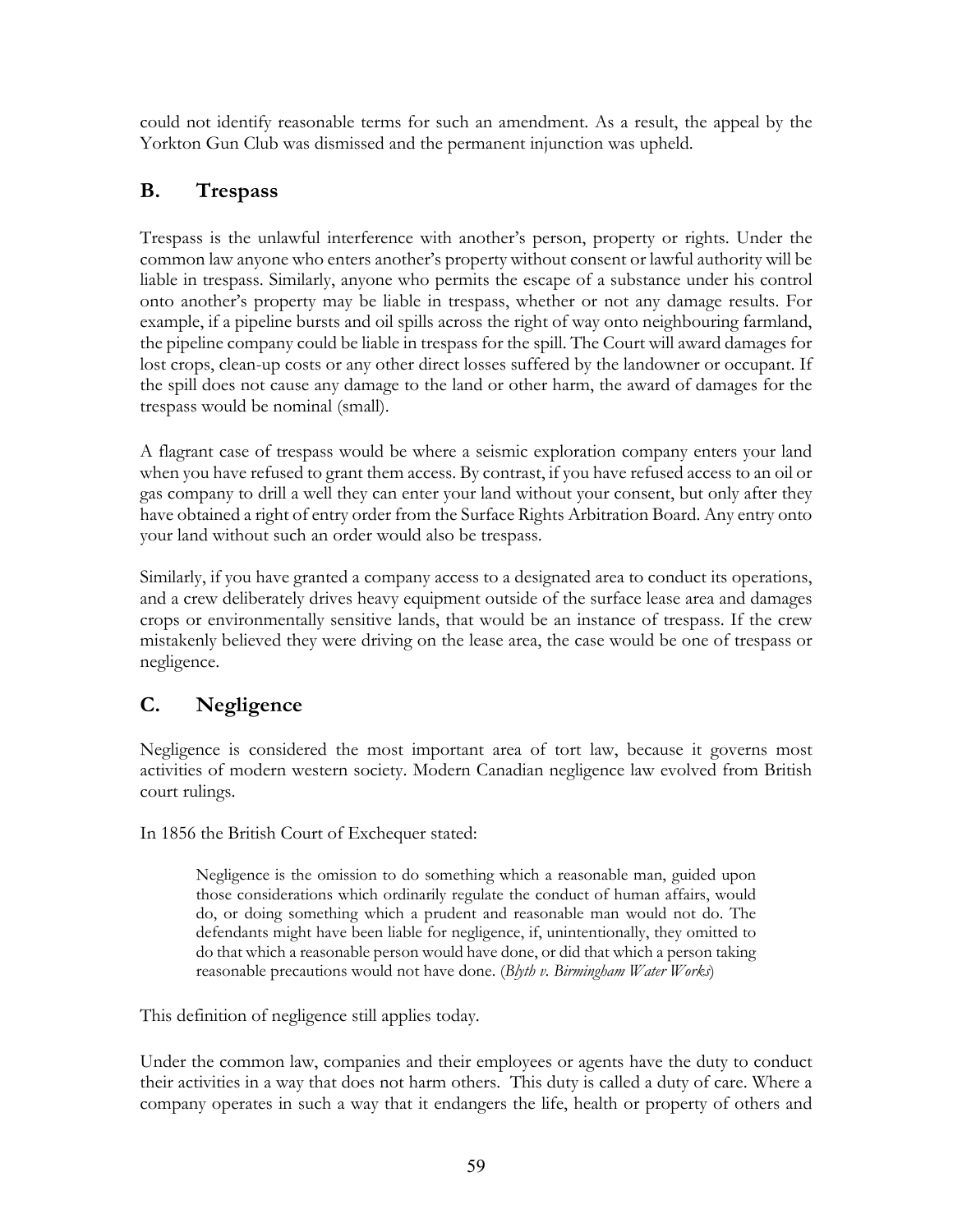injury occurs, it may be liable for negligence.

An oil and gas company must operate in a reasonable manner according to standards established by the industry or by statute. If the conduct falls below that of a reasonable person in similar circumstances, the court will find negligence. For example, if a company breaches a provision of a statute such as *The Oil and Gas Conservation Act* and harm results, the court would likely make a finding of negligence and award damages to the injured party.

To establish negligence, the plaintiff must show: (a) a duty of care exists between the person injured and the person responsible for the inury; (b) the conduct of the defendant fell below that duty of care (whether an act or omission); and (c) damages resulted from the act or omission of the defendant.

If the defendant oil company proves in court that it followed industry standards or normally accepted practises it may not be liable in negligence. However, if the company fails to comply with an order issued by the government or has been the subject of numerous complaints, the court will more readily find negligence.

#### **D. Rule in Rylands v. Fletcher: Strict Liability for Non-Natural Land Use**

The rule in *Rylands v. Fletcher* is the basis for the modern principle of strict liability for the escape of dangerous substances.<sup>52</sup>

*Rylands v. Fletcher* is an English case from the Court of Exchequer dating back to 1866. In this case the defendant millowners built a water reservoir on their land for the purpose of supplying water to their factory. Due to negligence on the part of the engineers hired by the defendant millowners, the defendant did not know that the site chosen for the water reservoir held an abandoned mineshaft. The plaintiff owned an adjoining mine that was flooded when the water broke into the old shaft on the defendant's land and travelled through connecting passages to the plaintiff's mine. The millowners were cleared of personal negligence because they had been ignorant of the existence of the old mineshaft. However, even though they were not negligent, the millowners were still liable for the damage caused by the escape of water.

The Court of Exchequer ruled that the millowners were liable on the principle that:

… [a] person who for his own purposes brings on his lands and collects and keeps there anything likely to do mischief if it escapes, must keep it in at his peril, and, if he does not do so, is *prima facie* answerable for all the damage which is the natural consequence of its escape. $53$ 

The decision was appealed to the House of Lords, the equivalent of the Supreme Court of Canada, and in 1868 the ruling was upheld. However, the House of Lords placed a

<sup>1</sup> 52 See, for example, *Fondrick v. Gross*, QB03285, July 8, 2003 (Sask.Q.B.) where strict liability was found against the defendants for the aerial drift of herbicides onto the plaintiffs' land, damaging the farmstead shelterbelt and homestead vegetation.

<sup>53</sup> *Per* Blackburn J., (1866) L.R. 1 Ex. 265, 279-280.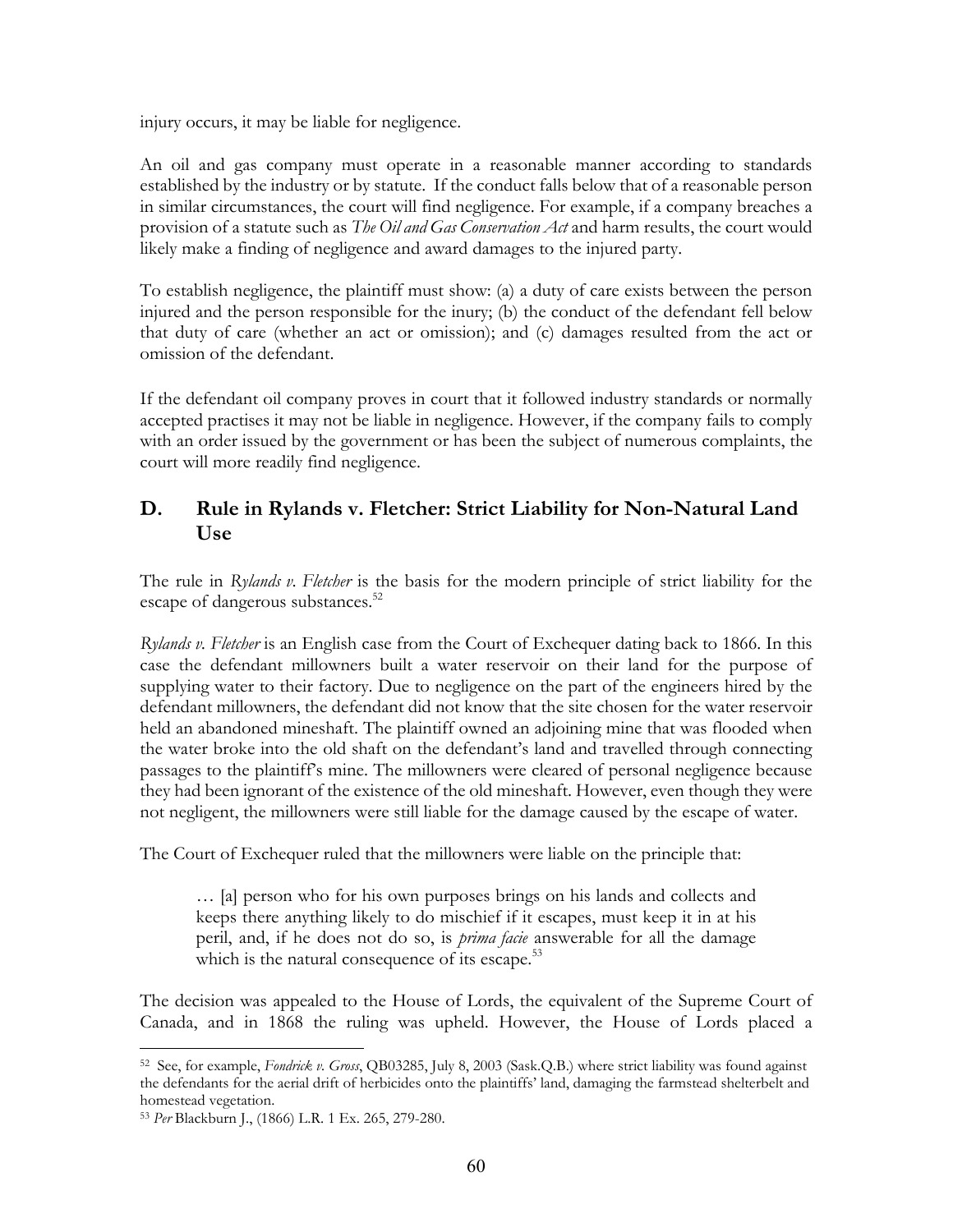qualification on the rule; namely, strict liability applied only to damage from *non-natural* use of land.

The distinction between natural and non-natural use of land has since been the focus of many lawsuits in England and Canada. What has developed is the view that "non-natural" refers to the level of risk created by the particular use of land, rather than that a particular use of land is unnatural. The question is also asked: who should bear the risk of escape? Should it be the landowner or occupant who brings or collects the substance onto their land, or the surrounding neighbours who may be harmed if the substance escapes? The courts look at the entire circumstances including the time, place, manner and purpose of the land use.

Strict liability is imposed when the court feels the landowner or occupant has created a particular danger and is in a better position to absorb the loss caused by the escape. For example, the aerial spraying of herbicides next to sensitive crops on neighbouring land presents too great a danger from drift to qualify as "normal" use, no matter how accepted or normal the general practice of applying herbicide.

Thus under the rule a person is liable for the escape of all inherently dangerous substances brought or collected on his/her land, even if he/she used the utmost care and diligence to prevent their escape. The absence of negligence is not a defence. The only excuse from liability is if the escape is caused by an act of God or the unforeseeable and deliberate act of a stranger.

In the 1964 Saskatchewan decision, *Lawrysyn v. Town of Kipling*, 54 the plaintiff brought an action for damages when his land was flooded by sewage from the town's sewage lagoon. The solids in the effluent contained high levels of salt, permanently destroying the fertility of the plaintiff's impacted land. The Court held that the town was liable for the damages caused by the escape of effluent onto the plaintiff's land on the basis of the rule in *Rylands v. Fletcher*. Under the rule the plaintiff was not required to establish negligence. The Court also rejected the municipality's argument that it was not liable because its lagoon was constructed under statutory authority and of benefit to the community. The Court could find no statutory authority to absolve the town from its liability under the rule.

The rule in *Rylands v. Fletcher* has been used to enforce environmental claims for damages where a nuisance, trespass or negligence action might have failed.

The provincial *Environmental Management and Protection Act, 2002* has modified the rule in *Rylands v. Fletcher* by referring to the discharge of a "substance that may cause or is causing adverse effects" rather than a "non-natural" use of land. If a person suffers personal or property damages as a result of the discharge of a pollutant, they can sue without proof of fault, negligence or wilful intent (section 13(3)). In court, the person harmed must only prove he or she suffered damages as a result of the discharge of a polluting or harmful substance owned or controlled by the defendant.<sup>55</sup>

 $\overline{a}$ 54 (1964) 50 W.W.R. 430.

<sup>55</sup> See, e.g., *Busse Farms Ltd. v. Federal Business Development Bank* , CA98108, December 1, 1998, (Sask.C.A.) at para. 22.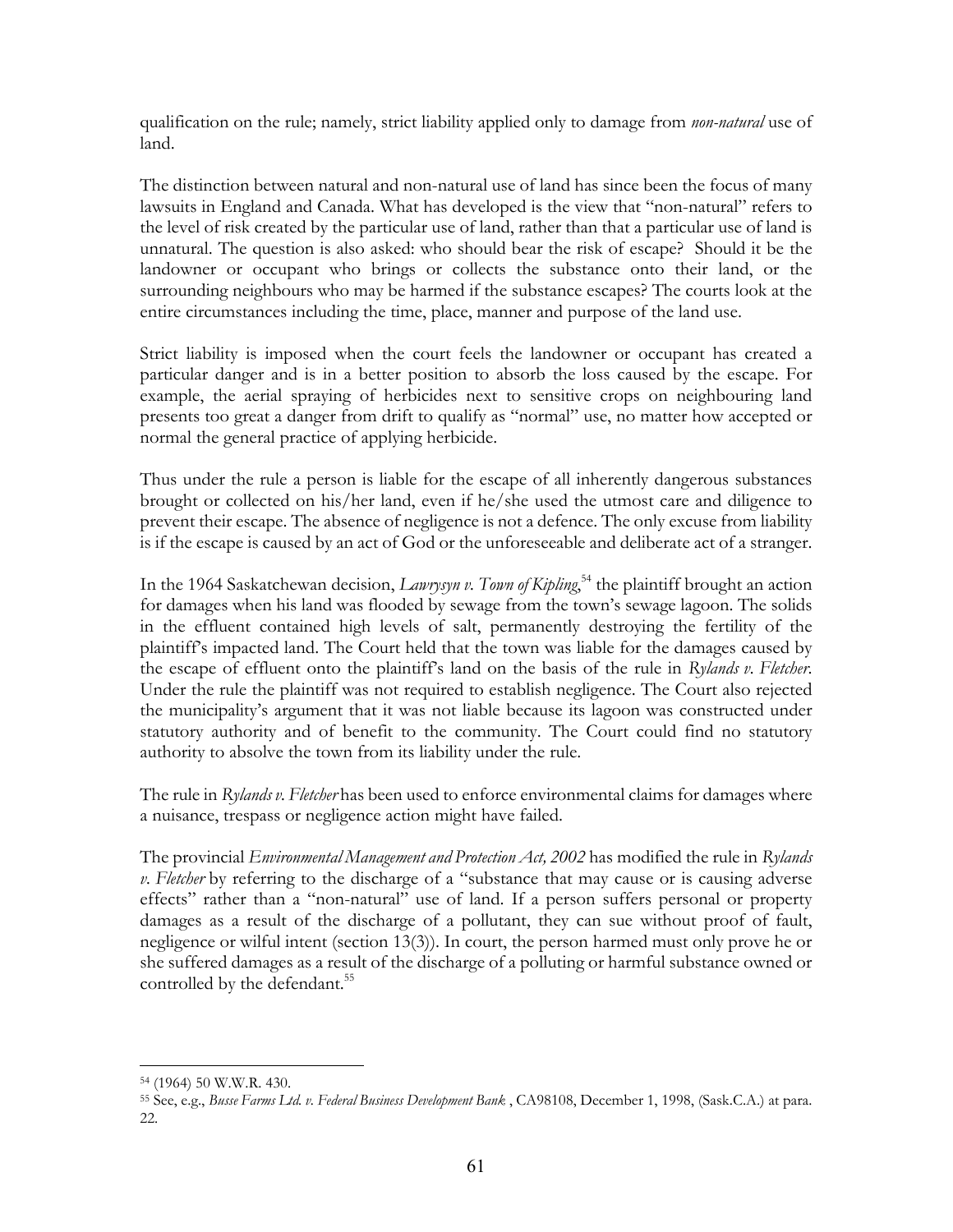#### **E. Breach of Contract**

Contracts are agreements by which persons voluntarily create obligations for themselves. In exchange for money or other benefits one party agrees to provide a service, right, product, or benefit to another party.

The existence of a contract does not necessarily relieve a person of liability under tort law to the other contracting party unless the contract specifically says so. For example, a surface rights contract might include a clause stating that compensation for any spills or leaks from the oil or gas project is limited to \$5,000 maximum. If a landowner signs the contract, he or she could not then sue the company in tort for any damages to the property exceeding \$5,000.

A breach of contract arises when one party refuses or neglects to carry out a promise made under contract. When the refusal occurs, it creates new rights for the injured party. The injured party is entitled to sue for damages suffered as a result of the breach. One example might be where a company has agreed to repair any fences that have been cut down to make way for equipment and then neglects to make the repair. If cattle escape from the fenced area and are injured or killed as a result, the landowner could sue the company for breach of contract and collect damages for the repair and the losses related to the cattle. Another example is where a company abandons a well and fails to carry out restoration activities agreed to in the surface rights lease. The company's failure is a breach of contract and damages could be recovered for the cost of carrying out the reclamation and restoration of the land.

In certain circumstances, a breach of contract may also permit the injured party to treat the agreement as being at an end, and to be free from further obligations under it. This situation is called a fundamental breach of contract. However, where a contract has been substantially performed before the breach, the courts will not permit an injured party to take unfair advantage of the party in breach. Thus, the contract could not be considered at an end. Instead the injured party is bound to perform the agreement subject only to a deduction for damages suffered as a result of the breach by the other party.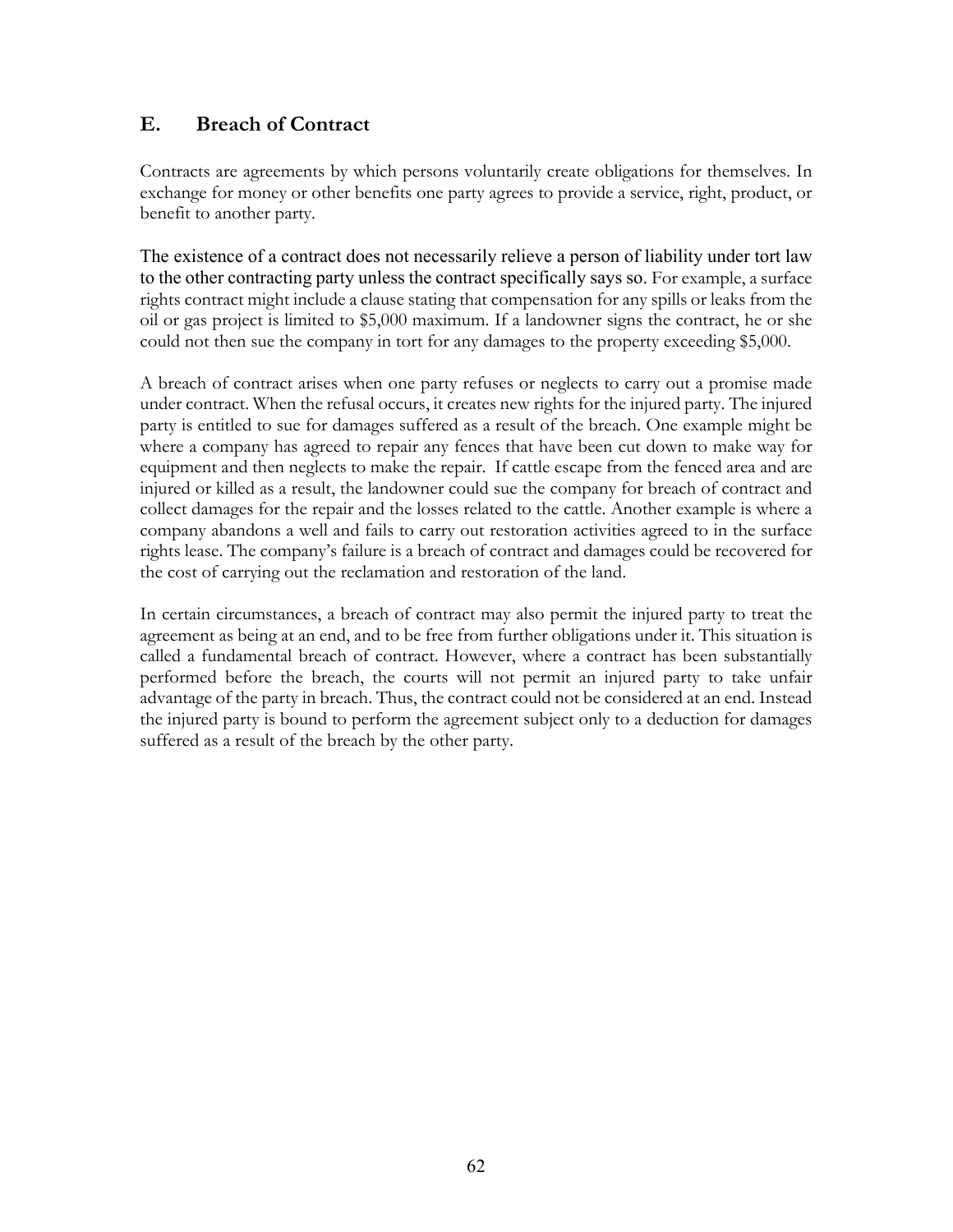## **Chapter Four: Differences between Alberta and Saskatchewan in the Regulation of the Oil and Gas Industry**

As the nation's leading oil and gas producer, Alberta has developed the most complex oil and gas regulatory structure in Canada. This Chapter attempts to highlight the key differences between the regulation of the petroleum industry in Saskatchewan and Alberta, and the implications for Saskatchewan citizens.

It must be noted, however, that regulators in both provinces have incorporated similar common law principles, management practices, and industry standards into their provincial schemes. Thus, there is a great deal of similarity between the two provinces. This convergence becomes evident if you compare the regulatory framework detailed in this Guide with that found in the Alberta Citizens' Guide published by the Pembina Institute.<sup>56</sup>

## **A. Regulatory Oversight Differences**

## **1. Alberta Energy and Utilities Board (EUB) as Compared to Saskatchewan Industry and Resources (SIR)**

One of the key differences between Alberta and Saskatchewan in overseeing the activities of the oil and gas industry is the existence of the Energy and Utilities Board (EUB) in Alberta. The EUB is the main regulatory body for the oil and gas industry in Alberta. It reports to the Alberta Minister of Resource Development, but works at "arm's length" from the provincial government. By contrast, the main regulatory body in Saskatchewan is the government ministry, Saskatchewan Industry and Resources (SIR).

The Alberta EUB is a quasi-judicial independent body. The Board has a government appointed Chair and members who attend at hearings. It also has a staff of close to 750 located at the head office in Calgary and at field centres across the province. The EUB has extensive powers set out in several pieces of legislation. It has the power to conduct investigations, hearings and inquiries, issue orders, and develop regulatory standards with which oil and gas companies must comply.<sup>57</sup> The Board must approve each oil and gas project before it can proceed. It is required to listen to any objections to proposed developments and decide whether or not a project is in the public interest.

Notably, Saskatchewan legislation allows for the establishment of an arm's length regulatory body similar to the EUB. Under section 7 of the *Oil and Gas Conservation Act*, the Lieutenant Governor in Council (provincial cabinet) may establish a board known as the Oil and Gas Conservation Board. The board would have a designated chair and vice-chair and several members, as appointed by cabinet. The board's powers would include the conduct of investigations, hearings or inquiries into any matters arising pursuant to the *Oil and Gas Conservation Act* or *Regulations*, or any orders made under the *Act* (section 7.11). The Minister of

 $\overline{a}$ 56 See Chapter Five for more information on the Pebmina Institute and the Alberta Citizen's Guide.

<sup>57</sup> For additional information consult the Alberta EUB website at http://www.eub.gov.ab.ca.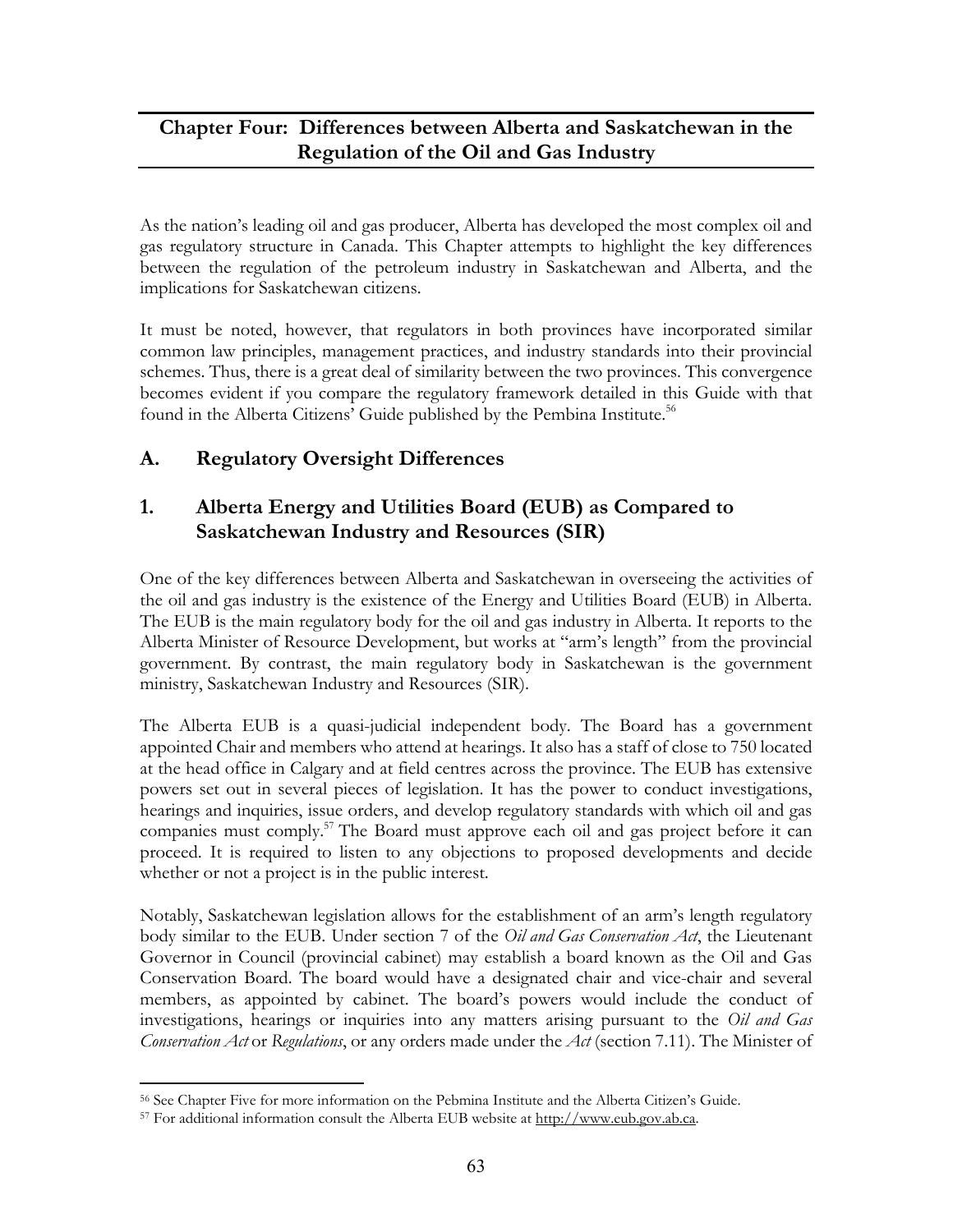Industry and Resources and any interested party could bring a disputed matter before the board.

The Saskatchewan government, however, has not yet appointed a board. A likely reason for this delay is the additional cost to the province to fund a new board. According to the *Act*, where a board has not been established, the powers, role and responsibilities of the board can be delegated to an official of SIR.

From a citizen's point of view, several advantages are attached to an independent regulatory body such as the EUB.

One benefit of a formal regulatory system is greater transparency. A regulatory body makes decisions in a more public and open manner. The information and materials that form the basis of EUB decisions are presented in a public forum (hearings) or are largely available for public scrutiny and review. By contrast, in Saskatchewan less formal decision-making channels through SIR mean that the public is not privy to decisions and has less input into licensing decisions by the regulator.

An independent regulatory body also allows for greater public participation in decision-making. The public's role and ability to participate in EUB hearings, inquiries and investigations are clearly stipulated in the EUB authorizing legislation and rules of practice. By comparison, when government official make licensing and enforcement decisions, individual citizens may or may not be heard on an ad hoc basis. The concerns of one individual or community may be addressed in one case, while the concerns of another individual or community may be ignored in similar circumstances in another case.

Disadvantages also exist when a more formal regulatory system is in place. From an industry point of view, oil and gas companies must jump through more hoops before being licensed to operate in Alberta as compared to Saskatchewan. This extra layer of regulation may discourage investment.

From a public point of view, the criticism has been made in Alberta that the EUB has a pro-development perspective. Although the Board does concern itself with public health and safety and environmental protection, these are not the main criteria for decision-making. It is only rarely that the EUB will reject a proposed oil or gas development project. Instead certain conditions may be imposed. This reflects the Board's mandate to facilitate the orderly development of energy resources.

A similar criticism has been made in Saskatchewan. SIR has a dual mandate to promote and regulate the petroleum industry. This dual role can easily result in a conflict of interest. Thus, oil and gas projects that ought to be rejected due to great public concern or threats to environmentally sensitive lands are nonetheless permitted to proceed with conditions. The pro-development model often prevails over a precautionary model.

Citizens with no funds or expertise are often at a disadvantage when attempting to oppose a multi-million dollar venture before the Alberta EUB. The Board hearings involve the right to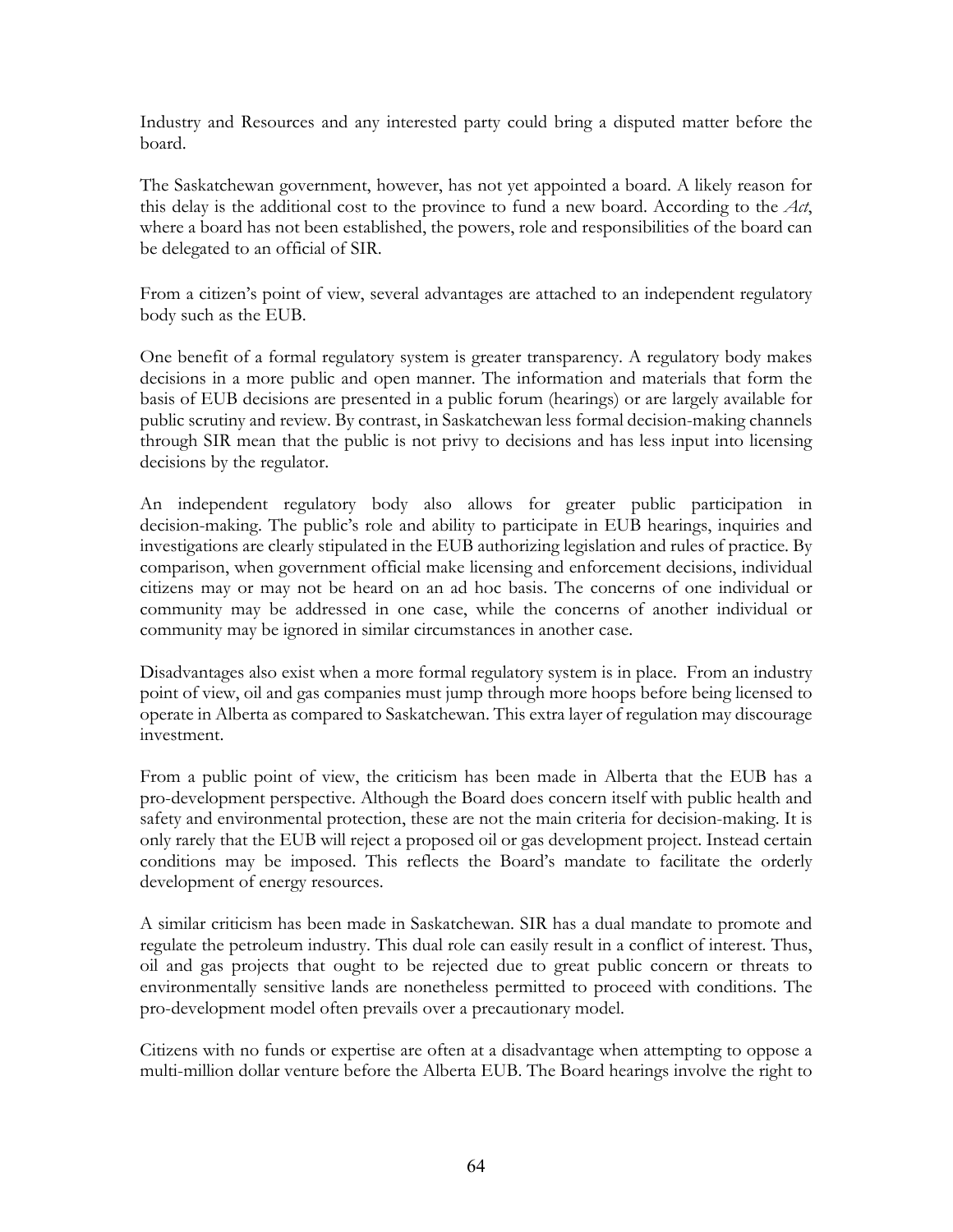make submissions, cross-examination and argument.<sup>58</sup> The average citizen may not be able participate effectively in the hearings without a lawyer or agent.

### **2. Saskatchewan Municipalities more Powerful than Alberta Municipalities in Regulating Oil and Gas Development**

In Alberta municipalities have little or no say in proposed oil and gas development projects. Alberta's energy legislation specifically exempts oil and gas projects from being subject to municipal zoning regulation. Thus, municipalities are restricted to participation as interveners in the EUB hearings process.

By contrast, Saskatchewan municipalities provide another layer of government that regulate oil and gas producers. Thus, a proposed developer must deal with municipal authorities as well as provincial departments. It must contact the local rural municipality affected by the proposed oil or gas development to find out if a development permit is needed, or if there are other municipal requirements or concerns to be addressed. For example, the company may be required to enter into a road maintenance agreement with the municipality. If the rural municipality has a development plan and zoning bylaw in place, the company will need a development permit

One advantage from a citizens' perspective is that a municipal government can be politically pressured by residents to enact zoning bylaws to restrict or prohibit oil and gas development that is considered undesirable for environmental, heritage or other reasons.

A disadvantage associated with a strong municipal regulatory role is that a municipal government can be pressured by economic interests from outside the community to encourage oil and gas development projects, even when there is strong local opposition. Individual council members may not reflect community sentiment. An unwelcome project may be fully underway before the next election call.

# **a. Great Sand Hills: A Case Study**

The role of municipal governments in regulating the oil and gas industry in Saskatchewan is evident in the Great Sand Hills development debate.

The Great Sand Hills region is a unique environmentally sensitive area located in southwest Saskatchewan, right in the heart of the oil patch. The Hills span 1,900 square kilometres and are characterized by high, stabilized (vegetated) sand dunes, saline lakes, and prairie landscapes. The Hills contain the largest remaining contiguous area of native prairie grasslands in the province. The Hills are also home to a variety of rare plants and wildlife species. They are considered an irreplaceable natural heritage site with local, provincial and national significance. The Hills are also culturally significant to First Nations communities. Traditional folklore speaks of the "little people" who live in the sacred Hills.

 $\overline{a}$ <sup>58</sup> The EUB may provide funding for those individuals or groups who are directly affected by a proposed oil or gas development project and have legitimate concerns. A pre-hearing may be held to determine who may get funding including advance funding.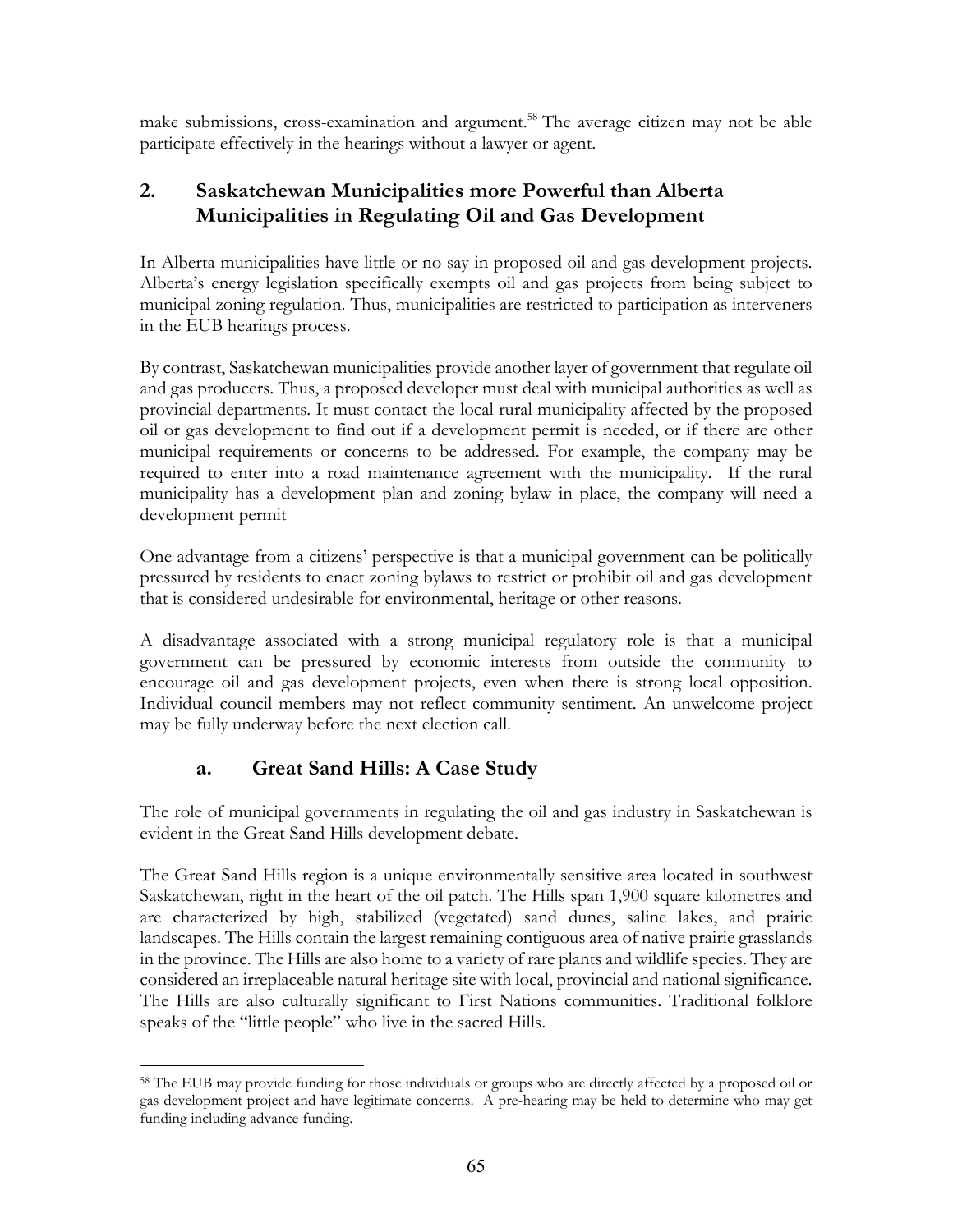Local ranchers have lived in harmony with the local environment over the past century. By contrast, oil and gas projects in the region have left a heavy footprint. For instance, local residents have witnessed exploration crews tearing up sand dunes with utility vehicles, oblivious that the dunes may never recover from the disturbance.

The Hills are downwind from concentrated Alberta oil and gas development projects. The Manager of Ecological Monitoring for Saskatchewan studied acid rain data related to oil and gas development and other industrial activity. He found that 43 per cent of the soil areas in the Great Sand Hills have dangerously high levels of pollutants. As a result, 15 to 20 per cent of the ecosystems in the area could be lost within the next decade or two.<sup>59</sup>

Environmental groups have similarly identified a series of threats to the environmental integrity of the Great Sand Hills created by oil and gas developments in the area:

- multiple access roads and trails that destroy native prairie;
- regular vehicle access and traffic that bring noise, chemicals and invasive plants into the area;
- drilling, operation and maintenance operations that directly impact the landscape;
- new pipeline construction that increases environmental impacts over a wide area; and,
- accidental releases of gas, fluids and chemicals that occur on a regular basis with pipeline breaches, equipment malfunctions and maintenance activities.<sup>60</sup>

As a result, there is great public concern about recent proposals to expand oil and gas development activity in the area into a protected zone. There is a clash between oil and gas development proponents (including a single rural municipality) and local ranchers, citizens and environmental groups.

In 1991 a Land Use Strategy was devised for the Great Sand Hills region, lead by the efforts of the ranching community. The province, municipalities, the petroleum industry, ranchers, local citizens, and environmental interest groups each contributed to the Land Use Strategy. The goal was to arrive at protection and sustainable land use for the Hills. An outgrowth of the Strategy was the Great Sand Hills Planning District formed by four rural municipalities: Clinworth, Fox Valley, Pittville and Piapot. The Planning District and a new joint Planning Commission (created in 1993) developed a land use plan (Development Plan) for the District.

In 1994 similar bylaws were passed in the four municipalities to implement the Development Plan, and amendments were made to the bylaws in 1998. The bylaws mapped out three zoning districts that outlined areas open to development, those sensitive to development, and those off-limits to new developments. The zoning designations are:

- ES1 environmentally sensitive (off-limits to new ranches, farms or oil and gas development);
- ES2 environmentally sensitive (oil and gas development permitted with restrictions);

<sup>1</sup> 59 "APEGS Annual Meeting Seminar: Air Issues in Saskatchewan," *The Professional Edge* (June/July 2003) at p. 14. 60 Alan G. Appleby, Canadian Parks and Wilderness Society Conservation Director, Saskatchewan Chapter, letter to Great Sand Hills Land Use Strategy Review Committee (January 3, 2003).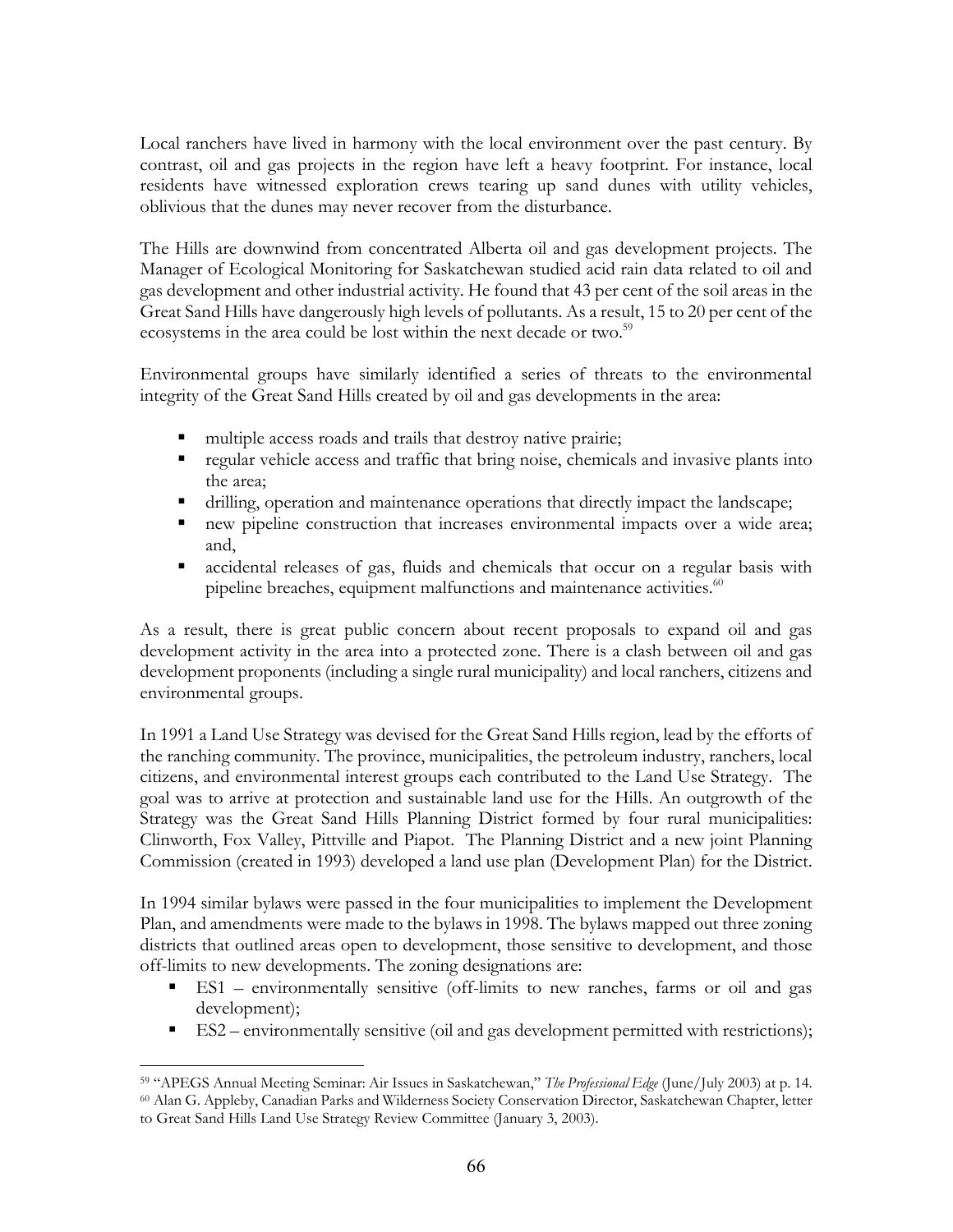$AR - a$ griculture reserve (open to development).

Recently the Rural Municipality of Piapot elected to leave the Planning Commission, having identified a new focus for its future development.

Concurrently, the R.M. of Piapot also announced its plans to rezone areas currently zoned ES1 and ES2, to permit new oil and gas ventures. ES1 lands with current oil and gas permits in the R.M. would be de-classified to ES2. ES2 lands would similarly be de-classified to AR and thereby open to most land uses. This could affect 100 sections of land now zoned ES2 and 75 sections now zoned ES1. Prior to rezoning, Piapot must amend its current bylaws. As with any municipality in the province, Piapot has the authority to make amendments to its bylaws to accommodate or restrict development activities.

In Saskatchewan, oil and gas projects must meet both development plan and zoning by-law requirements to proceed. Under the provincial *Planning and Development Act*, if a proposed development is denied a company can appeal to the local Development Appeals Board (section 96). However, the Appeal Board cannot overturn Development Plan policies. Thus, a company could not appeal the zoning designations in the Great Sand Hills Planning District. But if the R.M. of Piapot pulls out of the District and changes its zoning by-laws, a company would be free to pursue its development plans, subject to approval from other provincial regulators such as Saskatchewan Industry and Resources (SIR) and Saskatchewan Environment (SE).

The decision by the R.M. of Piapot has fuelled a new debate that has galvanized local and national opposition to the planned zoning changes. Interventions by concerned citizens and groups have stalled the rezoning process, but the future of the fragile eco-system is uncertain.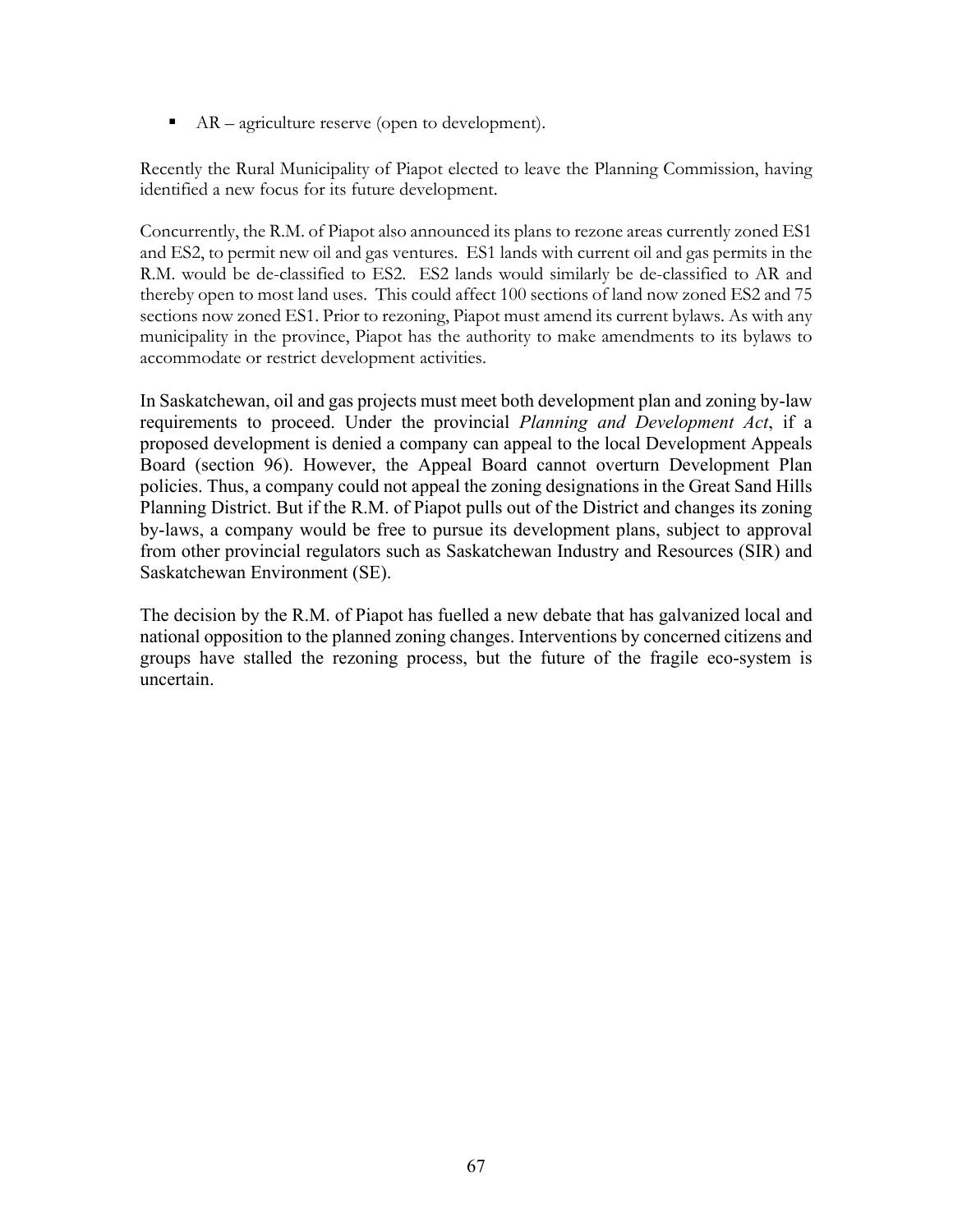## **Chapter Five: Contacts and Other Resources**

## **A. Government Departments and Boards**

### **1. Saskatchewan Industry and Resources**

The Saskatchewan Department of Industry and Resources (SIR) is charged with the management of the province's oil and natural gas resources. SIR regulates the full life cycle of oil and gas development, including exploration, drilling, completion, production and abandonment of operations. It also administers and leases Crown mineral rights (subsurface). SIR regulates the petroleum industry through the following legislation:

- *The Crown Minerals Act*
- *The Mineral Resources Act, 1985*  o *The Seismic Exploration Regulations, 1999*
- *The Oil and Gas Conservation Act*  o *The Oil and Gas Conservation Regulations, 1985*
- *The Pipelines Act, 1998*  o *The Pipelines Regulations, 2000*

### **All Saskatchewan legislation (including regulations) can be viewed on the provincial Queen's Printer website at: http://www.qp.gov.sk.ca/.**

If you have any concerns about the oil and gas operations taking place on or near your land or community you can contact one of four Field Offices with the Petroleum Development Branch of SIR. The Field Offices include:

#### **Area 1: Lloydminster Field Office**

 $4815-50$ <sup>th</sup> Street Lloydminster SK S9V 0M8 Phone: (306) 825-6434 (24 hours); Fax: (306) 825-6433

Area Manager: Gary Ericson Phone: (306) 825-6436 E-mail: gericson@ir.gov.sk.ca

#### **Area 2: Kindersley Field Office**

 $113 - 2<sup>nd</sup>$  Avenue East P.O. Box 850 Kindersley SK S0L 1S0 Phone: (306) 463-5400 (24 hours); Fax: (306) 463-5405

Area Manager: Kirk Hogarth Phone: (306) 463-5402 E-mail: khogarth@ir.gov.sk.ca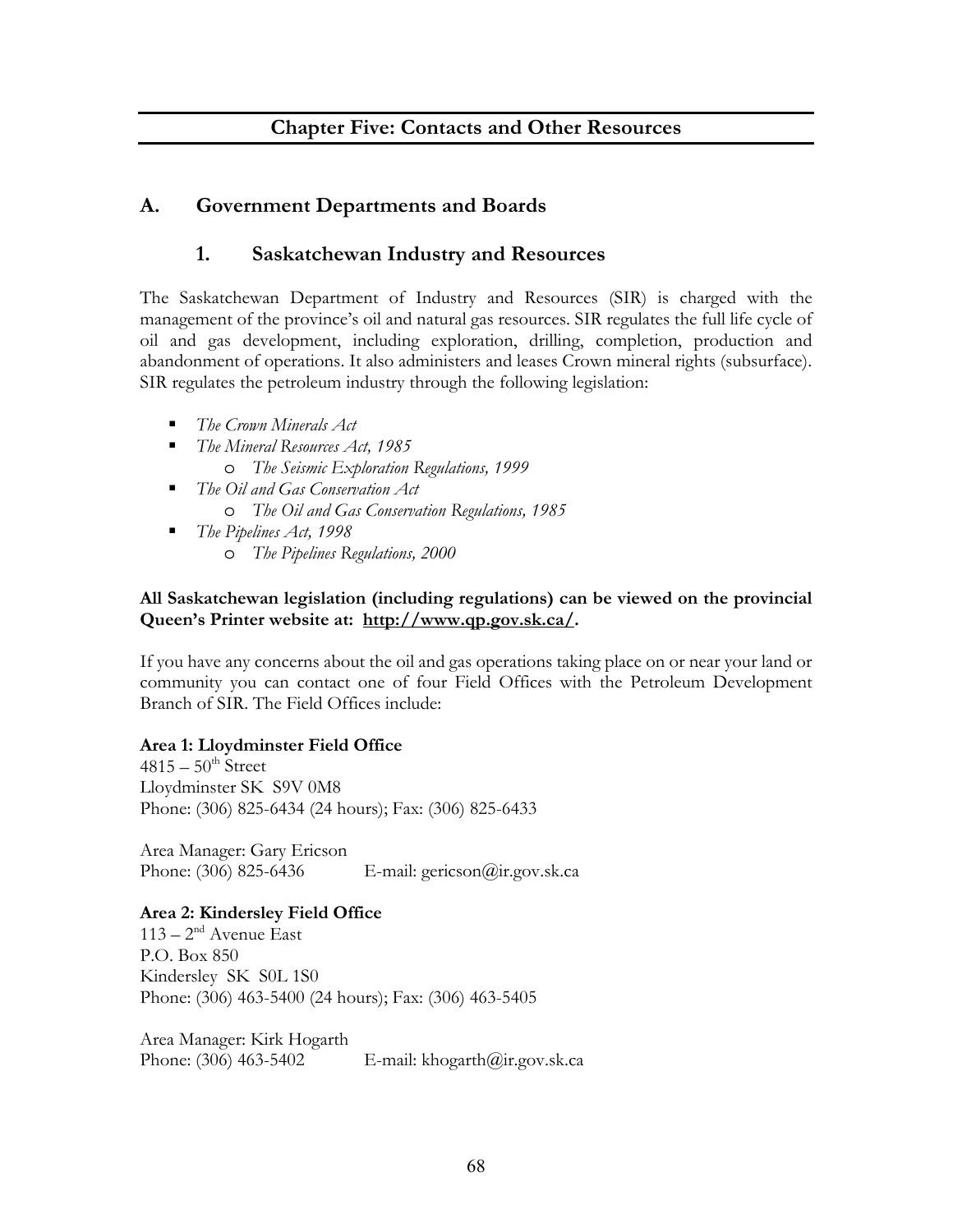#### **Area 3: Swift Current Field Office**

350 Cheadle Street West Swift Current SK S9H 4G3 Phone: (306) 778-8252 (24 hours); Fax: (306) 778-8256 Swift Current Acting Area Manager: Ron Dolter Phone: (306) 778-8252 E-mail: rdolter@ir.gov.sk.ca

#### **Area 4: Estevan Field Office**

 $1302 - 3^{rd}$  Street  $Box 5000 - 120$ Estevan SK S4A 0Z1 Phone: (306) 637-4541 (24 Hours); Fax: (306) 637-4547

Area Manager: Jim Wysminity Phone:  $(306)$  637-4541 E-mail: jwysminity $@$ ir.gov.sk.ca

The area manager for each Field Office may change over time. To ensure that you are dealing with the correct individual you can contact the Field Office general number or check the SIR website at: http://www.ir.gov.sk.ca.

If you wish to speak with the head of the Petroleum Development Branch of SIR contact:

**Brian Mathieson Director, Petroleum Development Branch** 7th Floor, 2101 Scarth Street Regina, SK S4P 3V7 Phone: (306) 787-2593 Fax (306) 787-2478

### **2. Saskatchewan Environment**

Saskatchewan Environment (SE) has the responsibility "to manage, enhance and protect Saskatchewan's natural and environmental resources – fish, wildlife, lands, forests, parks and protected areas, air water and soil – for conservation, recreation, social and economic purposes and to ensure they are sustained for future generations."<sup>61</sup> Field officers and staff deliver field operations through the Compliance and Field Services and Resource Stewardship Branches.

The following environmental legislation administered by SE is most relevant to oil and gas developments:

- *The Environmental Assessment Act*
- *The Environmental Management and Protection Act*
- *The Wildlife Habitat Protection Act*
- *The Wildlife Act*

1

o *Wild Species at Risk Regulations* 

<sup>61</sup> Saskatchewan Environment website at: http://www.se.gov.sk.ca/corporate.mandate.htm .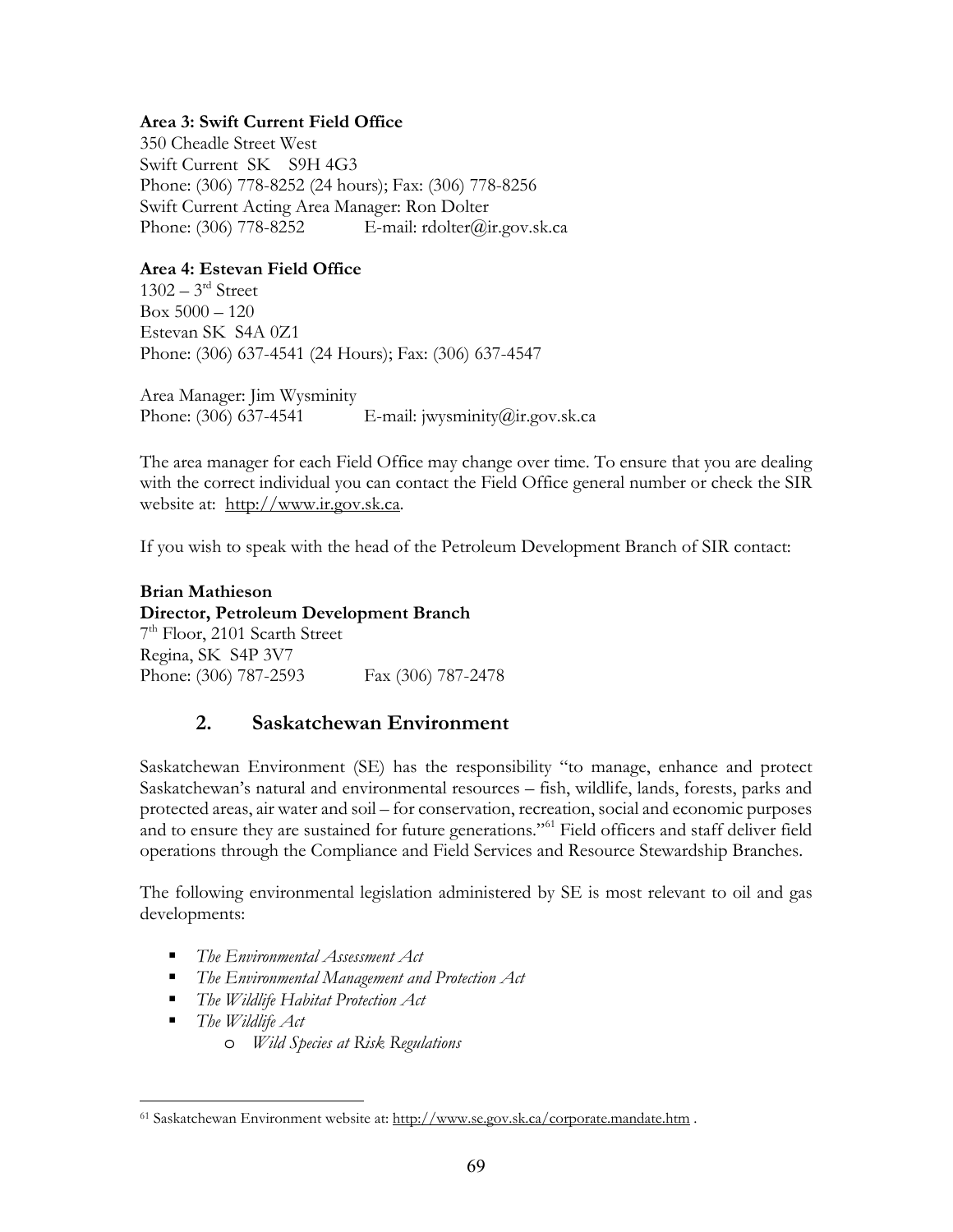The Department administers the surface of Crown resource lands in northern Saskatchewan and Crown surface lands in southern Saskatchewan such as Provincial Parks and recreational sites. Therefore all proposed oil and gas projects on Crown land (including Crown agricultural land) require Saskatchewan Environment's approval before going forward.

The Department undertakes an initial evaluation of the environmental impact of new proposals on Crown land and determines if they require a more comprehensive environmental review such as an Environmental Protection Plan (EPP) or Environmental Impact Assessment (EIA). An EPP or EIA is required for well-known environmentally sensitive areas such as the Great Sand Hills, Cypress Hills or the Manitou Sand Hills. These are areas where there is significant environmental and public concern regarding industrial development.

Oil and gas activities on *private land*, such as drilling or the installation and operation of pipelines, flowlines, batteries and compressor stations, usually do not require approval from Saskatchewan Environment, unless there is a direct impact on a public resource such as a rare species, a stream or water body. A **Private Land Environmental Evaluation Checklist** was created by SE to assist companies in self-screening their oil and gas projects. Only those projects that trigger one or more of the environmental issues listed must be reviewed and cleared by Saskatchewan Environment before proceeding. The private land environmental checklist is available for viewing on the Saskatchewan Environment website at: http://www.se.gov.sk.ca/environment/assessment/private-land.

More detailed information on the environmental review process for oil and gas development projects is found under the heading "Review Process: Oil and Gas" on the Department's website at: http://www.se.gov.sk.ca/environment/assessment.

Saskatchewan Environment is also responsible for waste management sites and may become involved with abandoned oil or gas well sites or other facilities.

If you have any concerns about the environmental impacts of any oil and gas developments in your area contact the closest field office of Saskatchewan Environment:

### **Saskatchewan Environment Field Contacts (Oil and Gas Exploration and Development Proposals):**

#### **(1) Meadow Lake**

Randy Slater Oil and Gas Co-ordinator Unit 1, 101 Railway Place Meadow Lake SK S9X 1X6 Phone: (306) 236-7553; Fax: (306) 236-7677

### **(2) Prince Albert**

Pat Springinotic Oil and Gas Co-ordinator 800 Central Avenue Box 3003 Prince Albert SK S6V 6G1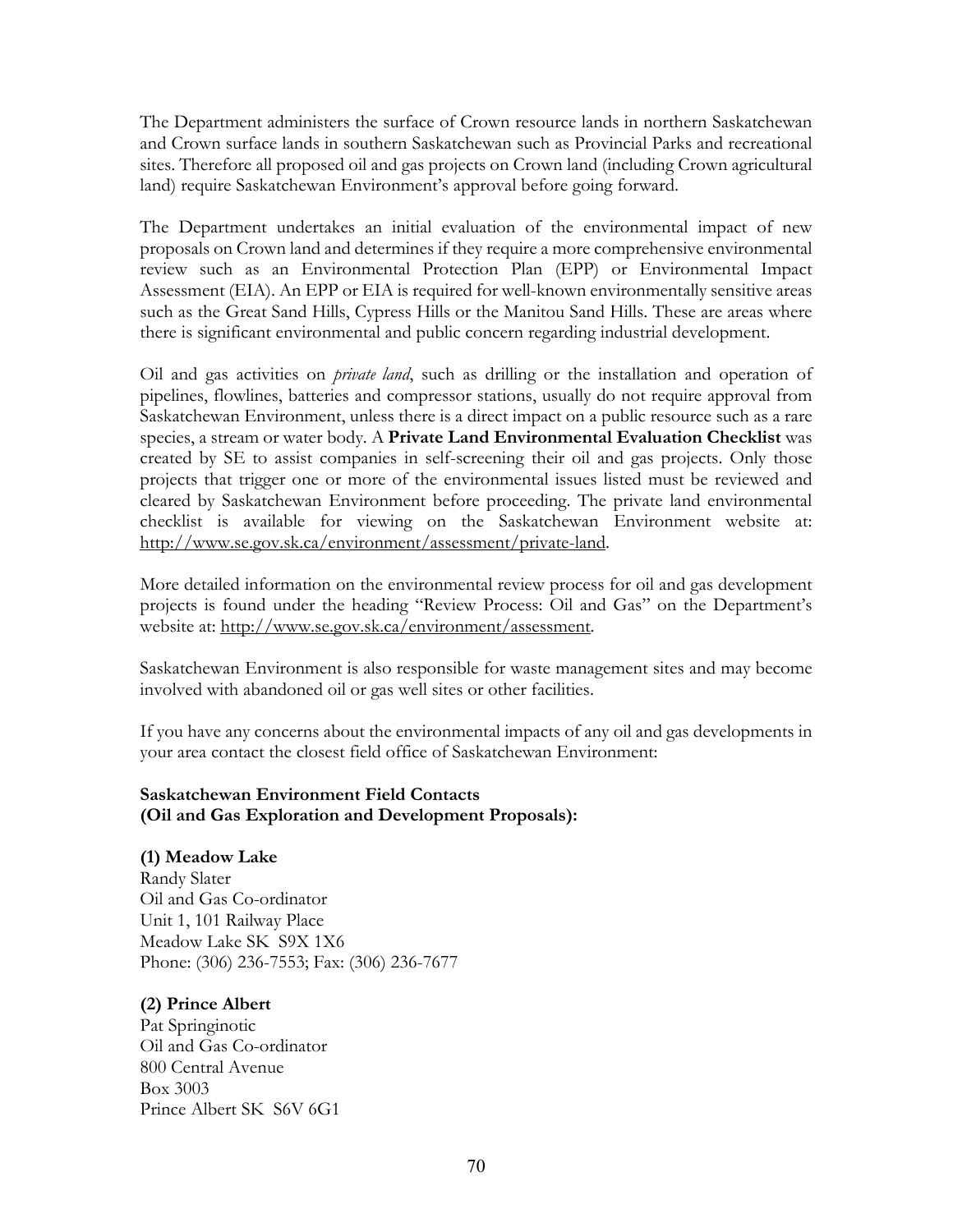Phone: (306) 953-2878; Fax: (306) 953-2502

#### **(3) Swift Current**

Wayne Luchenski Oil and Gas Co-ordinator Box 5000 350 Cheadle Street W Swift Current SK S9H 4G3

#### **(4) Saskatoon**

Lorne Sullivan Oil and Gas Coordinator 112 Research Drive Saskatoon SK S7K 2H6 Phone: (306) 933-6532; Fax: (306)

#### **(5) Melville**

Rick Wright Oil and Gas Coordinator Box 2170  $(256 - 2<sup>nd</sup> Ave. W)$ Melville SK S0A 2P0 Phone: (306) 728-7494; Fax: (306) 728-7447

Saskatchewan Environment also hosts the **Saskatchewan Environmental Directory** on its website at: http://www.se.gov.sk.ca/corporate/whoswho9.htm. The Directory lists community organizations, government, labour, industry, sources of scientific and technical information, and other groups connected with environmental matters and activities. The Directory is updated and maintained by Saskatchewan Environment's Inquiry Centre.

The **Inquiry Centre** can be reached at:

3211 Albert Street Regina, SK S4S 5W6 Phone toll-free in Saskatchewan 1-800-567-4224 or (306) 787-2700 E-mail: inquiry@serm.gov.sk.ca.

## **3. Saskatchewan Agriculture, Food and Rural Revitalization**

Saskatchewan Agriculture administers the surface of Crown agriculture lands, most of which are currently under lease to individual farmers and ranchers. The Agriculture Department's mandate in relation to these lands is to promote their sustainable and integrated use.

Oil and gas projects on Crown agriculture lands require approval from both Saskatchewan Agriculture and Saskatchewan Environment. The Agriculture Department provides modest one-time cash payments to agricultural leaseholders when a new surface lease is issued to an oil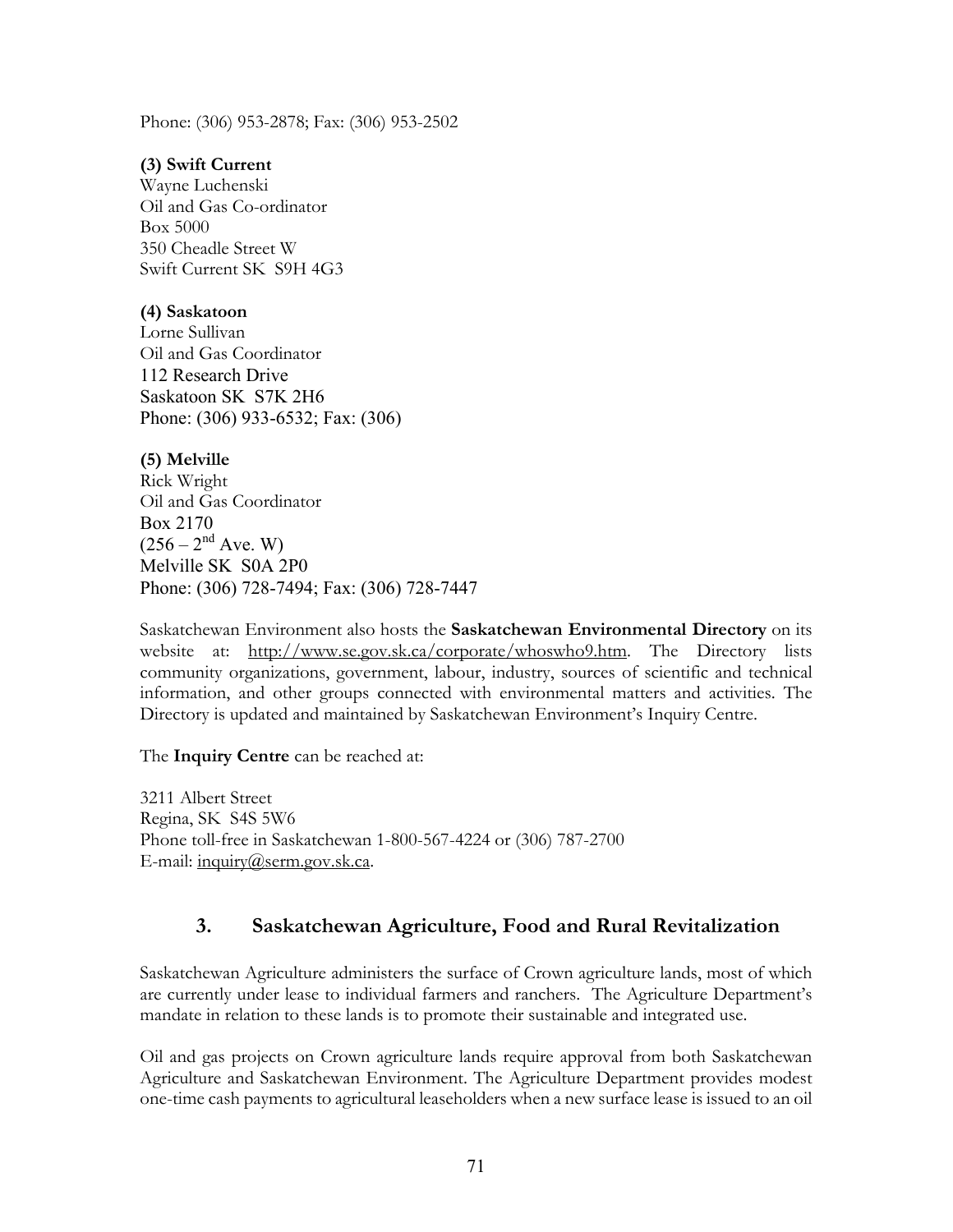or gas company or when additional wells are drilled on an existing surface lease. Agricultural lessees (farmers or ranchers) also receive annual rent reductions for as long as the surface lease is active.

Before drilling on agricultural Crown land, a project proposal and restoration plan must be submitted to both Saskatchewan Agriculture and Saskatchewan Environment. If the regional office of Saskatchewan Environment decides that the project raises significant environmental concerns an Environmental Protection Plan or Environmental Impact Assessment will be required. Where an EPP or EIA is needed Saskatchewan Environment will withhold the right of entry until the environmental concerns are addressed.

Saskatchewan Agriculture completes its own review within ten days of receiving SE's environmental conditions. Saskatchewan Agriculture then prepares a Petroleum and Natural Gas Surface Lease agreement to be signed with the company. The agreement includes conditions from both Saskatchewan Agriculture and Saskatchewan Environment. Once the agreement is finalized, drilling may begin subject to compliance with all other requirements.

For additional information contact:

### **Saskatchewan Agriculture, Food and Rural Revitalization**

3085 Albert Street Regina, SK S4S 0B1 Phone: (306) 787-5140 Website: http://www.agr.gov.sk.ca

# **4. Heritage Resource Branch – Department of Culture, Youth and Recreation**

An oil or gas company must contact the Heritage Resource Branch of the Department of Culture, Youth and Recreation to review possible heritage restrictions *before* applying for a drilling licence or altering the land surface. The Division examines the potential effects on heritage sites located on the proposed development site, whether private or Crown land. If the Heritage Resource Branch identifies any heritage concerns it will make the company undertake a heritage impact assessment to assess the potential impact of the project. Any heritage-resource conflicts must be resolved to the satisfaction of the Branch before the project can proceed. The Branch can impose a series of restrictions and conditions on the oil or gas project.

The company must also contact the local rural municipality affected by the oil or gas development to find out if a development permit is needed or if there are other municipal requirements or concerns to be addressed. For example, the company may be required to enter into a road maintenance agreement with the municipality. If the rural municipality has a development plan and zoning bylaw in place, the company will need a development permit.

For additional information contact: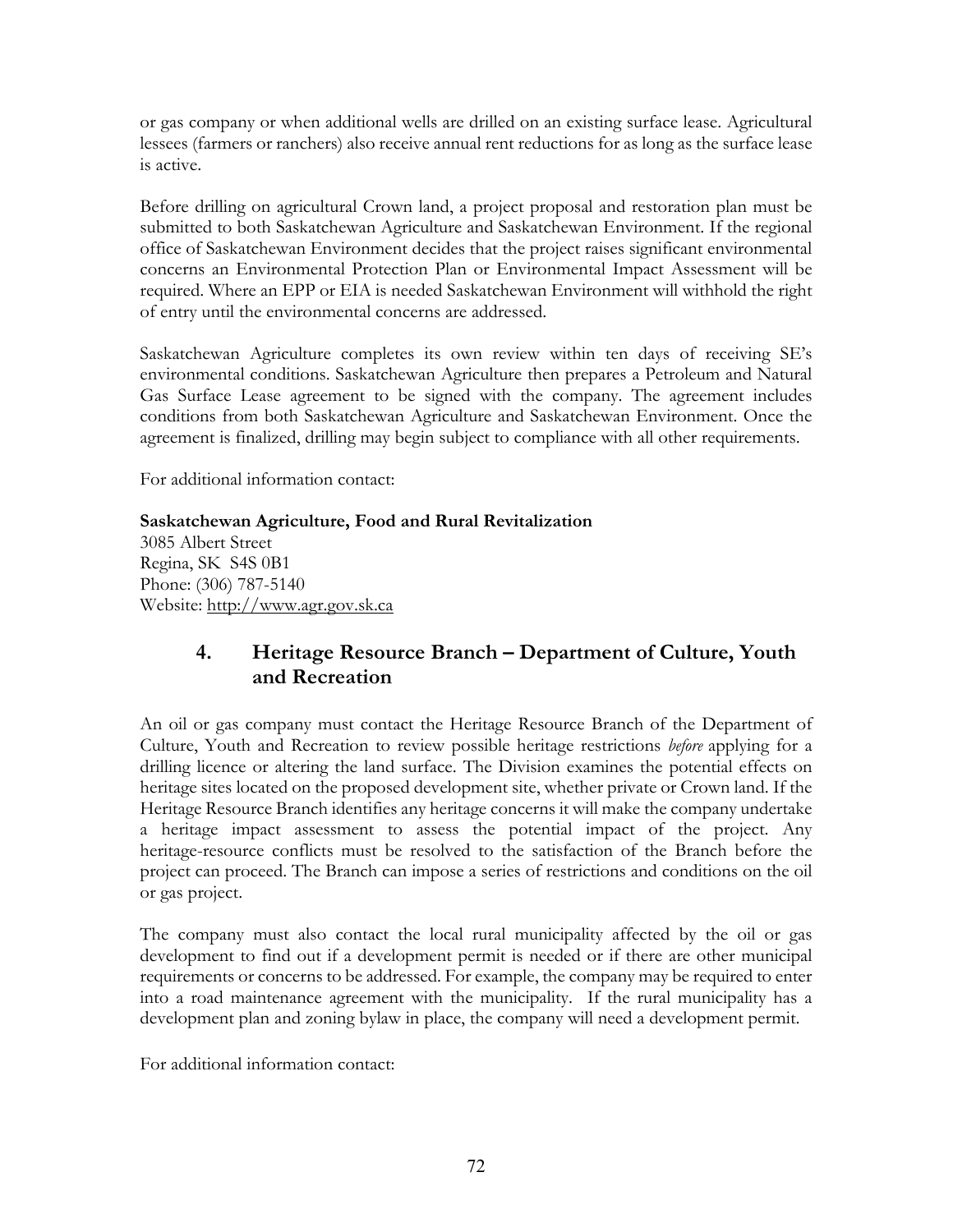**Saskatchewan Culture, Youth and Recreation** 

4th Floor – 1919 Saskatchewan Drive Regina, SK S4P 3V7 Phone: (306) 787-5729; Fax: (306) 798-0033 Website: http://www.cyr.gov.sk.ca

**Municipal Relations Division Government Relations and Aboriginal Affairs**  1855 Victoria Avenue Regina, SK S4P 3V7 Phone: (306) 787-2635 Website: http://www.municipal.gov.sk.ca

## **5. Saskatchewan Surface Rights Board of Arbitration**

The Saskatchewan Surface Rights Board of Arbitration was established to resolve disputes between a landowner or occupant and the mineral rights holder (oil, gas or potash company). The Board process is aimed at quickly and inexpensively resolving conflicts if a surface lease agreement cannot be negotiated. It is also aimed at balancing the needs of agricultural producers, petroleum producers, environmental protection and the public interest.

The Board of Arbitration consists of at least three members who are appointed by the province. The Board holds hearings to determine the rights of each party, such as a just amount of compensation and issuing right of entry orders. The Board relies on the evidence presented by the landowner/occupant and the company at the hearing to make a decision.

The Board of Arbitration is headquartered in Kindersley. However, Board hearings may also be held in any of the following oil patch centres: Lloydminster, North Battleford, Regina and Swift Current.

For a general overview of the operations of the Board, refer to its website at http://www.saskjustice.gov.sk.ca/Surface\_Rights or contact:

#### **Surface Rights Board of Arbitration**

Box 1597  $113 - 2<sup>nd</sup>$  Ave. East Kindersley, SK S0L 1S0 Phone: (306) 463-5447 Fax: (306) 463-5449 E-mail: surface@sasktel.net

## **6. National Energy Board**

The National Energy Board (NEB) is an independent federal agency established by Parliament in 1959 to regulate the inter-provincial and international aspects of the oil, gas and electric utilities industries. It is responsible for promoting safety, environmental protection and economic efficiency in the public interest in the regulation of pipelines, energy development,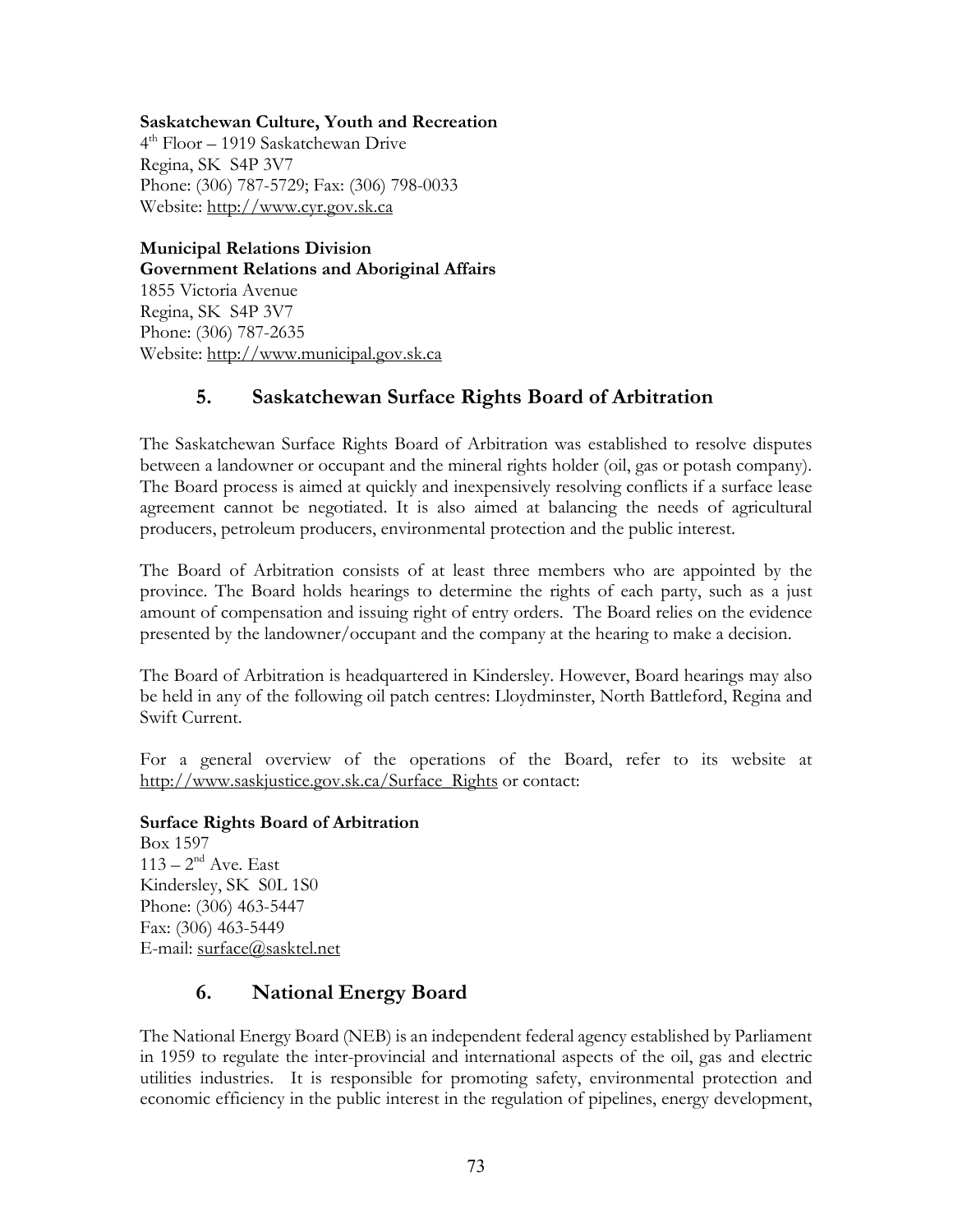and trade in oil, gas and electricity. The NEB is accountable to Parliament through the Minister of Natural Resources Canada.

The NEB holds public hearings and makes decisions on any major applications it receives. For instance, when a company seeks to build or expand an international or interprovincial pipeline the Board can hold oral public hearings. The Board sits as a tribunal with three Members. The procedures used are similar to a civil court. Applicants and other interested people, such as landowners and nearby residents, can participate in these public hearings. The public hearings are normally held at locations where there is a specific interest in the application. More rarely the Board will conduct public hearings in writing.

For additional information on the National Energy Board, visit the **NEB website** at:

http://www.neb.gc.ca/AboutUs

You can also contact the Board at:

### **National Energy Board**

444 Seventh Avenue SW Calgary, Alberta T2P 0X8 Phone: 1-800-899-1265 or (403) 292-4800 Fax: (403) 292-5503 E-mail: info@neb-one.gc.ca

# **B. Community and Environmental Groups**

# **1. Federation of Saskatchewan Surface Rights Association**

The Federation of Saskatchewan Surface Rights Association provides help to surface rights owners dealing with reclamation, compensation, or environmental issues having to do with oil and gas development, rail lines, pipelines and other industrial land use. The Federation also lobbies government. Local surface rights organizations can be contacted through the Federation.

Box 53 Lone Rock, SK S0M 1K0 Phone: (306) 387-6650 Fax: (306) 387-6650

# **2. Saskatchewan Environmental Society (SES)**

The Saskatchewan Environmental Society was incorporated as a non-profit organization in 1981. Its mandate is to address environmental issues of concern to the people of Saskatchewan. The Society grew out of the Saskatoon Environmental Society, founded in 1970. The Saskatoon Society was formed to respond to development issues in the City. The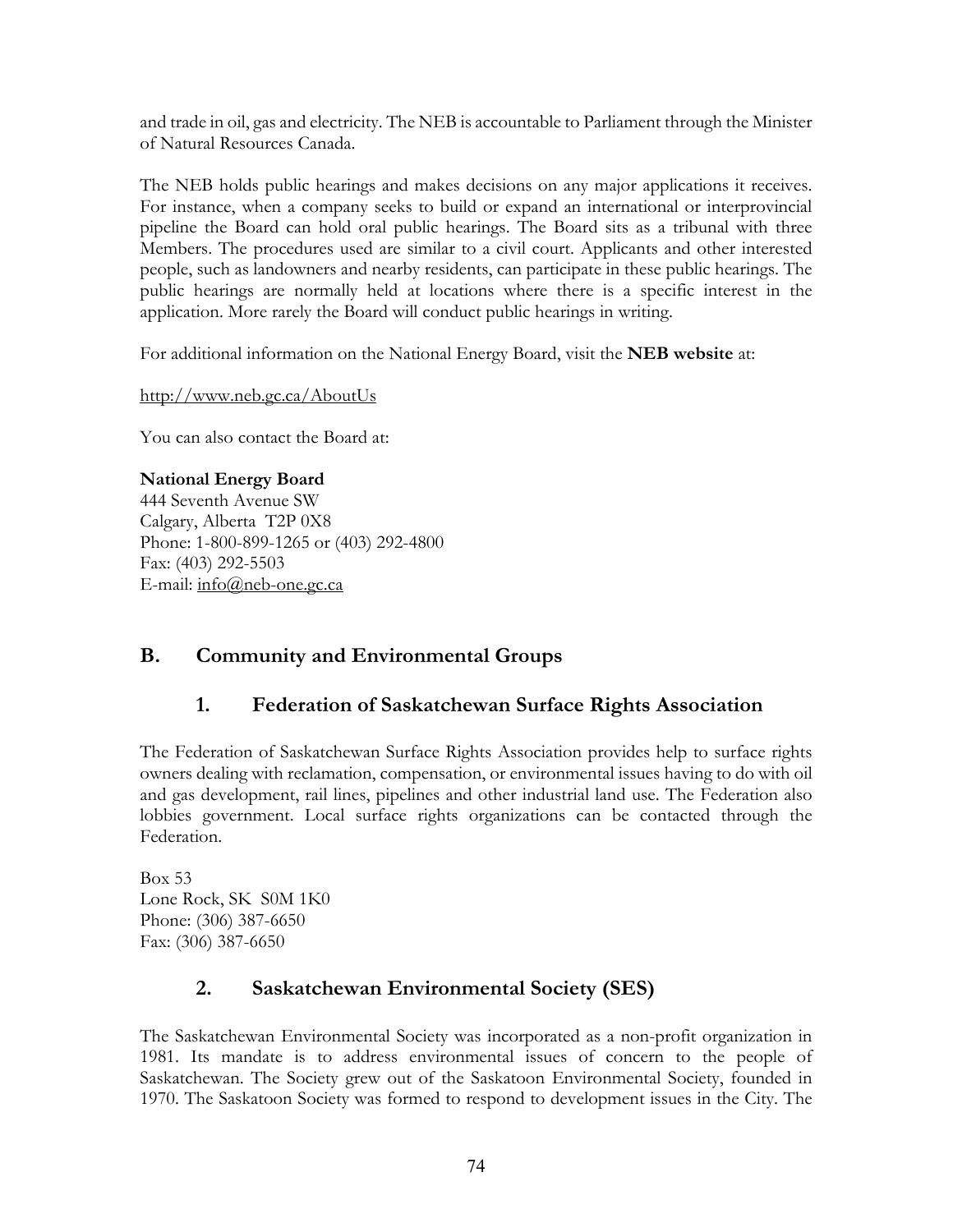Saskatoon Society was soon asked to address environmental issues from various corners of Saskatchewan. Today SES' membership is drawn from across the province.

Over its history SES has earned respect as a leading provincial environmental group. When government, media or industry want an environmental perspective on an issue SES is normally contacted. The Society has participated in a number of multi-stakeholder groups, advisory committees, and environmental review hearings. SES also provides information and assistance to citizens concerned with local environmental issues.

SES conducts research, develops policy and runs various environmental education projects and initiatives. For example, SES was instrumental in the development of this Citizens' Guide for residents of the oil patch.

SES has a resource library in downtown Saskatoon located at  $203 - 115$   $2<sup>nd</sup>$  Avenue North. The library has information on a variety of topics including water pollution, sustainable development, energy efficient housing, community action, nuclear energy, World Watch papers and more. The resource library is set up for in-house use.

Teachers' resource materials are available for various grade levels and subjects. These materials are loaned out as requested.

SES also has a dedicated group of volunteers who can give talks or presentations on specific issues. The speakers have considerable expertise on a number of environmental topics such as: climate change and energy, oil and gas, energy conservation, forests, environmental assessment, hazardous waste, livestock manure management, environment and health. Contact the SES office to request a speaker.

#### **Saskatchewan Environmental Society:**

| <b>Resource Centre:</b> | $203 - 115$ $2nd$ Avenue North |
|-------------------------|--------------------------------|
|                         | Saskatoon, SK S7K 2B1          |
|                         | Phone: (306) 665-1915          |
|                         | Fax: (306) 665-2128            |
| Mailing Address:        | Box 1372                       |
|                         | Saskatoon, SK S7K 3N9          |

E-mail: info@environmentalsociety.ca Website: www.environmentalsociety.ca

# **3. Saskatchewan Eco-Network (SEN)**

The Saskatchewan Eco-Network is an umbrella group for Saskatchewan-based environmental groups. It is a non-profit, non-governmental organization with membership open to any provincial ENGOs – non-governmental organizations that are concerned with environmental issues. SEN is affiliated with the Canadian Environmental Network (CEN) as are other provincial and territorial networks and the First Nations Environmental Network.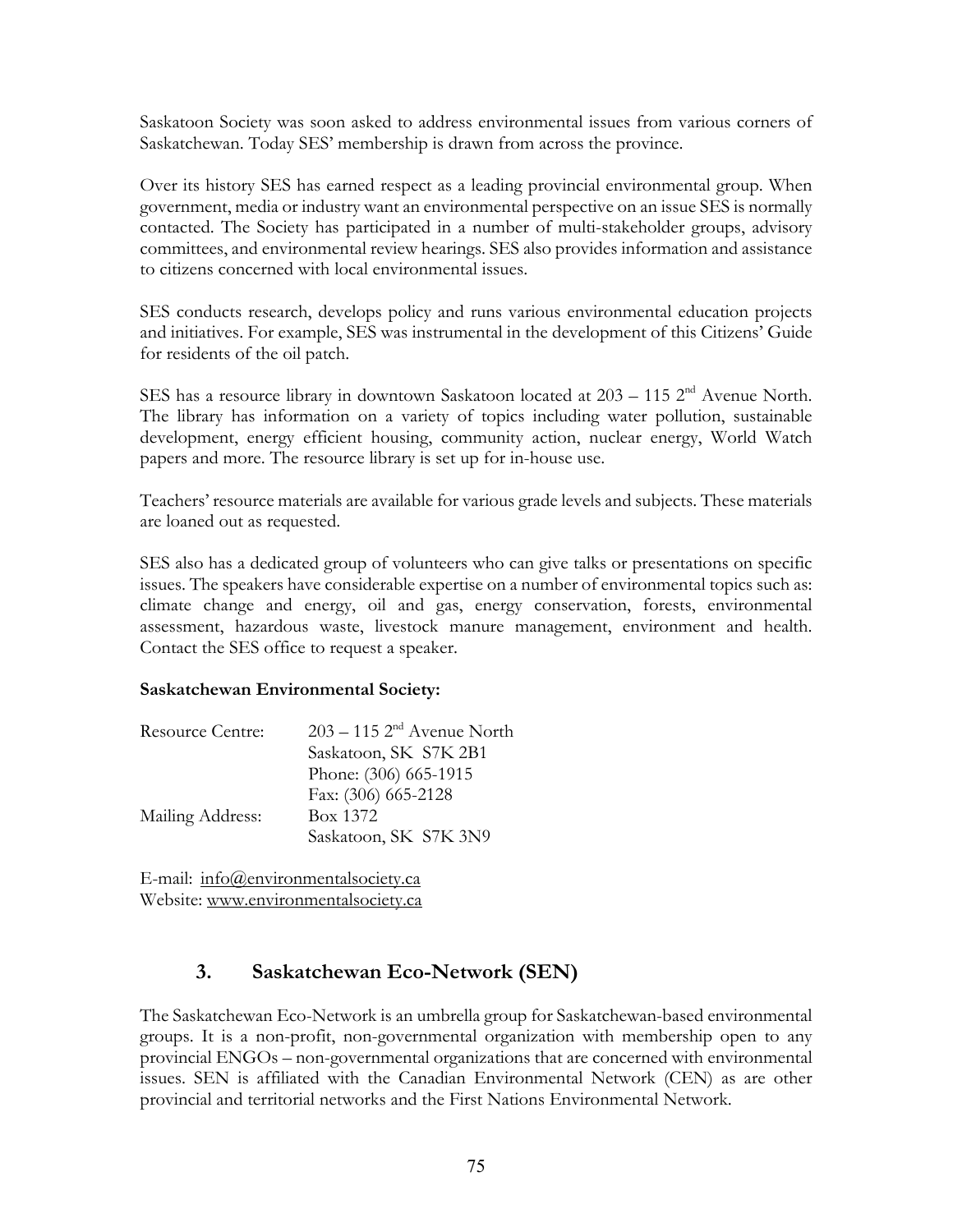SEN connects environmentalists with each other, both in Saskatchewan and across Canada, by promoting active networking among its members. To facilitate diversity and dialogue among its member groups, the SEN does not take a position on specific issues. Thus the network is not an advocacy coalition or lobby organization, but a communications structure that facilitates the work of its member groups.

Through SEN, members can share information, skills, publicity and other resources. SEN general membership meetings and working group meetings allow people to meet face to face. The SEN publishes a quarterly newsletter, *Network News*, and sends out information by e-mail and fax. SEN also works as a clearinghouse to help members, media, government workers, and the public connect with other individuals or groups who have the information or skills they need.

Currently the SEN has over forty member groups. Individuals can subscribe to the SEN e-mail information service and newsletter. More information on the SEN and its member groups is available from:

#### **Saskatchewan Eco-Network**

Room  $203 - 115$   $2<sup>nd</sup>$  Avenue North Saskatoon, SK S7K 2B1 Phone: (306) 652-1275 Fax: (306) 665-2128

E-mail: sen@link.ca Website: www.econet.sk.ca

# **4. Pembina Institute for Appropriate Development (PIAD)**

The Pembina Institute is an independent non-profit organization focused on environmental policy research and education. It is a citizen-based environmental think-tank that specializes in the areas of energy and environment, climate change and environmental economics.

The Institute was founded in Drayton Valley, Alberta in 1986 by six high school teachers in response to the Lodgepole sour gas blowout. This blowout was one of Canada's largest industrial accidents, killing two people and fouling the air in central Alberta for weeks. The Institute's response to the accident led to dramatically improved safety standards and a permanent change in the manner in which oil and gas companies conduct business.

Today the Institute has a staff of approximately forty people drawn from various fields and backgrounds. It has corporate offices in Drayton Valley, Calgary and Ottawa, and research offices in Vancouver and Toronto. The Institute has major policy research and education programs in the areas of sustainable energy, climate change, and environmental governance among others.

The Energy Watch Program is a key advocacy branch of the Institute that focuses on: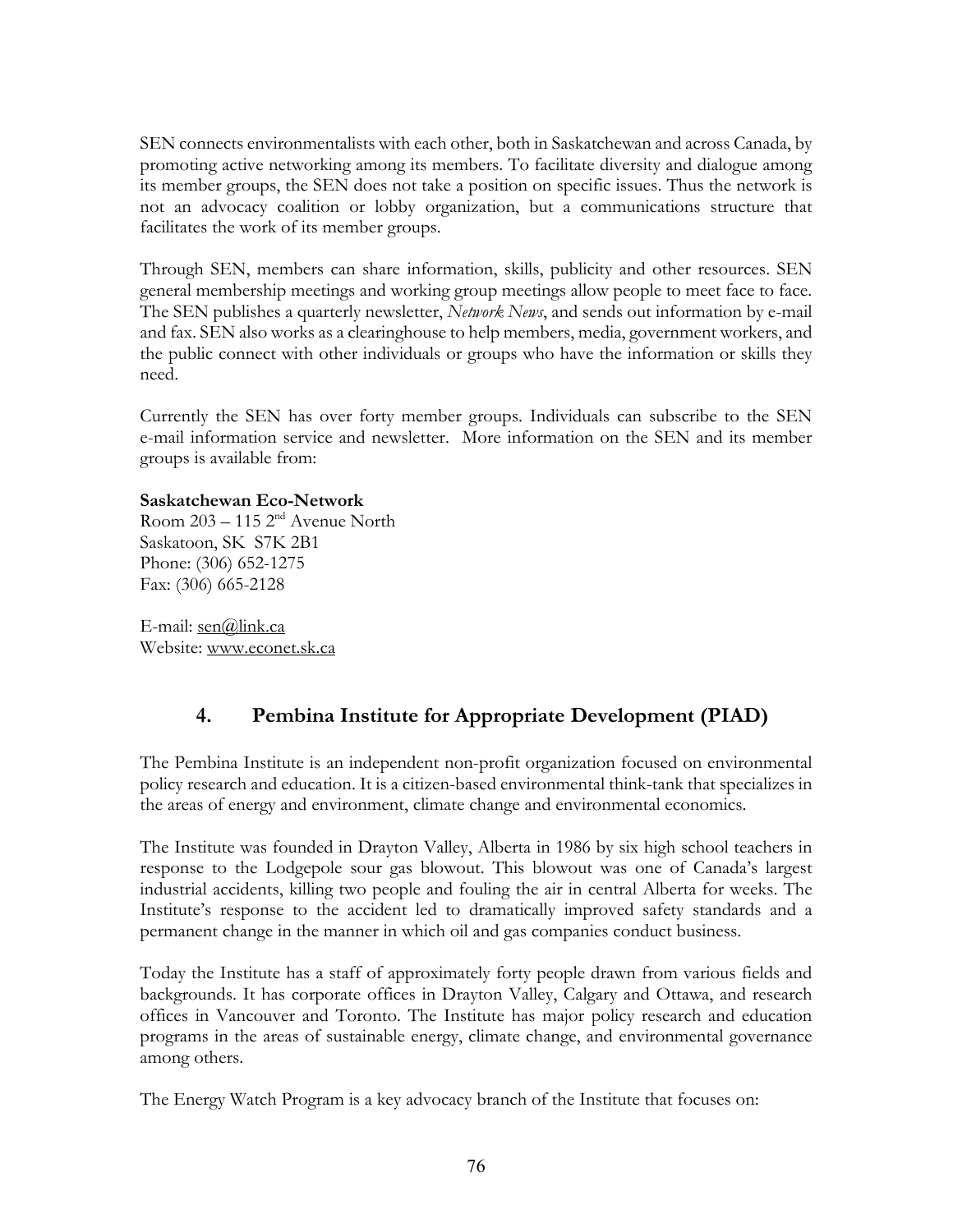- the environmental impacts of conventional energy and oil sand development;
- air quality issues in Alberta, including acidifying emissions, ground level ozone, particulate matter and air toxics; and
- $\blacksquare$  the development of provincial and national energy and air quality protection standards and regulations.

The Pembina Institute published the following citizens' guide upon which this Guide is based:

**When the Oilpatch Comes to Your Backyard: A Citizens' Guide to Protecting Your Rights** by Mary Griffiths and Tom Marr Laing (February 2001).

To order the guide or to obtain other information or assistance regarding the oil and gas industry contact:

Box 7558  $\text{#517, 604} - 1\text{# Street, SW}$ Drayton Valley, Alberta T7A 1S7 Calgary, Alberta T2P 1M7 Phone: (403) 542-6272 Phone: (403) 269-3344 Fax: (403) 542-6464 Fax: (403) 269-3377

Pembina Institute Head Office **Pembina Institute Calgary Office** 

Website: www.pembina.org E-mail: piad@pembina.org

## **5. Canadian Parks and Wilderness Society (CPAWS)**

CPAWS is one of Canada's oldest conservation groups, founded in 1963. The non-profit organization has over 20,000 members, and almost 400 volunteers working with eleven regional Chapters in the Yukon, North West Territories, B.C., Alberta, Saskatchewan, Manitoba, Ontario, Quebec and Nova Scotia. CPAWS promotes wilderness protection by campaigning for protected areas across Canada. It works to have the government put nature as the first priority in protected areas management. The group also advocates for a wise use of land and resources outside of parks and other protected areas.

The **CPAWS Saskatchewan** chapter is dedicated to the protection of boreal forest and grassland wilderness in the province. The chapter has been active since 1976 and has focused on establishing new protected areas, improving the management of existing parks and other protected areas, and legislative and policy reform. The local chapter has fought for the protection of the Great Sand Hills in southwest Saskatchewan threatened by oil and gas development, and for the establishment of Grasslands National Park. It has also campaigned for boreal forest ecosystem protection. The group works with Aboriginal people, scientists, educators, communities, industry and government to establish widely supported protective land use policies. CPAWS Saskatchewan has also earned respect for its science-based and solution-oriented approach.

For additional information contact: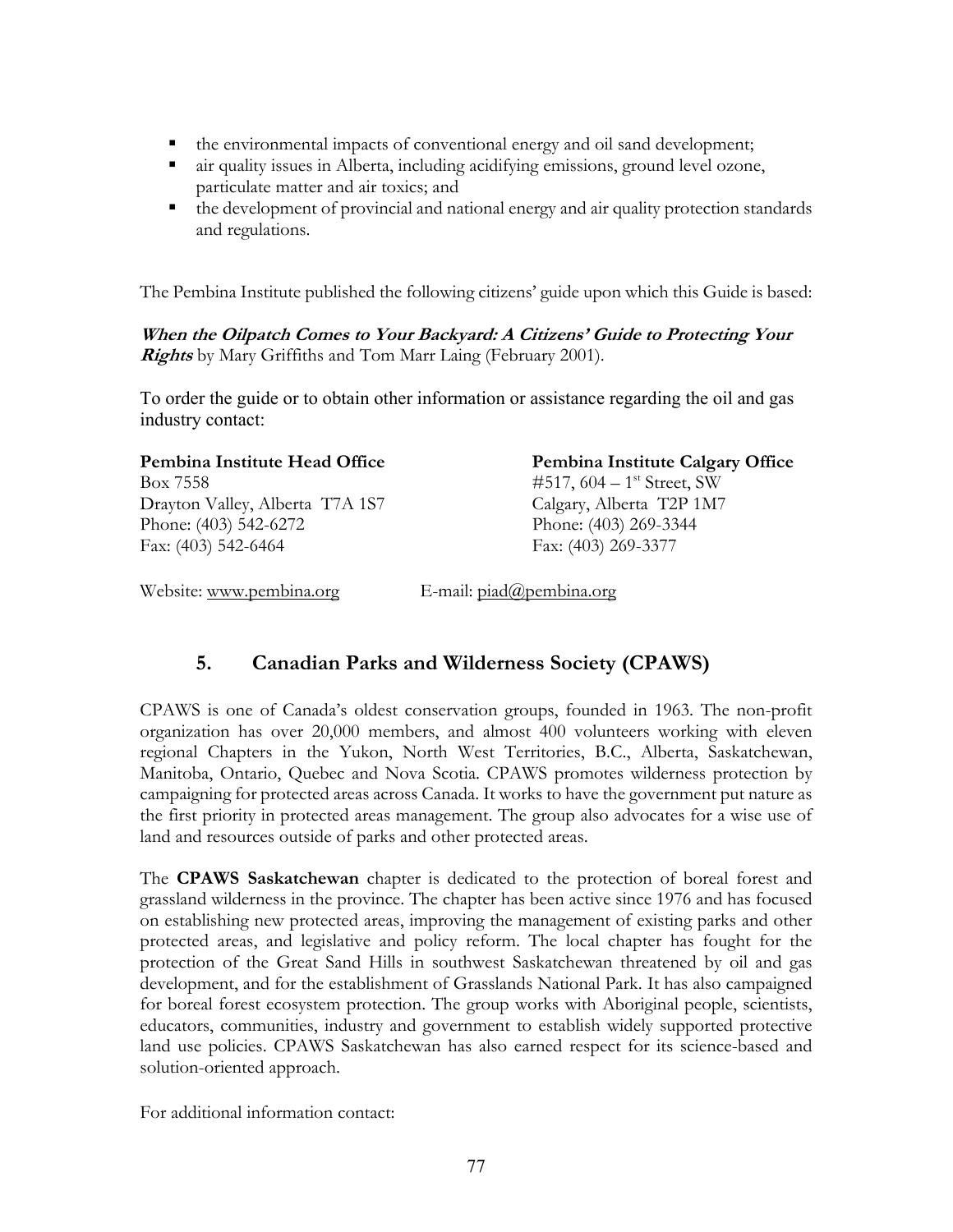**Canadian Parks and Wilderness Society – Saskatchewan Chapter**   $\#203 - 115$   $2<sup>nd</sup>$  Avenue North Saskatoon SK S7K 2B1 Phone: (306) 586-3863; Fax: (306) 586-3863 Website: www.cpaws-sask.org E-mail: info@cpaws-sask.org

## **C. Industry Organizations**

# **1. Saskatchewan Petroleum Industry/Government Environment Committee (SPIGEC)**

As its name reveals, the Saskatchewan Petroleum Industry/Government Environment Committee is not strictly an industry organization. Rather, it is an organization that brings industry and government together to address provincial environmental management concerns. SPIGEC was formed in 1992 with a goal of ensuring the expansion of the oil and gas industry, while minimizing adverse environmental effects.

Provincial government Departments represented on the Committee include:

- Saskatchewan Environment
- **Saskatchewan Industry and Resources**
- **Saskatchewan Agriculture, Food and Rural Revitalization**
- **Saskatchewan Government Relations and Aboriginal Affairs**
- Saskatchewan Watershed Authority, and
- Other agencies on an issue-specific basis.

Federal Departments represented on the Committee include:

- Environment Canada
- **Fisheries and Oceans Canada**
- **Prairie Farm Rehabilitation Administration**
- Northern Oil and Gas Division of Indian and Northern Affairs.

Industry associations represented include:

- Canadian Association of Petroleum Producers
- **Small Explorers and Producers Association of Canada**
- **Canadian Association of Oilwell Drilling Contractors**
- **Canadian Association of Geophysical Contractors**
- **Petroleum Services Association of Canada.**

Representatives of individual companies are also involved as Committee members.

The Committee meets about six times per year. Environmental protection issues are identified and practical measures and actions are developed. For instance, SPIGEC has developed a series of environmental protection guidelines. The government uses the guidelines to direct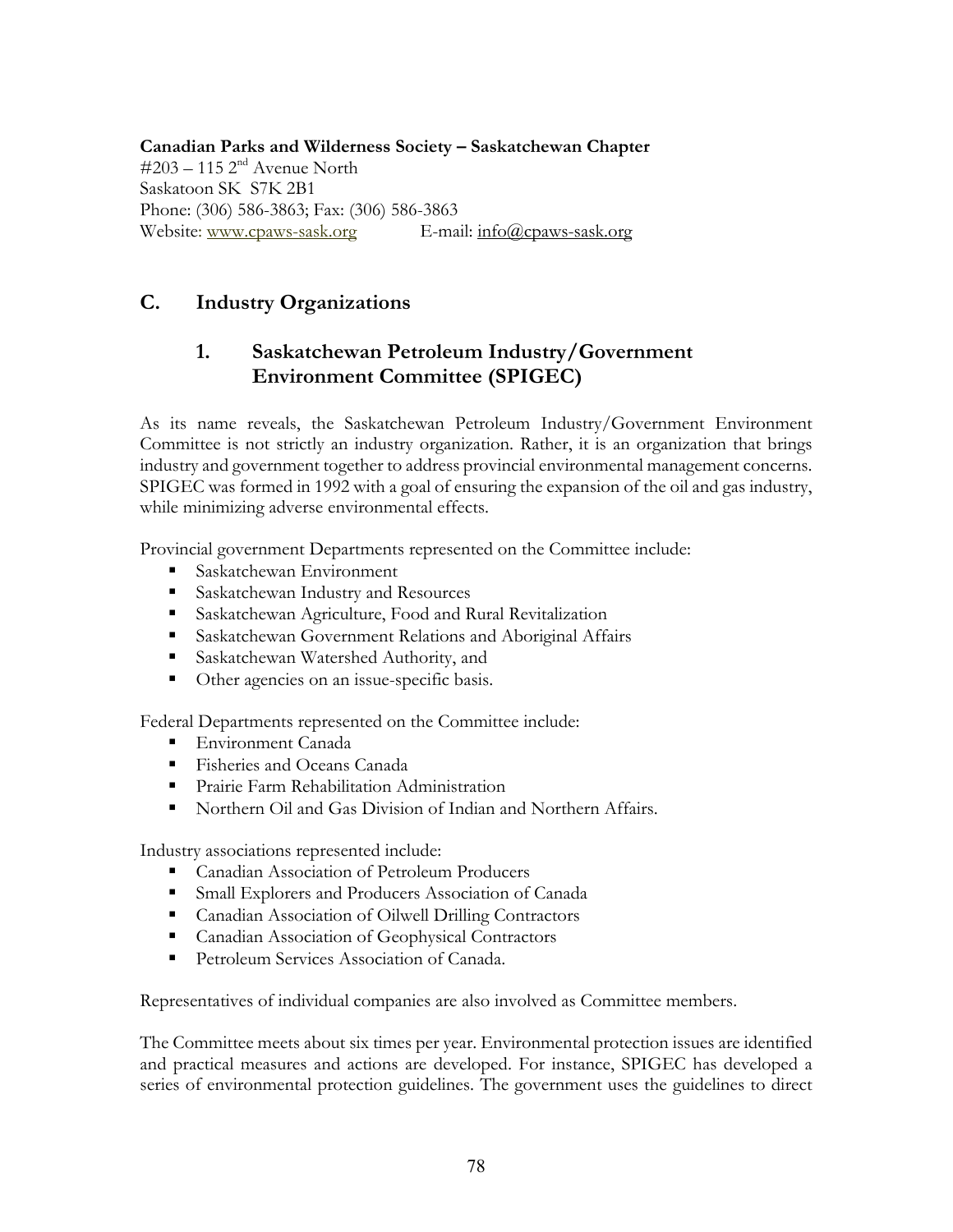the petroleum industry and requires that the identified procedures will be followed in Saskatchewan oil and gas operations.

The SPIGEC guidelines issued to date include:

- **SPIGEC 1 Upstream Waste Management Guidelines (1996)**
- SPIGEC 2 Restoration of Well Sites on Cultivated Lands Guidelines (1999)
- **SPIGEC 3 Restoration of Spill Sites on Agriculture and Pasture Lands (1999)**
- SPIGEC 4 Upstream Contaminated Site Remediation Guidelines (1999)
- **SPIGEC 5 Environmental Site Assessment Guidelines (1999)**
- SPIGEC 6 Required Qualifications: Field Environmental Monitors for Oil and Natural Gas Exploration and Development Projects (2002)
- Environmental Operating Guidelines for the Upstream Petroleum Industry (2001)

The SPIGEC guidelines can be viewed and downloaded from the Saskatchewan Industry and Resources website at:

http//www.ir.gov.sk.ca/Default.aspx?DN=3891,3620,3384,2936, Documents.

Additional information on SPIGEC is found at: http://www.se.gov.sk.ca/environment/assessment/oilandgas/spigec.htm.

# **2. Canadian Association of Petroleum Producers**

The Canadian Association of Petroleum Producers (CAPP) is the most influential voice of the oil and gas industry in Canada. It represents 140 member companies who develop over 97% of the nation's oil, gas and elemental sulphur. CAPP works closely with its members, governments, communities and stakeholders to address key oil and gas issues. It seeks to reach consensus on industry codes of practice and operating guidelines that meet or exceed government standards. CAPP is committed to promoting the oil and gas industry in a "socially, environmentally and technically responsible and safe manner."

The CAPP website at http://www.capp.ca provides detailed information on the oil and gas industry in Canada and includes links to other relevant websites.

### **Canadian Association of Petroleum Producers**

Suite 2100 350,  $7<sup>th</sup>$  Avenue SW Calgary, Alberta T2P 3N9 Phone: (403) 267-1100 Fax: (403) 261-4622 E-mail: communication@capp.ca

# **3. Small Explorers and Producers Association of Canada**

The Small Explorers and Producers Association of Canada (SEPAC) is a volunteer organization that represents almost 400 small oil and gas companies in Canada. Approximately one quarter of its members operate in Saskatchewan. SEPAC lobbies on behalf of its members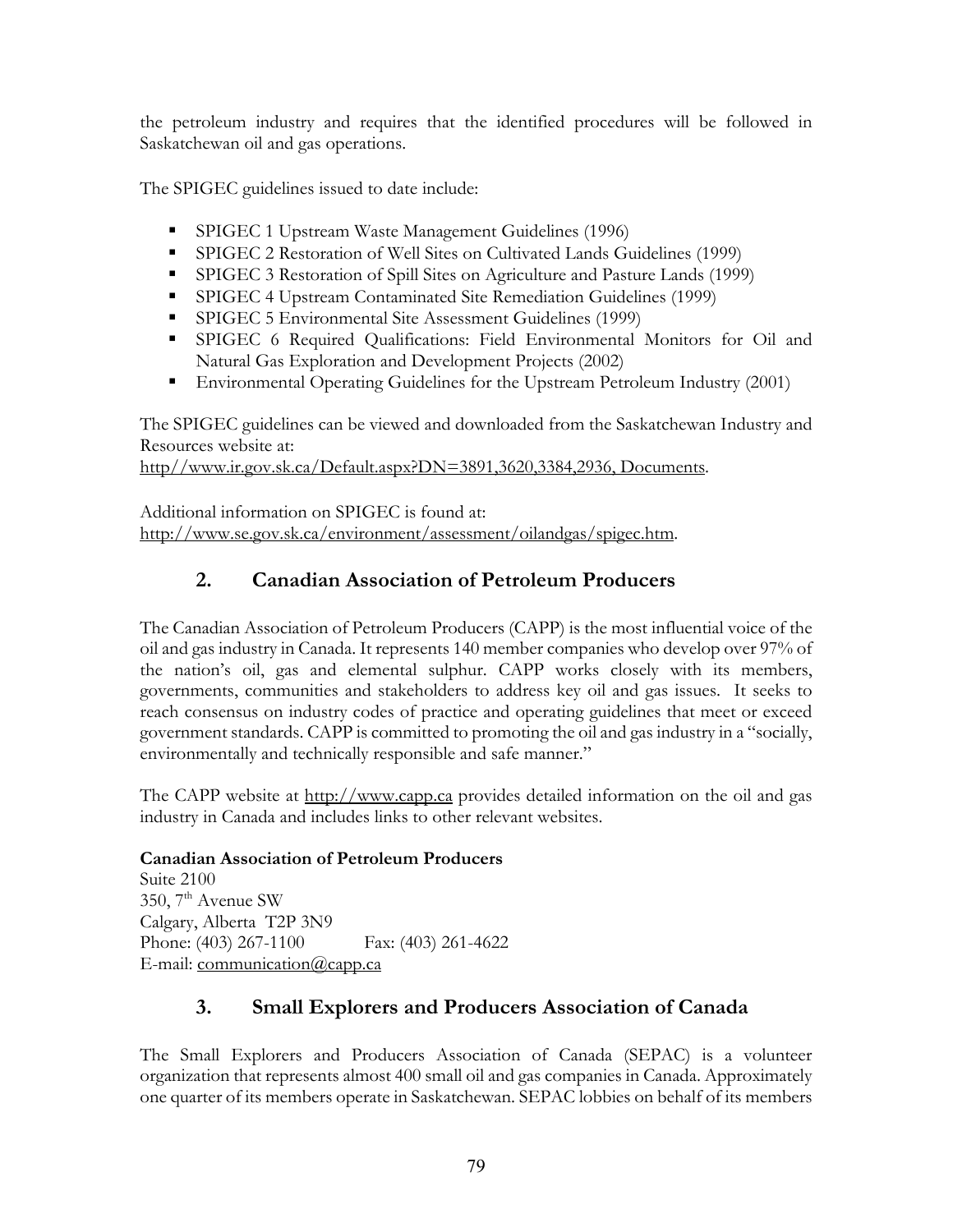to government, regulatory bodies, and other sectors of the oil and gas industry. It also educates the public about its membership's role in resource development and investment opportunities. The small producers represented by SEPAC produce up to 10% of conventional oil and gas in Canada.

The organization can be contacted at:

**SEPAC**  1060,  $717 - 7<sup>th</sup>$  Avenue SW Calgary, Alberta T2P 0Z3 Phone: (403) 269-3454 Fax: (403) 269-3636 E-mail: info@sepac.ca Website: http://www.sepac.ca

# **4. Canadian Association of Petroleum Land Administration (CAPLA)**

The Canadian Association of Petroleum Land Administration hosts a website that provides a more complete list of petroleum industry organizations and links to their websites. The list can be viewed at the following web address: http://www.caplacanada.org/links.htm.

## **D. Lawyers, Expert Witnesses or Technical Assistance**

## **1. Centre for Studies in Agriculture, Law and the Environment**

The Centre for Studies in Agriculture, Law and the Environment (CSALE) is a multi-disciplinary research centre located at the University of Saskatchewan in Saskatoon. The Centre was established in 1996 and brings together scholars and researchers in the areas of agriculture, law, economics, and science.

CSALE conducts research on issues such as food safety, greenhouse gases, land use and the interplay of environmental and agricultural law and policy.

The Centre has published a series of books and pamphlets to assist farmers and ranchers in dealing with various legal issues and environmental matters. These include:

- *A Farmer's Guide to Production Contracts in Saskatchewan* (2003)
- *The Economics of Conservation Cover Programs* (2001)
- *Agricultural Research Policy For Crop Improvement in Western Canada: Past Experience and Future Directions* (2001)
- *Transforming Agriculture: The Benefits and Costs of Genetically Modified Crops* (2001)
- *Climate Change Handbook for Agriculture 2000*
- *Environmental Law and the Farmer* (2000)
- *Negotiating Surface Rights* (1998).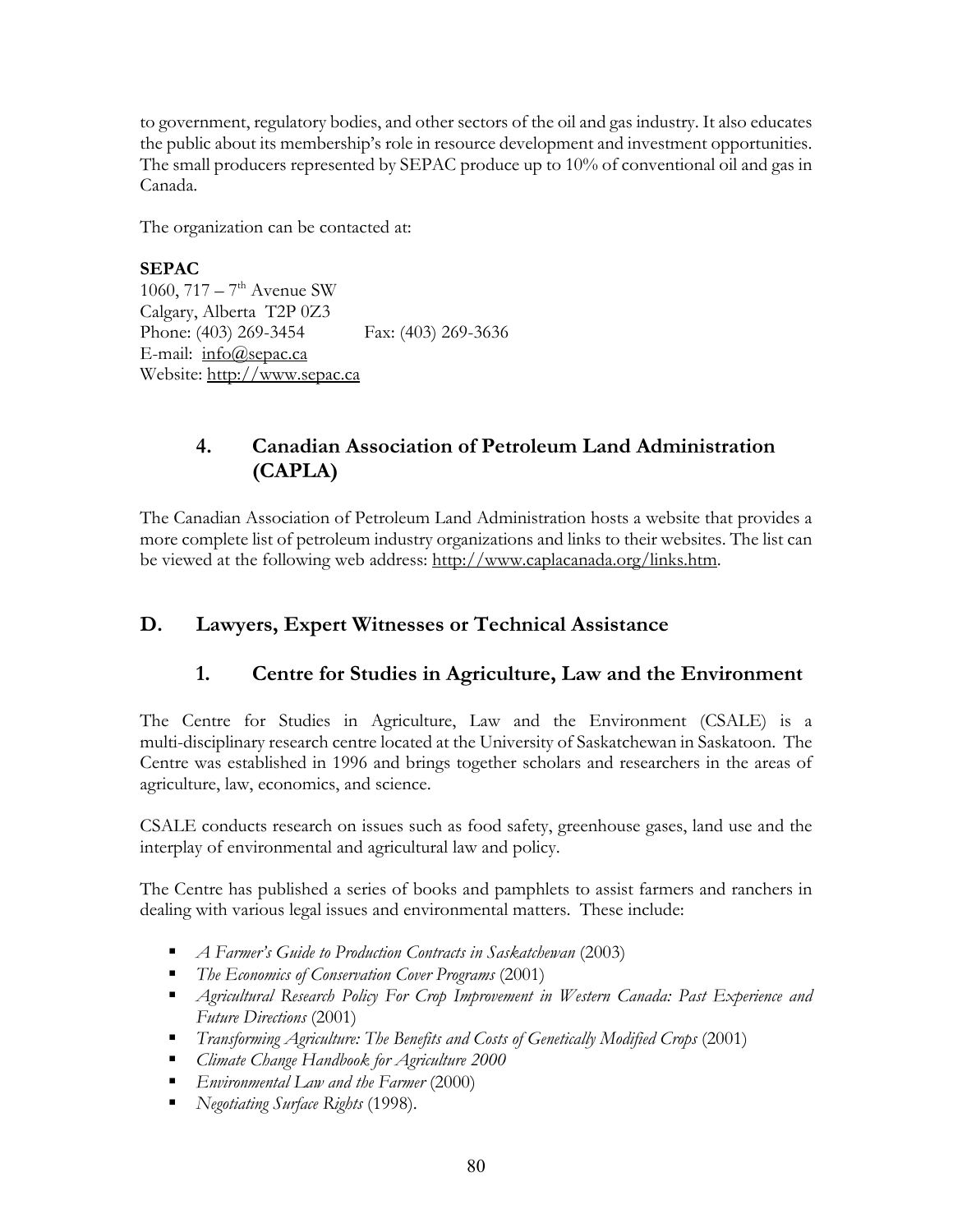The above books or pamphlets are available from the CSALE offices. In some cases the documents are available on-line at the **Centre's website** at: http://www.csale.usask.ca/csalePubBooks.html

CSALE can be contacted at:

#### **Centre for Studies in Agriculture, Law and the Environment**

University of Saskatchewan 51 Campus Drive Saskatoon, SK S7N 5A8 Phone: (306) 966-8893 Fax: (306) 966-8894 E-mail:  $csale.aq@ussak.ca$ 

## **2. Lawyer Referral Service**

The Law Society of Saskatchewan (the governing body for lawyers) has set up a lawyer referral service for the province. Members of the public who contact the service are given the name and address of a lawyer in their area with whom they can discuss their legal matters. When contacting the service request a lawyer experienced in oil and gas law, natural resources law, or environmental law and contract law.

To contact the **Lawyer Referral Service** call:

1-800-667-9886 (toll free) or (306) 359-1767.

An alternative way to find a lawyer to assist you in negotiating a surface rights agreement with a company, or if you are appearing before the Surface Rights Board of Arbitration, or bringing a civil law suit, is to ask friends or others in your area about a lawyer who has been helpful in similar situations.

## **3. Technical Consultants and Laboratories**

Saskatchewan Environment hosts the **Saskatchewan Environmental Directory** on its website at: http://www.se.gov.sk.ca/corporate/whoswho9.htm. The Directory lists community organizations, government, labour, industry, sources of scientific and technical information, and other groups connected with environmental matters and activities. The Directory is updated and maintained by Saskatchewan Environment's Inquiry Centre.

Be sure to hire an accredited laboratory if you need any water, soil or other testing services. The Standards Council of Canada accredits laboratories on the advice of the Canadian Association of Environmental Analytical Laboratories (CAEAL). Each laboratory is inspected and evaluated at regular intervals by CAEAL.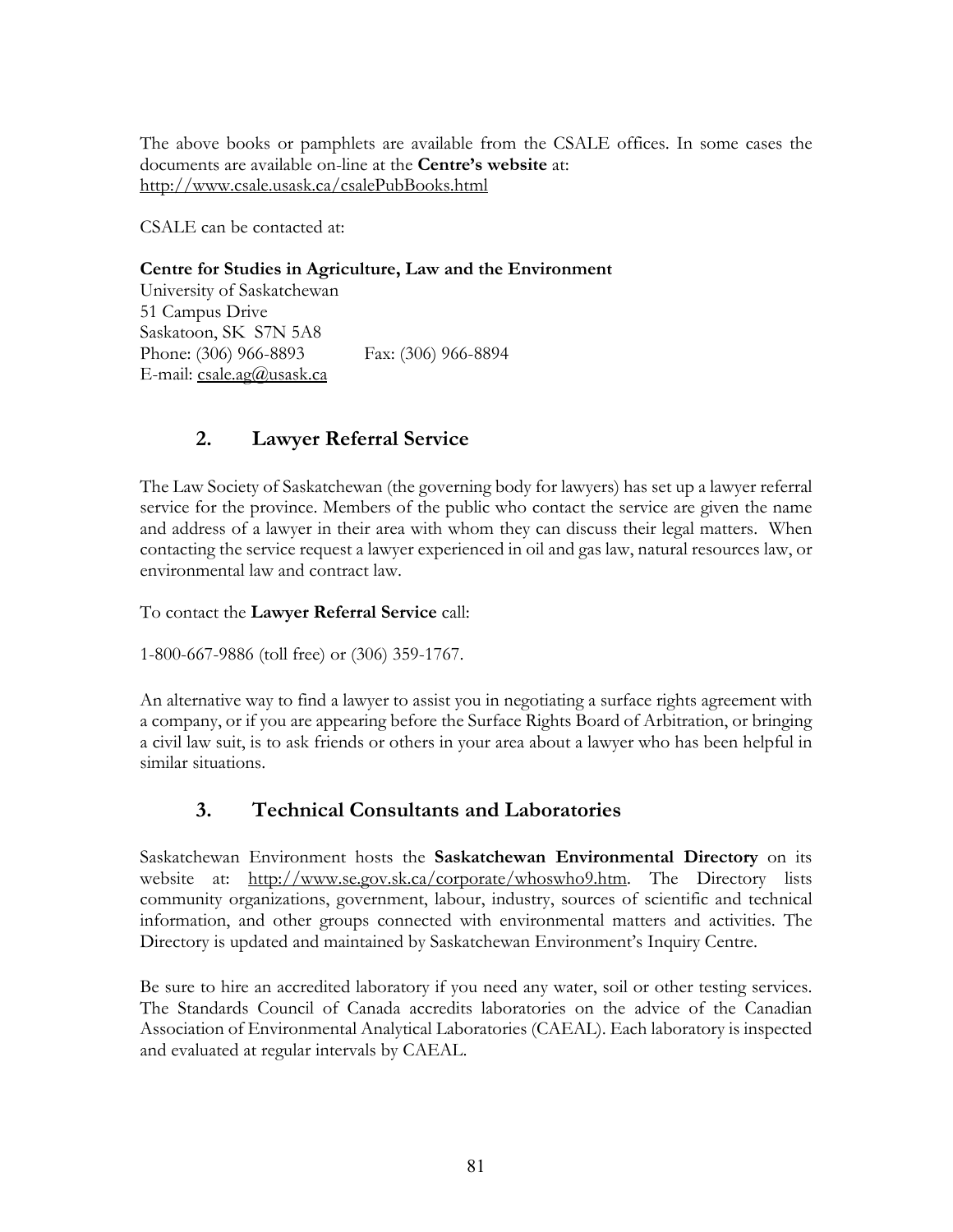The CAEAL website lists all laboratories in the Prairies that are CAEAL members at: http://www.caeal.ca/regions.html#t2. Accredited labs have an "A" designation next to their names on the list.

#### The **Canadian Association for Environmental Analytical Laboratories** can be reached at:

Suite 300 - 265 Carling Avenue Ottawa, ON K1S 2E1 Phone: (613) 233-5300 Fax: (613) 233-5501

The following accredited Saskatchewan labs are found on the CAEAL list:

Enviro-Test Labs (Saskatoon) General Purpose Building 124 Veterinary Road Saskatoon, SK S7N 5E3 Phone: (306) 668-8370 Fax: (306) 668-8383 E-mail: wgreig@envirotest.com Website: www.envirotest.com

Saskatchewan Research Council, Petroleum Technology Research Centre (PTRC) 6 Research Drive Regina, SK S4S 7J7 Phone: (306) 787-5091 Fax: (306) 787-8811 Website: www.src.sk.ca

Saskatchewan Research Council, Analytical Laboratory 422 Downey Road Saskatoon, SK S7N 4N1 Phone: (306) 933-5204 Fax: (306) 933-7922 Website: www.src.sk.ca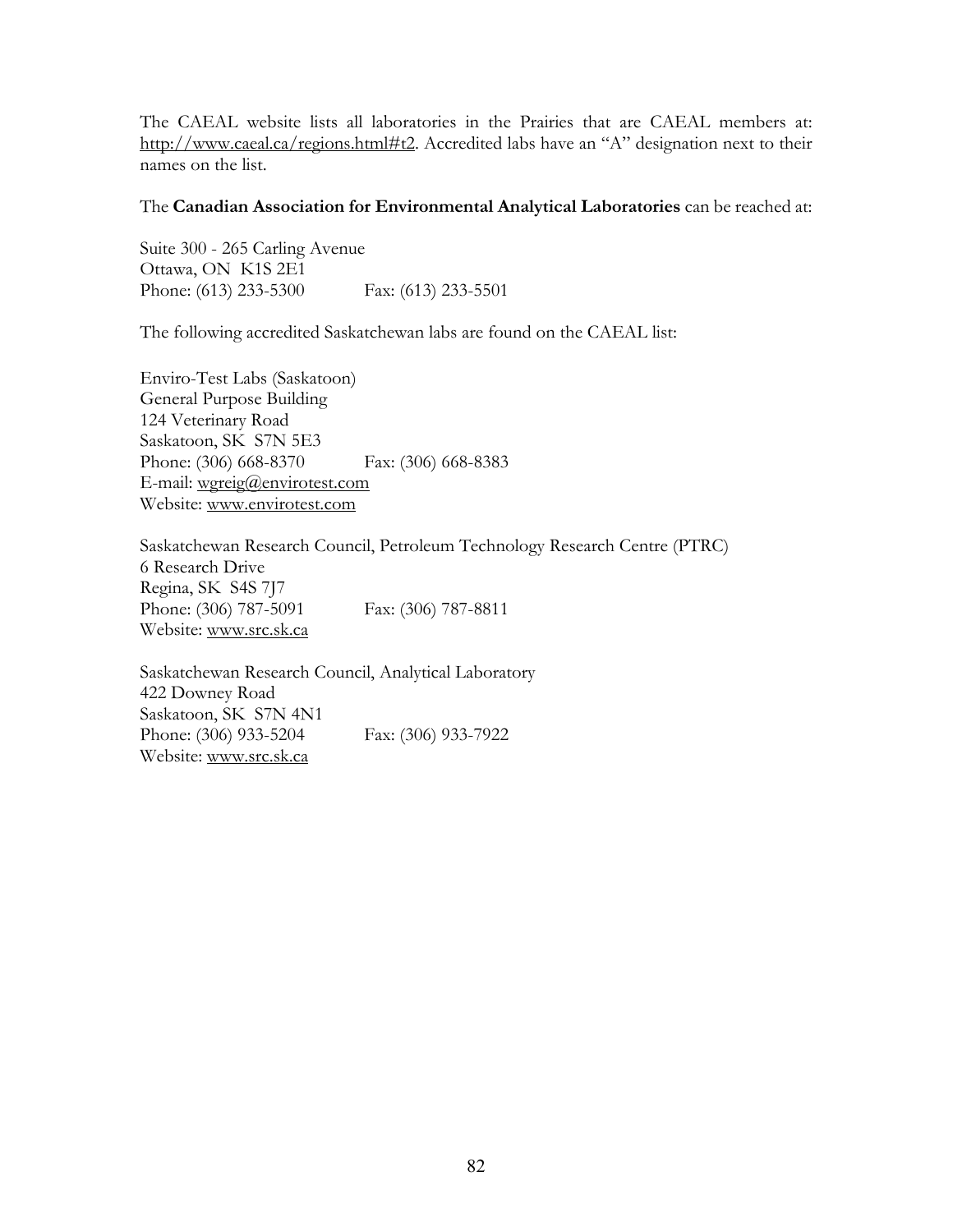### **Bibliography**

### **ARTICLES and BOOKS**

- Appleby, Alan G. Canadian Parks and Wilderness Society Conservation Director, Saskatchewan Chapter. Letter to Great Sand Hills Land Use Strategy Review Committee (January 3, 2003).
- "Association of Professional Engineers and Geoscientists of Saskatchewan Annual Meeting Seminar: Air Issues in Saskatchewan." *The Professional Edge* (June/July 2003).
- Boyle, John E. *Underbalance Drilling Service Think Value, Not Cost*. Weatherford International website at http://www.weatherford.com.
- Business Services Improvement Branch Economic and Co-operative Development. *The Provincial Regulatory Approval Process in Saskatchewan for Petroleum and Natural Gas Drilling and Seismic Exploration*. (September 2001).
- Canadian Association of Petroleum Producers (CAPP). *Finding Oil and Natural Gas.* CAPP website at http://www.capp.ca.
- CAPP. *Industry Facts and Information: Saskatchewan* (2001). CAPP website at http://www.capp.ca.
- CAPP, *Industry Facts and Information: Saskatchewan* (2003). CAPP website at http://www.capp.ca.
- Centre for Studies in Agriculture, Law and the Environment. *Environmental Law and the Farmer*. Saskatoon: Public Legal Education Association of Saskatchewan, 2000.
- Centre for Studies in Agriculture, Law and the Environment. *Negotiating Surface Rights*. Saskatoon: University of Saskatchewan, 1998.
- Charlton Communications. "Technology With a Flare." *The Professional Edge* (February/March 2003).
- CPAWS and SES. Pamphlet: *Protecting Sensitive Landscapes in the Great Sand Hills* (2003).
- Denner, M.J. and P.L. Reeves. "Crude Oil and Natural Gas." *Mineral Resources of Saskatchewan*. Regina: Saskatchewan Mineral Resources, 1979.
- Dunstan, Lynne. "The Fires of Kuwait." Report on Safety Boss Presentation by Mark Badic. Found at http://www3.telus.net/edmontonnd/Documents/Fires%20of%20Kuwait.pdf.
- Griffiths, Mary and Tom Marr-Laing. *When the Oilpatch Comes to Your Backyard*. Drayton Valley, Alberta: Pembina Institute, 2001.
- Harper, W.B. "Petroleum." *The World Book Encyclopedia*. Toronto: Field Enterprises Educational Corporation, 1970.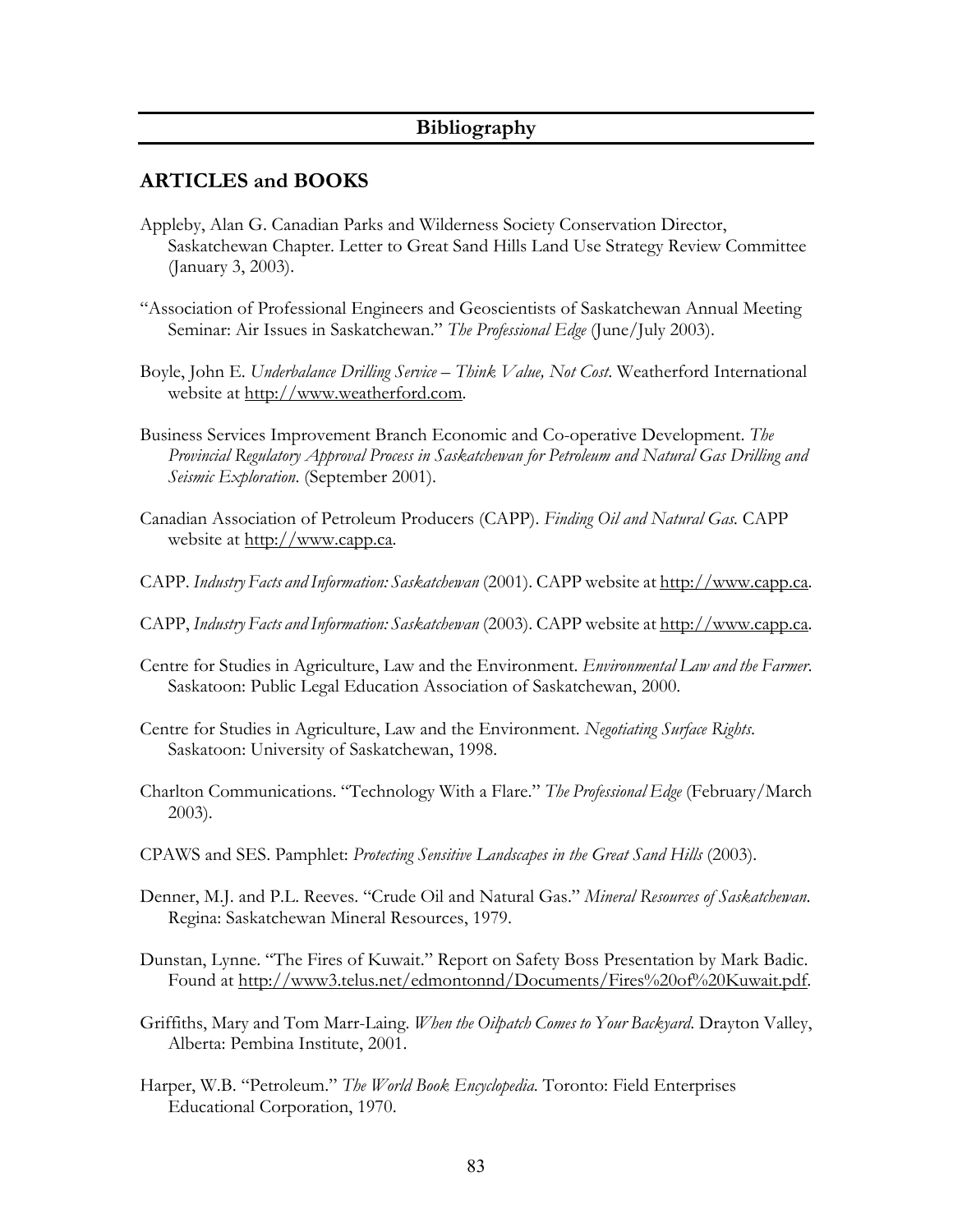King, Stuart. Unpublished research paper. Saskatoon, April 2000. Available through the Saskatchewan Environmental Society.

National Energy Board, *Pipeline Regulation in Canada: A Guide for Landowners and the Public*

- Petroleum Resources Communication Foundation. *Our Petroleum Challenge: The New Era* (3rd ed.). Calgary: Petroleum Resources Communication Foundation, 1985.
- Petroleum Communication Foundation. *Flaring: Questions + Answers*. Calgary: Petroleum Communication Foundation, 2000*.*
- Petroleum Communication Foundation. *Sour Gas: Questions + Answers.* Calgary: Petroleum Communication Foundation, 2000*.*
- Saskatchewan Industry and Resources. *Crude Oil in Saskatchewan* (2003). SIR website at http://www.ir.gov.sk.ca.
- Saskatchewan Industry and Resources. *Fact Sheet Gas in Saskatchewan* (2003). SIR website.
- Saskatchewan Industry and Resources. *Fact Sheet Oil in Saskatchewan* (2003). SIR website.
- Saskatchewan Labour, Occupational Health & Safety. *Transferring and Transporting Liquid Manure.* Regina: Saskatchewan Labour, October 2001.
- Surface Rights Board of Arbitration. "Site Supervision." Surface Rights Board of Arbitration website at http://www.saskjustice.gov.sk.ca/Surface\_Rights.
- TransCanada. "Natural Gas Pipelines: Public Safety." Calgary, 2002. Website: http://www.transcanada.com.
- TransGas. "Emergency: What You Need to Know." Transgas website at http://www.transgas.com/safety.
- Vagts, Christopher. "Petroleum and Petroleum Refining." *The New Book of Knowledge Encyclopedia*. New York: Grolier Inc., 1979.
- Western Canada Spill Services. "Coop Training Exercises." 2003. Western Canada Spill Services website at http://www.wcss.ab.ca/exercise.html.
- Willes, John A. *Contemporary Canadian Business Law: Principles and Cases* (2<sup>nd</sup>ed.). Toronto: McGraw-Hill Ryerson Limited, 1986.

## **CASELAW**

*Busse Farms Ltd. v. Federal Business Development Bank*, CA98108, December 1, 1998 (Sask.C.A.).